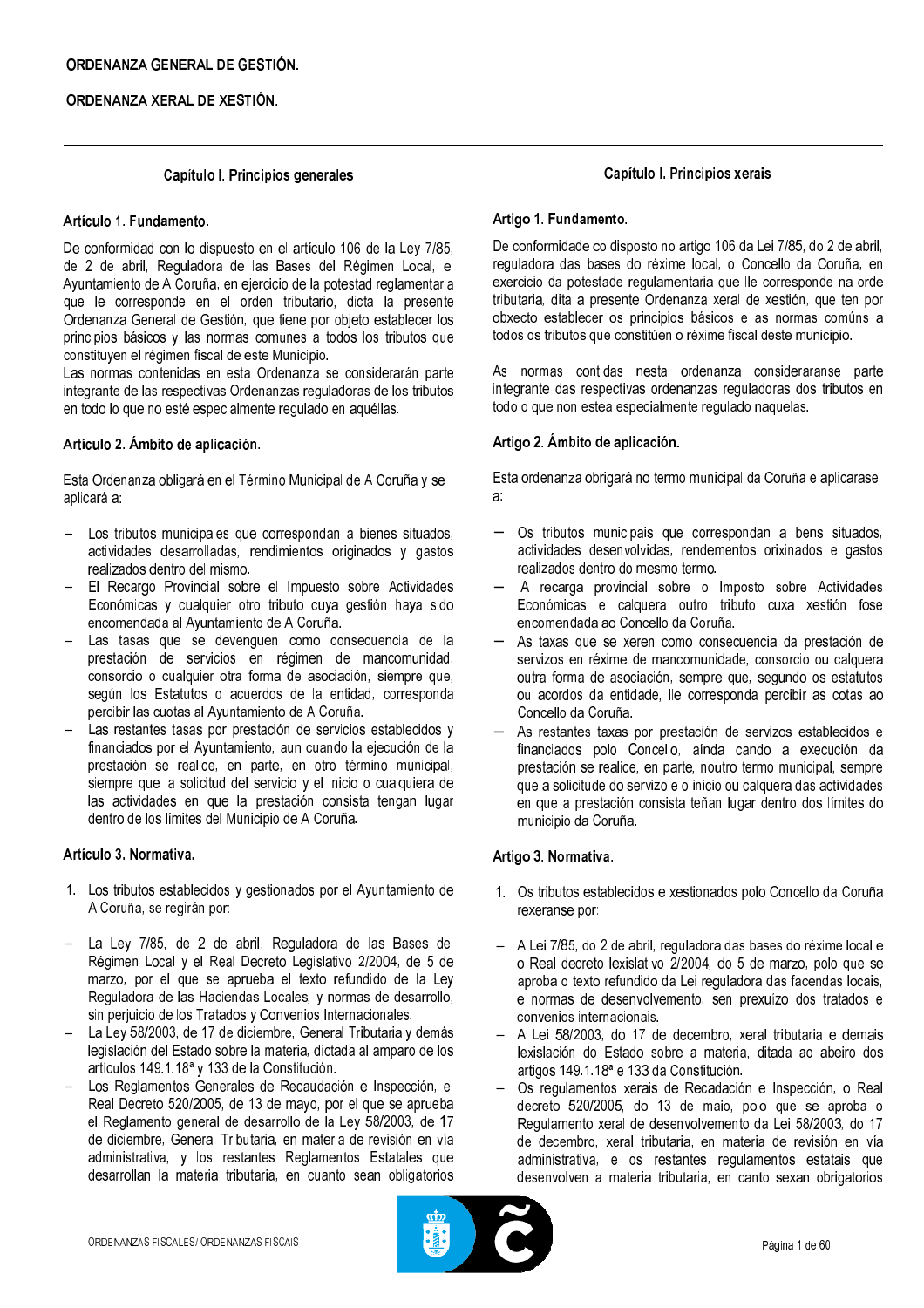para las Entidades Locales o puedan ser aplicados con carácter supletorio.

- Por las Leyes de la Comunidad Autónoma de Galicia, en el ejercicio de las competencias que le están reconocidas por la Constitución y el Estatuto.
- Por las Ordenanzas Generales de Gestión, Inspección y Recaudación, así como por las Ordenanzas Reguladoras de los Tributos establecidos por el Ayuntamiento de A Coruña.
- Por las Instrucciones y Órdenes de Servicio dictadas por el Alcalde.
- 2. La Junta de Gobierno podrá emanar disposiciones interpretativas y aclaratorias de las Ordenanzas.

### Artículo 4. Competencias.

Es competencia del Pleno:

- 1. La determinación de los recursos propios de carácter tributario.
- 2. La aprobación y modificación de las ordenanzas y reglamentos municipales.
- 3. La delegación en la Comunidad Autónoma o en otras Entidades Locales de ámbito superior al Municipio, de las facultades de gestión, liquidación, inspección y recaudación de los tributos propios y la aprobación de la Ordenanza que precise el alcance y contenido de la delegación.
- 4. La condonación de las deudas tributarias cuando lo disponga una Ley, en la cuantía y con los requisitos que en la misma se determinen.
- 5. La aceptación de las delegaciones de competencias que, en materia tributaria, realicen otras Administraciones Públicas.
- 6. Aquellas otras que sean atribuidas al Pleno por normas especiales y, en todo caso, las que deban corresponder al Pleno por exigir una mayoría especial.

Es competencia de la Junta de Gobierno Local:

- 1. La aprobación de los proyectos de Ordenanzas.
- 2. La aprobación de las liquidaciones tributarias, incluso las que son objeto de notificación colectiva por estar incluidas en Padrones o Matrículas Fiscales.
- 3. La resolución de los expedientes incoados por infracciones y la imposición de toda clase de sanciones tributarias.
- 4. Las resoluciones de reclamaciones y recursos en vía administrativa.
- 5. La suspensión de la ejecución de los actos de gestión tributaria y el reembolso del coste de las garantías presentadas en su caso.
- 6. La condonación de sanciones tributarias, conforme a lo establecido en el artículo 44 de esta Ordenanza.
- 7. Reconocer el derecho de los sujetos pasivos a la devolución de ingresos indebidamente efectuados con ocasión del pago de sus deudas tributarias, así como acordar la ejecución de la devolución cualquiera que sea el órgano judicial o administrativo que hubiera reconocido el derecho.
- 8. Autorizar y suscribir acuerdos con entidades, instituciones y organismos representativos de intereses o sectores sociales, laborales, empresariales o profesionales, para conseguir la

para as entidades locais ou poidan ser aplicados con carácter supletorio.

- Polas leis da Comunidade Autónoma de Galicia, no exercicio das competencias que lle están recoñecidas pola Constitución e o Estatuto.
- Polas ordenanzas xerais de Xestión, Inspección e Recadación, así como polas ordenanzas reguladoras dos tributos establecidos polo Concello da Coruña.
- Polas instrucións e ordes de servizo ditadas polo Alcalde.
- 2. A Xunta de Goberno poderá emanar disposicións interpretativas e aclaratorias das ordenanzas

## Artigo 4. Competencias.

- É competencia do Pleno:
- 1. A determinación dos recursos propios de carácter tributario.
- 2. A aprobación e modificación das ordenanzas e regulamentos municipais.
- 3. A delegación na Comunidade Autónoma ou noutras entidades locais de ámbito superior ao municipio, das facultades de xestión, liquidación, inspección e recadación dos tributos propios e a aprobación da ordenanza que precise o alcance e contido da delegación.
- 4. A condonación das débedas tributarias cando o dispoña unha lei, na contía e cos requisitos que nela se determinen.
- 5. A aceptación das delegacións de competencias que, en material tributaria, realicen outras administracións públicas.
- 6. Aqueloutras que sexan atribuídas ao Pleno por normas especiais e, en todo caso, as que deban corresponder ao Pleno por esixir unha maioría especial.

É competencia da Xunta de Goberno Local:

- 1. A aprobación dos proxectos de ordenanzas.
- 2. A aprobación das liquidacións tributarias, incluso as que son obxecto de notificación colectiva por estar incluídas en padróns ou matrículas fiscais.
- 3. A resolución dos expedientes incoados por infraccións e a imposición de toda clase de sancións tributarias.
- 4. As resolucións de reclamacións e recursos en vía administrativa.
- 5. A suspensión da execución dos actos de xestión tributaria e o reembolso do custo das garantías presentadas, se é o caso.
- 6. A condonación de sancións tributarias, conforme ao establecido no artigo 44 desta ordenanza.
- 7. Recoñecer o dereito dos suxeitos pasivos á devolución de ingresos indebidamente efectuados con ocasión do pagamento das súas débedas tributarias, así como acordar a execución da devolución, calquera que sexa o órgano xudicial ou administrativo que recoñecese o dereito.
- 8. Autorizar e subscribir acordos con entidades, institucións e organismos representativos de intereses ou sectores sociais, laborais, empresariais ou profesionais, para conseguir a

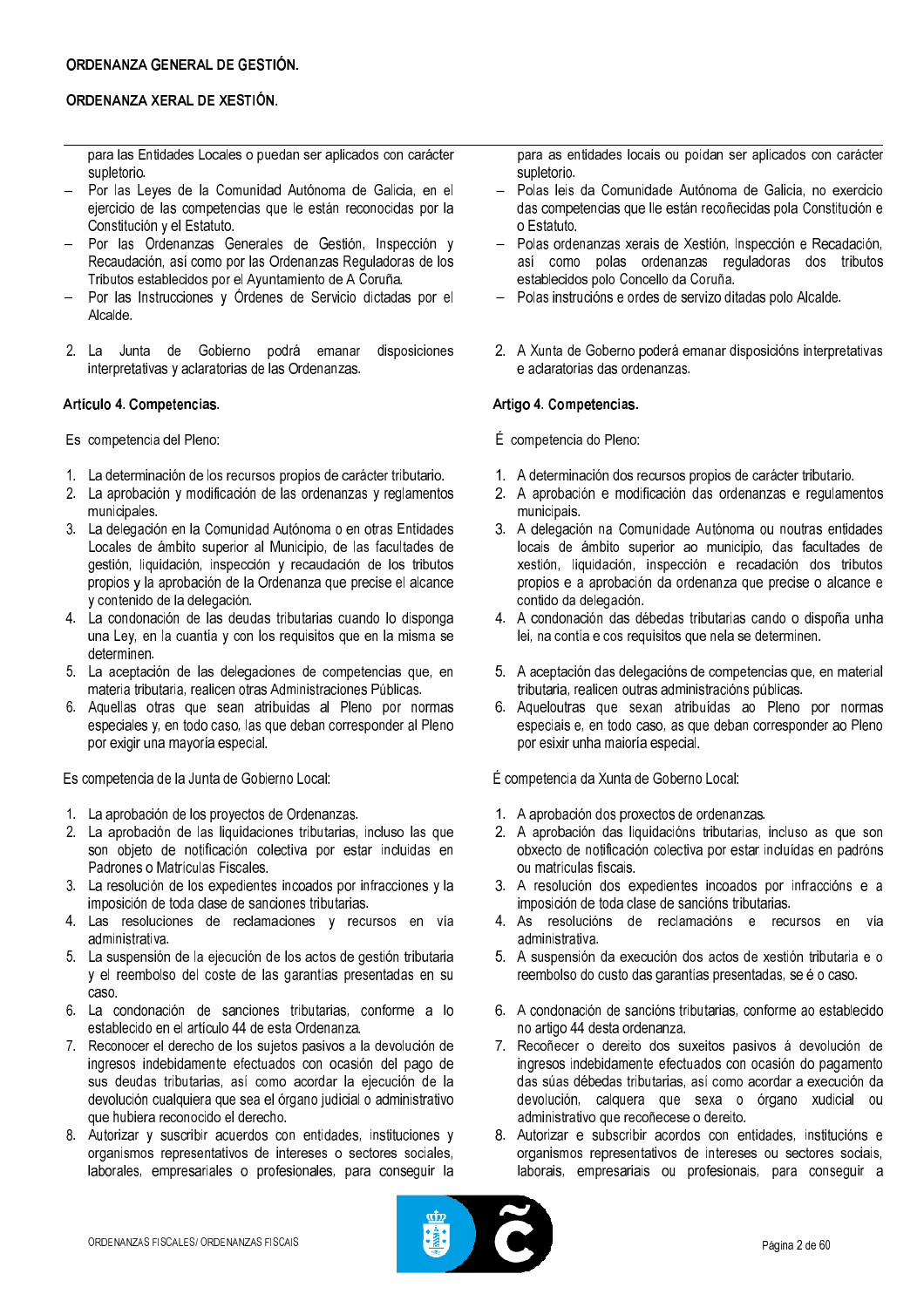colaboración social en la gestión tributaria o para dar cumplimiento a las previsiones de las Ordenanzas y restantes normas reguladoras de los tributos.

- 9. Rectificar los errores materiales o de hecho y los aritméticos padecidos en los actos de gestión tributaria de su competencia.
- 10. La contestación de las informaciones tributarias que tengan carácter vinculante, a propuesta del Jefe del Servicio.
- 11. En general, cuantas competencias le atribuyan las Leyes o las Ordenanzas, así como aquéllas que, correspondiendo al Municipio, no estén expresamente atribuidas a otros órganos del mismo.

Las facultades que corresponden a la Junta de Gobierno Local pueden ser delegadas a favor de los Tenientes de Alcalde, en los demás miembros de la Junta de Gobierno Local, en su caso, en los demás concejales, en los coordinadores generales, directores generales u órganos similares, de acuerdo con la legislación de régimen local.

### Es competencia del Alcalde:

Dictar Instrucciones y Órdenes de Servicio para la aplicación de los tributos, así como aprobar los modelos e impresos que vayan a ser utilizados para la gestión.

### Artículo 5. Responsables de las Áreas Administrativas de Gestión Tributaria.

Sin perjuicio de las tareas que corresponden a los respectivos puestos de trabajo, en el Servicio de Gestión Tributaria, son personas responsables del despacho o tramitación de los expedientes:

- El Jefe de Servicio, respecto de aquellos expedientes cuyo conocimiento y resolución corresponda al Pleno.
- El Adjunto del Jefe de Servicio en Hacienda, respecto de aquellos expedientes que no estén atribuidos expresamente a la gestión de una dependencia inferior o exigían la coordinación de varias de ellas.
- Los Jefes de Sección de Hacienda, respecto de los recursos, reclamaciones, peticiones o certificados que se soliciten en el ámbito de los impuestos confiados a su gestión.
- Los Jefes de Unidad, respecto de la tramitación de las declaraciones tributarias, los requerimientos para su presentación y las liquidaciones correspondientes.

La identificación de los responsables de la tramitación de los procedimientos a que se refiere el artículo 8.1 f) de esta Ordenanza y en los demás casos en que sea precisa dicha identificación, corresponderá al Alcalde o al Conceial en quien delegue, previo informe del Jefe del Servicio.

## Artículo 6. Control interno.

Corresponde a la Intervención, en cuanto a la gestión fiscalizadora de ingresos:

a) Fiscalizar los actos administrativos de gestión tributaria, dando

colaboración social na xestión tributaria ou para  $\overline{d}$ ar cumprimento ás previsións das ordenanzas e restantes normas reguladoras dos tributos.

- 9. Rectificar os erros materiais ou de feito e os aritméticos padecidos nos actos de xestión tributaria da súa competencia.
- 10. A contestación das informacións tributarias que teñan carácter vinculante, a proposta do xefe do servizo.
- 11. En xeral, cantas competencias lle atribúan as leis ou as ordenanzas, así como aquelas que, correspondéndolle ao municipio, non estean expresamente atribuídas a outros órganos do mesmo.

As facultades que lle corresponden à Xunta de Goberno Local poden ser delegadas a favor dos tenentes de alcalde, nos demais membros da Xunta de Goberno Local, se é o caso, nos demais concelleiros, nos coordinadores xerais, directores xerais ou órganos similares, de acordo coa lexislación de réxime local.

É competencia do alcalde:

Ditar instrucións e ordes de servizo para a aplicación dos tributos, así como aprobar os modelos e impresos que vaian ser utilizados para a xestión.

### Artigo 5. Responsables das áreas administrativas de Xestión Tributaria.

Sen prexuízo das tarefas que corresponden aos respectivos postos de traballo, no Servizo de Xestión Tributaria, son persoas responsables do despacho ou tramitación dos expedientes:

- O Xefe de Servizo, respecto daqueles expedientes cuxo coñecemento e resolución lle corresponda ao Pleno.
- O Adxunto do Xefe de Servizo en Facenda, respecto daqueles  $\equiv$ expedientes que non estean atribuídos expresamente á xestión dunha dependencia inferior ou esixían a coordinación de varias delas.
- Os Xefes de Sección de Facenda, respecto dos recursos,  $\mathbf{r}$ reclamacións, peticións ou certificados que se soliciten no ámbito dos impostos confiados á súa xestión.
- Os Xefes de Unidade, respecto da tramitación das declaracións tributarias, os requirimentos para a súa presentación e as liquidacións correspondentes.

A identificación dos responsables da tramitación dos procedementos a que se refire o artigo 8.1 f) desta ordenanza, e nos demais casos en que sexa precisa a dita identificación, corresponderalle ao alcalde ou ao concelleiro en quen delegue, despois do informe previo do xefe do servizo.

### Artigo 6. Control interno.

Correspóndelle á Intervención, en canto á xestión fiscalizadora de ingresos:

a) Fiscalizar os actos administrativos de xestión tributaria, dando

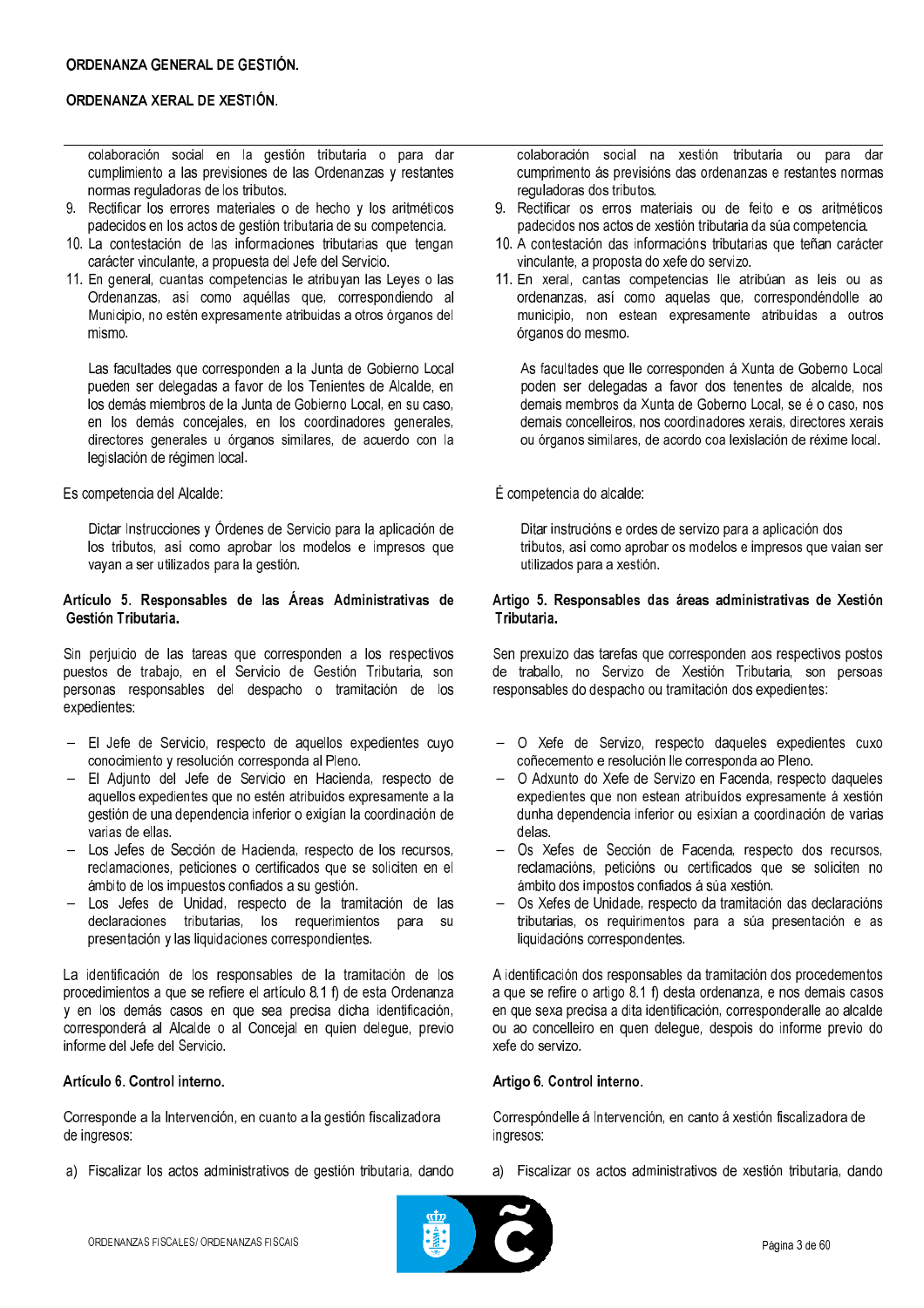cuenta a la Corporación de las faltas, retrasos o deficiencias que se observen y proponer las medidas oportunas para corregirlas y propulsar el descubrimiento de la rigueza oculta.

- b) Informar en los expedientes de devolución de ingresos indebidos.
- c) Intervenir en las operaciones de Tesorería y Recaudación.
- d) Cualesquiera otras funciones encomendadas a la Intervención en la normativa vigente.

## Capítulo II. Recursos

## Artículo 7. Recursos del Ayuntamiento.

- 1. La Hacienda del Ayuntamiento estará constituida por los siguientes recursos:
- a) Los ingresos procedentes de su patrimonio y demás de derecho privado.
- b) Los tributos propios clasificados en Tasas, Contribuciones Especiales e Impuestos y los recargos exigibles sobre los impuestos de las Comunidades Autónomas o de otras Entidades Locales.
- c) Las participaciones en los tributos del Estado y las Comunidades Autónomas
- d) Las subvenciones.
- e) Los percibidos en concepto de precios públicos.
- f) El producto de las operaciones de crédito.
- g) El producto de las multas y sanciones en el ámbito de sus competencias.
- h) Las demás prestaciones de derecho público.
- 2. La gestión de los recursos tributarios enunciados en la letra b) del número 1 anterior, se regirá por las prescripciones de esta Ordenanza en todo lo no previsto en sus Ordenanzas particulares. Sus normas se aplicarán con carácter supletorio respecto de la gestión de los demás recursos de la hacienda municipal.
- 3. Para la gestión de los tributos y de las cantidades que como ingresos de derecho público deba percibir la Hacienda Municipal, ésta ejercerá las prerrogativas establecidas legalmente para la Hacienda del Estado y actuará conforme a los procedimientos administrativos correspondientes que se regirán por las Ordenanzas Generales y las particulares de cada exacción.

#### Capítulo III. De los derechos y garantías de los obligados tributarios

## Sección 1ª De los Derechos de los Obligados Tributarios

### Artículo 8. Derechos y garantías de los obligados tributarios.

1. Constituyen derechos de los obligados tributarios, entre otros, los siguientes:

conta á Corporación das faltas, atrasos ou deficiencias que se observen e propoñer as medidas oportunas para corrixilas e propulsar o descubrimento da riqueza oculta.

- Informar nos expedientes de devolución de ingresos indebidos.  $b)$
- Intervir nas operacións de Tesourería e Recadación.  $\mathcal{C}$
- $d)$ Calquera outra función encomendada á Intervención na normativa vixente.

## Capítulo II. Recursos

## Artigo 7. Recursos do Concello.

- 1. A Facenda do Concello estará constituída polos seguintes recursos:
- a) Os ingresos procedentes do seu patrimonio e demais de dereitos privados.
- b) Os tributos propios clasificados en taxas, contribucións especiais e impostos e as recargas esixibles sobre os impostos das comunidades autónomas ou doutras entidades locais.
- c) As participacións nos tributos do Estado e as comunidades autónomas.
- d) As subvencións.
- e) Os percibidos en concepto de prezos públicos.
- f) O produto das operacións de crédito.
- g) O produto das multas e sancións no ámbito das súas competencias.
- h) As demais prestacións de dereito público.
- 2. A xestión dos recursos tributarios enunciados na letra b) do número 1 anterior rexerase polas prescricións desta ordenanza en todo o non previsto nas súas ordenanzas particulares. As súas normas aplicaranse con carácter supletorio respecto da xestión dos demais recursos da Facenda municipal.
- 3. Para a xestión dos tributos e das cantidades que como ingresos de dereito público deba percibir a Facenda municipal, esta exercerá as prerrogativas establecidas legalmente para a Facenda do Estado e actuará conforme aos procedementos administrativos correspondentes que se rexerán polas ordenanzas xerais e as particulares de cada exacción.

Capítulo III. Dos dereitos e garantías dos obrigados tributarios

## Sección 1ª Dos dereitos dos obrigados tributarios

Artigo 8. Dereitos e garantías dos obrigados tributarios.

1. Constitúen dereitos dos obrigados tributarios, entre outros, os sequintes:

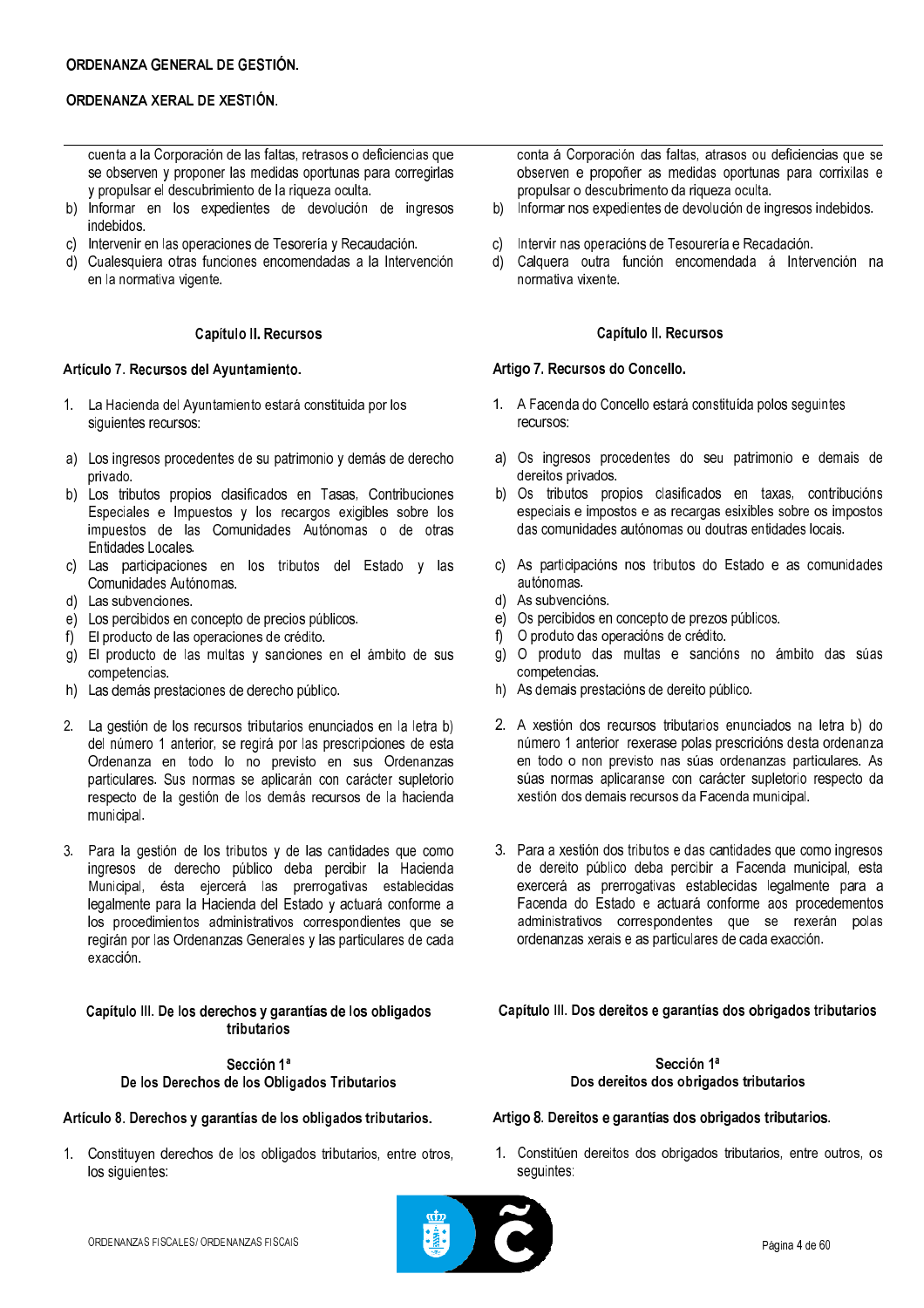- Derecho a ser informado y asistido por la Administración a) municipal sobre el ejercicio de sus derechos y el cumplimiento de sus obligaciones tributarias.
- $b)$ Derecho a obtener, en los términos previstos en esta Ordenanza, las devoluciones derivadas de la normativa de cada tributo y las devoluciones de ingresos indebidos que procedan, con abono del interés de demora previsto en el artículo 40 de esta Ordenanza, sin necesidad de efectuar requerimiento al efecto.
- Derecho a ser reembolsado, en la forma fijada en esta  $\mathcal{C}$ Ordenanza, del coste de los avales y otras garantías aportados para suspender la ejecución de un acto o para aplazar o fraccionar el pago de una deuda, si dicho acto o deuda es declarado total o parcialmente improcedente por sentencia o resolución administrativa firme, con abono del interés legal sin necesidad de efectuar requerimiento al efecto, así como a la reducción proporcional de la garantía aportada en los supuestos de estimación parcial del recurso o de la reclamación interpuesta.
- $d)$ Derecho a utilizar las lenguas oficiales en el territorio de la Comunidad Autónoma, de acuerdo con lo previsto en el ordenamiento jurídico.
- Derecho a conocer el estado de tramitación de los  $e)$ procedimientos en los que sea parte.
- $f$ Derecho a conocer la identidad de las autoridades y personal al servicio del Avuntamiento baio cuva responsabilidad se tramitan las actuaciones y procedimientos tributarios en los que tenga la condición de interesado.
- Derecho a solicitar certificación y copia de las declaraciones  $q)$ por él presentadas, así como derecho a obtener copia sellada de los documentos presentados ante el Ayuntamiento, siempre que la aporten junto a los originales para su cotejo, y derecho a la devolución de los originales de dichos documentos, en el caso de que no deban obrar en el expediente.
- Derecho a no aportar aquellos documentos ya presentados por  $h)$ ellos mismos y que se encuentren en poder de la Administración municipal, siempre que el obligado tributario indique el día y procedimiento en el que los presentó.
- Derecho, en los términos legalmente previstos, al carácter  $i)$ reservado de los datos, informes o antecedentes obtenidos por la Administración municipal, que sólo podrán ser utilizados para la aplicación de los tributos o recursos cuya gestión tenga encomendada y para la imposición de sanciones, sin que puedan ser cedidos o comunicados a terceros, salvo en los supuestos previstos en las Leves.
- Derecho a ser tratado con el debido respeto y consideración  $\mathbf{i}$ por el personal al servicio de la Administración municipal.
- a) Dereito a ser informado e asistido pola Administración municipal sobre o exercicio dos seus dereitos e o cumprimento das súas obrigas tributarias.
- b) Dereito a obter, nos termos previstos nesta ordenanza, as devolucións derivadas da normativa de cada tributo e as devolucións de ingresos indebidos que procedan, con aboamento do interese de demora previsto no artigo 40 desta ordenanza, sen necesidade de efectuar requirimento para o efecto.
- c) Dereito a ser reembolsado, na forma fixada nesta ordenanza, do custo dos avais e outras garantías proporcionados para suspender a execución dun acto ou para aprazar ou fraccionar o pagamento dunha débeda, se o dito acto ou débeda é declarado total ou parcialmente improcedente por sentenza ou resolución administrativa firme, con aboamento do interese legal sen necesidade de efectuar requirimento para o efecto, así como á redución proporcional da garantía proporcionada nos supostos de estimación parcial do recurso ou da reclamación interposta.
- d) Dereito a empregar as linguas oficiais no territorio da Comunidade Autónoma, de acordo co previsto no ordenamento xurídico.
- e) Dereito a coñecer o estado de tramitación dos procedementos nos que sexa parte.
- f) Dereito a coñecer a identidade das autoridades e do persoal ao servizo do Concello baixo cuxa responsabilidade se tramitan as actuacións e os procedementos tributarios nos que teña a condición de interesado.
- g) Dereito a solicitar unha certificación e copia das declaracións por el presentadas, así como dereito a obter a copia selada dos documentos presentados ante o Concello, sempre que a presenten xunto cos orixinais para o seu cotexo, e dereito á devolución dos orixinais dos devanditos documentos, no caso de que non deban obrar no expediente.
- h) Dereito a non proporcionar aqueles documentos xa presentados por eles mesmos e que se encontren en poder da Administración municipal, sempre que o obrigado tributario indique o día e procedemento no que os presentou.
- Dereito, nos termos legalmente previstos, ao carácter reservado  $i$ dos datos, informes ou antecedentes obtidos pola Administración municipal, que só poderán ser utilizados para a aplicación dos tributos ou recursos cuxa xestión teña encomendada e para a imposición de sancións, sen que poidan ser cedidos ou comunicados a terceiros, salvo nos supostos previstos nas leis.
- $\mathbf{i}$ Dereito a ser tratado co debido respecto e consideración polo persoal ao servizo da Administración municipal.

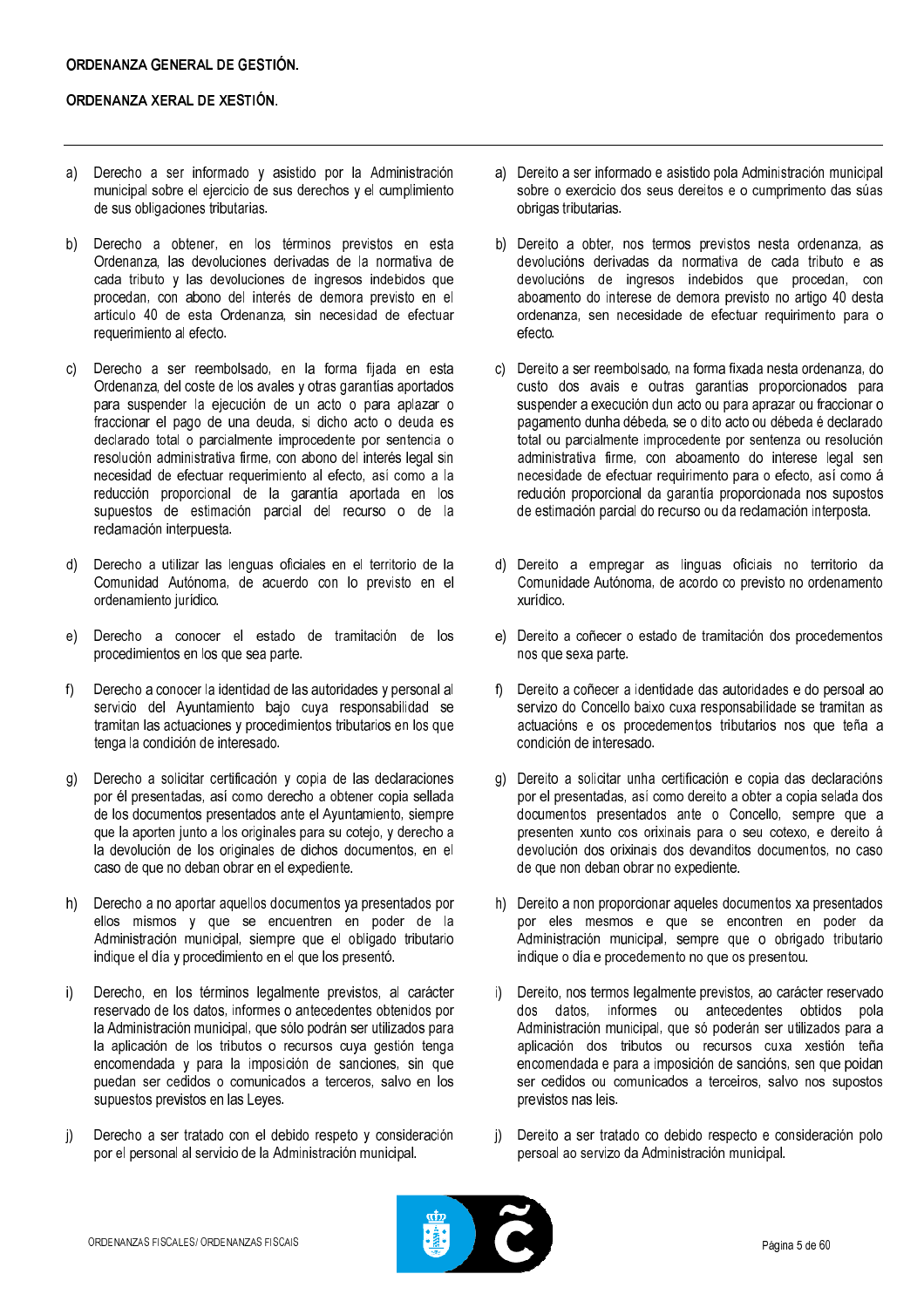- Derecho a que las actuaciones de la Administración municipal  $\overline{k}$ que requieran su intervención se lleven a cabo en la forma que le resulte menos gravosa, siempre que ello no perjudique el cumplimiento de sus obligaciones tributarias.
- $\mathsf{I}$ Derecho a formular alegaciones y a aportar documentos que serán tenidos en cuenta por los órganos competentes al redactar la correspondiente propuesta de resolución.
- Derecho a ser oído en el trámite de audiencia, en los términos  $m$ previstos en esta Ordenanza.
- Derecho a ser informado de los valores de los bienes  $n)$ inmuebles que vayan a ser objeto de adquisición o transmisión.
- Derecho a ser informado, al inicio de las actuaciones de  $\tilde{n}$ ) comprobación o inspección sobre la naturaleza y alcance de las mismas, así como de sus derechos y obligaciones en el curso de tales actuaciones y a que las mismas se desarrollen en los plazos previstos en esta Ordenanza.
- $O$ Derecho al reconocimiento de los beneficios o regímenes fiscales que resulten aplicables.
- $p)$ Derecho a formular quejas y sugerencias en relación con el funcionamiento de la Administración municipal.
- Derecho a que las manifestaciones con relevancia tributaria de  $q)$ los obligados se recojan en las diligencias extendidas en los procedimientos tributarios.
- Derecho de los obligados a presentar ante la Administración  $\mathsf{r}$ municipal la documentación que estimen conveniente y que pueda ser relevante para la resolución del procedimiento tributario que se esté desarrollando.
- Derecho a obtener copia a su costa de los documentos que  $s)$ integren el expediente administrativo en el trámite de puesta de manifiesto del mismo en los términos previstos en esta Ordenanza.

Este derecho podrá ejercitarse en cualquier momento en el procedimiento de apremio.

### Sección 2ª.

### De la efectividad de los derechos del obligado tributario

### Artículo 9. Deber de información y asistencia a los obligados tributarios.

- 1. La Administración municipal deberá prestar a los obligados tributarios la necesaria información y asistencia acerca de sus derechos y obligaciones.
- 2. La actividad a la que se refiere el apartado anterior se instrumentará, entre otras, a través de las siguientes actuaciones
- Dereito a que as actuacións da Administración municipal que  $\mathsf{k}$ requiran a súa intervención se leven a cabo na forma que lle resulte menos gravosa, sempre que iso non prexudique o cumprimento das súas obrigas tributarias.
- $\mathbb{D}$ Dereito a formular alegacións e a proporcionar documentos que serán tidos en conta polos órganos competentes ao redactar a correspondente proposta de resolución.
- m) Dereito a ser oído no trámite de audiencia, nos termos previstos nesta ordenanza.
- n) Dereito a ser informado dos valores dos bens inmobles que vaian ser obxecto de adquisición ou transmisión.
- ñ) Dereito a ser informado, ao comezo das actuacións de comprobación ou inspección sobre a súa natureza e alcance. así como dos seus dereitos e obrigas no curso de tales actuacións e a que estas se desenvolvan nos prazos previstos nesta ordenanza.
- o) Dereito ao recoñecemento dos beneficios ou réximes fiscais que resulten aplicables.
- p) Dereito a formular queixas e suxestións en relación co funcionamento da Administración municipal.
- q) Dereito a que as manifestacións con relevancia tributaria dos obrigados se recollan nas dilixencias redactadas nos procedementos tributarios.
- r) Dereito dos obrigados a presentar ante a Administración municipal a documentación que estimen conveniente e que poida ser relevante para a resolución do procedemento tributario que se estea desenvolvendo.
- s) Dereito a obter unha copia pola súa conta dos documentos que integren o expediente administrativo no trámite de posta de manifesto do propio expediente nos termos previstos nesta ordenanza.

Este dereito poderá exercitarse en calquera momento no procedemento de prema.

### Sección 2ª

Da efectividade dos dereitos do obrigado tributario

- Artigo 9. Deber de información e asistencia aos obrigados tributarios.
- 1. A Administración municipal deberá prestarlles aos obrigados tributarios a necesaria información e asistencia sobre os seus dereitos e obrigas.
- 2. A actividade á que se refire o apartado anterior instrumentarase, entre outras, a través das sequintes actuacións:

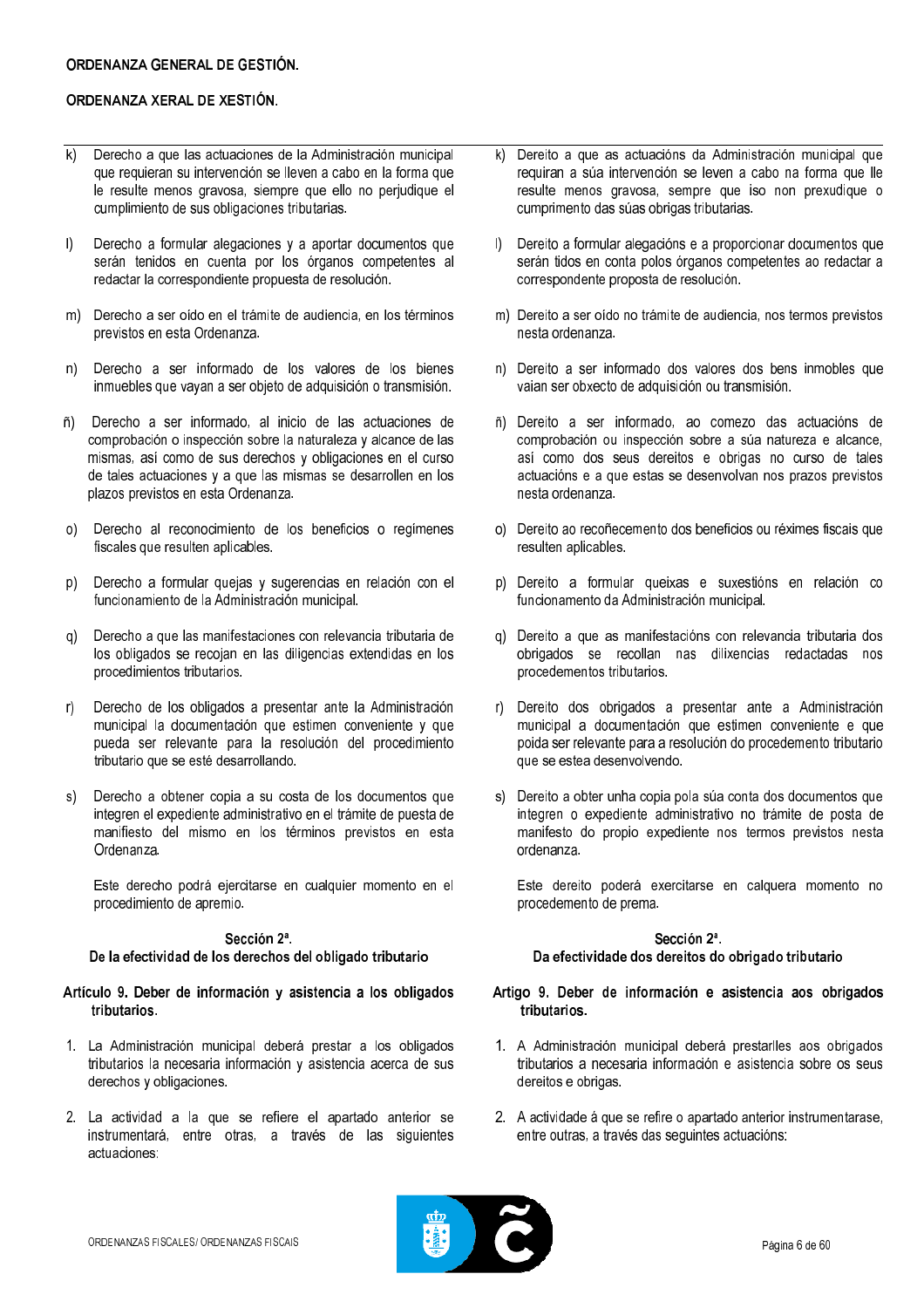- a) Publicación de textos actualizados de las normas tributarias.
- b) Comunicaciones y actuaciones de información efectuadas por los servicios destinados a tal efecto en los órganos de la Administración tributaria.
- c) Contestaciones a consultas escritas.
- d) Actuaciones previas de valoración.
- e) Asistencia a los obligados en la realización de declaraciones, autoliquidaciones y comunicaciones tributarias.

## Artículo 10. Publicación de las normas tributarias.

El Ayuntamiento publicará cada año las Ordenanzas Fiscales y las de Gestión, Inspección y Recaudación, que estarán a disposición del público, al menos, en las Oficinas Municipales. Se podrán obtener copias de todas o de alguna de ellas previo pago de la tasa regulada en la Ordenanza Fiscal nº 1. El acceso a través de internet a las publicaciones a que se refiere el presente artículo, será, en todo caso, gratuito. En las oficinas municipales estarán a disposición de los interesados los acuerdos y resoluciones que establezcan criterios interpretativos y las Instrucciones dictadas por escrito que tengan trascendencia frente a los mismos.

## Artículo 11. Comunicaciones y actuaciones de información.

- 1. La Administración municipal informará a los contribuyentes de los criterios administrativos existentes para la aplicación de la normativa tributaria, facilitará la consulta a las bases informatizadas donde se contienen dichos criterios y podrá remitir comunicaciones destinadas a informar sobre la tributación de determinados sectores, actividades o fuentes de renta
- 2. La Administración municipal deberá suministrar, a petición de los interesados, el texto íntegro de consultas o resoluciones concretas, suprimiendo toda referencia a los datos que permitan la identificación de las personas a las que afecten.
- 3. Las actuaciones de información previstas en este artículo se podrán efectuar mediante el empleo y aplicación de técnicas y medios electrónicos, informáticos y telemáticos.

## Artículo 12. Consultas tributarias escritas.

- 1. Los obligados podrán formular a la Administración municipal consultas respecto al régimen, la clasificación o la calificación tributaria que en cada caso les corresponda.
- 2. Las consultas tributarias escritas se formularán antes de la finalización del plazo establecido para el ejercicio de los derechos, la presentación de declaraciones o autoliquidaciones o el cumplimiento de otras obligaciones tributarias. La consulta se formulará mediante escrito dirigido al órgano competente para su contestación.
- 3. Asimismo, podrán formular consultas tributarias los colegios profesionales cámaras oficiales organizaciones patronales. sindicatos asociaciones de consumidores asociaciones o fundaciones que representen intereses de personas con discapacidad, asociaciones empresariales y organizaciones profesionales, así como las federaciones que agrupen a los organismos o entidades antes mencionados, cuando se refieran a cuestiones que afecten a la generalidad de sus miembros o
- a) Publicación de textos actualizados das normas tributarias.
- b) Comunicacións e actuacións de información efectuadas polos servizos destinados para tal efecto nos órganos da Administración tributaria.
- c) Contestacións a consultas escritas.
- d) Actuacións previas de valoración.
- e) Asistencia aos obrigados na realización de declaracións, autoliquidacións e comunicacións tributarias.

## Artigo 10. Publicación das normas tributarias.

O Concello publicará cada ano as ordenanzas fiscais e as de xestión, inspección e recadación, que estarán a disposición do público, polo menos, nas oficinas municipais. Poderanse obter copias de todas ou dalgunha delas despois do pagamento previo da taxa regulada na Ordenanza fiscal núm. 1. O acceso a través de internet ás publicacións a que se refire o presente artigo será, en todo caso, gratuíto. Nas oficinas municipais estarán a disposición dos interesados os acordos e as resolucións que establezan criterios interpretativos e as instrucións ditadas por escrito que teñan transcendencia fronte a eles

### Artigo 11. Comunicacións e actuacións de información.

- 1. A Administración municipal informará os contribuíntes dos criterios administrativos existentes para a aplicación da normativa tributaria, facilitará a consulta ás bases informatizadas onde se conteñen os devanditos criterios e poderá remitir comunicacións destinadas a informar sobre a tributación de determinados sectores, actividades ou fontes de renda.
- 2. A Administración municipal deberá subministrar, por petición dos interesados, o texto íntegro de consultas ou resolucións concretas, suprimindo toda referencia aos datos que permitan a identificación das persoas ás que afecten.
- 3. As actuacións de información previstas neste artigo poderanse efectuar mediante o emprego e a aplicación de técnicas e medios electrónicos, informáticos e telemáticos.

## Artigo 12. Consultas tributarias escritas.

- 1. Os obrigados poderán formularlle á Administración municipal consultas respecto ao réxime, á clasificación ou á cualificación tributaria que en cada caso lles corresponda.
- 2. As consultas tributarias escritas formularanse antes da finalización do prazo establecido para o exercicio dos dereitos, a presentación de declaracións ou autoliquidacións ou o cumprimento doutras obrigas tributarias. A consulta formularase mediante un escrito dirixido ao órgano competente para a súa contestación.
- 3. Así mesmo, poderán formular consultas tributarias os colexios profesionais, cámaras oficiais, organizacións patronais, sindicatos, asociacións de consumidores, asociacións ou fundacións que representen intereses de persoas con discapacidade, asociacións empresariais e organizacións profesionais, así como as federacións que agrupen os organismos ou entidades antes mencionados, cando se refiran a cuestións que afecten á xeneralidade dos seus membros ou

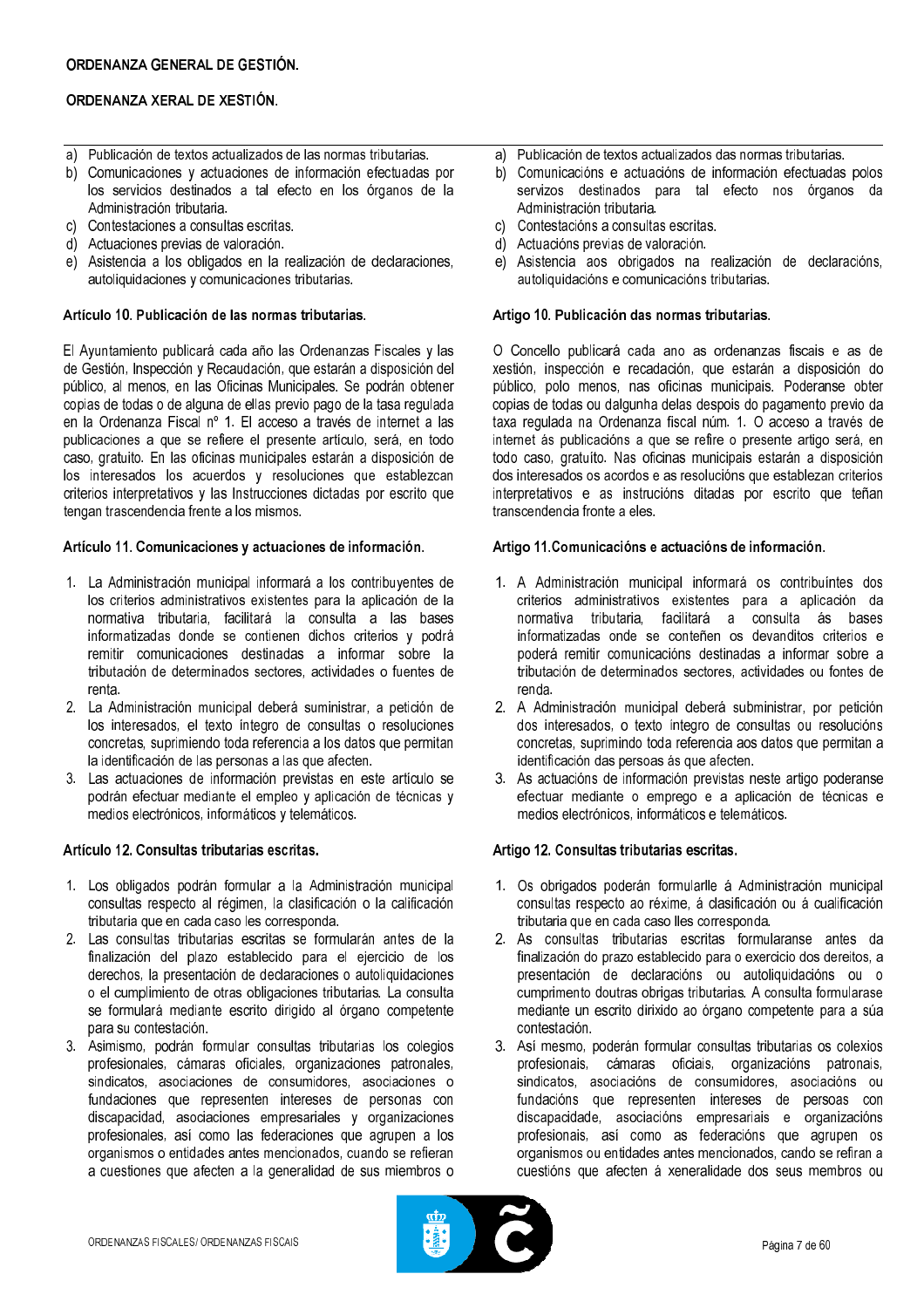## asociados.

- 4. La Administración municipal archivará, con notificación al interesado, las consultas que no reúnan los requisitos necesarios para su identificación y no sean subsanadas a requerimiento del Ayuntamiento.
- 5. La competencia para contestar las consultas corresponderá a la Junta de Gobierno Local o Concejal en quien delegue.
- 6. La Administración municipal deberá contestar por escrito las consultas que reúnan los requisitos establecidos en el plazo de seis meses desde su presentación. La falta de contestación en dicho plazo no implicará la aceptación de los criterios expresados en el escrito de la consulta.
- 7. La contestación a las consultas tributarias escritas tendrá efectos vinculantes, en los términos previstos en este artículo, para los órganos y entidades de la Administración municipal encargados de la aplicación de los tributos en su relación con el consultante.

En tanto no se modifique la legislación o la jurisprudencia aplicable al caso, se aplicarán al consultante los criterios expresados en la contestación, siempre y cuando la consulta se hubiese formulado en el plazo al que se refiere el apartado 2 y no se hubieran alterado las circunstancias, antecedentes y demás datos recogidos en el escrito de consulta.

Los órganos de la Administración municipal encargados de la aplicación de los tributos deberán aplicar los criterios contenidos en las consultas tributarias escritas a cualquier obligado, siempre que exista identidad entre los hechos y circunstancias de dicho obligado y los que se incluyan en la contestación a la consulta.

- 8. No tendrán efectos vinculantes para la Administración municipal las contestaciones a las consultas formuladas en el plazo al que se refiere el apartado 2 que planteen cuestiones relacionadas con el objeto o tramitación de un procedimiento, recurso o reclamación iniciado con anterioridad.
- 9. La presentación y contestación de las consultas no interrumpirá los plazos establecidos en las normas tributarias para el cumplimiento de las obligaciones tributarias.
- 10. La contestación a las consultas tributarias escritas tendrá carácter informativo y el obligado tributario no podrá entablar recurso alguno contra dicha contestación. Podrá hacerlo contra el acto o actos administrativos que se dicten posteriormente en aplicación de los criterios manifestados en la contestación.

### Artículo 13. Obligación de resolver.

La Administración municipal está obligada a resolver expresamente todas las cuestiones que se planteen en los procedimientos de gestión tributaria iniciados de oficio o a instancia de parte, así como a notificar dicha resolución, excepto en los procedimientos relativos al ejercicio de derechos que sólo deban ser objeto de comunicación y cuando se produzca la caducidad, la pérdida sobrevenida del obieto del procedimiento. La renuncia o el desistimiento de los interesados. Los actos de liquidación, los que resuelvan recursos y reclamaciones, los que deniequen la suspensión de la ejecución de actos de gestión tributaria, así como cuantos otros se establezcan en la normativa vigente, serán motivados con referencia a los hechos y fundamentos de derecho.

asociados.

- 4. A Administración municipal arquivará, con notificación ao interesado, as consultas que non reúnan os requisitos necesarios para a súa identificación e non sexan emendadas por requirimento do Concello.
- 5. A competencia para contestar as consultas corresponderalle á Xunta de Goberno Local ou ao concelleiro en quen delegue.
- 6. A Administración municipal deberá contestar por escrito as consultas que reúnan os requisitos establecidos no prazo de seis meses dende a súa presentación. A falta de contestación no devandito prazo non implicará a aceptación dos criterios expresados no escrito da consulta.
- 7. A contestación ás consultas tributarias escritas terá efectos vinculantes, nos termos previstos neste artigo, para os órganos e entidades da Administración municipal encargados da aplicación dos tributos na súa relación coa persoa que consulta. Mentres non se modifique a lexislación ou a xurisprudencia aplicable ao caso, aplicaránselle á persoa que consulta os criterios expresados na contestación, sempre e cando a consulta se formulase no prazo ao que se refire o apartado 2 e non se alterasen as circunstancias, antecedentes e demais datos recollidos no escrito de consulta.

Os órganos da Administración municipal encargados da aplicación dos tributos deberán aplicar os criterios contidos nas consultas tributarias escritas a calquera obrigado, sempre que exista identidade entre os feitos e as circunstancias do devandito obrigado e os que se inclúan na contestación á consulta.

- 8. Non terán efectos vinculantes para a Administración municipal as contestacións ás consultas formuladas no prazo ao que se refire o apartado 2 que formulen cuestións relacionadas co obxecto ou a tramitación dun procedemento, recurso ou reclamación iniciado con anterioridade.
- 9. A presentación e contestación das consultas non interromperá os prazos establecidos nas normas tributarias para o cumprimento das obrigas tributarias.
- 10. A contestación ás consultas tributarias escritas terá carácter informativo e o obrigado tributario non poderá interpoñer ningún recurso contra a dita contestación. Poderá facelo contra o acto ou actos administrativos que se diten posteriormente en aplicación dos criterios manifestados na contestación.

## Artigo 13. Obriga de resolver.

A Administración municipal está obrigada a resolver expresamente todas as cuestións que se formulen nos procedementos de xestión tributaria iniciados de oficio ou por instancia de parte, así como a notificar a dita resolución, excepto nos procedementos relativos ao exercicio de dereitos que só deban ser obxecto de comunicación e cando se produza a caducidade, a perda sobrevida do obxecto do procedemento, a renuncia ou a desistencia dos interesados. Os actos de liquidación, os que resolvan recursos e reclamacións, os que denequen a suspensión da execución de actos de xestión tributaria, así como cantos outros se establezan na normativa vixente, serán motivados con referencia aos feitos e fundamentos de dereito

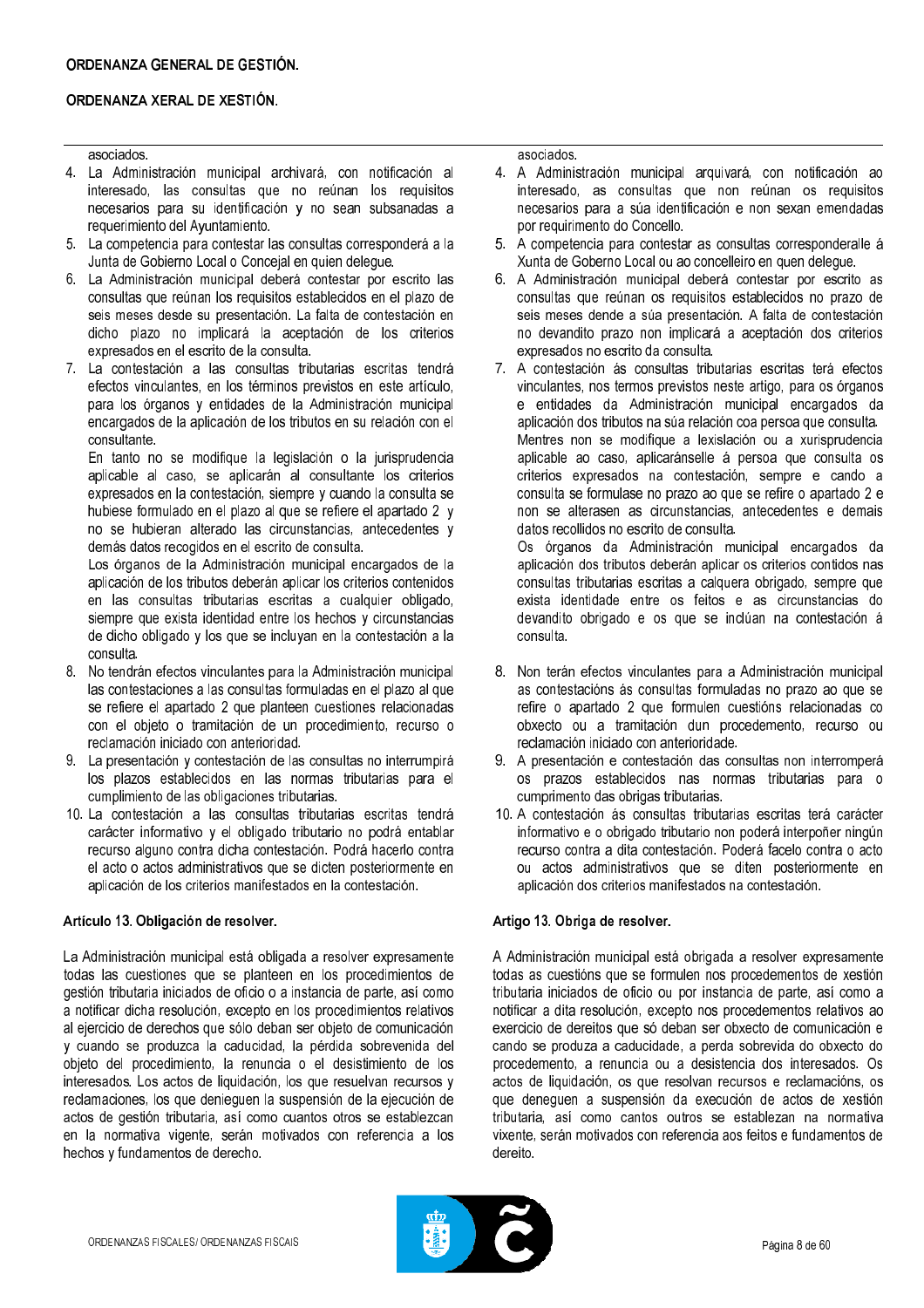## ORDENANZA GENERAL DE GESTIÓN.

## ORDENANZA XERAL DE XESTIÓN.

## Artículo 14 Obtención de documentos

- 1. El contribuyente tiene derecho a obtener copia de los documentos que figuren en el expediente en el que sea parte y que hayan de ser tenidos en cuenta por el órgano competente a la hora de dictar resolución, salvo que afecten a intereses de terceros o a la intimidad de otras personas o que así lo disponga una ley. En las actuaciones de comprobación e investigación. estas copias se facilitarán en el trámite de audiencia al interesado.
- 2. Para garantizar la confidencialidad de las informaciones y la identidad de los actuantes, se requerirá del contribuyente su debida identificación dejando copia del DNI. Además, si actúa por medio de representante, éste deberá acreditar su condición de tal. La petición de copia debe realizarse por escrito y la entrega se acreditará mediante la firma de conformidad del contribuyente a una diligencia que se extenderá en el propio escrito de petición en el que constará una relación o índice de los documentos facilitados y número de folios. El contribuyente deberá abonar la tasa regulada en la Ordenanza Fiscal nº 1.

## Articulo 15. Devolución de ingresos indebidos.

- 1. La Administración municipal devolverá a los obligados tributarios, a los sujetos infractores o a los sucesores de unos y otros, los ingresos que indebidamente se hubieran realizado en la Caja Municipal con ocasión del cumplimiento de sus obligaciones tributarias o del pago de sanciones, conforme a lo establecido en el artículo 93 de esta Ordenanza.
- 2. Con la devolución de ingresos indebidos la Administración tributaria abonará el interés de demora regulado en el artículo 40 de esta Ordenanza, sin necesidad de que el obligado tributario lo solicite. A estos efectos, el interés de demora se devengará desde la fecha en que se hubiese realizado el ingreso indebido hasta la fecha en que se ordene el pago de la devolución.

Las dilaciones en el procedimiento por causa imputable al interesado no se tendrán en cuenta a efectos del cómputo del período a que se refiere el párrafo anterior.

3. Cuando se proceda a la devolución de un ingreso indebido derivado de una autoliquidación ingresada en varios plazos, se entenderá que la cantidad devuelta se ingresó en el último plazo y, de no resultar cantidad suficiente, la diferencia se considerará satisfecha en los plazos inmediatamente anteriores.

### Artículo 16. Reembolso del coste de garantías.

- 1. La Administración municipal reembolsará, previa acreditación de su importe, el coste de las garantías aportadas para suspender la ejecución de un acto o para aplazar o fraccionar el pago de una deuda si dicho acto o deuda es declarado improcedente por sentencia o resolución administrativa firme. Cuando el acto o la deuda se declare parcialmente improcedente, el reembolso alcanzará a la parte correspondiente del coste de las garantías.
- 2. Procedimiento: Las solicitudes de reembolso de costes de avales se iniciarán a instancia del interesado y serán tramitadas

## Artigo 14. Obtención de documentos.

- 1. O contribuínte ten dereito a obter unha copia dos documentos que figuren no expediente no que sexa parte e que teñan que ser tidos en conta polo órgano competente á hora de ditar resolución, salvo que afecten a intereses de terceiros ou á intimidade doutras persoas ou que así o dispoña unha lei. Nas actuacións de comprobación e investigación, estas copias facilitaránselle no trámite de audiencia ao interesado.
- 2. Para garantir a confidencialidade das informacións e a identidade dos actuantes, requirirase do contribuínte a súa debida identificación deixando copia do DNI. Ademais, se actúa por medio de representante, este deberá acreditar a súa condición de tal. A petición de copia debe realizarse por escrito e a entrega acreditarase mediante a sinatura de conformidade do contribuínte a unha dilixencia que se redactará no propio escrito de petición no que constará unha relación ou índice dos documentos facilitados e número de folios. O contribuínte deberá aboar a taxa regulada na Ordenanza Fiscal nº 1.

## Artigo 15. Devolución de ingresos indebidos.

- 1. A Administración municipal devolveralles aos obrigados tributarios, aos suxeitos infractores ou aos sucesores duns e doutros, os ingresos que indebidamente se realizasen na Caixa Municipal con ocasión do cumprimento das súas obrigas tributarias ou do pagamento de sancións, conforme ao establecido no artigo 93 desta ordenanza.
- 2. Coa devolución de ingresos indebidos a Administración tributaria aboará o interese de demora regulado no artigo 40 desta ordenanza, sen necesidade de que o obrigado tributario o solicite. Para estes efectos, o interese de demora xerarase dende a data en que se realizase o ingreso indebido ata a data en que se ordene o pagamento da devolución. As dilacións no procedemento por causa imputable ao

interesado non se terán en conta para os efectos do cómputo do período a que se refire o parágrafo anterior.

3. Cando se proceda á devolución dun ingreso indebido derivado dunha autoliquidación ingresada en varios prazos, entenderase que a cantidade devolta se ingresou no último prazo e, de non resultar cantidade suficiente, a diferenza considerarase satisfeita nos prazos inmediatamente anteriores.

## Artigo 16. Reembolso do custo de garantías.

- 1. A Administración municipal reembolsará, logo de acreditar previamente o seu importe, o custo das garantías proporcionadas para suspender a execución dun acto ou para aprazar ou fraccionar o pagamento dunha débeda se o dito acto ou débeda é declarado improcedente por sentenza ou resolución administrativa firme. Cando o acto ou a débeda se declare parcialmente improcedente, o reembolso alcanzará á parte correspondente do custo das garantías.
- 2. Procedemento: As solicitudes de reembolso de custos de avais iniciaranse por instancia do interesado e serán tramitadas pola

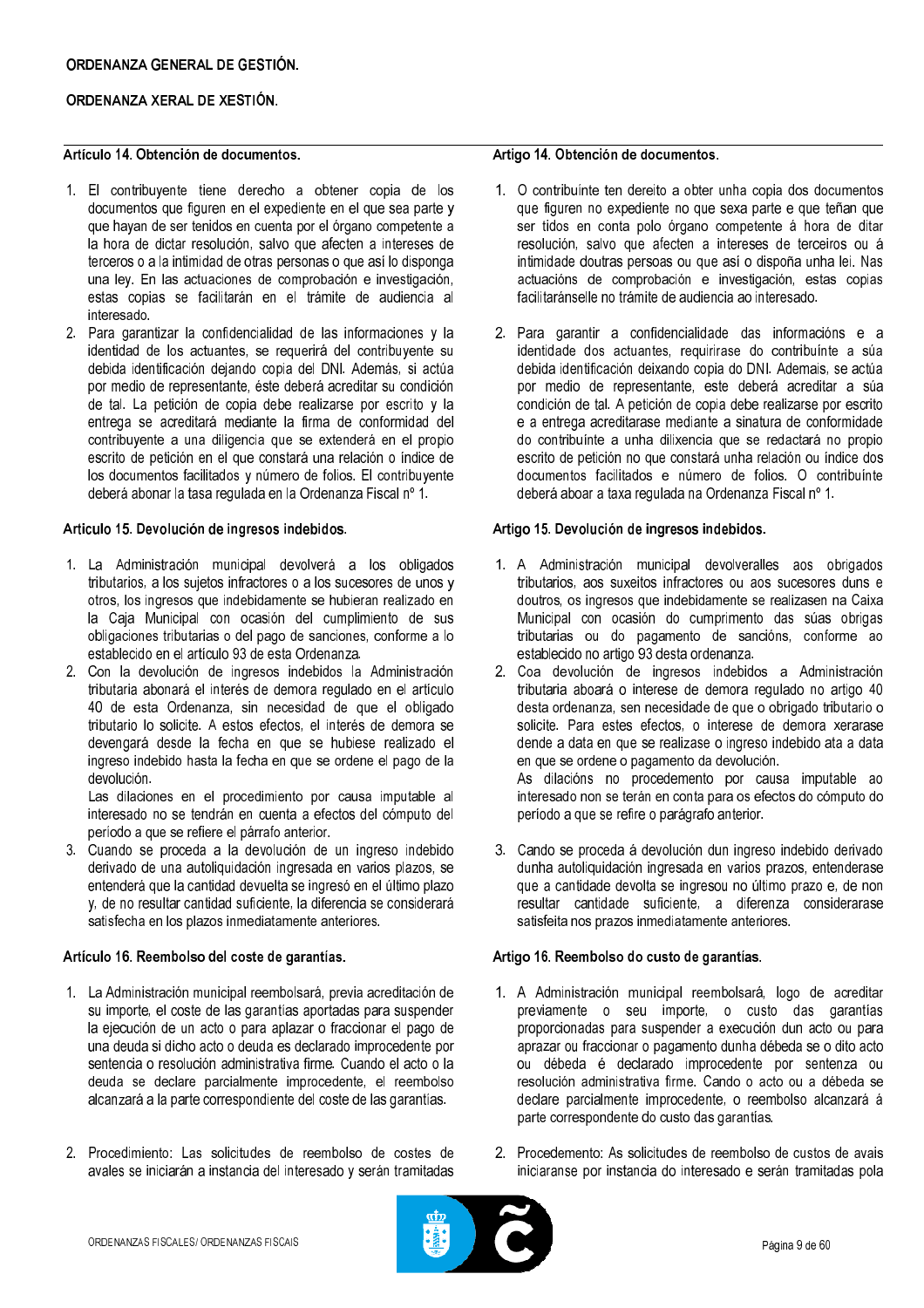por la Sección correspondiente de la Adjuntía de Gestión Tributaria y Hacienda, por las Unidades de Recaudación, o por la Unidad Administrativa que tenga encomendada la gestión del tributo, en su caso. La resolución corresponderá a la Junta de Gobierno Local, sin perjuicio de las facultades de delegación que a ésta le corresponden.

En el escrito de iniciación, dirigido a la Junta de Gobierno Local, se harán constar las siguientes circunstancias:

- a) Nombre y apellidos o denominación social y número de identificación fiscal y domicilio del interesado y, en su caso, de la persona que lo represente, así como el domicilio a efectos de notificaciones.
- b) Hechos, razones y petición en que se concrete, con toda claridad, la solicitud.
- c) Lugar y fecha.
- d) Firma del solicitante o acreditación de la autenticidad de su voluntad expresa por cualquier medio.

A la solicitud de reembolso se acompañarán los siguientes datos o documentos:

- a) Copia autenticada de la resolución administrativa o judicial por la que se declara improcedente total o parcialmente el acto administrativo impugnado cuya ejecución se suspenda, con mención de su firmeza.
- b) Acreditación del importe al que ascendió el coste de las garantías cuyo reembolso se solicita. En el supuesto de avales deberá aportarse certificado expedido por la entidad de crédito o sociedad de garantía recíproca concedente del aval, haciendo constar las cantidades satisfechas a la misma por la concesión. mantenimiento o cancelación del aval, con expresión de la cantidad avalada, así como copia del aval presentado. En relación con el resto de garantías a que se refiere el artículo 2 del Real Decreto 136/2000, de 4 de febrero, deberá acreditarse el pago efectivo de los gastos mencionados en los párrafos b) y d) del apartado 1 del artículo 3 del mismo Real Decreto, así como la fecha de constitución del depósito a que se refiere el párrafo c) del mismo precepto.
- Declaración expresa del medio elegido por el que hava de efectuarse el reembolso, pudiendo optar por:
	- a') Transferencia bancaria, indicando el número de código de cuenta y entidad bancaria.
	- Compensación, en los términos del Reglamento General  $b'$ de Recaudación.

Si el escrito de iniciación no reuniera los datos expresados o no adjuntara la documentación precisa, la unidad gestora requerirá al interesado para que subsane la falta o acompañe los documentos en el plazo de diez días, con indicación de que, si así no lo hiciera, se le tendrá por desistido de su petición, archivándose el expediente previa declaración de caducidad. No obstante, si el interesado solicitara que la Administración municipal declare que se ha producido dicho desistimiento, ésta quedará obligada a resolver sobre tal solicitud. El plazo anterior podrá ser ampliado a petición del interesado o a iniciativa del

sección correspondente da Adxuntía de Xestión Tributaria e Facenda, polas unidades de Recadación, ou pola unidade administrativa que teña encomendada a xestión do tributo, se é o caso. A resolución corresponderalle á Xunta de Goberno Local, sen prexuízo das facultades de delegación que a esta lle corresponden.

No escrito de iniciación, dirixido á Xunta de Goberno Local, faranse constar as seguintes circunstancias:

- Nome e apelidos ou denominación social e número de  $a)$ identificación fiscal e domicilio do interesado e, se é o caso, da persoa que o represente, así como o domicilio para os efectos de notificacións.
- Feitos, razóns e petición en que se concrete, con toda  $b)$ claridade, a solicitude.
- Lugar e data.  $\Omega$
- Sinatura do solicitante ou acreditación da autenticidade da súa d) vontade expresa por calquera medio.

Xunto coa solicitude de reembolso achegaranse os sequintes datos ou documentos:

- a) Copia autenticada da resolución administrativa ou xudicial pola que se declara improcedente total ou parcialmente o acto administrativo impugnado cuxa execución se suspenda, con mención da súa firmeza.
- Acreditación do importe ao que ascendeu o custo das garantías  $b)$ cuxo reembolso se solicita. No suposto de avais deberá achegarse o certificado expedido pola entidade de crédito ou sociedade de garantía recíproca que concedeu o aval, no que se farán constar as cantidades satisfeitas a ela pola concesión. o mantemento ou a cancelación do aval, con expresión da cantidade avalada, así como a copia do aval presentado. En relación co resto de garantías a que se refire o artigo 2 do Real decreto 136/2000, do 4 de febreiro, deberá acreditarse o pago efectivo dos gastos mencionados nos parágrafos b) e d) do apartado 1 do artigo 3 do mesmo real decreto, así como a data de constitución do depósito a que se refire o parágrafo c) do mesmo precepto.
- Declaración expresa do medio elixido polo que vaja efectuarse o reembolso, podendo optar por:
	- Transferencia bancaria, indicando o número de código de  $a'$ conta e entidade bancaria.
	- Compensación, nos termos do Regulamento xeral de  $b'$ recadación.

Se o escrito de iniciación non reunise os datos expresados ou non achegase a documentación precisa, a unidade xestora requirirá ao interesado para que emende a falta ou presente os documentos no prazo de dez días, con indicación de que, se así non o fixese, terase por desistido da súa petición e arquivarase o expediente despois da declaración previa de caducidade. Non obstante, se o interesado solicitase que a Administración municipal declare que se produciu a dita desistencia esta quedará obrigada a resolver sobre tal solicitude. O prazo anterior poderá ser ampliado por petición do interesado ou por

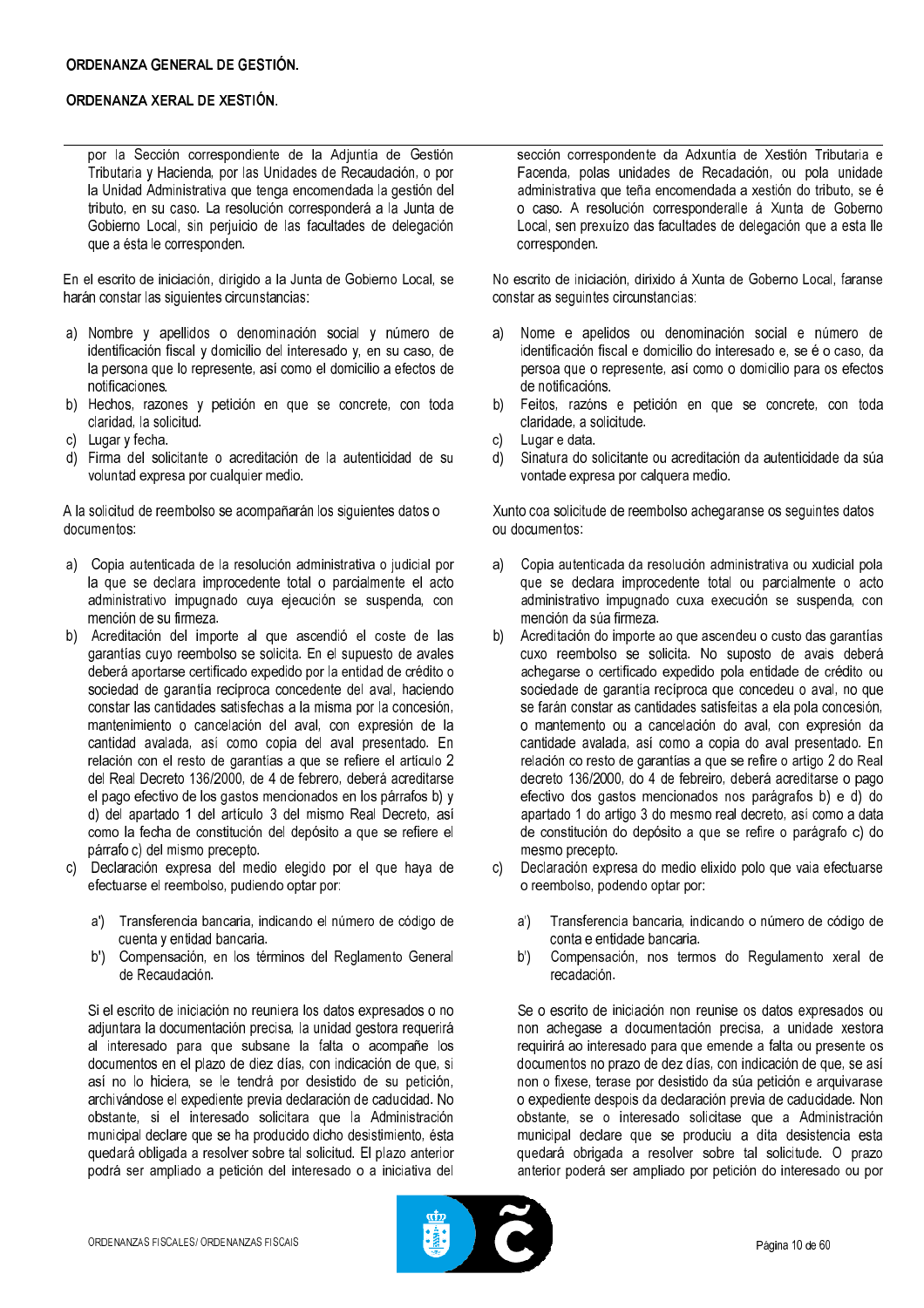órgano instructor, cuando la aportación de los documentos requeridos presente dificultades especiales.

Finalizadas las actuaciones, la oficina gestora dará audiencia al interesado para que pueda alegar lo que considere conveniente a su derecho. Podrá prescindirse del trámite de audiencia cuando no figuren en el procedimiento ni sean tenidos en cuenta otros hechos ni otras alegaciones y pruebas que las aducidas por el interesado.

La Junta de Gobierno Local dictará resolución y la notificará en un plazo máximo de seis meses a contar a partir de la fecha en que el escrito de solicitud del interesado hava tenido entrada en el Registro del Avuntamiento.

Transcurrido el plazo para dictar resolución sin que ésta se haya dictado, se podrá entender desestimada la solicitud, a efectos de interponer contra la resolución presunta el correspondiente recurso o reclamación. La resolución expresa posterior al vencimiento del plazo se adoptará por la Administración municipal sin vinculación alguna al sentido del silencio.

Contra la resolución que ponga fin a este procedimiento se podrá interponer reclamación económico administrativa previo recurso potestativo de reposición regulado en el artículo 94 de esta Ordenanza

- 3. Con el reembolso de los costes de las garantías, la Administración municipal abonará el interés legal vigente a lo largo del período en el que se devengue sin necesidad de que el obligado tributario lo solicite. A estos efectos, el interés legal se devengará desde la fecha debidamente acreditada en que se hubiese incurrido en dichos costes hasta la fecha en que se ordene el pago.
- 4. Lo dispuesto en el presente artículo no será de aplicación respecto de las garantías establecidas por la normativa propia de cada tributo para responder del cumplimiento de las obligaciones tributarias.

### Capítulo IV. Elementos de la relación tributaria

Sección 1ª. De la obligación de contribuir

### Artículo 17. El hecho imponible.

Cada ordenanza particular, salvo las reguladoras de los impuestos obligatorios, definirán el hecho imponible y lo completarán mediante la mención de las situaciones en que nace la obligación de contribuir y las causas de no sujeción.

### Artículo 18. Beneficios fiscales.

En materia de tributos locales no se admitirán otros beneficios fiscales que los reconocidos en las normas con rango de Ley o los derivados de la aplicación de los tratados internacionales. Las Ordenanzas Fiscales particulares podrán reconocer beneficios fiscales en los supuestos y con los requisitos y límites establecidos por la Ley.

iniciativa do órgano instrutor, cando a achega dos documentos requiridos presente dificultades especiais.

Finalizadas as actuacións, a oficina xestora daralle audiencia ao interesado para que poida alegar o que considere conveniente ao seu dereito. Poderá prescindirse do trámite de audiencia cando non figuren no procedemento nin sexan tidos en conta outros feitos nin outras alegacións e probas máis cás aducidas polo interesado.

A Xunta de Goberno Local ditará resolución e notificaraa nun prazo máximo de seis meses que se contará a partir da data en que o escrito de solicitude do interesado tivese entrada no Rexistro do Concello.

Transcorrido o prazo para ditar resolución sen que esta se ditase, poderase entender desestimada a solicitude, para os efectos de interpoñer contra a resolución presunta o correspondente recurso ou reclamación. A resolución expresa posterior ao vencemento do prazo será adoptada pola Administración municipal sen ningunha vinculación ao sentido do silencio.

Contra a resolución que poña fin a este procedemento poderase interpoñer unha reclamación económico-administrativa despois do recurso potestativo de reposición previo regulado no artigo 94 desta ordenanza

- 3. Co reembolso dos custos das garantías, a Administración municipal aboará o interese legal vixente ao longo do período no que se xere sen necesidade de que o obrigado tributario o solicite. Para estes efectos, o interese legal xerarase dende a data debidamente acreditada en que se incorrese nos ditos custos ata a data en que se ordene o pagamento.
- 4. O disposto no presente artigo non será de aplicación respecto das garantías establecidas pola normativa propia de cada tributo para responder do cumprimento das obrigas tributarias.

### Capítulo IV. Elementos da relación tributaria

## Sección 1ª. Da obriga de contribuír

### Artigo 17. O feito impoñible.

Cada ordenanza particular, salvo as reguladoras dos impostos obrigatorios, definirán o feito impoñible e completarano mediante a mención das situacións en que nace a obriga de contribuír e as causas de non suxeición.

### Artigo 18. Beneficios fiscais.

En materia de tributos locais non se admitirán outros beneficios fiscais máis cós recoñecidos nas normas con rango de lei ou os derivados da aplicación dos tratados internacionais. As ordenanzas fiscais particulares poderán recoñecer beneficios fiscais nos supostos e cos requisitos e límites establecidos pola lei.

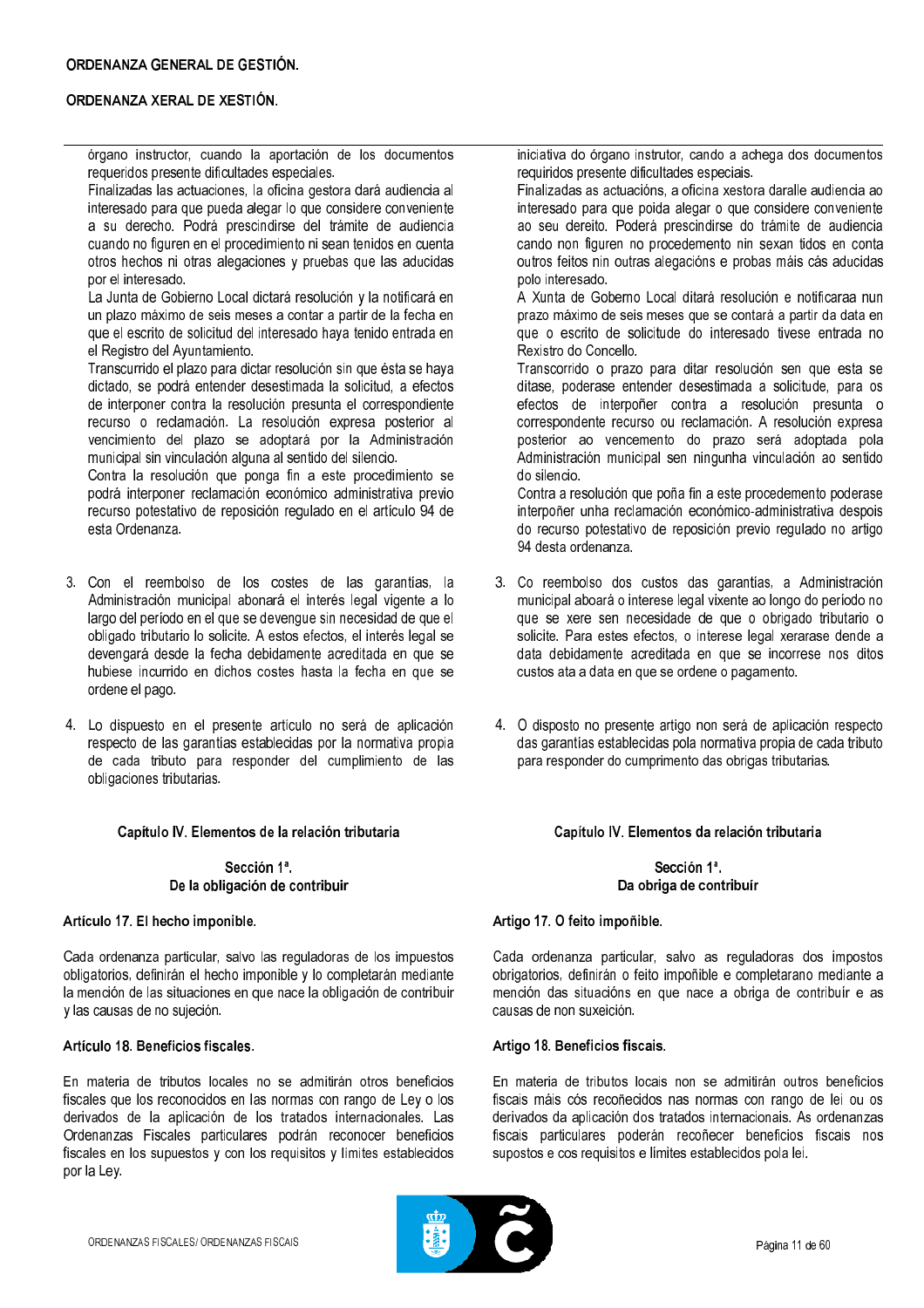## Artículo 19. Procedimiento para la concesión de exenciones y bonificaciones.

- 1. Las Ordenanzas de los tributos, regularán los beneficios fiscales aplicables a cada uno de ellos, así como el procedimiento para su reconocimiento y aplicación. Los beneficios fiscales establecidos en disposiciones legales que no sean de régimen local, se regirán por la norma que los haya creado.
- 2. Salvo que las leyes establezcan otra cosa, la aplicación de los beneficios fiscales en tributos locales requerirá la petición escrita de la parte interesada y surtirán efectos desde la fecha de la solicitud o, en los tributos periódicos, desde el devengo inmediato siguiente a la misma, siempre que, en dicho momento se reúnan los requisitos exigidos para su disfrute. En la petición se hará constar:
	- Nombre, razón social y domicilio del sujeto pasivo.
	- Normativa que invoca para justificar su solicitud de aplicación del beneficio fiscal, salvo que éste aparezca recogido en la propia Ordenanza Fiscal Reguladora del Tributo.
	- Justificación del cumplimiento de los requisitos exigidos para acceder al régimen de bonificaciones y exenciones pretendidos, acompañando originales o copias autenticadas de los documentos en que se acredite su derecho.
	- Los demás aspectos recogidos en la Ordenanza particular de cada impuesto, tasa o contribución especial.
- 3. La resolución por la que se conceda el derecho a disfrutar del beneficio fiscal precisará, en su caso:
	- 1º. El tributo y período a que se refiera.
	- 2<sup>°</sup>. Su duración, en caso de que sea temporal.
	- 3º. El porcentaje de bonificación aplicable a cada devengo y si lo es en la cuota o en la base.
	- 4<sup>°</sup>. La fecha de término del beneficio fiscal, en su caso, o las circunstancias en las que se perderá.
	- Las obligaciones que incumban al beneficiario, respecto  $5^{\circ}$ . de la comprobación periódica del mantenimiento de las condiciones que justificaron la concesión del beneficio fiscal.
	- 6°. Las demás circunstancias establecidas en la Ley o en la Ordenanza correspondiente.
- 4. Cuando por renuncia del sujeto pasivo o por revocación del acto de concesión de un beneficio fiscal por incumplimiento de las condiciones establecidas u otras circunstancias, deba reintegrarse el importe del beneficio fiscal, se abonarán también los intereses de demora correspondientes, sin perjuicio de las sanciones que, en su caso, procedan.

# Sección 2ª. De los obligados tributarios

# Artículo 20. Obligado tributario.

1. Son obligados tributarios las personas físicas o jurídicas y las entidades a las que la normativa tributaria impone el

## Artigo 19. Procedemento para a concesión de exencións e bonificacións.

- 1. As ordenanzas dos tributos regularán os beneficios fiscais aplicables a cada un deles, así como o procedemento para o seu recoñecemento e aplicación. Os beneficios fiscais establecidos en disposicións legais que non sexan de réxime local, rexeranse pola norma que os crease.
- 2. Salvo que as leis establezan outra cousa, a aplicación dos beneficios fiscais en tributos locais requirirá a petición escrita da parte interesada e producirán efectos dende a data da solicitude ou, nos tributos periódicos, dende o período inmediato seguinte a ela, sempre que no devandito momento se reúnan os requisitos esixidos para o seu goce. Na petición farase constar:
	- Nome, razón social e domicilio do suxeito pasivo.
	- Normativa que invoca para xustificar a súa solicitude de aplicación do beneficio fiscal, salvo que este apareza recollido na propia ordenanza fiscal reguladora do tributo.
	- Xustificación do cumprimento dos requisitos esixidos para acceder ao réxime de bonificacións e exencións pretendidos, presentando orixinais ou copias autenticadas dos documentos en que se acredite o seu dereito.
	- Os demais aspectos recollidos na ordenanza particular de cada imposto, taxa ou contribución especial.
- 3. A resolución pola que se conceda o dereito a gozar do beneficio fiscal precisará, se é o caso:
	- 1º. O tributo e período a que se refira.
	- 2<sup>°</sup>. A súa duración, en caso de que sexa temporal.
	- 3º. A porcentaxe de bonificación aplicable a cada período e se o é na cota ou na base.
	- 4°. A data de remate do beneficio fiscal, se é o caso, ou as circunstancias nas que se perderá.
	- 5°. As obrigas que incumban ao beneficiario, respecto da comprobación periódica do mantemento das condicións que xustificaron a concesión do beneficio fiscal.
	- 6°. As demais circunstancias establecidas na lei ou na ordenanza correspondente.
- 4. Cando por renuncia do suxeito pasivo ou por revogación do acto de concesión dun beneficio fiscal por incumprimento das condicións establecidas ou outras circunstancias, deba reintegrarse o importe do beneficio fiscal, aboaranse tamén os intereses de demora correspondentes, sen prexuízo das sancións que, se é o caso, procedan.

# Sección 2ª. Dos obrigados tributarios

# Artigo 20. Obrigado tributario.

1. Son obrigados tributarios as persoas físicas ou xurídicas e as entidades ás que a normativa tributaria impón o cumprimento de

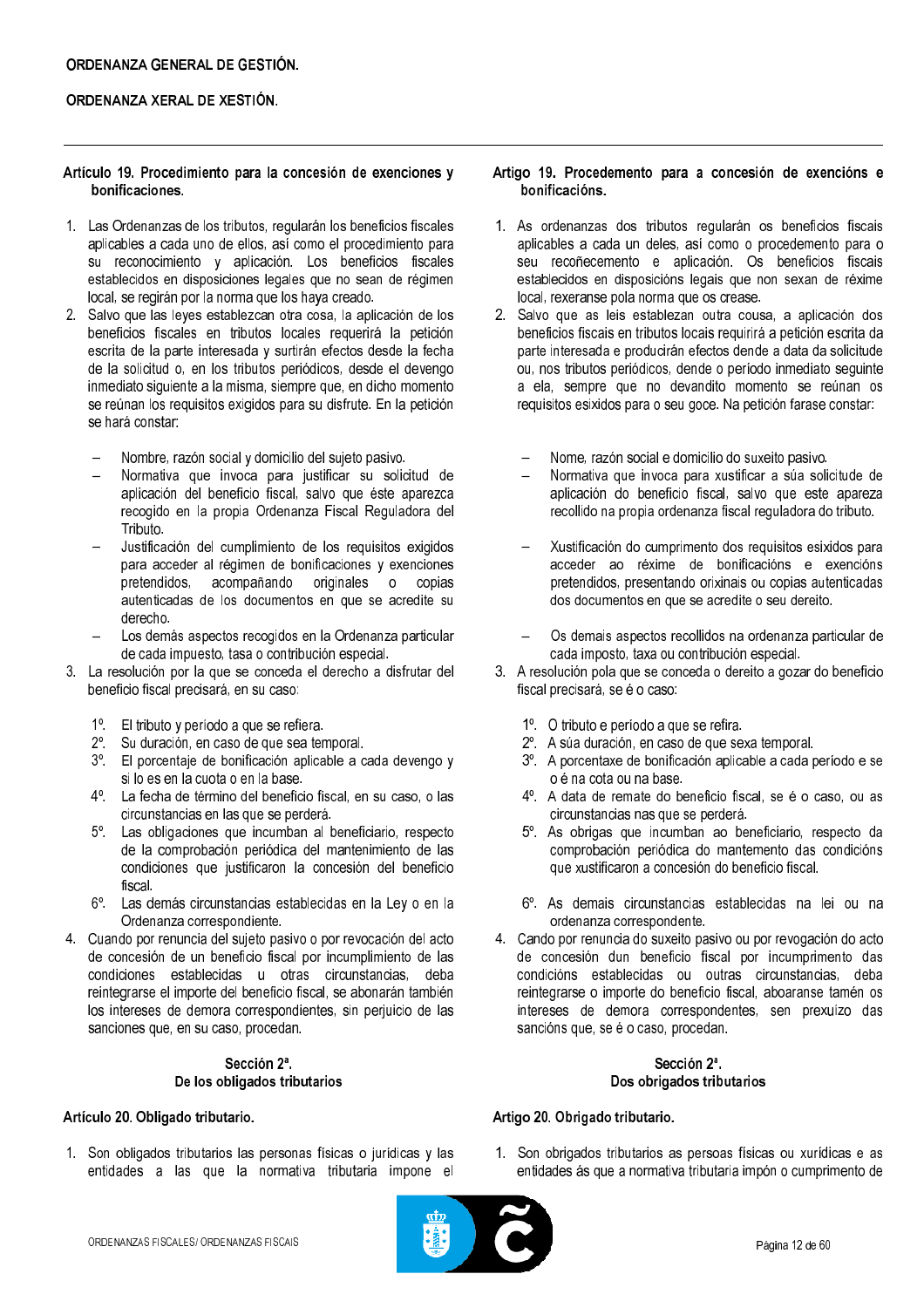cumplimiento de obligaciones tributarias.

- 2. Entre otros, son obligados tributarios:
	- a) Los contribuyentes.
	- b) Los sustitutos del contribuyente.
	- c) Los obligados a realizar pagos fraccionados.
	- d) Los retenedores.
	- e) Los obligados a practicar ingresos a cuenta.
	- f) Los obligados a repercutir.
	- g) Los obligados a soportar la repercusión.
	- h) Los obligados a soportar la retención.
	- i) Los obligados a soportar los ingresos a cuenta.
	- i) Los sucesores.
	- k) Los beneficiarios de supuestos de exención, devolución o bonificaciones tributarias, cuando no tengan la condición de sujetos pasivos.
- 3. También tendrán el carácter de obligados tributarios aquellos a quienes la normativa tributaria impone el cumplimiento de obligaciones tributarias formales.
- 4. Tendrán la consideración de obligados tributarios, en las Leyes en que así se establezca, las herencias vacentes, comunidades de bienes y demás entidades que, carentes de personalidad jurídica, constituyan una unidad económica o un patrimonio separado susceptibles de imposición.
- 5. Tendrán asimismo el carácter de obligados tributarios los responsables a los que se refiere el artículo 41 de la LGT.
- 6. La concurrencia de varios obligados tributarios en un mismo presupuesto de una obligación determinará que queden solidariamente obligados frente a la Administración municipal al cumplimiento de todas las prestaciones, salvo que por Ley se disponga expresamente otra cosa.

Cuando la Administración municipal sólo conozca la identidad de un titular practicará y notificará las liquidaciones tributarias a nombre del mismo, quien vendrá obligado a satisfacerlas si no solicita su división. A tal efecto, para que proceda la división será indispensable que el solicitante facilite los datos personales y el domicilio de los restantes obligados al pago, así como la proporción en que cada uno de ellos participe en el dominio o derecho trasmitido. Para poder obtener dicha división el importe de la deuda tributaria deberá ser superior a 30€ y además la cuota que resulte tras dividir la deuda. deberá ser superior a 6 € con carácter general y a 12 € en el caso del Impuesto sobre Bienes Inmuebles. La aplicación de la división requerirá la petición escrita de la parte interesada y surtirá efectos desde la fecha de la solicitud o, en los tributos periódicos, desde el devengo inmediato siguiente a la misma, siempre que, en dicho momento se reúnan los requisitos exigidos para su disfrute.

### Artículo 21. Sujetos pasivos: contribuyente y sustituto del contribuyente.

1. Es sujeto pasivo el obligado tributario que, según la ley, debe cumplir la obligación tributaria principal, así como las obligaciones formales inherentes a la misma, sea como contribuyente o como sustituto del mismo. No perderá la condición de sujeto pasivo quien deba repercutir la cuota tributaria a otros obligados, salvo que la Ley de cada tributo disponga otra cosa.

# obrigas tributarias.

- 2. Entre outros, son obrigados tributarios:
	- a) Os contribuíntes.
	- $h)$ Os substitutos do contribuínte.
	- $c)$ Os obrigados a realizar pagos fraccionados.
	- $\mathsf{d}$ Os que reteñen.
	- $e)$ Os obrigados a practicar ingresos a conta.
	- $f)$ Os obrigados a repercutir.
	- Os obrigados a soportar a repercusión.  $g)$
	- $h)$ Os obrigados a soportar a retención.
	- $\mathbf{a}$ Os obrigados a soportar os ingresos a conta.
	- Os sucesores i)
	- $\mathsf{k}$ Os beneficiarios de supostos de exención, devolución ou bonificacións tributarias, cando non teñan a condición de suxeitos pasivos.
- 3. Tamén terán o carácter de obrigados tributarios aqueles aos que a normativa tributaria impón o cumprimento de obrigas tributarias formais.
- 4. Terán a consideración de obrigados tributarios, nas leis en que así se estableza, as herdanzas xacentes, comunidades de bens e demais entidades que, carentes de personalidade xurídica, constitúan unha unidade económica ou un patrimonio separado susceptibles de imposición.
- 5. Terán así mesmo o carácter de obrigados tributarios os responsables aos que se refire o artigo 41 da LXT.
- 6. A concorrencia de varios obrigados tributarios nun mesmo orzamento dunha obriga determinará que queden solidariamente obrigados fronte á Administración municipal ao cumprimento de todas as prestacións, salvo que por lei se dispoña expresamente outra cousa.

Cando a Administración municipal só coñeza a identidade dun titular efectuará e notificará as liquidacións tributarias ao seu nome, quen estará obrigado a satisfacelas se non solicita a súa división. Para tal efecto, para que proceda a división será indispensable que o solicitante facilite os datos persoais e o domicilio dos restantes obrigados ao pagamento, así como a proporción en que cada un deles participe no dominio ou dereito transmitido. Para poder obter devandita división o importe da débeda tributaria deberá ser superior a 30€ e ademais a cota que resulte tras dividir a débeda, deberá ser superior a 6 € con carácter xeral e a 12 € no caso do Imposto sobre Bens Inmobles. A aplicación da división requirirá a petición escrita da parte interesada e fornecerá efectos desde a data da solicitude ou, nos tributos periódicos, desde o deveño inmediato seguinte á mesma, sempre que, en devandito momento reúnanse os requisitos esixidos para o seu goce.

## Artigo 21. Suxeitos pasivos: contribuínte e substituto do contribuínte.

1. É suxeito pasivo o obrigado tributario que, segundo a lei, debe cumprir a obriga tributaria principal, así como as obrigas formais inherentes a ela, sexa como contribuínte ou como substituto del. Non perderá a condición de suxeito pasivo quen deba repercutir a cota tributaria a outros obrigados, agás que a lei de cada tributo dispoña outra cousa.

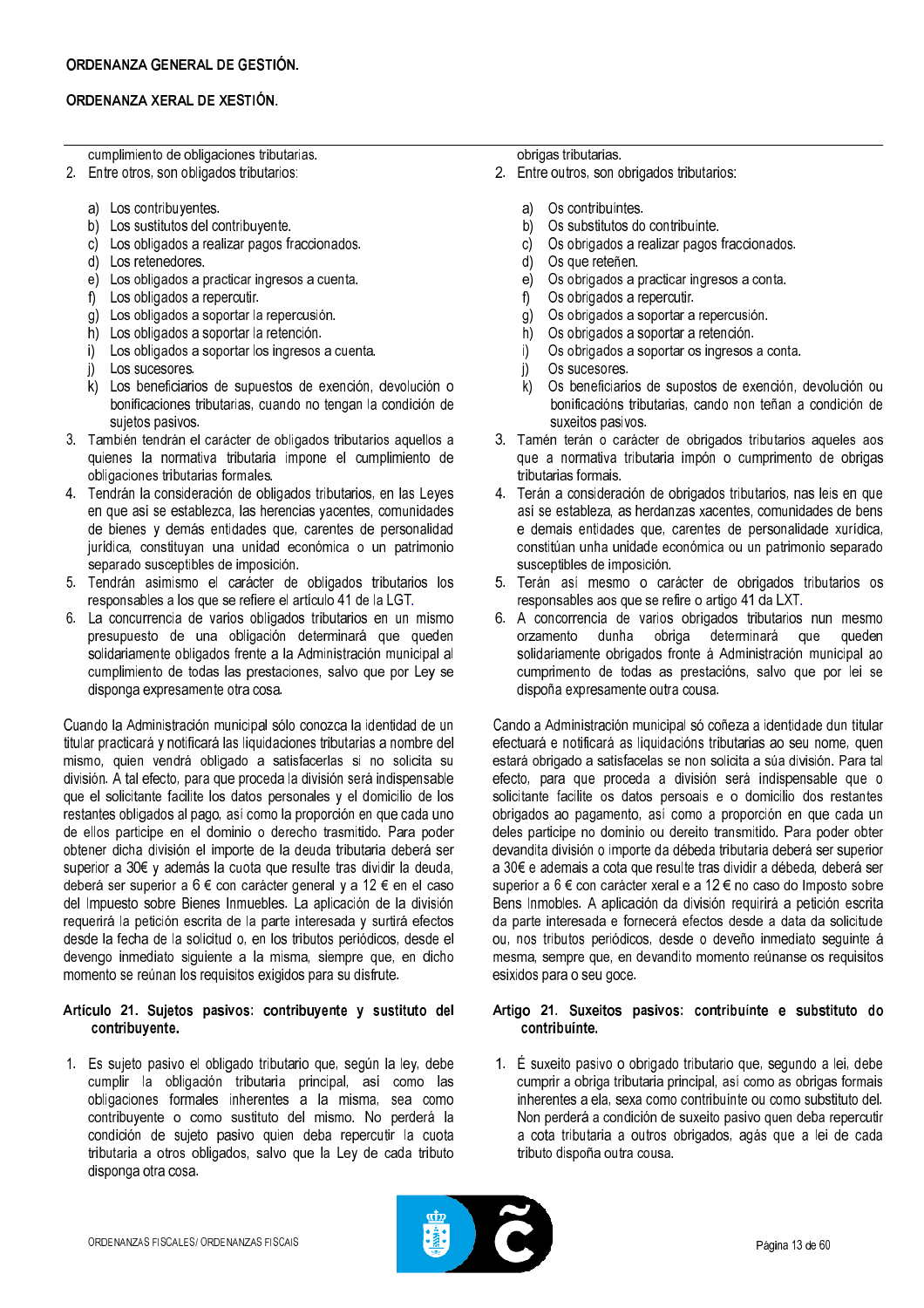- 2. Es contribuyente el sujeto pasivo que realiza el hecho imponible.
- 3. Es sustituto el sujeto pasivo que, por imposición de la ley y en lugar del contribuyente, está obligado a cumplir la obligación tributaria principal, así como las obligaciones formales inherentes a la misma. El sustituto podrá exigir del contribuyente el importe de las obligaciones tributarias satisfechas, salvo que la ley señale otra cosa.

### Artículo 22. Ineficacia de pactos.

La posición del sujeto pasivo y los demás elementos de la obligación tributaria no podrá ser alterada por actos o convenios de los particulares. Tales actos y convenios no surtirán efectos ante la Administración municipal, sin perjuicio de sus consecuencias jurídico-privadas.

### Artículo 23. Responsables.

Para la exigencia de responsabilidad solidaria o subsidiaria, en aquellos supuestos en que la Ley la admite, se actuará de la siquiente forma:

- 1º. La declaración de responsabilidad requerirá acto administrativo de derivación, dictado por la Junta de Gobierno Local o el Concejal en quien se haya delegado esta competencia, en el que, previa audiencia al interesado, se declarará la responsabilidad, determinando su alcance y extensión En el expediente se incorporarán cuantos documentos acrediten la concurrencia de los presupuestos de hecho que den lugar a la responsabilidad a exigir. El acuerdo se notificará al interesado requiriendo a éste para el pago de la deuda. La notificación expresará:
	- Los elementos esenciales de la liquidación.
	- El texto íntegro del acuerdo de declaración de responsabilidad.
	- Los medios de impugnación que pueden ser ejercitados contra el acto de declaración de responsabilidad, plazos para interponerlos y órgano competente para conocer tales recursos.
	- Lugar y forma en que habrá de ser satisfecha la deuda y plazos para el ingreso de la misma, que serán los establecidos en la Ordenanza General de Recaudación.
- 2<sup>°</sup>. La derivación de la acción administrativa a los responsables subsidiarios requerirá la previa declaración de fallido del deudor principal y de los demás responsables solidarios, conforme al procedimiento previsto en la Ordenanza General de Recaudación.
- 3<sup>°</sup>. La derivación de la acción administrativa a los responsables solidarios se iniciará una vez requerido el deudor principal en voluntaria y en ejecutiva sin que hava realizado el ingreso.
- 4º. La responsabilidad alcanzará a la totalidad de la deuda tributaria exigida en período voluntario. Cuando haya transcurrido el plazo voluntario de pago que se conceda al responsable sin realizar el ingreso, se iniciará el período ejecutivo y se exigirán los recargos e intereses que procedan. La responsabilidad no alcanzará a las sanciones, salvo las
- 2. É contribuínte o suxeito pasivo que realiza o feito impoñible.
- 3. É substituto o suxeito pasivo que, por imposición da lei e no lugar do contribuínte, está obrigado a cumprir a obriga tributaria principal, así como as obrigas formais inherentes a ela. O substituto poderá esixir do contribuínte o importe das obrigas tributarias satisfeitas, salvo que a lei sinale outra cousa.

## Artigo 22. Ineficacia de pactos.

A posición do suxeito pasivo e os demais elementos da obriga tributaria non poderá ser alterada por actos ou convenios dos particulares. Tales actos e convenios non producirán efectos ante a Administración municipal, sen prexuízo das súas consecuencias xurídico - privadas.

## Artigo 23. Responsables.

Para a esixencia de responsabilidade solidaria ou subsidiaria. naqueles supostos en que a lei a admite, actuarase do seguinte xeito:

- 1º. A declaración de responsabilidade requirirá acto administrativo de derivación, ditado pola Xunta de Goberno Local ou o concelleiro en quen se delegase esta competencia, no que, despois da audiencia previa ao interesado, se declarará a responsabilidade, determinando o seu alcance e extensión. No expediente incorporaranse cantos documentos acrediten a concorrencia dos orzamentos de feito que dean lugar á responsabilidade de esixir. O acordo notificaráselle ao interesado e será requirido este para o pagamento da débeda. A notificación expresará:
	- Os elementos esenciais da liquidación.
	- O texto íntegro do acordo de declaración  $de$ responsabilidade.
	- Os medios de impugnación que poden ser exercitados contra o acto de declaración de responsabilidade, prazos para interpoñelos e órgano competente para coñecer tales recursos.
	- Lugar e forma en que terá que ser satisfeita a débeda e prazos para o seu ingreso, que serán os establecidos na Ordenanza xeral de recadación.
- 2<sup>°</sup>. A derivación da acción administrativa aos responsables subsidiarios requirirá a previa declaración de fallido do debedor principal e dos demais responsables solidarios, conforme ao procedemento previsto na Ordenanza xeral de recadación.
- 3<sup>°</sup>. A derivación da acción administrativa aos responsables solidarios iniciarase unha vez requirido o debedor principal en voluntaria e en executiva sen que realizase o ingreso.
- 4<sup>°</sup>. A responsabilidade alcanzará a totalidade da débeda tributaria esixida en período voluntario. Cando transcorrese o prazo voluntario de pago que se conceda ao responsable sen realizar o ingreso, iniciarase o período executivo e esixiranse as recargas e intereses que procedan. A responsabilidade non acadará as sancións, salvo as excepcións que se establezan por lei.

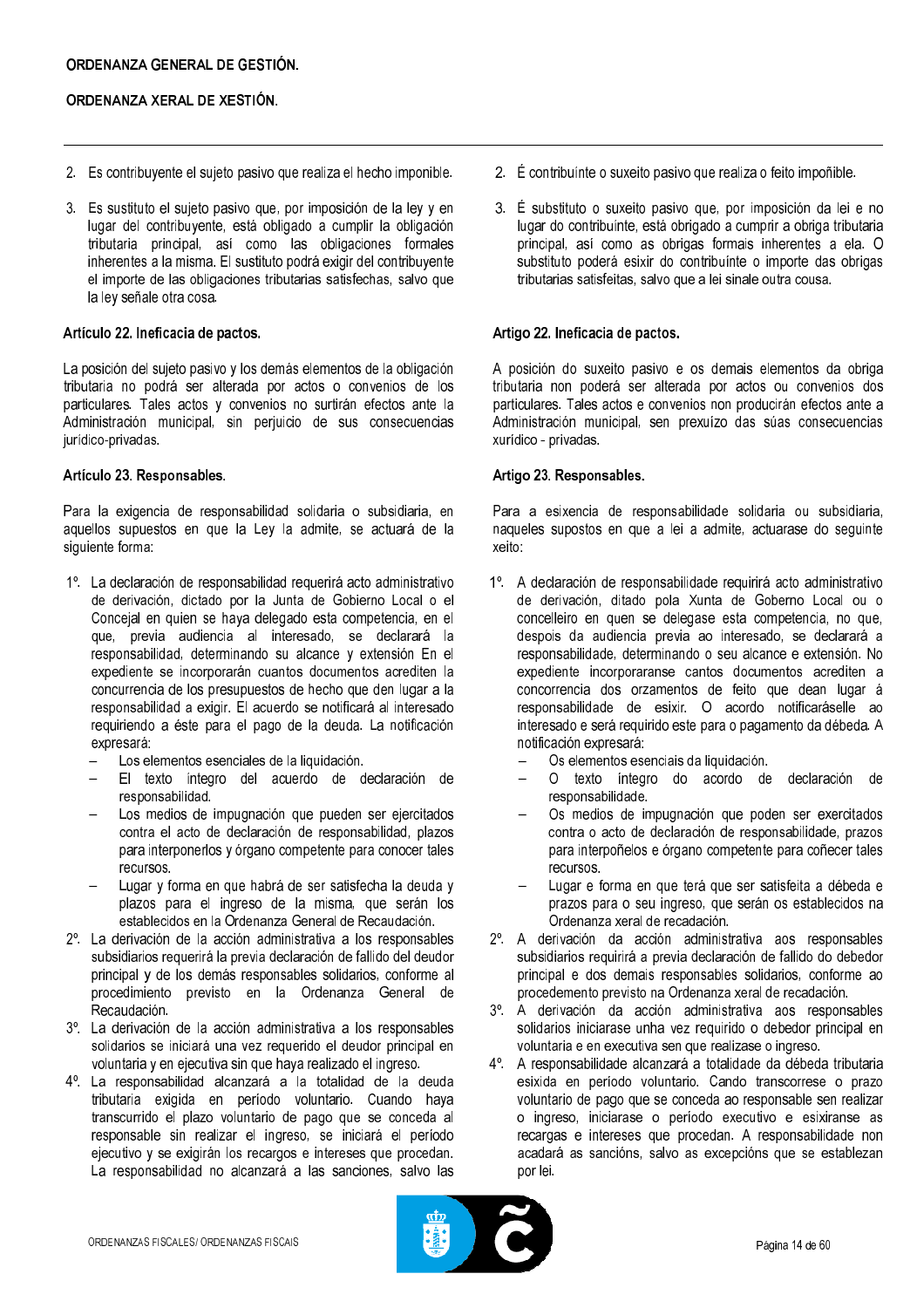## excepciones que se establezcan por ley.

## Artículo 24. Identificación de interesados en el procedimiento

Para garantizar la confidencialidad de las actuaciones y la legitimación de quien se persone en los procedimientos de gestión tributaria, la presentación de solicitudes, alegaciones, recursos, obtención de información sobre datos o procedimientos concretos y demás actos de trámite realizados por los interesados o sus representantes, exigirá la identificación de éstos mediante la exhibición de su Documento Nacional de Identidad o documento identificativo equivalente. En el expediente se dejará constancia mediante copia o diligencia expedida por el funcionario que lo comprobó.

### Artículo 25 Representación.

- 1. Los obligados tributarios con capacidad de obrar podrán actuar por medio de representante, que podrá ser un asesor fiscal, con el que se entenderán las sucesivas actuaciones administrativas, salvo que se haga manifestación expresa en contrario.
- 2. Para interponer recursos o reclamaciones, desistir de ellos, renunciar a derechos, asumir o reconocer obligaciones en nombre del obligado tributario, solicitar devoluciones de ingresos indebidos o reembolsos y en los restantes supuestos en que sea necesaria la firma del obligado tributario, la representación deberá acreditarse por cualquier medio válido en Derecho que deje constancia fidedigna o mediante declaración en comparecencia personal del interesado ante el órgano administrativo competente. A estos efectos, serán válidos los documentos normalizados de representación que apruebe la Administración para determinados procedimientos.
- 3. Para los actos de mero trámite se presumirá concedida la representación.
- 4. Cuando en el marco de la colaboración social en la gestión tributaria, o en los supuestos que se prevean reglamentariamente, se presente por medios telemáticos cualquier documento ante la Administración municipal, el presentador actuará con la representación que sea necesaria en cada caso. La Administración municipal podrá requerir, en cualquier momento, la acreditación de dicha representación, que podrá efectuarse de acuerdo con lo establecido en el apartado 2 de este artículo.
- 5. Cuando, de acuerdo con lo previsto en el apartado 6 del artículo 20 de esta Ordenanza, concurran varios titulares en una misma obligación tributaria, se presumirá otorgada la representación a cualquiera de ellos, salvo que se produzca manifestación expresa en contrario. La liquidación que resulte de dichas actuaciones deberá ser notificada a todos los titulares de la obligación.
- 6. La falta o insuficiencia del poder no impedirá que se tenga por realizado el acto de que se trate, siempre que se acompañe aquél o se subsane el defecto dentro del plazo de 10 días, que deberá conceder al efecto el órgano administrativo competente.
- 7. En los supuestos de Entidades, Asociaciones, herencias yacentes y comunidades de bienes que constituyan una unidad

### Artigo 24. Identificación de interesados no procedemento

Para garantir a confidencialidade das actuacións e a lexitimación de quen se presente nos procedementos de xestión tributaria, a presentación de solicitudes, alegacións, recursos, obtención de información sobre datos ou procedementos concretos e demais actos de trámite realizados polos interesados ou os seus representantes, esixirá a identificación destes mediante a exhibición do seu Documento Nacional de Identidade ou documento identificador equivalente. No expediente deixarase constancia mediante unha copia ou dilixencia expedida polo funcionario que o comprobou.

## Artigo 25. Representación.

- 1. Os obrigados tributarios con capacidade de obrar poderán actuar por medio de representante, que poderá ser un asesor fiscal, co que se entenderán as sucesivas actuacións administrativas, salvo que se faga manifestación expresa en contrario.
- 2. Para interpoñer recursos ou reclamacións, desistir deles, renunciar a dereitos, asumir ou recoñecer obrigas no nome do obrigado tributario, solicitar devolucións de ingresos indebidos ou reembolsos e nos restantes supostos en que sexa necesaria a sinatura do obrigado tributario, a representación deberá acreditarse por calquera medio válido en Dereito que deixe constancia fidedigna ou mediante declaración  $en$ comparecencia persoal do interesado ante o órgano administrativo competente. Para estes efectos, serán válidos os documentos normalizados de representación que aprobe a Administración para determinados procedementos.
- 3. Para os actos de mero trámite presumirase concedida a representación.
- 4. Cando no marco da colaboración social na xestión tributaria, ou nos supostos que se prevexan regulamentariamente, se presente por medios telemáticos calquera documento ante a Administración municipal, o presentador actuará coa representación que sexa necesaria en cada caso. A Administración municipal poderá requirir, en calquera momento. a acreditación da dita representación, que poderá efectuarse de acordo co establecido no apartado 2 deste artigo.
- 5. Cando, de acordo co previsto no apartado 6 do artigo 20 desta ordenanza, concorran varios titulares nunha mesma obriga tributaria, presumirase outorgada a representación a calquera deles, salvo que se produza manifestación expresa en contrario. A liquidación que resulte das ditas actuacións deberá ser notificada a todos os titulares da obriga
- 6. A falta ou insuficiencia do poder non impedirá que se teña por realizado o acto de que se trate, sempre que se acompañe aquel ou se corrixa o defecto dentro do prazo de 10 días, que deberá conceder para o efecto o órgano administrativo competente.
- 7. Nos supostos de entidades, asociacións, herdanzas xacentes e comunidades de bens que constitúan unha unidade económica

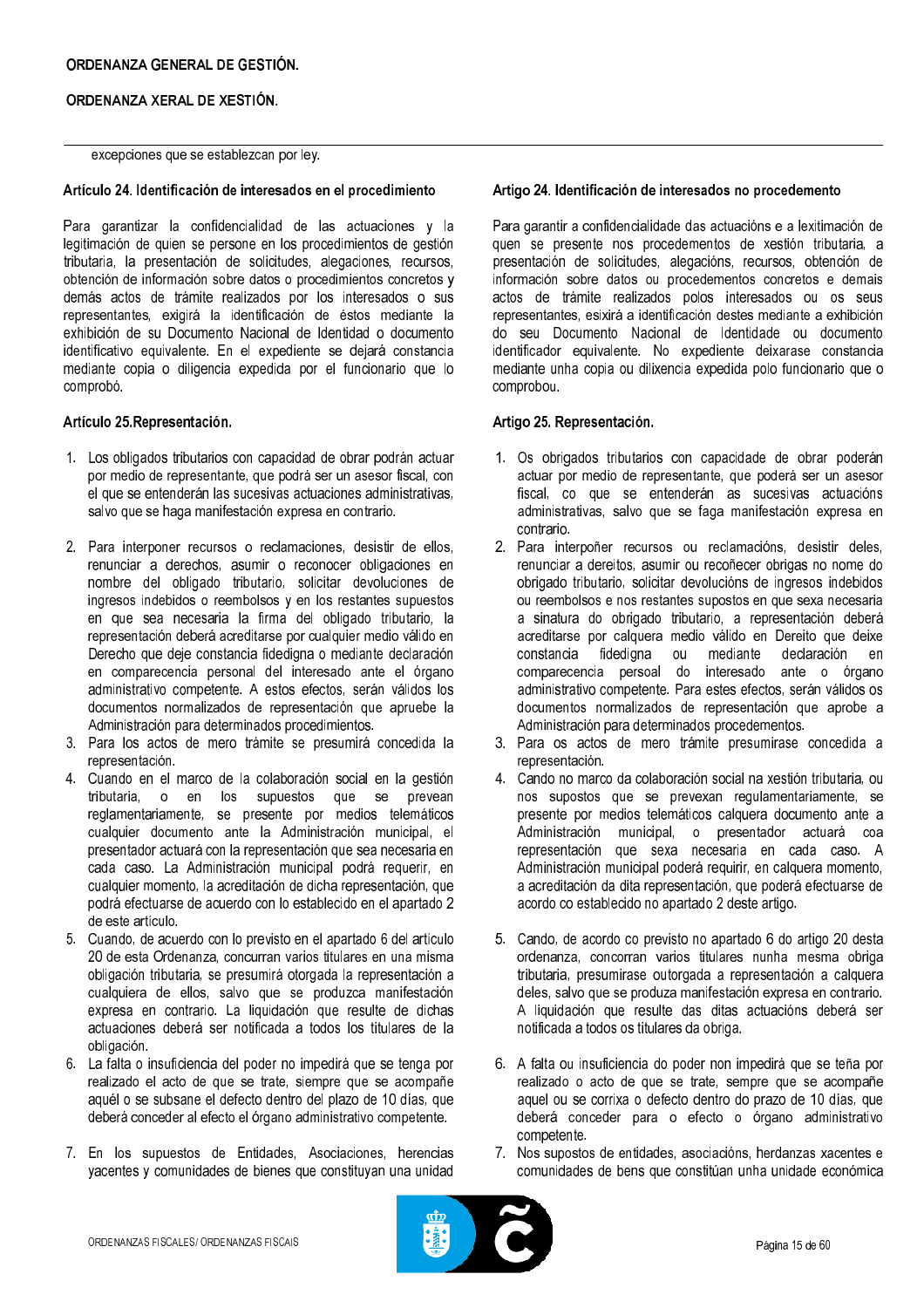económica o un patrimonio separado, actuará en representación el que la ostente, siempre que resulte acreditada en forma fehaciente y de no haberse designado representante se considerará como tal el que aparentemente ejerza la gestión o dirección y, en su defecto, cualquiera de los miembros o partícipes que integren o compongan la Entidad o comunidad. Cuando se requiera a quien aparentemente ejerza la gestión o a uno cualquiera de los miembros del ente, éste podrá pedir que las restantes actuaciones se practiquen con el representante legal de la misma, si existiera, facilitando en el momento de su petición, el nombre y domicilio y el documento en que se basa la atribución a la persona señalada, de la representación de la comunidad o ente. Previa audiencia del designado como representante, se dictará un acto de trámite contra el que no cabrá recurso alguno, sin perjuicio de los que procedan contra la resolución.

8. Cuando se actúa por medio de representante, se entenderán válidos los posteriores trámites que se dirijan al mismo, salvo revocación o renuncia comunicada a la Administración por escrito.

#### Sección 3ª.

## Elementos de cuantificación de la obligación tributaria principal y de la obligación de realizar pagos a cuenta

### Artículo 26. Cuantificación de la obligación tributaria principal y de la obligación de realizar pagos a cuenta.

La obligación tributaria principal y la obligación de realizar pagos a cuenta se determinarán a partir de las bases tributarias, los tipos de gravamen y los demás elementos previstos en el esta Sección, según disponga la ordenanza de cada tributo.

### Artículo 27. Base imponible

La base imponible es la magnitud dineraria o de otra naturaleza que resulta de la medición o valoración del hecho imponible.

### Artículo 28. Determinación de la base imponible.

- 1. La base imponible podrá determinarse por los siguientes métodos:
	- Estimación directa. a)
	- Estimación obietiva.  $b)$
	- Estimación indirecta.  $\mathsf{C}$
- 2. Las bases imponibles se determinarán con carácter general a través del método de estimación directa. No obstante, la Ley podrá establecer los supuestos en que sea de aplicación el método de estimación objetiva, que tendrá, en todo caso, carácter voluntario para los obligados tributarios.
- 3. La estimación indirecta tendrá carácter subsidiario respecto de los demás métodos de determinación y se aplicará cuando se produzca alguna de las circunstancias previstas en el artículo 30 de esta Ordenanza

## Artículo 29. Estimación directa.

ou un patrimonio separado, actuará na súa representación o que a ostente, sempre que resulte acreditada en forma fidedigna e se non se ten designado representante considerarase como tal o que aparentemente exerza a xestión ou dirección e, no seu defecto, calquera dos membros ou partícipes que integren ou compoñan a entidade ou comunidade. Cando se requira a quen aparentemente exerza a xestión ou a un calquera dos membros do ente, este poderá pedir que as restantes actuacións se leven a cabo co seu representante legal, se existise, facilitando no momento da súa petición o nome e domicilio e o documento en que se basea a atribución á persoa sinalada, da representación da comunidade ou ente. Logo da audiencia previa do designado como representante, ditarase un acto de trámite contra o que non caberá ningún recurso, sen prexuízo dos que procedan contra a resolución.

8. Cando se actúa por medio de representante, entenderanse válidos os posteriores trámites que se dirixan a el, salvo revogación ou renuncia comunicada á Administración por escrito.

### Sección 3ª Elementos de cuantificación da obriga tributaria principal e da obriga de realizar pagos a conta

### Artigo 26. Cuantificación da obriga tributaria principal e da obriga de realizar pagos a conta.

A obriga tributaria principal e a obriga de realizar pagos a conta determinaranse a partir das bases tributarias, os tipos de gravame e os demais elementos previstos nel esta sección, segundo dispoña a ordenanza de cada tributo.

## Artigo 27. Base impoñible

A base impoñible é a magnitude dineraria ou doutra natureza que resulta da medición ou valoración do feito impoñible.

### Artigo 28. Determinación da base impoñible.

- 1. A base impoñible poderá determinarse polos seguintes métodos:
	- Estimación directa. a)
	- Estimación obxectiva  $b)$
	- c) Estimación indirecta.
- 2. As bases impoñibles determinaranse con carácter xeral a través do método de estimación directa. Non obstante, a lei poderá establecer os supostos en que sexa de aplicación o método de estimación obxectiva, que terá, en todo caso, carácter voluntario para os obrigados tributarios.
- 3. A estimación indirecta terá carácter subsidiario respecto dos demais métodos de determinación e aplicarase cando se produza algunha das circunstancias previstas no artigo 30 desta ordenanza.

### Artigo 29. Estimación directa.

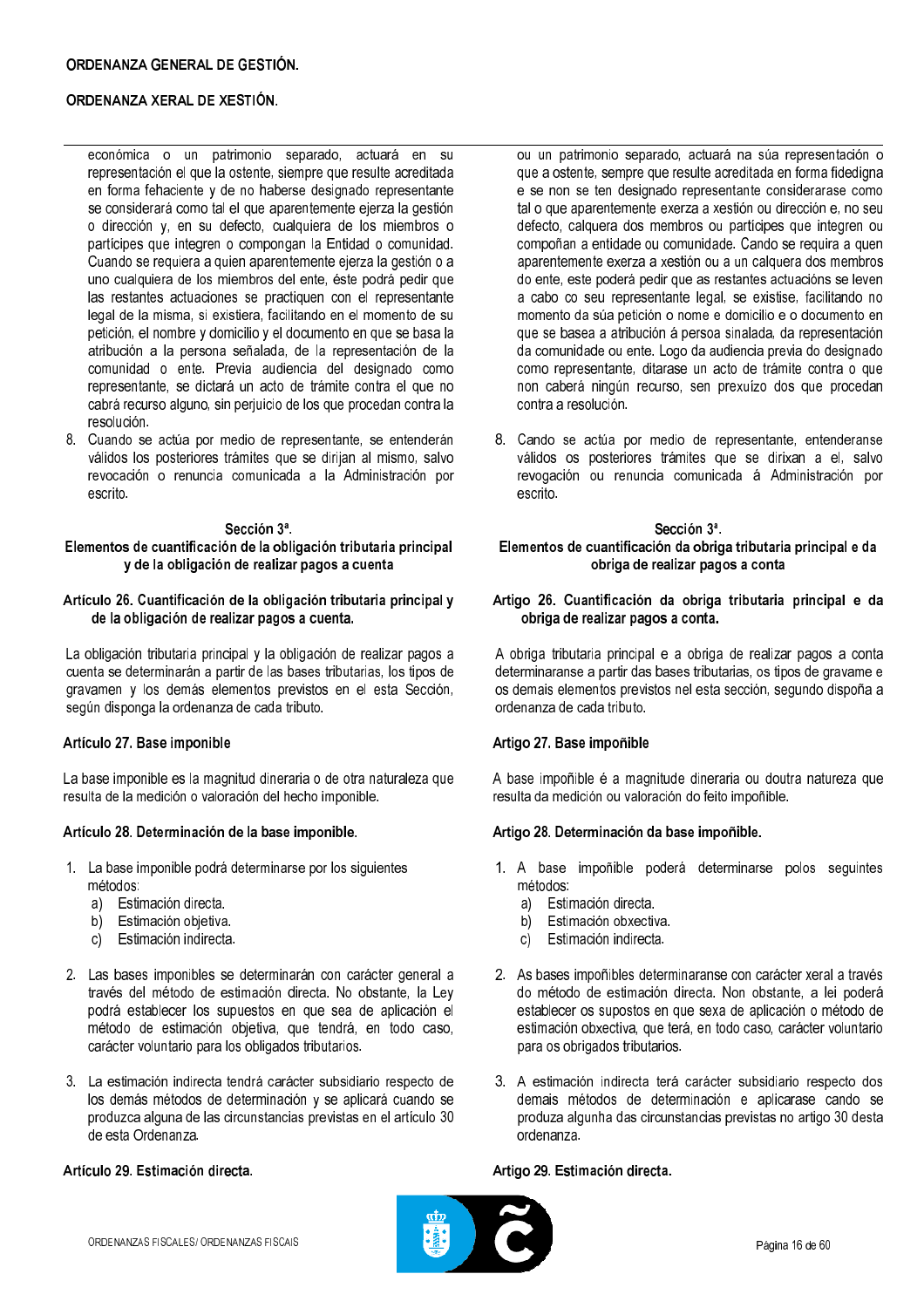El método de estimación directa podrá utilizarse por el contribuyente y por la Administración de acuerdo con lo dispuesto en la normativa de cada tributo. A estos efectos, la Administración utilizará las declaraciones o documentos presentados, los datos consignados en libros y registros comprobados administrativamente y los demás documentos, justificantes y datos que tengan relación con los elementos de la obligación tributaria.

## Artículo 30. Estimación indirecta.

- 1. El método de estimación indirecta se aplicará cuando la Administración no pueda disponer de los datos necesarios para la determinación completa de la base imponible como consecuencia de alguna de las siguientes circunstancias:
	- a) Falta de presentación de declaraciones o presentación de declaraciones incompletas o inexactas.
	- b) Resistencia, obstrucción, excusa o negativa a la actuación inspectora.
	- c) Incumplimiento sustancial de las obligaciones contables o registrales.
	- d) Desaparición o destrucción, aun por causa de fuerza mayor, de los libros y registros contables o de los justificantes de las operaciones anotadas en los mismos.
- 2. Las bases o rendimientos se determinarán mediante la aplicación de cualquiera de los siguientes medios o de varios de ellos conjuntamente:
	- a) Aplicación de los datos y antecedentes disponibles que sean relevantes al efecto.
	- b) Utilización de aquellos elementos que indirectamente acrediten la existencia de los bienes y de las rentas, así como de los ingresos, ventas, costes y rendimientos que sean normales en el respectivo sector económico, atendidas las dimensiones de las unidades productivas o familiares que deban compararse en términos tributarios.
	- c) Valoración de las magnitudes, índices, módulos o datos que concurran en los respectivos obligados tributarios, según los datos o antecedentes que se posean de supuestos similares o equivalentes.
- 3. Cuando resulte aplicable el método de estimación indirecta, se seguirá el procedimiento previsto en el Reglamento de Inspección de Tributos.

### Artículo 31. Base liquidable.

La base liquidable es la magnitud resultante de practicar, en su caso, en la base imponible las reducciones establecidas en la ley.

### Artículo 32. Tipo de gravamen.

- 1. El tipo de gravamen es la cifra, coeficiente o porcentaje que se aplica a la base liquidable para obtener como resultado la cuota íntegra.
- 2. Los tipos de gravamen pueden ser específicos o porcentuales, y deberán aplicarse según disponga la ordenanza propia de cada

O método de estimación directa poderá ser utilizado polo contribuínte e pola Administración de acordo co disposto na normativa de cada tributo. Para estes efectos, a Administración utilizará as declaracións ou os documentos presentados, os datos consignados en libros e rexistros comprobados administrativamente e os demais documentos, xustificantes e datos que teñan relación cos elementos da obriga tributaria.

## Artigo 30. Estimación indirecta.

- 1. O método de estimación indirecta aplicarase cando a Administración non poida dispoñer dos datos necesarios para a determinación completa da base impoñible como consecuencia dalgunha das seguintes circunstancias:
	- a) Falta de presentación de declaracións ou presentación de declaracións incompletas ou inexactas.
	- b) Resistencia, obstrución, escusa ou negativa á actuación inspectora.
	- c) Incumprimento substancial das obrigas contables ou rexistrais.
	- d) Desaparición ou destrución, aínda por causa de forza maior, dos libros e rexistros contables ou dos xustificantes das operacións anotadas neles.
- 2. As bases ou os rendementos determinaranse mediante a aplicación de calquera dos seguintes medios ou de varios deles conxuntamente:
	- a) Aplicación dos datos e antecedentes dispoñibles que sexan relevantes para o efecto.
	- b) Utilización daqueles elementos que indirectamente acrediten a existencia dos bens e das rendas, así como dos ingresos. vendas, custos e rendementos que sexan normais no respectivo sector económico, atendidas as dimensións das unidades produtivas ou familiares que deban compararse en termos tributarios.
	- c) Valoración das magnitudes, índices, módulos ou datos que concorran nos respectivos obrigados tributarios, segundo os datos ou antecedentes que se posúan de supostos similares ou equivalentes.
- 3. Cando resulte aplicable o método de estimación indirecta, sequirase o procedemento previsto no Regulamento de inspección de tributos.

#### Artigo 31. Base liquidable.

A base liquidable é a magnitude resultante de efectuar, se é o caso, na base impoñible as reducións establecidas na lei.

### Artigo 32. Tipo de gravame.

- 1. O tipo de gravame é a cifra, coeficiente ou porcentaxe que se aplica á base liquidable para obter como resultado a cota íntegra.
- 2. Os tipos de gravame poden ser específicos ou porcentuais, e deberán aplicarse segundo dispoña a ordenanza propia de cada

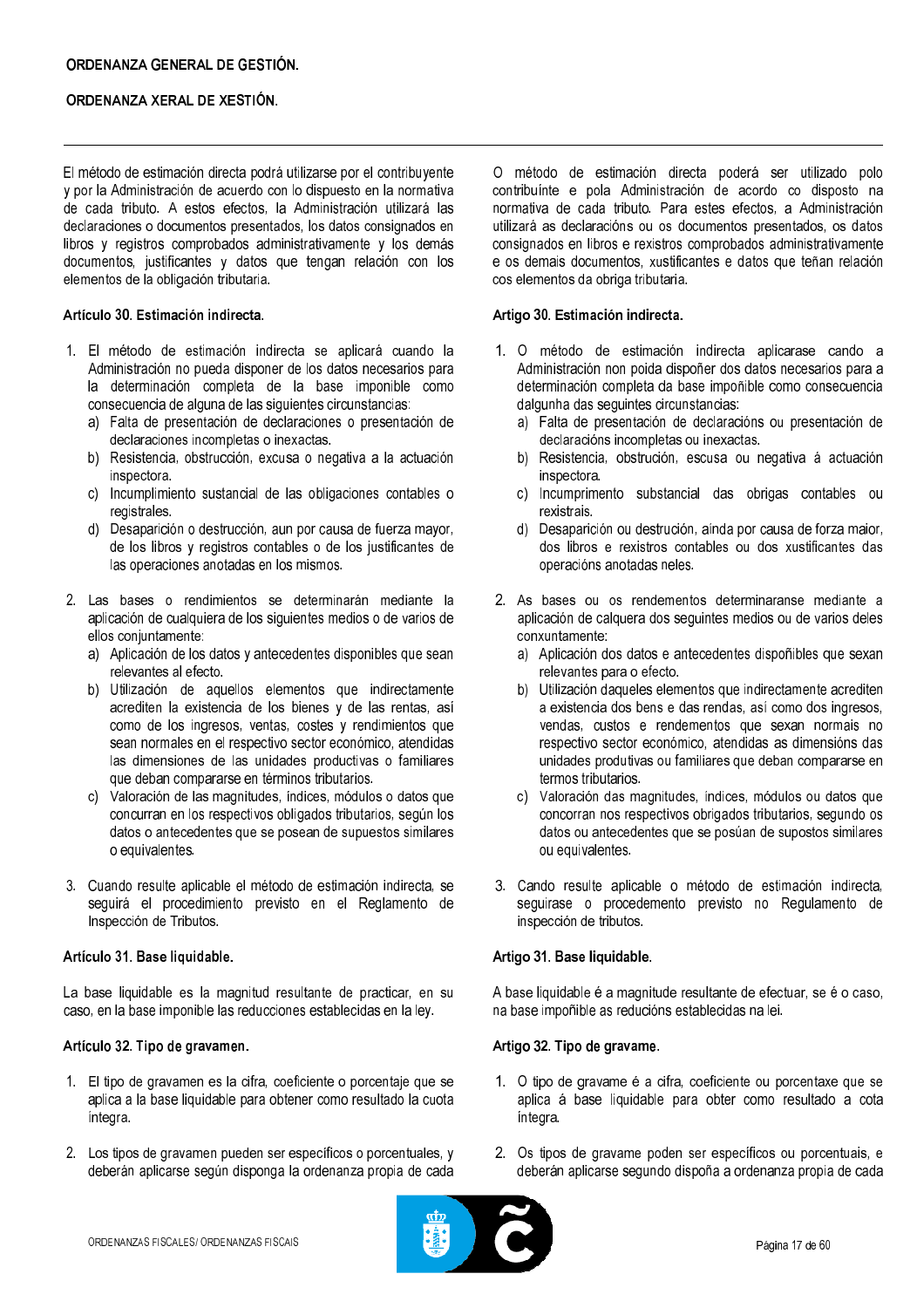tributo a cada unidad, conjunto de unidades o tramo de la base liquidable.

El conjunto de tipos de gravamen aplicables a las distintas unidades o tramos de base liquidable en un tributo se denominará tarifa.

3. Las Ordenanzas podrán prever la aplicación de un tipo cero, así como de tipos reducidos o bonificados.

## Artículo 33. Cuota tributaria.

- 1. La cuota tributaria se determinará:
	- a) Aplicando el tipo de gravamen a la base liquidable.
	- b) Según cantidad fija señalada al efecto.
- 2. Para el cálculo de la cuota íntegra podrán utilizarse los métodos de determinación previstos en el apartado 2 del artículo 28 de esta Ordenanza.
- 3. La cuota íntegra deberá reducirse de oficio cuando de la aplicación de los tipos de gravamen resulte que a un incremento de la base corresponde una porción de cuota superior a dicho incremento. La reducción deberá comprender al menos dicho **AXCASO**

Se exceptúan de esta regla los casos en que la deuda tributaria deba pagarse por medio de efectos timbrados.

- 4. El importe de la cuota íntegra podrá modificarse mediante la aplicación de las reducciones o límites que la ley de cada tributo establezca en cada caso.
- 5. La cuota líquida será el resultado de aplicar sobre la cuota íntegra las deducciones, bonificaciones, adiciones o coeficientes previstos, en su caso, en Ordenanzas de cada tributo.
- 6. La cuota diferencial será el resultado de minorar la cuota líquida en el importe de las deducciones, pagos fraccionados, retenciones, ingresos a cuenta y cuotas, conforme a la normativa de cada tributo.

#### Sección 4ª. La deuda tributaria

### Artículo 34. Determinación.

- 1. La deuda tributaria estará constituida por la cuota o cantidad a ingresar que resulte de la obligación tributaria principal o de las obligaciones de realizar pagos a cuenta.
- 2. Además, la deuda tributaria estará integrada, en su caso, por:
	- a) El interés de demora.
	- b) Los recargos por declaración extemporánea.
	- c) Los recargos del período ejecutivo.
	- d) Los recargos exigibles legalmente sobre las bases o las cuotas, a favor del Ayuntamiento de A Coruña o de otros entes públicos.
- 3. Las sanciones tributarias que puedan imponerse de acuerdo

tributo a cada unidade, conxunto de unidades ou tramo da base liquidable.

O conxunto de tipos de gravame aplicables ás distintas unidades ou tramos de base liquidable nun tributo denominarase tarifa.

3. As ordenanzas poderán prever a aplicación dun tipo cero, así como de tipos reducidos ou bonificados.

## Artigo 33. Cota tributaria.

- 1. A cota tributaria determinarase:
	- a) Aplicando o tipo de gravame á base liquidable.
	- b) Segundo cantidade fixa sinalada para o efecto.
- 2. Para o cálculo da cota íntegra poderán utilizarse os métodos de determinación previstos no apartado 2 do artigo 28 desta ordenanza.
- 3. A cota íntegra deberá reducirse de oficio cando da aplicación dos tipos de gravame resulte que a un incremento da base corresponde unha porción de cota superior ao dito incremento. A redución deberá comprender polo menos o devandito exceso.

Exceptúanse desta regra os casos en que a débeda tributaria deba pagarse por medio de efectos timbrados.

- 4. O importe da cota íntegra poderá modificarse mediante a aplicación das reducións ou límites que a lei de cada tributo estableza en cada caso.
- 5. A cota líquida será o resultado de aplicar sobre a cota íntegra as deducións, bonificacións, adicións ou coeficientes previstos, se é o caso, en ordenanzas de cada tributo.
- 6. A cota diferencial será o resultado de minorar a cota líquida no deducións, pagos fraccionados, retencións, importe das ingresos a conta e cotas, conforme á normativa de cada tributo.

## Sección 4ª. A débeda tributaria

### Artigo 34, Determinación.

- 1. A débeda tributaria estará constituída pola cota ou cantidade para ingresar que resulte da obriga tributaria principal ou das obrigas de realizar pagos a conta.
- 2. Ademais, a débeda tributaria estará integrada, se é o caso, por:
	- a) O interese de demora.
	- b) As recargas por declaración extemporánea.
	- c) As recargas do período executivo.
	- d) As recargas esixibles legalmente sobre as bases ou as cotas, a favor do Concello da Coruña ou doutros entes públicos.
- 3. As sancións tributarias que poidan impoñerse de acordo co

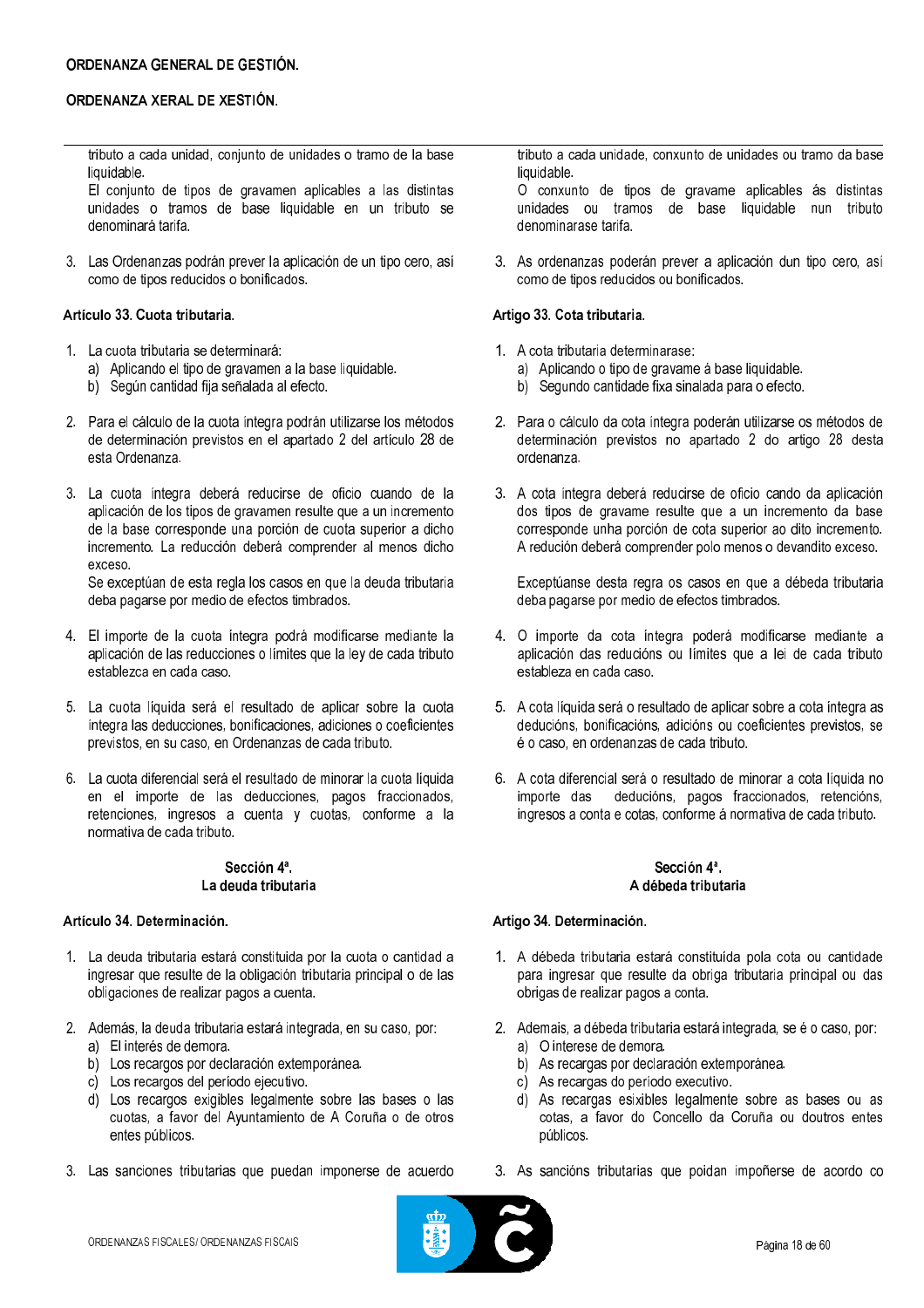con lo dispuesto en el capítulo V de esta Ordenanza no formarán parte de la deuda tributaria, pero en su recaudación se aplicarán las normas incluidas en la ordenanza General de Recaudación del Ayuntamiento de A Coruña.

## Artículo 35. Extinción de la deuda tributaria.

- 1. Las deudas tributarias podrán extinguirse por pago, prescripción, compensación o condonación y por los demás medios previstos en las leves
- 2. El pago, la compensación, la deducción sobre transferencias o la condonación de la deuda tributaria tiene efectos liberatorios exclusivamente por el importe pagado, compensado, deducido o condonado.

#### Artículo 36.El pago.

1. El pago de la deuda tributaria deberá hacerse por los medios, en la forma y en el plazo que determina la Ordenanza General de Recaudación del Ayuntamiento de A Coruña.

Así mismo esta ordenanza regulará los requisitos y condiciones para que el pago pueda efectuarse utilizando técnicas y medios electrónicos, informáticos o telemáticos.

### Artículo 37. Plazos para el pago.

- 1. Las deudas tributarias resultantes de una autoliquidación deberán pagarse en los plazos que establezca la normativa de cada tributo.
- 2. En el caso de deudas tributarias resultantes de liquidaciones practicadas por la Administración municipal, procedentes de liquidaciones directas de notificación individual, el pago en período voluntario deberá hacerse en los siguientes plazos:
	- Si la notificación de la liquidación se realiza entre los días a) uno y 15 de cada mes, desde la fecha de recepción de la notificación hasta el día 20 del mes posterior o, si éste no fuera hábil, hasta el inmediato hábil siguiente.
	- Si la notificación de la liquidación se realiza entre los días  $b)$ 16 y último de cada mes, desde la fecha de recepción de la notificación hasta el día cinco del segundo mes posterior o, si éste no fuera hábil, hasta el inmediato hábil siguiente.
- 3. El pago en período voluntario de las deudas de notificación colectiva y periódica que no tengan establecido otro plazo en sus normas reguladoras deberá efectuarse en los plazos señalados en la Ordenanza General de Recaudación. La Administración municipal podrá modificar el plazo señalado

en el párrafo anterior siempre que dicho plazo no sea inferior a dos meses

4. Las deudas que deban abonarse mediante efectos timbrados se pagarán en el momento de la realización del hecho imponible, si no se dispone otro plazo en su normativa específica.

disposto no capítulo V desta ordenanza non formarán parte da débeda tributaria, pero na súa recadación aplicaranse as normas incluídas na Ordenanza xeral de recadación do Concello da Coruña.

### Artigo 35. Extinción da débeda tributaria.

- 1. As débedas tributarias poderán extinguirse por pago, prescrición, compensación ou condonación e polos demais medios previstos nas leis.
- 2. O pagamento, a compensación, a dedución sobre transferencias ou a condonación da débeda tributaria ten efectos liberatorios exclusivamente polo importe pagado, compensado, deducido ou condonado.

### Artigo 36. O pagamento.

1. O pagamento da débeda tributaria deberá facerse polos medios, na forma e no prazo que determina a Ordenanza xeral de recadación do Concello da Coruña.

Así mesmo esta ordenanza regulará os requisitos e as condicións para que o pago poida efectuarse empregando técnicas e medios electrónicos, informáticos ou telemáticos.

### Artigo 37. Prazos para o pagamento.

- 1. As débedas tributarias resultantes dunha autoliquidación deberán pagarse nos prazos que estableza a normativa de cada tributo.
- 2. No caso de débedas tributarias resultantes de liquidacións practicadas pola Administración municipal, procedentes de liquidacións directas de notificación individual, o pagamento en período voluntario deberá facerse nos seguintes prazos:
	- Se a notificación da liquidación se realiza entre os días un al e 15 de cada mes, desde a data de recepción da notificación ata o día 20 do mes posterior ou, se este non fora hábil, ata o inmediato hábil sequinte.
	- Se a notificación da liquidación se realiza entre os días 16 e último de cada mes, desde a data de recepción da notificación ata o día cinco do segundo mes posterior ou. se este non fora hábil, ata o inmediato hábil seguinte.
- 3. O pago en período voluntario das débedas de notificación colectiva e periódica que non teñan establecido outro prazo nas súas normas reguladoras deberá efectuarse nos prazos sinalados na Ordenanza xeral de recadación. A Administración municipal poderá modificar o prazo sinalado no parágrafo anterior sempre que o devandito prazo non sexa inferior a dous meses
- 4. As débedas que deban aboarse mediante efectos timbrados pagaranse no momento da realización do feito impoñible, se non se dispón outro prazo na súa normativa específica.

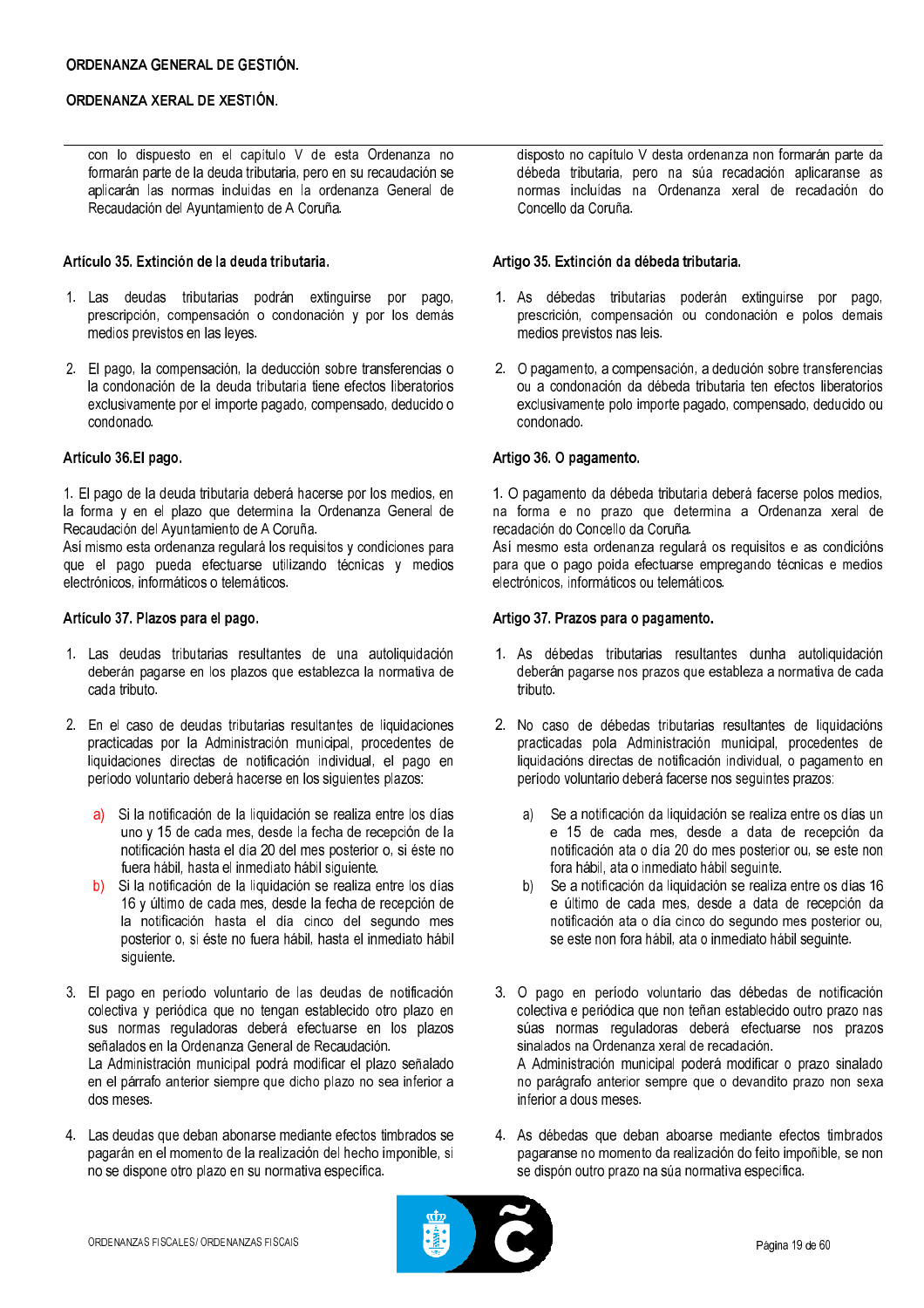- 5. Una vez iniciado el período ejecutivo y notificada la providencia de apremio, el pago de la deuda tributaria deberá efectuarse en los siguientes plazos:
	- $\mathsf{a}$ Si la notificación de la providencia se realiza entre los días uno y 15 de cada mes, desde la fecha de recepción de la notificación hasta el día 20 de dicho mes o, si éste no fuera hábil, hasta el inmediato hábil siguiente.
	- $b)$ Si la notificación de la providencia se realiza entre los días 16 y último de cada mes, desde la fecha de recepción de la notificación hasta el día cinco del mes siguiente o, si éste no fuera hábil, hasta el inmediato hábil siguiente.
- 6. En los supuestos en los que la Ordenanza de cada tributo lo establezca, el ingreso de la deuda de un obligado tributario podrá suspenderse total o parcialmente, sin aportación de garantía y a solicitud de éste, si otro obligado presenta una declaración o autoliquidación de la que resulte una cantidad a devolver o una comunicación de datos, con indicación de que el importe de la devolución que pueda ser reconocido se destine a la cancelación de la deuda cuya suspensión se pretende. El importe de la deuda suspendida no podrá ser superior a la devolución solicitada.

La deuda suspendida quedará total o parcialmente extinguida en el importe que proceda de la devolución reconocida, sin que sean exigibles intereses de demora sobre la deuda cancelada con cargo a la devolución.

7. El ingreso de la deuda de un obligado tributario se suspenderá total o parcialmente, sin aportación de garantías, cuando se compruebe que por la misma operación se ha satisfecho a la misma u otra Administración una deuda tributaria o se ha soportado la repercusión de otro impuesto, siempre que el pago realizado o la repercusión soportada fuera incompatible con la deuda exigida y, además, en este último caso, el sujeto pasivo no tenga derecho a la completa deducción del importe soportado indebidamente.

#### Artículo 38. Recargos por declaración extemporánea sin requerimiento previo

1. Los recargos por declaración extemporánea son prestaciones accesorias que deben satisfacer los obligados tributarios como consecuencia de la presentación de autoliquidaciones o declaraciones fuera de plazo sin requerimiento previo de la Administración municipal.

A los efectos de este artículo, se considera requerimiento previo cualquier actuación administrativa realizada con conocimiento formal del obligado tributario conducente al reconocimiento, regularización, comprobación, inspección, aseguramiento o liquidación de la deuda tributaria.

2. Si la presentación de la autoliquidación o declaración se efectúa dentro de los tres, seis o 12 meses siguientes al término del plazo establecido para la presentación e ingreso, el recargo será del cinco, 10 ó 15 por 100, respectivamente. Dicho recargo se calculará sobre el importe a ingresar resultante de las

- 5. Unha vez iniciado o período executivo e notificada a providencia de prema, o pago da débeda tributaria deberá efectuarse nos seguintes prazos:
	- $a)$ Se a notificación da providencia se realiza entre os días un e 15 de cada mes, dende a data de recepción da notificación ata o día 20 do devandito mes ou, se este non fose hábil, ata o inmediato hábil seguinte.
	- $b)$ Se a notificación da providencia se realiza entre os días 16 e último de cada mes, dende a data de recepción da notificación ata o día cinco do mes seguinte ou, se este non fose hábil, ata o inmediato hábil seguinte.
- 6. Nos supostos nos que a ordenanza de cada tributo o estableza, o ingreso da débeda dun obrigado tributario poderá suspenderse total ou parcialmente, sen achega de garantía e por solicitude deste, se outro obrigado presenta unha declaración ou autoliquidación da que resulte unha cantidade que haxa que devolver ou unha comunicación de datos, con indicación de que o importe da devolución que poida ser recoñecido se destine á cancelación da débeda cuxa suspensión se pretende. O importe da débeda suspendida non poderá ser superior á devolución solicitada.

A débeda suspendida quedará total ou parcialmente extinguida no importe que proceda da devolución recoñecida, sen que sexan esixibles intereses de demora sobre a débeda cancelada con cargo á devolución.

7. O ingreso da débeda dun obrigado tributario suspenderase total ou parcialmente, sen achega de garantías, cando se comprobe que pola mesma operación se satisfixo á mesma ou outra Administración unha débeda tributaria ou se soportou a repercusión doutro imposto, sempre que o pagamento realizado ou a repercusión soportada fose incompatible coa débeda esixida e, ademais, neste último caso, o suxeito pasivo non teña dereito á completa dedución do importe soportado indebidamente.

#### Artigo 38. Recargas por declaración extemporánea sen requirimento previo

- 1. As recargas por declaración extemporánea son prestacións accesorias que deben satisfacer os obrigados tributarios como consecuencia da presentación de autoliquidacións ou declaracións fóra de prazo sen requirimento previo da Administración municipal. Para os efectos deste artigo, considérase requirimento previo calquera actuación administrativa realizada con coñecemento formal do obrigado tributario conducente ao recoñecemento, regularización, comprobación, inspección, aseguramento ou liquidación da débeda tributaria.
- 2. Se a presentación da autoliquidación ou declaración se efectúa dentro dos tres, seis ou 12 meses seguintes ao termo do prazo establecido para a presentación e o ingreso, a recarga será do cinco, 10 ou 15 por 100, respectivamente. A devandita recarga calcularase sobre o importe que hai que ingresar resultante das

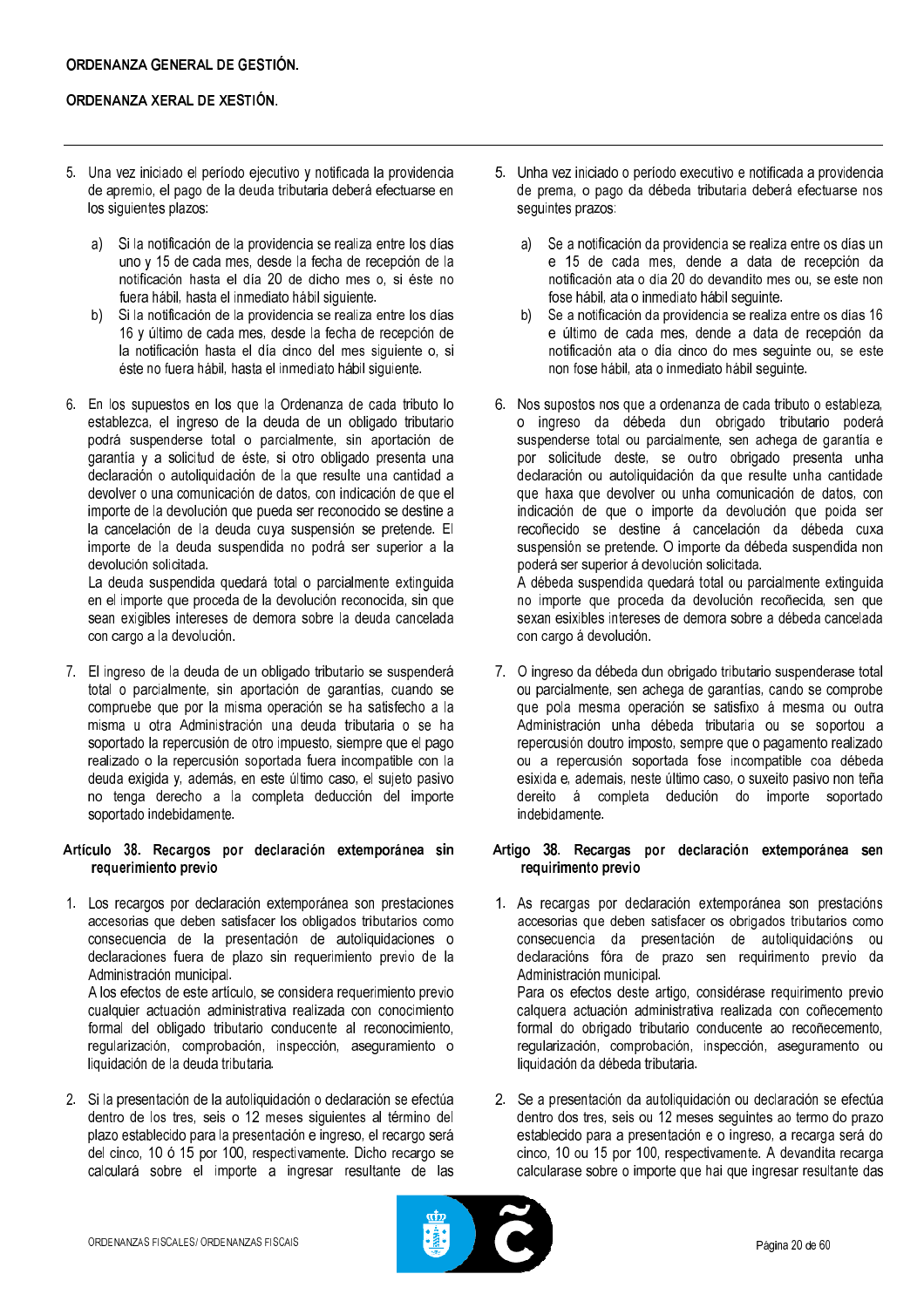autoliquidaciones o sobre el importe de la liquidación derivado de las declaraciones extemporáneas y excluirá las sanciones que hubieran podido exigirse y los intereses de demora devengados hasta la presentación de la autoliquidación o declaración.

Si la presentación de la autoliquidación o declaración se efectúa una vez transcurridos 12 meses desde el término del plazo establecido para la presentación, el recargo será del 20 por 100 y excluirá las sanciones que hubieran podido exigirse. En estos casos, se exigirán los intereses de demora por el período transcurrido desde el día siguiente al término de los 12 meses posteriores a la finalización del plazo establecido para la presentación hasta el momento en que la autoliquidación o declaración se haya presentado.

En las liquidaciones derivadas de declaraciones presentadas fuera de plazo sin requerimiento previo no se exigirán intereses de demora por el tiempo transcurrido desde la presentación de la declaración hasta la finalización del plazo de pago en período voluntario correspondiente a la liquidación que se practique, sin perjuicio de los recargos e intereses que corresponda exigir por la presentación extemporánea.

- 3. Cuando los obligados tributarios no efectúen el ingreso ni presenten solicitud de aplazamiento, fraccionamiento o compensación al tiempo de la presentación de la autoliquidación extemporánea, la liquidación administrativa que proceda por recargos e intereses de demora derivada de la presentación extemporánea según lo dispuesto en el apartado anterior no impedirá la exigencia de los recargos e intereses del período ejecutivo que correspondan sobre el importe de la autoliquidación.
- 4. Para que pueda ser aplicable lo dispuesto en este artículo, las autoliquidaciones extemporáneas deberán identificar expresamente el período impositivo de liquidación al que se refieren y deberán contener únicamente los datos relativos a dicho período.

### Artículo 39. Recargos del período ejecutivo

1. Los recargos del período ejecutivo se devengan con el inicio de dicho período, de acuerdo con lo establecido en el artículo 161 de la LGT. Los recargos del período ejecutivo son de tres tipos: recargo

ejecutivo, recargo de apremio reducido y recargo de apremio ordinario.

Dichos recargos son incompatibles entre sí y se calculan sobre la totalidad de la deuda no ingresada en período voluntario.

- 2. El recargo ejecutivo será del cinco por ciento y se aplicará cuando se satisfaga la totalidad de la deuda no ingresada en período voluntario antes de la notificación de la providencia de apremio.
- 3. El recargo de apremio reducido será del 10 por 100 y se aplicará cuando se satisfaga la totalidad de la deuda no ingresada en período voluntario y el propio recargo antes de la finalización del plazo previsto en el apartado 5 del artículo 37 de

autoliquidacións ou sobre o importe da liquidación derivado das declaracións extemporáneas e excluirá as sancións que puidesen esixirse e os intereses de demora xerados ata a presentación da autoliquidación ou declaración.

Se a presentación da autoliquidación ou declaración se efectúa unha vez transcorridos 12 meses dende o termo do prazo establecido para a presentación, a recarga será do 20 por 100 e excluirá as sancións que puidesen esixirse. Nestes casos, esixiranse os intereses de demora polo período transcorrido dende o día seguinte ao termo dos 12 meses posteriores á finalización do prazo establecido para a presentación ata o momento en que a autoliquidación ou declaración se presentase.

Nas liquidacións derivadas de declaracións presentadas fóra de prazo sen requirimento previo non se esixirán intereses de demora polo tempo transcorrido dende a presentación da declaración ata a finalización do prazo de pago en período voluntario correspondente á liquidación que se execute, sen prexuízo das recargas e intereses que corresponda esixir pola presentación extemporánea.

- 3. Cando os obrigados tributarios non efectúen o ingreso nin presenten a solicitude de aprazamento, fraccionamento ou compensación ao tempo da presentación da autoliquidación extemporánea, a liquidación administrativa que proceda por recargas e intereses de demora derivada da presentación extemporánea segundo o disposto no apartado anterior non impedirá a esixencia das recargas e intereses do período executivo que correspondan sobre o importe da autoliquidación.
- 4. Para que poida ser aplicable o disposto neste artigo, as autoliquidacións extemporáneas deberán identificar expresamente o período impositivo de liquidación ao que se refiren e deberán conter unicamente os datos relativos ao dito período.

### Artigo 39. Recargas do período executivo

1. As recargas do período executivo xéranse co inicio do dito período, de acordo co establecido no artigo 161 da LXT. As recargas do período executivo son de tres tipos: recarga executiva, recarga de prema reducida e recarga de prema ordinaria. As devanditas recargas son incompatibles entre si e calcúlanse sobre a totalidade da débeda non ingresada en período voluntario.

- 2. A recarga executiva será do cinco por cento e aplicarase cando se satisfaga a totalidade da débeda non ingresada en período voluntario antes da notificación da providencia de prema.
- 3. A recarga de prema reducida será do 10 por 100 e aplicarase cando se satisfaga a totalidade da débeda non ingresada en período voluntario e a propia recarga antes da finalización do prazo previsto no apartado 5 do artigo 37 desta ordenanza para

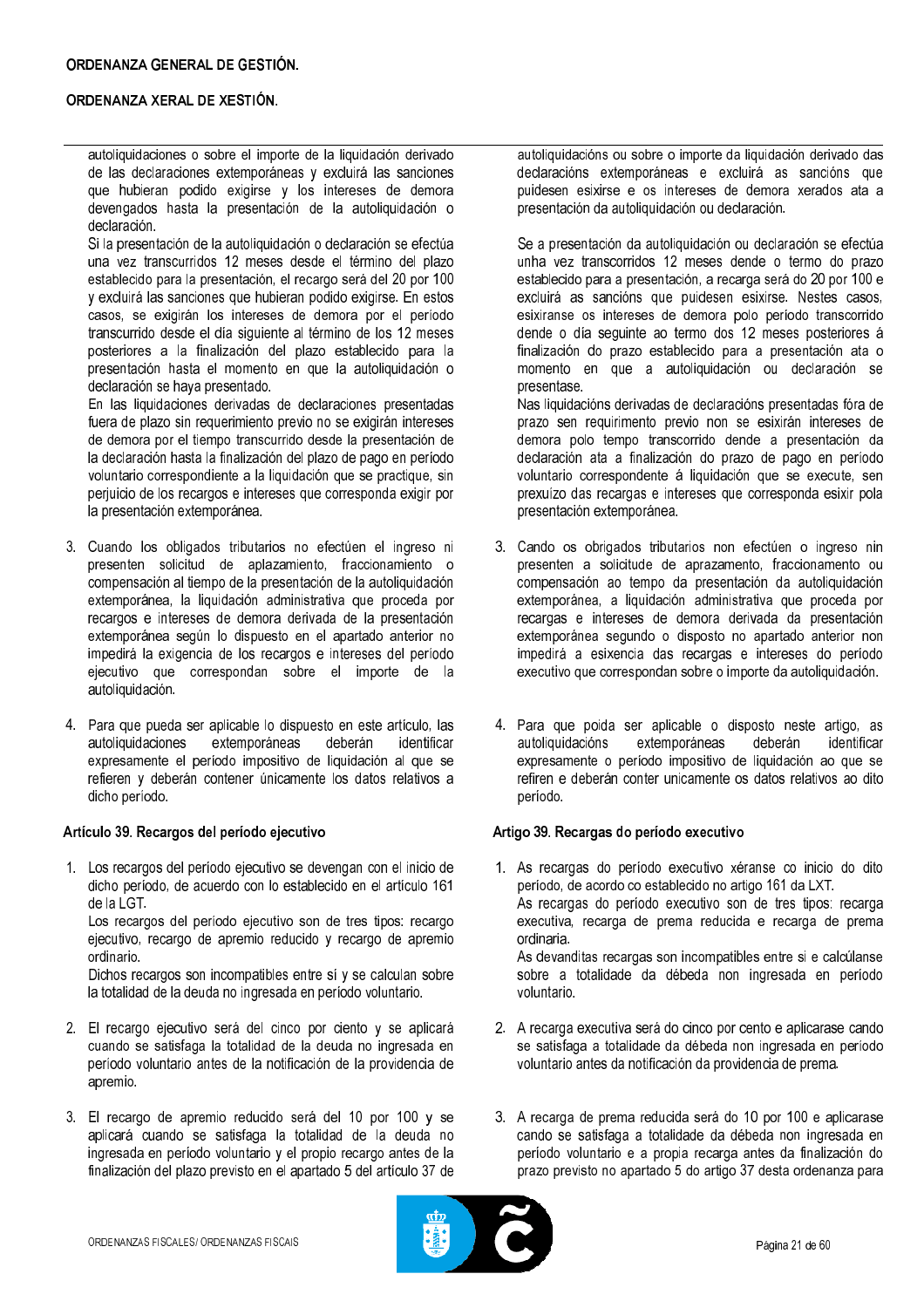## ORDENANZA GENERAL DE GESTIÓN.

## ORDENANZA XERAL DE XESTIÓN.

esta Ordenanza para las deudas apremiadas.

- 4. El recargo de apremio ordinario será del 20 por 100 y será aplicable cuando no concurran las circunstancias a las que se refieren los apartados 2 y 3 de este artículo.
- 5. El recargo de apremio ordinario es compatible con los intereses de demora. Cuando resulte exigible el recargo ejecutivo o el recargo de apremio reducido no se exigirán los intereses de demora devengados desde el inicio del período ejecutivo.

## Artículo 40. Intereses de demora.

1. El interés de demora es una prestación accesoria que se exigirá a los obligados tributarios y a los sujetos infractores como consecuencia de la realización de un pago fuera de plazo o de la presentación de una autoliquidación o declaración de la que resulte una cantidad a ingresar una vez finalizado el plazo establecido al efecto en la normativa tributaria, del cobro de una devolución improcedente o en el resto de casos previstos en la normativa tributaria.

La exigencia del interés de demora tributario no requiere la previa intimación de la Administración municipal ni la concurrencia de un retraso culpable en el obligado.

- 2. El interés de demora se exigirá, entre otros, en los siguientes supuestos:
	- Cuando finalice el plazo establecido para el pago en  $a$ período voluntario de una deuda resultante de una liquidación practicada por la Administración municipal o del importe de una sanción, sin que el ingreso se hubiera efectuado
	- Cuando finalice el plazo establecido para la presentación  $b)$ de una autoliquidación o declaración sin que hubiera sido presentada o hubiera sido presentada incorrectamente, salvo lo dispuesto en el apartado 2 del artículo 38 de esta Ordenanza relativo a la presentación de declaraciones extemporáneas sin requerimiento previo.
	- $c)$ Cuando se suspenda la ejecución del acto, salvo en el supuesto de recursos y reclamaciones contra sanciones durante el tiempo que transcurra hasta la finalización del plazo de pago en período voluntario abierto por la notificación de la resolución que ponga fin a la vía administrativa.
	- Cuando se inicie el período ejecutivo, salvo lo dispuesto en  $d$ el apartado 5 del artículo 39 de esta Ordenanza respecto a los intereses de demora cuando sea exigible el recargo ejecutivo o el recargo de apremio reducido.
	- Cuando el obligado tributario haya obtenido una  $e)$ devolución improcedente.
- 3. El interés de demora se calculará sobre el importe no ingresado en plazo o sobre la cuantía de la devolución cobrada improcedentemente, y resultará exigible durante el tiempo al que se extienda el retraso del obligado, salvo lo dispuesto en el apartado siguiente.

as débedas con prema.

- 4. A recarga de prema ordinaria será do 20 por 100 e será aplicable cando non concorran as circunstancias ás que se refiren os apartados 2 e 3 deste artigo.
- 5. A recarga de prema ordinaria é compatible cos intereses de demora. Cando resulte esixible a recarga executiva ou a recarga de prema reducida non se esixirán os intereses de demora xerados dende o inicio do período executivo.

## Artigo 40. Intereses de demora.

1. O interese de demora é unha prestación accesoria que se lles esixirá aos obrigados tributarios e aos suxeitos infractores como consecuencia da realización dun pago fóra de prazo ou da presentación dunha autoliquidación ou declaración da que resulte unha cantidade que haxa que ingresar unha vez rematado o prazo establecido para o efecto na normativa tributaria, do cobro dunha devolución improcedente ou no resto de casos previstos na normativa tributaria.

A esixencia do interese de demora tributario non require a previa intimación da Administración municipal nin a concorrencia dun atraso culpable no obrigado.

- 2. O interese de demora esixirase, entre outros, nos seguintes supostos:
	- Cando remate o prazo establecido para o pagamento en  $a)$ período voluntario dunha débeda resultante dunha liquidación efectuada pola Administración municipal ou do importe dunha sanción, sen que o ingreso se realizase.
	- Cando remate o prazo establecido para a presentación  $h$ dunha autoliquidación ou declaración sen que fose presentada ou fose presentada incorrectamente, salvo o disposto no apartado 2 do artigo 38 desta ordenanza relativo á presentación de declaracións extemporáneas sen requirimento previo.
	- c) Cando se suspenda a execución do acto, salvo no suposto de recursos e reclamacións contra sancións durante o tempo que transcorra ata a finalización do prazo de pago en período voluntario aberto pola notificación da resolución que poña fin á vía administrativa.
	- d) Cando se inicie o período executivo, salvo o disposto no apartado 5 do artigo 39 desta ordenanza respecto aos intereses de demora cando sexa esixible a recarga executiva ou a recarga de prema reducida.
	- Cando o obrigado tributario obtivese unha devolución  $e)$ improcedente.
- 3. O interese de demora calcularase sobre o importe non ingresado en prazo ou sobre a contía da devolución cobrada de xeito improcedente, e resultará esixible durante o tempo ao que se estenda o atraso do obrigado, salvo o disposto no apartado sequinte.

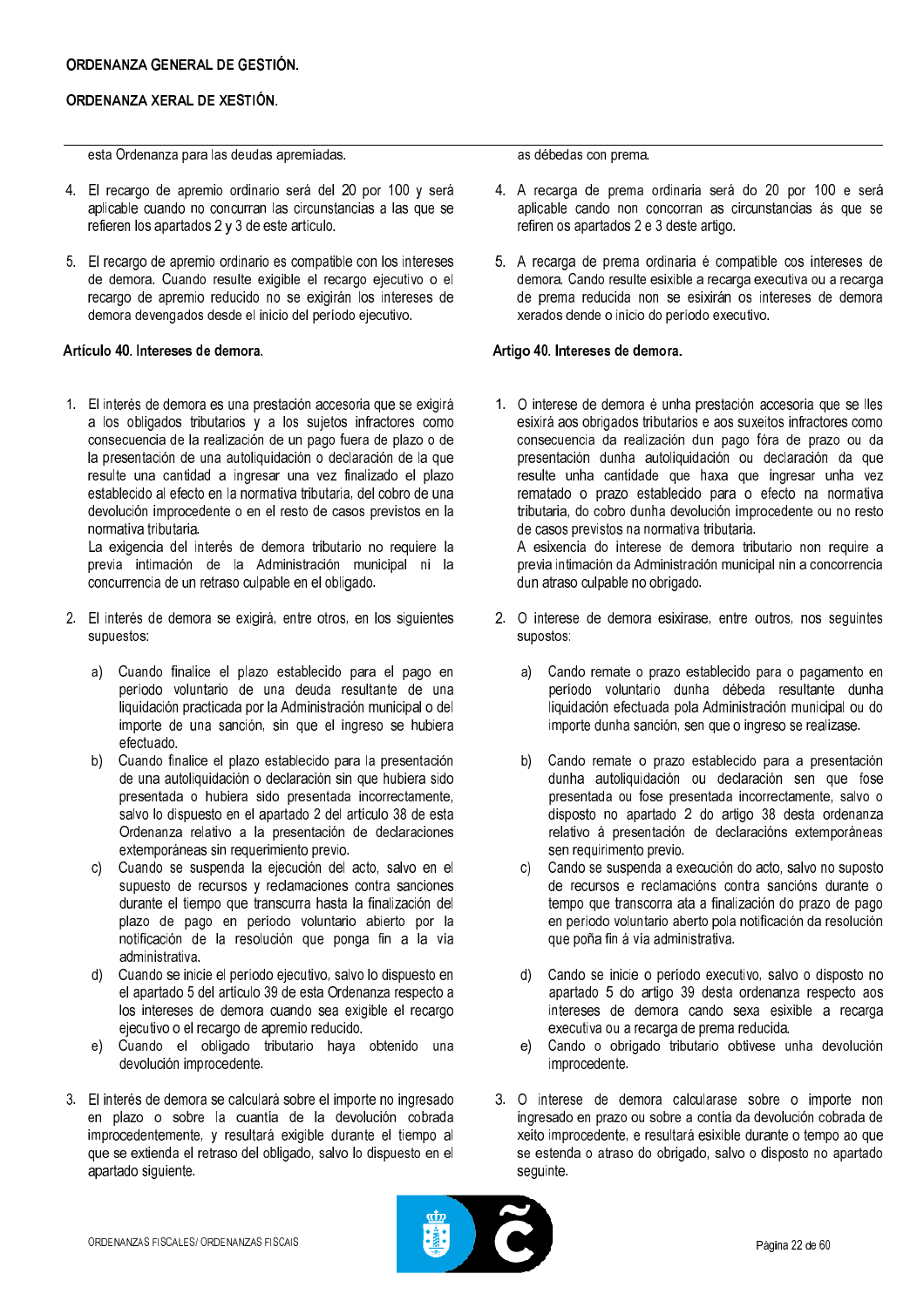- 4. No se exigirán intereses de demora desde el momento en que la Administración municipal incumpla por causa imputable a la misma alguno de los plazos fijados en esta Ordenanza para resolver hasta que se dicte dicha resolución o se interponga recurso contra la resolución presunta. Entre otros supuestos, no se exigirán intereses de demora a partir del momento en que se incumplan los plazos máximos para notificar la resolución de las solicitudes de compensación, el acto de liquidación o la resolución de los recursos administrativos, siempre que, en este último caso, se hava acordado la suspensión del acto recurrido. Lo dispuesto en este apartado no se aplicará al incumplimiento del plazo para resolver las solicitudes de aplazamiento o fraccionamiento del pago.
- 5. En los casos en que resulte necesaria la práctica de una nueva liquidación como consecuencia de haber sido anulada otra liquidación por una resolución administrativa o judicial, se conservarán integramente los actos y trámites no afectados por la causa de anulación, con mantenimiento íntegro de su contenido, y exigencia del interés de demora sobre el importe de la nueva liquidación. En estos casos, la fecha de inicio del cómputo del interés de demora será la misma que, de acuerdo con lo establecido en el apartado 2 de este artículo, hubiera correspondido a la liquidación anulada y el interés se devengará hasta el momento en que se haya dictado la nueva liquidación, sin que el final del cómputo pueda ser posterior al plazo máximo para ejecutar la resolución.
- 6. El interés de demora será el interés legal del dinero vigente a lo largo del período en el que aquél resulte exigible, incrementado en un 25 por 100, salvo que la Lev de Presupuestos Generales del Estado establezca otro diferente.

No obstante, en los supuestos de aplazamiento, fraccionamiento o suspensión de deudas garantizadas en su totalidad mediante aval solidario de entidad de crédito o sociedad de garantía recíproca o mediante certificado de seguro de caución, el interés de demora exigible será el interés legal.

### Sección 5ª Garantía de la deuda tributaria

### Artículo 41. Afección de bienes

- 1. Los adquirentes de bienes afectos por Ley al pago de la deuda tributaria responderán subsidiariamente con ellos, por derivación de la acción tributaria, si la deuda no se paga.
- 2. Los bienes y derechos transmitidos quedarán afectos a la responsabilidad del pago de las cantidades, liquidadas o no, correspondientes a los tributos que graven tales transmisiones, adquisiciones o importaciones, cualquiera que sea su poseedor. salvo que éste resulte ser un tercero protegido por la fe pública registral o se justifique la adquisición de los bienes con buena fe v justo título, en establecimiento mercantil o industrial, en el caso de bienes muebles no inscribibles.

### Sección 6ª

- 4. Non se esixirán intereses de demora dende o momento en que a Administración municipal incumpra por causa imputable a ela algún dos prazos fixados nesta ordenanza para resolver ata que se dite a dita resolución ou se interpoña un recurso contra a resolución presunta. Entre outros supostos, non se esixirán intereses de demora a partir do momento en que se incumpran os prazos máximos para notificar a resolución das solicitudes de compensación, o acto de liquidación ou a resolución dos recursos administrativos, sempre que, neste último caso, se acordase a suspensión do acto contra o que se recorreu. O disposto neste apartado non se aplicará ao incumprimento do prazo para resolver as solicitudes de aprazamento ou fraccionamento do pago.
- 5. Nos casos en que resulte necesaria a práctica dunha nova liquidación como consecuencia de ser anulada outra liquidación por unha resolución administrativa ou xudicial, conservaranse integramente os actos e trámites non afectados pola causa de anulación, con mantemento íntegro do seu contido, e esixencia do interese de demora sobre o importe da nova liquidación. Nestes casos, a data de inicio do cómputo do interese de demora será a mesma que, de acordo co establecido no apartado 2 deste artigo, correspondese á liquidación anulada e o interese xerarase ata o momento en que se ditase a nova liquidación, sen que o final do cómputo poida ser posterior ao prazo máximo para executar a resolución.
- 6. O interese de demora será o interese legal do diñeiro vixente ao longo do período no que aquel resulte esixible, incrementado nun 25 por 100, salvo que a Lei de orzamentos xerais do Estado estableza outro diferente. Non obstante, nos supostos de aprazamento, fraccionamento ou suspensión de débedas garantidas na súa totalidade mediante un aval solidario de entidade de crédito ou sociedade de garantía recíproca ou mediante un certificado de seguro de

### Sección 5ª Garantía da débeda tributaria

caución, o interese de demora esixible será o interese legal.

#### Artigo 41. Afección de bens

- 1. Os adquirentes de bens afectos por lei ao pagamento da débeda tributaria responderán subsidiariamente con eles, por derivación da acción tributaria, se a débeda non se paga.
- 2. Os bens e dereitos transmitidos quedarán afectos á responsabilidade do pago das cantidades, liquidadas ou non, correspondentes aos tributos que graven tales transmisións, adquisicións ou importacións, calquera que sexa o seu posuidor. salvo que este resulte ser un terceiro protexido pola fe pública rexistral ou se xustifique a adquisición dos bens con boa fe e xusto título, en establecemento mercantil ou industrial, no caso de bens mobles non inscribibles

#### Sección 6ª

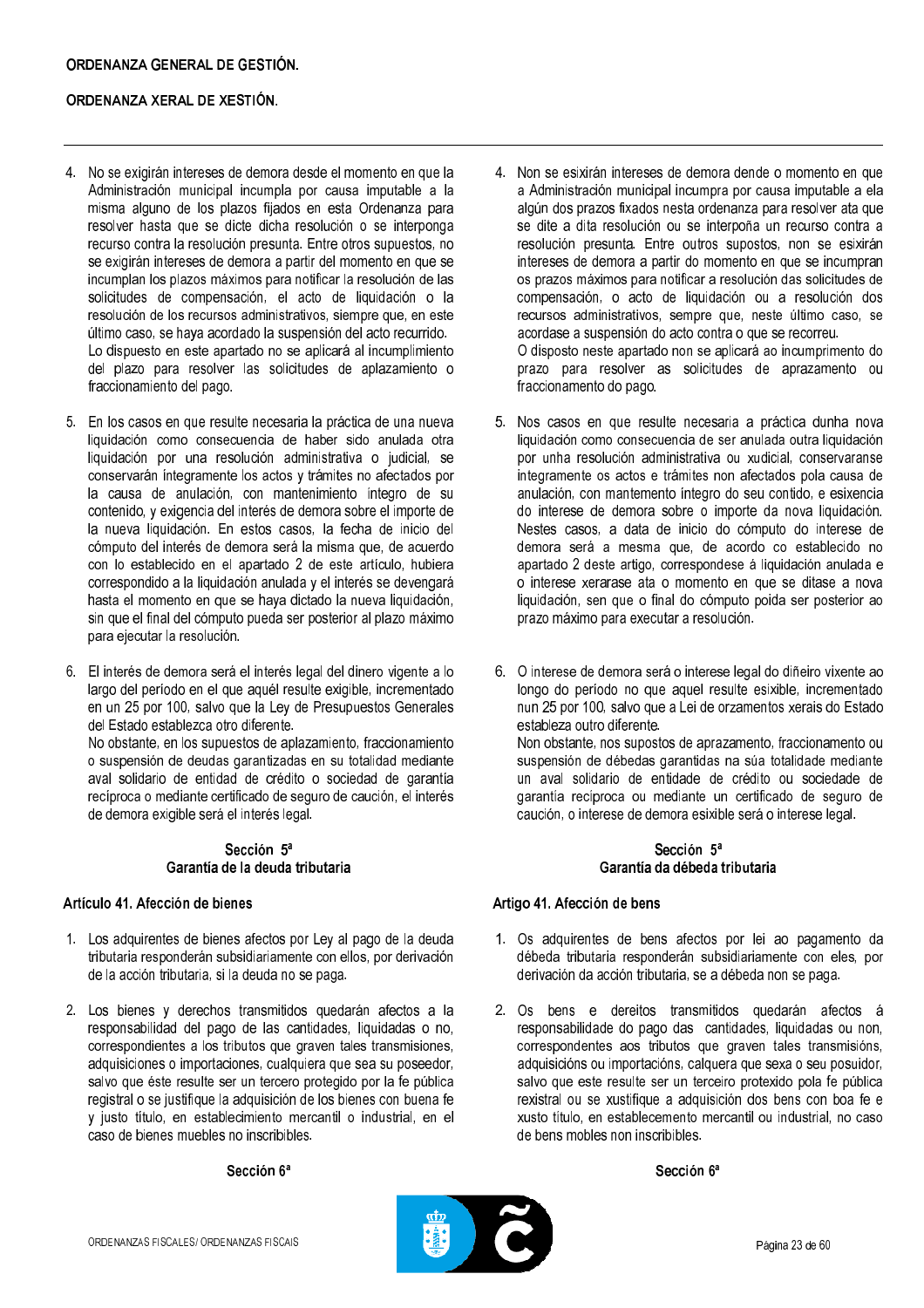### De la prescripción

#### Artículo 42. Plazos de prescripción.

Prescribirán a los cuatro años los siguientes derechos:

- a) El derecho de la Administración municipal para determinar la deuda tributaria mediante la oportuna liquidación, comenzando a contarse el plazo de prescripción desde el día siguiente a aquel en el que finalice el plazo reglamentario para presentar la correspondiente declaración o autoliquidación.
- b) El derecho de la Administración municipal para exigir el pago de las deudas tributarias liquidadas y autoliquidadas, comenzando a contarse el plazo de prescripción desde el día siguiente a aquel en que finalice el plazo de pago en período voluntario.
- c) El derecho a solicitar las devoluciones derivadas de la normativa de cada tributo, las devoluciones de ingresos indebidos y el reembolso del coste de las garantías, comenzando a contarse el plazo de prescripción desde el día siguiente a aquel en que finalice el plazo para solicitar la correspondiente devolución; desde el día siguiente a aquel en que se realizó el ingreso indebido o desde el día siguiente a la finalización del plazo para presentar la autoliquidación si el ingreso indebido se realizó dentro de dicho plazo; o desde el día siguiente a aquel en que adquiera firmeza la sentencia o resolución administrativa que declare total o parcialmente improcedente el acto impugnado.
- d) El derecho a obtener las devoluciones derivadas de la normativa de cada tributo, las devoluciones de ingresos indebidos y el reembolso del coste de las garantías, comenzando a contarse el plazo de prescripción desde el día siguiente a aquel en que finalicen los plazos establecidos para efectuar las devoluciones derivadas de la normativa de cada tributo o desde el día siquiente a la fecha de notificación del acuerdo donde se reconozca el derecho a percibir la devolución o el reembolso del coste de las garantías

#### Artículo 43, Interrupción de los plazos de prescripción.

- 1. El plazo de prescripción del derecho a que se refiere el párrafo a) del artículo 42 de esta Ordenanza se interrumpe:
	- a) Por cualquier acción de la Administración municipal, realizada con conocimiento formal del obligado tributario, conducente al reconocimiento. regularización. comprobación, inspección, aseguramiento y liquidación de todos o parte de los elementos de la obligación tributaria.
	- b) Por la interposición de reclamaciones o recursos de cualquier clase, por las actuaciones realizadas con conocimiento formal del obligado tributario en el curso de dichas reclamaciones o recursos, por la remisión del tanto de culpa a la jurisdicción penal o por la presentación de denuncia ante el Ministerio Fiscal, así como por la recepción de la comunicación de un órgano jurisdiccional en la que se ordene la paralización del procedimiento administrativo en **CUISO**
	- c) Por cualquier actuación fehaciente del obligado tributario conducente a la liquidación o autoliquidación de la deuda tributaria.

### Da prescrición

#### Artigo 42. Prazos de prescrición.

Prescribirán aos catro anos os seguintes dereitos:

- a) O dereito da Administración municipal para determinar a débeda tributaria mediante a oportuna liquidación, comezando a contarse o prazo de prescrición dende o día seguinte a aquel no que finalice o prazo regulamentario para presentar a correspondente declaración ou autoliquidación.
- b) O dereito da Administración municipal para esixir o pagamento das débedas tributarias liquidadas e autoliquidadas, comezando a contarse o prazo de prescrición dende o día seguinte a aquel en que remate o prazo de pago en período voluntario.
- O dereito a solicitar as devolucións derivadas da normativa de  $c)$ cada tributo, as devolucións de ingresos indebidos e o reembolso do custo das garantías, comezando a contarse o prazo de prescrición dende o día seguinte a aquel en que finalice o prazo para solicitar a correspondente devolución; dende o día seguinte a aquel en que se realizou o ingreso indebido ou dende o día seguinte á finalización do prazo para presentar a autoliquidación se o ingreso indebido se realizou dentro do dito prazo; ou dende o día seguinte a aquel en que adquira firmeza a sentenza ou resolución administrativa que declare total ou parcialmente improcedente o acto impugnado.
- d) O dereito a obter as devolucións derivadas da normativa de cada tributo, as devolucións de ingresos indebidos e o reembolso do custo das garantías, comezando a contarse o prazo de prescrición dende o día seguinte a aquel en que rematen os prazos establecidos para efectuar as devolucións derivadas da normativa de cada tributo ou dende o día seguinte á data de notificación do acordo onde se recoñeza o dereito a percibir a devolución ou o reembolso do custo das garantías.

### Artigo 43, Interrupción dos prazos de prescrición.

- 1. O prazo de prescrición do dereito a que se refire o parágrafo a) do artigo 42 desta ordenanza interrómpese:
	- a) Por calquera acción da Administración municipal, realizada con coñecemento formal do obrigado tributario, conducente ao recoñecemento, á regularización, comprobación, inspección, aseguramento e liquidación de todos ou parte dos elementos da obriga tributaria.
	- b) Pola interposición de reclamacións ou recursos de calquera clase, polas actuacións realizadas con coñecemento formal do obrigado tributario no curso das devanditas reclamacións ou recursos, pola remisión do tanto de culpa á xurisdición penal ou pola presentación de denuncia ante o Ministerio Fiscal, así como pola recepción da comunicación dun órgano xurisdicional na que se ordene a paralización do procedemento administrativo en curso.
	- c) Por calquera actuación fidedigna do obrigado tributario conducente á liquidación ou autoliquidación da débeda tributaria.

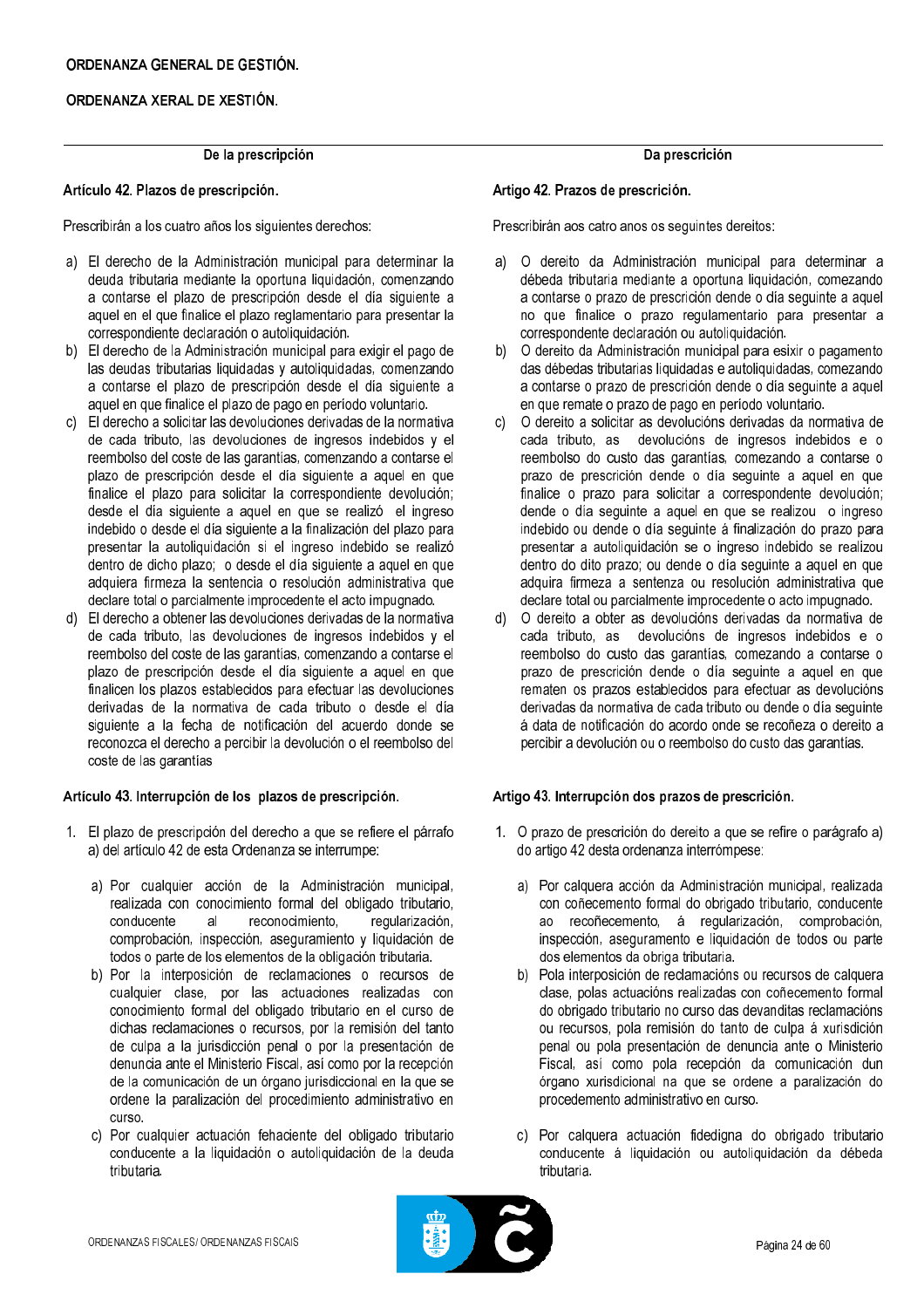- 2. El plazo de prescripción del derecho a que se refiere el párrafo b) del artículo 42 de esta Ordenanza se interrumpe:
	- a) Por cualquier acción de la Administración municipal, realizada con conocimiento formal del obligado tributario, dirigida de forma efectiva a la recaudación de la deuda tributaria.
	- b) Por la interposición de reclamaciones o recursos de cualquier clase, por las actuaciones realizadas con conocimiento formal del obligado en el curso de dichas reclamaciones o recursos, por la declaración del concurso del deudor o por el ejercicio de acciones civiles o penales dirigidas al cobro de la deuda tributaria, así como por la recepción de la comunicación de un órgano jurisdiccional en la que se ordene la paralización del procedimiento administrativo en curso.
	- c) Por cualquier actuación fehaciente del obligado tributario conducente al pago o extinción de la deuda tributaria.
- 3. El plazo de prescripción del derecho al que se refiere el párrafo c) del artículo 42 de esta Ordenanza se interrumpe:
	- a) Por cualquier actuación fehaciente del obligado tributario que pretenda la devolución, el reembolso o la rectificación de su autoliquidación.
	- b) Por la interposición, tramitación o resolución de reclamaciones o recursos de cualquier clase.
- 4. El plazo de prescripción del derecho al que se refiere el párrafo d) del artículo 42 de esta Ordenanza se interrumpe:
	- a) Por cualquier acción de la Administración dirigida a efectuar la devolución o el reembolso.
	- b) Por cualquier actuación fehaciente del obligado tributario por la que exija el pago de la devolución o el reembolso.
	- c) Por la interposición, tramitación o resolución de reclamaciones o recursos de cualquier clase.
- 5. Producida la interrupción, se iniciará de nuevo el cómputo del plazo de prescripción, salvo lo establecido en el apartado siguiente
- 6. Cuando el plazo de prescripción se hubiera interrumpido por la interposición del recurso ante la jurisdicción contenciosoadministrativa, por el ejercicio de acciones civiles o penales, por la remisión del tanto de culpa a la jurisdicción competente o por la presentación de denuncia ante el Ministerio Fiscal o por la recepción de una comunicación judicial de paralización del procedimiento, el cómputo del plazo de prescripción se iniciará de nuevo cuando la Administración reciba la notificación de la resolución firme que ponga fin al proceso judicial o que levante la paralización, o cuando se reciba la notificación del Ministerio Fiscal devolviendo el expediente.

Cuando el plazo de prescripción se hubiera interrumpido por la declaración del concurso del deudor, el cómputo del plazo de prescripción se iniciará de nuevo en el momento de aprobación del convenio concursal para las deudas tributarias no sometidas

- 2. O prazo de prescrición do dereito a que se refire o parágrafo b) do artigo 42 desta ordenanza interrómpese:
	- Por calquera acción da Administración municipal, realizada a) con coñecemento formal do obrigado tributario, dirixida de forma efectiva á recadación da débeda tributaria.
	- b) Pola interposición de reclamacións ou recursos de calquera clase, polas actuacións realizadas con coñecemento formal do obrigado no curso das ditas reclamacións ou recursos. pola declaración do concurso do debedor ou polo exercicio de accións civís ou penais dirixidas ao cobro da débeda tributaria, así como pola recepción da comunicación dun órgano xurisdicional na que se ordene a paralización do procedemento administrativo en curso.
	- c) Por calquera actuación fidedigna do obrigado tributario conducente ao pago ou extinción da débeda tributaria.
- 3. O prazo de prescrición do dereito ao que se refire o parágrafo c) do artigo 42 desta ordenanza interrómpese:
	- a) Por calquera actuación fidedigna do obrigado tributario que pretenda a devolución, o reembolso ou a rectificación da súa autoliquidación.
	- b) Pola interposición, tramitación ou resolución de reclamacións ou recursos de calquera clase.
- 4. O prazo de prescrición do dereito ao que se refire o parágrafo d) do artigo 42 desta ordenanza interrómpese:
	- a) Por calquera acción da Administración dirixida a efectuar a devolución ou o reembolso.
	- b) Por calquera actuación fidedigna do obrigado tributario pola que esixa o pago da devolución ou o reembolso.
	- c) Pola interposición, tramitación ou resolución de reclamacións ou recursos de calquera clase.
- 5. Producida a interrupción, iniciarase de novo o cómputo do prazo de prescrición, salvo o establecido no apartado seguinte.
- 6. Cando o prazo de prescrición se interrompese pola interposición do recurso ante a xurisdición contencioso-administrativa, polo exercicio de accións civís ou penais, pola remisión do tanto de culpa á xurisdición competente ou pola presentación de denuncia ante o Ministerio Fiscal ou pola recepción dunha comunicación xudicial de paralización do procedemento, o cómputo do prazo de prescrición iniciarase de novo cando a Administración reciba a notificación da resolución firme que poña fin ao proceso xudicial ou que levante a paralización, ou cando se reciba a notificación do Ministerio Fiscal que devolva o expediente.

Cando o prazo de prescrición se interrompese pola declaración do concurso do debedor, o cómputo do prazo de prescrición iniciarase de novo no momento de aprobación do convenio do concurso para as débedas tributarias non sometidas a el. Con

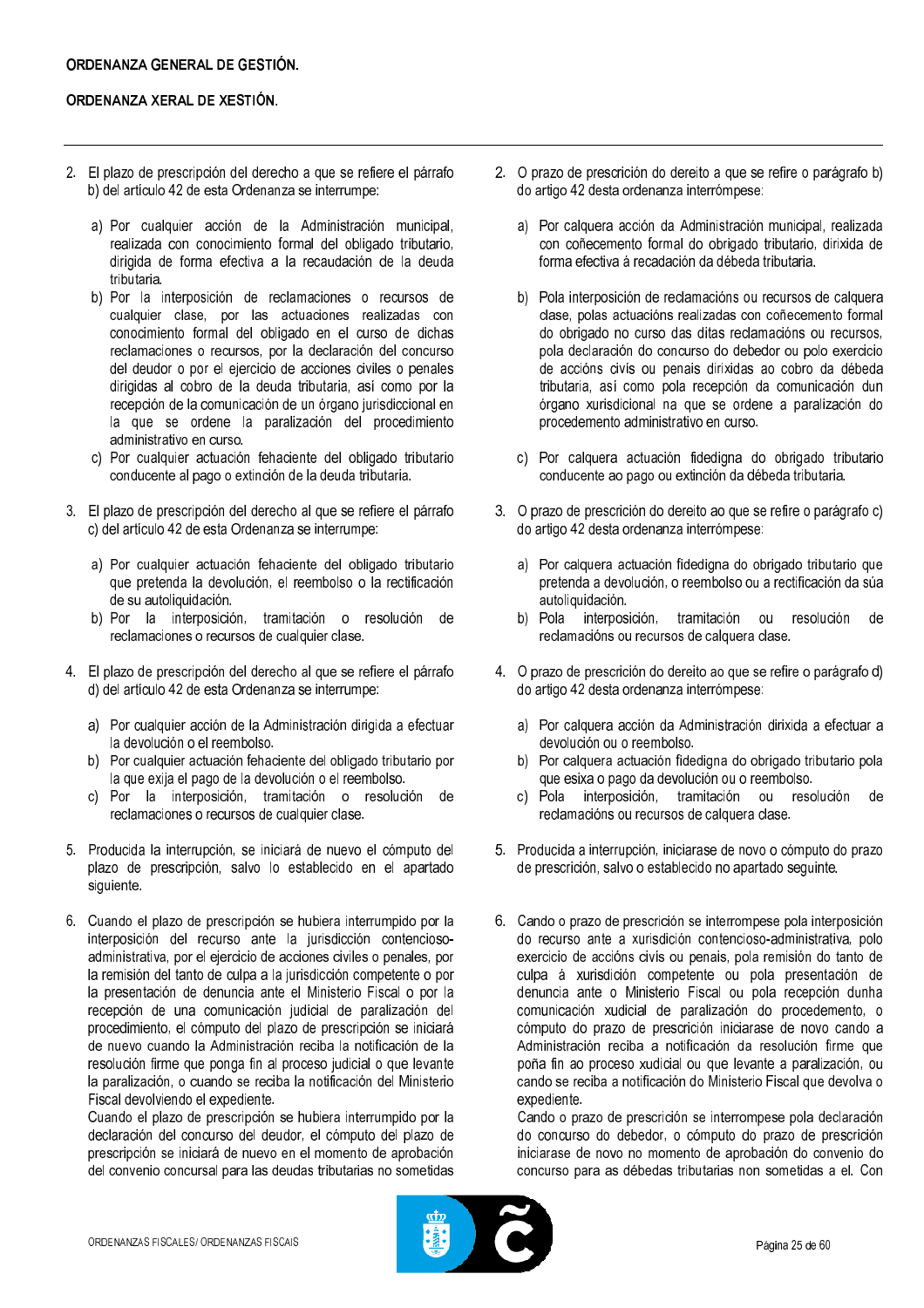al mismo. Respecto a las deudas tributarias sometidas al convenio concursal, el cómputo del plazo de prescripción se iniciará de nuevo cuando aquéllas resulten exigibles al deudor. Si el convenio no fuera aprobado, el plazo se reiniciará cuando se reciba la resolución judicial firme que señale dicha circunstancia.

Lo dispuesto en este apartado no será aplicable al plazo de prescripción del derecho de la Administración municipal para exigir el pago cuando no se hubiera acordado la suspensión en vía contencioso-administrativa.

7. Interrumpido el plazo de prescripción para un obligado tributario, dicho efecto se extiende a todos los demás obligados, incluidos los responsables. No obstante, si la obligación es mancomunada y sólo se reclama a uno de los obligados tributarios la parte que le corresponde, el plazo no se interrumpe para los demás.

Si existieran varias deudas liquidadas a cargo de un mismo obligado al pago, la interrupción de la prescripción sólo afectará a la deuda a la que se refiera.

#### Sección 7ª De la condonación

## Artículo 44. La condonación.

- 1. Las deudas tributarias sólo podrán condonarse en virtud de ley, en la cuantía y con los requisitos que en ella se determinen.
- 2. La competencia para la condonación de las sanciones corresponderá discrecionalmente a la Junta de Gobierno Local, previa petición del interesado y cuando la ejecución de la sanción impuesta afectare grave y sustancialmente al<br>mantenimiento de la capacidad productiva, nivel de empleo, o a la economía del municipio, o bien produjere un grave quebranto para los intereses generales del Ayuntamiento.

### Capítulo V. Infracciones y sanciones tributarias

#### Sección 1ª. La potestad sancionadora

### Artículo 45. Principios de la potestad sancionadora

La potestad sancionadora en materia tributaria se ejercerá de acuerdo con los principios de legalidad, tipicidad, responsabilidad, proporcionalidad y no concurrencia. El principio de irretroactividad se aplicará con carácter general, no obstante las normas que regulen el régimen de infracciones y sanciones tributarias y el de los recargos tendrán efectos retroactivos respecto de los actos que no sean firmes cuando su aplicación resulte más favorable para el interesado.

## Sección 2ª Concepto y clases de infracciones y sanciones tributarias

### Artículo 46 Infracciones tributarias

respecto ás débedas tributarias sometidas ao convenio do concurso, o cómputo do prazo de prescrición iniciarase de novo cando aquelas resulten esixibles ao debedor. Se o convenio non fose aprobado, o prazo reiniciarase cando se reciba a resolución xudicial firme que sinale a dita circunstancia.

O disposto neste apartado non será aplicable ao prazo de prescrición do dereito da Administración municipal para esixir o pagamento cando non se acordase a suspensión en vía contencioso - administrativa.

7. Interrompido o prazo de prescrición para un obrigado tributario, o devandito efecto esténdese a todos os demais obrigados. incluídos os responsables. Non obstante, se a obriga é mancomunada e só se reclama a un dos obrigados tributarios a parte que lle corresponde, o prazo non se interrompe para os demais.

Se existisen varias débedas liquidadas a cargo dun mesmo obrigado ao pago, a interrupción da prescrición só lle afectará á débeda á que se refira.

### Sección 7ª Da condonación

### Artigo 44. A condonación.

- 1. As débedas tributarias só poderán condonarse en virtude de lei, na contía e cos requisitos que nela se determinen.
- 2. A competencia para a condonación das sancións corresponderalle discrecionalmente à Xunta de Goberno Local, logo da petición previa do interesado e cando a execución da sanción imposta afectase grave e substancialmente ao mantemento da capacidade produtiva, ao nivel de emprego, ou á economía do municipio, ou ben producise un grave quebranto para os intereses xerais do Concello.

### Capítulo V. Infraccións e sancións tributarias

#### Sección 1ª A potestade sancionadora

#### Artigo 45. Principios da potestade sancionadora

A potestade sancionadora en materia tributaria exercerase de acordo cos principios de legalidade, tipicidade, responsabilidade, proporcionalidade e non concorrencia. O principio de irretroactividade aplicarase con carácter xeral, non obstante as normas que regulen o réxime de infraccións e sancións tributarias e o das recargas terán efectos retroactivos respecto dos actos que non sexan firmes cando a súa aplicación resulte máis favorable para o interesado.

Sección 2ª Concepto e clases de infraccións e sancións tributarias

Artigo 46, Infraccións tributarias.

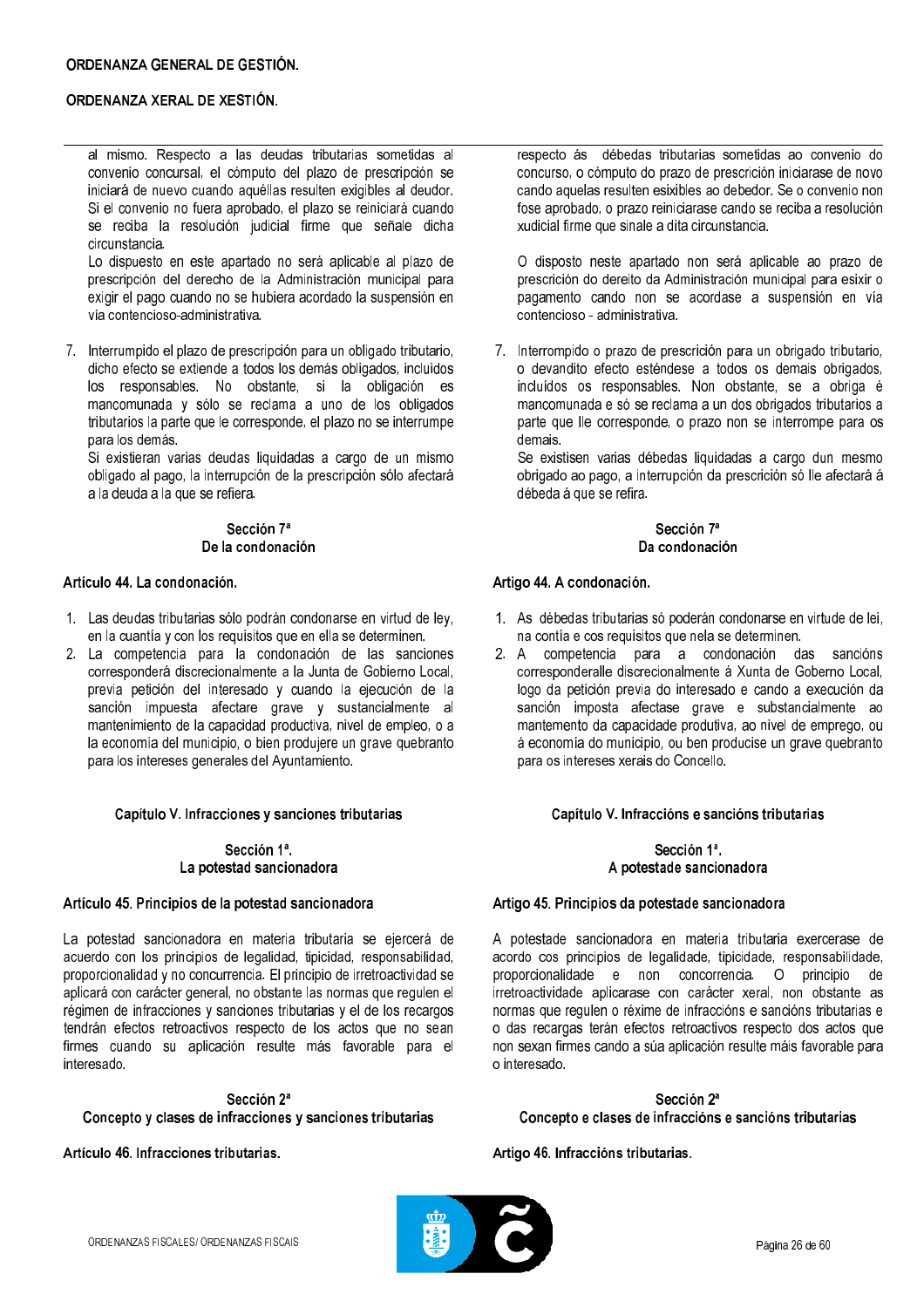- 1. Son infracciones tributarias las acciones y omisiones dolosas o culposas con cualquier grado de negligencia que estén tipificadas y sancionadas como tales en la Ley General Tributaria, las Ordenanzas Fiscales y demás disposiciones que regulan la Hacienda del Municipio.
- 2. Serán sujetos infractores las personas físicas o jurídicas, así como las herencias yacentes, comunidades de bienes y demás entidades que, carentes de personalidad jurídica, constituvan una unidad económica o patrimonio susceptible de imposición, que realicen las acciones u omisiones tipificadas como infracciones en las leves.

Entre otros, serán sujetos infractores, los siguientes:

- a) Los contribuyentes y los sustitutos de los contribuyentes.
- b) Los retenedores y los obligados a practicar ingresos a cuenta.
- c) Los obligados al cumplimiento de obligaciones tributarias formales.
- d) La sociedad dominante en el régimen de consolidación fiscal.
- e) Las entidades que estén obligadas a imputar o atribuir rentas a sus socios o miembros.
- f) El representante legal de los sujetos obligados que carezcan de capacidad de obrar en el orden tributario.
- 3. El sujeto infractor tendrá la consideración de deudor principal a efectos de lo dispuesto en el apartado 1 del artículo 41 de la Ley 58/2003, de 17 de diciembre, General Tributaria en relación con la declaración de responsabilidad.
- 4. La concurrencia de varios sujetos infractores en la realización de una infracción tributaria determinará que queden solidariamente obligados frente a la Administración al pago de la sanción.

## Artículo 47. Calificación.

1. Las infracciones tributarias se calificarán como leves, graves o muy graves de acuerdo con lo dispuesto en cada caso en los artículos 191 a 206 de la Ley 58/2003, de 17 de diciembre, General Tributaria

Cada infracción tributaria se calificará de forma unitaria como leve, grave o muy grave y, en el caso de multas proporcionales, la sanción que proceda se aplicará sobre la totalidad de la base de la sanción que en cada caso corresponda, salvo en el supuesto del apartado 6 del artículo 191 de la LGT.

2. A efectos de lo establecido en este Capítulo, se entenderá que existe ocultación de datos a la Administración cuando no se presenten declaraciones o se presenten declaraciones en las que se incluyan hechos u operaciones inexistentes o con importes falsos, o en las que se omitan total o parcialmente operaciones ingresos rentas productos bienes o cualquier otro dato que incida en la determinación de la deuda tributaria. siempre que la incidencia de la deuda derivada de la ocultación en relación con la base de la sanción sea superior al 10 por ciento

Las Ordenanzas particulares podrán especificar las infracciones y sanciones correspondientes al incumplimiento de los deberes

- 1. Son infraccións tributarias as accións ou omisións dolosas ou culposas con calquera grao de neglixencia que estean tipificadas e sancionadas como tales na Lei xeral tributaria, nas ordenanzas fiscais e demais disposicións que regulan a Facenda do municipio.
- 2. Serán suxeitos infractores as persoas físicas ou xurídicas, así como as herdanzas xacentes, comunidades de bens e demais entidades que, carentes de personalidade xurídica, constitúan unha unidade económica ou patrimonio susceptible de imposición, que realicen as accións ou omisións tipificadas como infraccións nas leis.

Entre outros, serán suxeitos infractores, os seguintes:

- Os contribuíntes e os substitutos dos contribuíntes. a)
- Os retedores e os obrigados a practicar ingresos a conta.  $b)$
- Os obrigados ao cumprimento de obrigas tributarias  $\mathsf{C}$ formais.
- $d)$ A sociedade dominante no réxime de consolidación fiscal.
- As entidades que estean obrigadas a imputar ou atribuír  $\Theta$ rendas ao seus socios ou membros.
- O representante legal dos suxeitos obrigados que carezan  $f$ de capacidade de obrar na orde tributaria.
- 3. O suxeito infractor terá a consideración de debedor principal para os efectos do disposto no apartado 1 do artigo 41 da Lei 58/2003, do 17 de decembro, xeral tributaria en relación coa declaración de responsabilidade.
- 4. A concorrencia de varios suxeitos infractores na realización dunha infracción tributaria determinará que queden solidariamente obrigados fronte á Administración ao pagamento da sanción.

# Artigo 47. Cualificación.

1. As infraccións tributarias cualificaranse como leves, graves ou moi graves de acordo co disposto en cada caso nos artigos 191 a 206 da Lei 58/2003, do 17 de decembro, xeral tributaria.

Cada infracción tributaria cualificarase de forma unitaria como leve, grave ou moi grave e, no caso de multas proporcionais, a sanción que proceda aplicarase sobre a totalidade da base da sanción que en cada caso corresponda, salvo no suposto do apartado 6 do artigo 191 da LXT.

2. Para os efectos do establecido neste capítulo, entenderase que existe ocultación de datos á Administración cando non se presenten declaracións ou se presenten declaracións nas que se inclúan feitos ou operacións inexistentes ou con importes falsos, ou nas que se omitan total ou parcialmente operacións, ingresos, rendas, produtos, bens ou calquera outro dato que incida na determinación da débeda tributaria, sempre que a incidencia da débeda derivada da ocultación en relación coa base da sanción sexa superior ao 10 por cento.

As ordenanzas particulares poderán especificar as infraccións e sancións correspondentes ao incumprimento dos deberes de

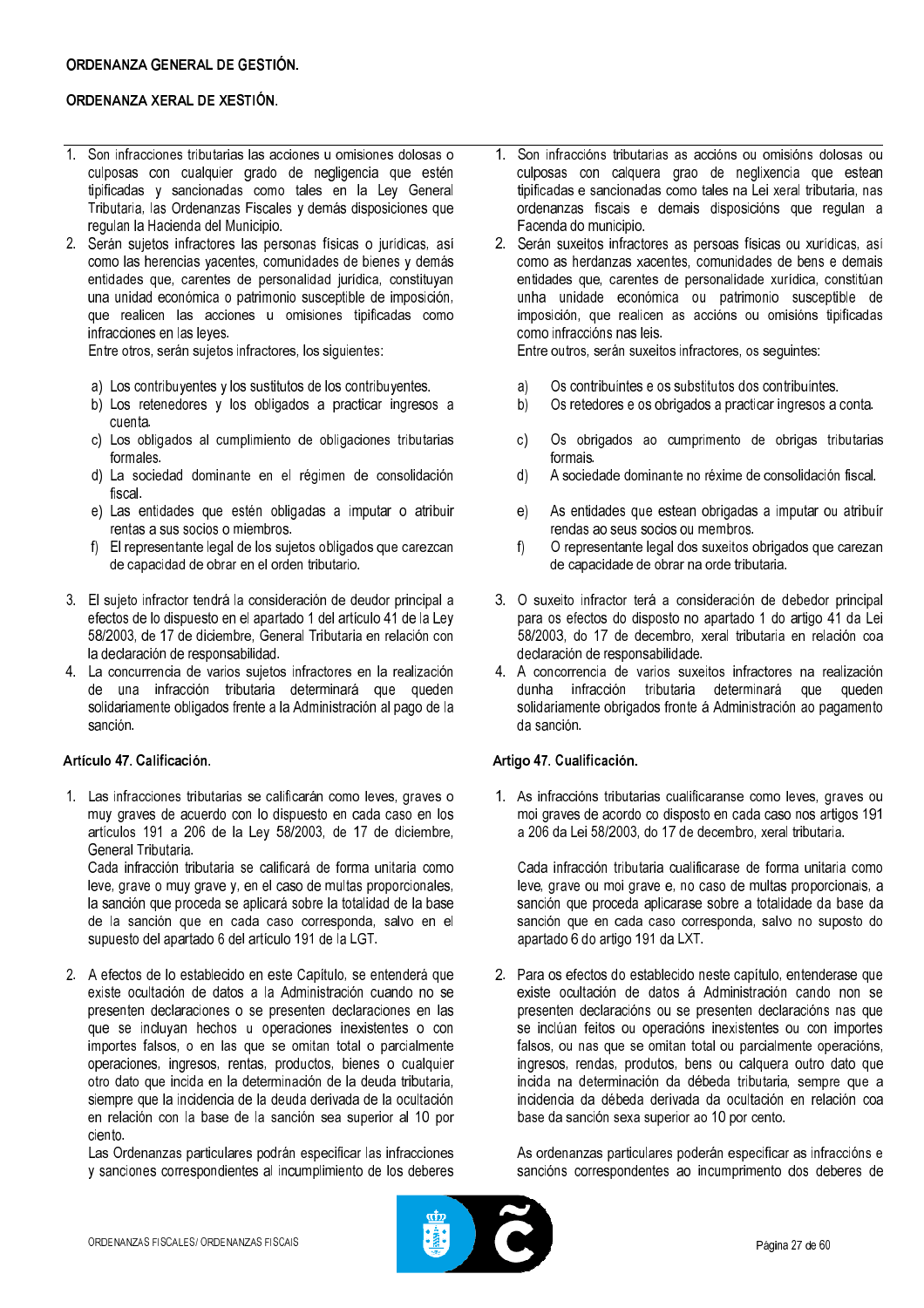de índole general y conforme a la ley de cada tributo, podrán especificar las infracciones y sanciones correspondientes al incumplimiento de los deberes singulares establecidos por las mismas.

### Sección 3ª De las sanciones

## Artículo 48. Sanciones.

- 1. Las infracciones tributarias se sancionarán mediante la imposición de sanciones pecuniarias y, cuando proceda, de sanciones no pecuniarias de carácter accesorio.
- 2. Las sanciones pecuniarias podrán consistir en multa fija o proporcional.

### Artículo 49. Sanciones no pecuniarias por infracciones graves o muy graves.

- 1. Cuando la multa pecuniaria impuesta por infracción grave o muy grave sea de importe iqual o superior a 30.000 euros y se hubiera utilizado el criterio de graduación de comisión repetida de infracciones tributarias, se podrán imponer, además, las siguientes sanciones accesorias:
	- a) Pérdida de la posibilidad de obtener subvenciones o ayudas públicas y del derecho a aplicar beneficios e incentivos fiscales de carácter rogado durante un plazo de un año si la infracción cometida hubiera sido grave o de dos años si hubiera sido muy grave.
	- b) Prohibición para contratar con el Ayuntamiento durante un plazo de un año si la infracción cometida hubiera sido grave o de dos años si hubiera sido muy grave.
- 2. Cuando la multa pecuniaria impuesta por infracción muy grave sea de importe igual o superior a 60.000 euros y se haya utilizado el criterio de graduación de comisión repetida de infracciones tributarias, se podrán imponer, además, las siguientes sanciones accesorias:
	- a) Pérdida de la posibilidad de obtener subvenciones o ayudas públicas y del derecho a aplicar beneficios e incentivos fiscales de carácter rogado durante un plazo de tres, cuatro o cinco años, cuando el importe de la sanción impuesta hubiera sido igual o superior a 60.000, 150.000 ó 300.000 euros, respectivamente.
	- b) Prohibición para contratar con el Ayuntamiento durante un plazo de tres, cuatro o cinco años, cuando el importe de la sanción impuesta hubiera sido igual o superior a 60.000, 150.000 ó 300.000 euros, respectivamente.
- 3. Podrán imponerse, igualmente, las sanciones previstas en el apartado 3 del artículo 186 de la Ley General Tributaria. directamente por el Ayuntamiento o dando cuenta al órgano competente.
- Artículo 50. Criterios de graduación de las sanciones tributarias

índole xeral e conforme á lei de cada tributo, poderán especificar as infraccións e sancións correspondentes ao incumprimento dos deberes singulares establecidos por elas.

## Sección 3ª Das sancións

## Artigo 48. Sancións.

- 1. As infraccións tributarias sancionaranse mediante a imposición de sancións pecuniarias e, cando proceda, de sancións non pecuniarias de carácter accesorio.
- 2. As sancións pecuniarias poderán consistir en multa fixa ou proporcional.

### Artigo 49. Sancións non pecuniarias por infraccións graves ou moi graves.

- 1. Cando a multa pecuniaria imposta por infracción grave ou moi grave sexa de importe igual ou superior a 30.000 euros e se utilizase o criterio de graduación de comisión repetida de infraccións tributarias, poderanse impoñer, ademais, as seguintes sancións accesorias:
	- a) Perda da posibilidade de obter subvencións ou axudas públicas e do dereito a aplicar beneficios e incentivos fiscais de carácter rogado durante un prazo dun ano se a infracción cometida fose grave ou de dous anos se fose moi grave.
	- b) Prohibición para contratar co Concello durante un prazo dun ano se a infracción cometida fose grave ou de dous anos se fose moi grave.
- 2. Cando a multa pecuniaria imposta por infracción moi grave sexa de importe igual ou superior a 60.000 euros e se utilizase o criterio de graduación de comisión repetida de infraccións tributarias, poderanse impoñer, ademais, as seguintes sancións accesorias:
	- a) Perda da posibilidade de obter subvencións ou axudas públicas e do dereito a aplicar beneficios e incentivos fiscais de carácter rogado durante un prazo de tres, catro ou cinco anos, cando o importe da sanción imposta fose igual ou superior a 60,000, 150,000 ou 300,000 euros. respectivamente.
	- b) Prohibición para contratar co Concello durante un prazo de tres, catro ou cinco anos, cando o importe da sanción imposta fose igual ou superior a 60.000, 150.000 ou 300.000 euros, respectivamente.
- 3. Poderán impoñerse, igualmente, as sancións previstas no apartado 3 do artigo 186 da Lei xeral tributaria, directamente polo Concello ou dando conta ao órgano competente.

Artigo 50. Criterios de graduación das sancións tributarias.

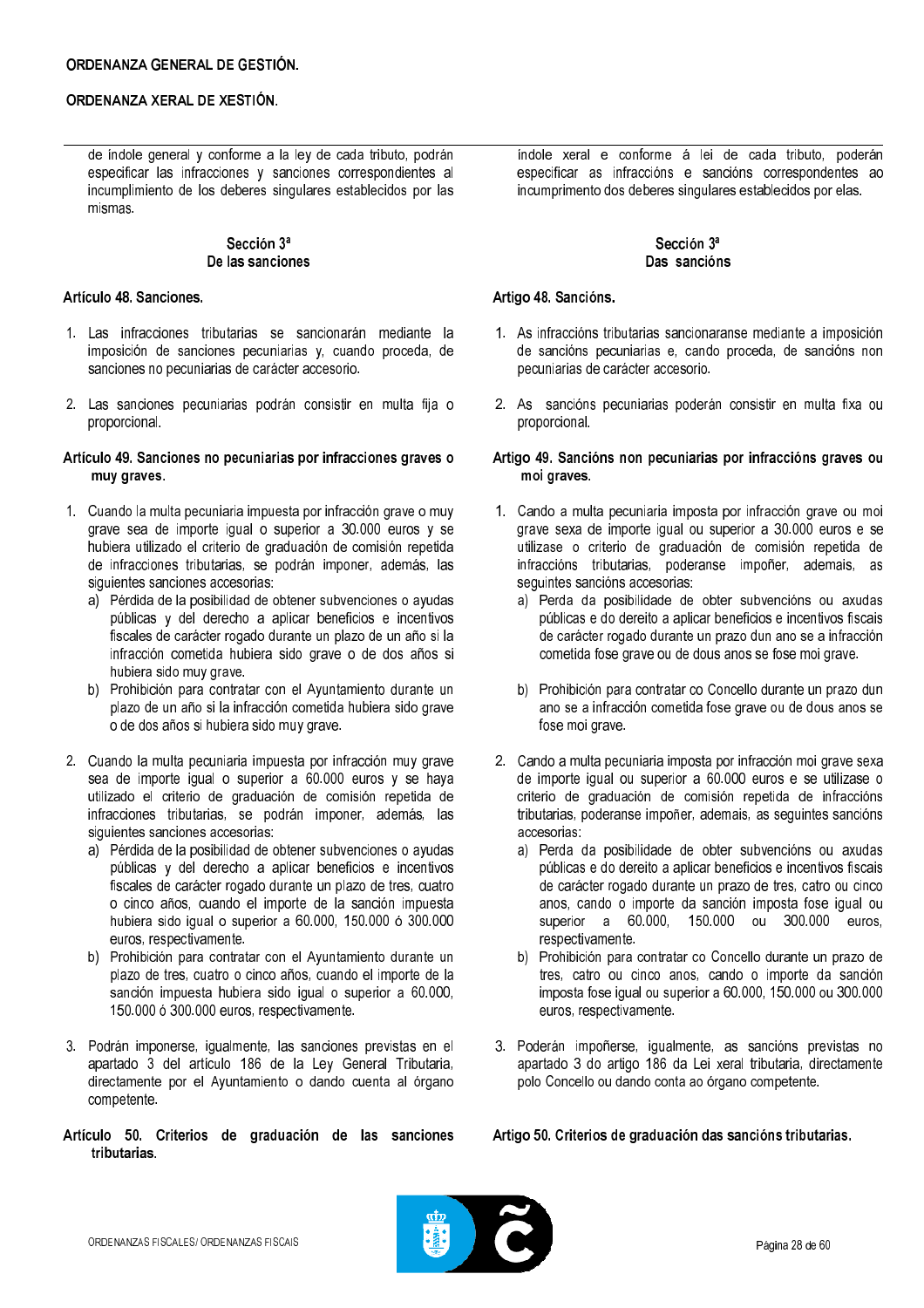- 1. Las sanciones tributarias se graduarán exclusivamente conforme a los siguientes criterios, en la medida en que resulten aplicables:
	- a) Comisión repetida de infracciones tributarias.

Se entenderá producida esta circunstancia cuando el sujeto infractor hubiera sido sancionado por una infracción de la misma naturaleza, ya sea leve, grave o muy grave, en virtud de resolución firme en vía administrativa dentro de los cuatro años anteriores a la comisión de la infracción.

A estos efectos tendrán la consideración de infracciones de la misma naturaleza aquellas definidas como tales por la Ley General Tributaria.

Cuando concurra esta circunstancia, la sanción mínima se incrementará en los siguientes porcentajes, salvo que se establezca expresamente otra cosa:

- Cuando el sujeto infractor hubiera sido sancionado por una infracción leve, el incremento será de cinco puntos porcentuales.
- Cuando el sujeto infractor hubiera sido sancionado por una infracción grave, el incremento será de 15 puntos porcentuales.
- Cuando el sujeto infractor hubiera sido sancionado por una infracción muy grave, el incremento será de 25 puntos porcentuales.
- b) Periuicio económico para la Hacienda Municipal.

El perjuicio económico se determinará por el porcentaje resultante de la relación existente entre:

- 1. La base de la sanción: y
- 2. La cuantía total que hubiera debido ingresarse en la autoliquidación o por la adecuada declaración del tributo o el importe de la devolución inicialmente obtenida.

Cuando concurra esta circunstancia, la sanción mínima se incrementará en los siguientes porcentajes:

- Cuando el periujoj económico sea superior al 10 por 100 e inferior o igual al 25 por 100, el incremento será de 10 puntos porcentuales.
- Cuando el perjuicio económico sea superior al 25 por 100 e inferior o igual al 50 por 100, el incremento será de 15 puntos porcentuales.
- Cuando el periuicio económico sea superior al 50 por 100 e inferior o joual al 75 por 100, el incremento será de 20 puntos porcentuales.
- Cuando el perjuicio económico sea superior al 75 por 100, el incremento será de 25 puntos porcentuales.
- c) Acuerdo o conformidad del interesado.

En los procedimientos de verificación de datos y comprobación limitada, salvo que se requiera la conformidad expresa, se entenderá producida la conformidad siempre

- 1. As sancións tributarias graduaranse exclusivamente conforme aos seguintes criterios, na medida en que resulten aplicables:
- a) Comisión repetida de infraccións tributarias.

Entenderase producida esta circunstancia cando o suxeito infractor fose sancionado por unha infracción da mesma natureza, xa sexa leve, grave ou moi grave, en virtude de resolución firme en vía administrativa dentro dos catro anos anteriores á comisión da infracción.

Para estes efectos terán a consideración de infraccións da mesma natureza aquelas definidas como tales pola Lei xeral tributaria.

Cando concorra esta circunstancia, a sanción mínima incrementarase nas sequintes porcentaxes, salvo que se estableza expresamente outra cousa:

- Cando o suxeito infractor fose sancionado por unha infracción leve, o incremento será de cinco puntos porcentuais.
- Cando o suxeito infractor fose sancionado por unha  $\bullet$ infracción grave, o incremento será de 15 puntos porcentuais.
- Cando o suxeito infractor fose sancionado por unha infracción moi grave, o incremento será de 25 puntos porcentuais.
- b) Prexuízo económico para a Facenda municipal.

O prexuízo económico determinarase pola porcentaxe resultante da relación existente entre:

- 1. A base da sanción: e
- 2. A contía total que debera ingresarse na autoliquidación ou pola adecuada declaración do tributo ou o importe da devolución inicialmente obtida

Cando concorra esta circunstancia, a sanción mínima incrementarase nas seguintes porcentaxes:

- Cando o prexuízo económico sexa superior ao 10 por 100 e inferior ou igual ao 25 por 100, o incremento será de 10 puntos porcentuais.
- Cando o prexuízo económico sexa superior ao 25 por 100 e  $\bullet$ inferior ou joual ao 50 por 100, o incremento será de 15 puntos porcentuais.
- Cando o prexuízo económico sexa superior ao 50 por 100 e inferior ou joual ao 75 por 100, o incremento será de 20 puntos porcentuais.
- Cando o prexuízo económico sexa superior ao 75 por 100, o  $\bullet$ incremento será de 25 puntos porcentuais.
- c) Acordo ou conformidade do interesado.

Nos procedementos de verificación de datos e comprobación limitada, salvo que se requira a conformidade expresa, entenderase producida a conformidade sempre que a

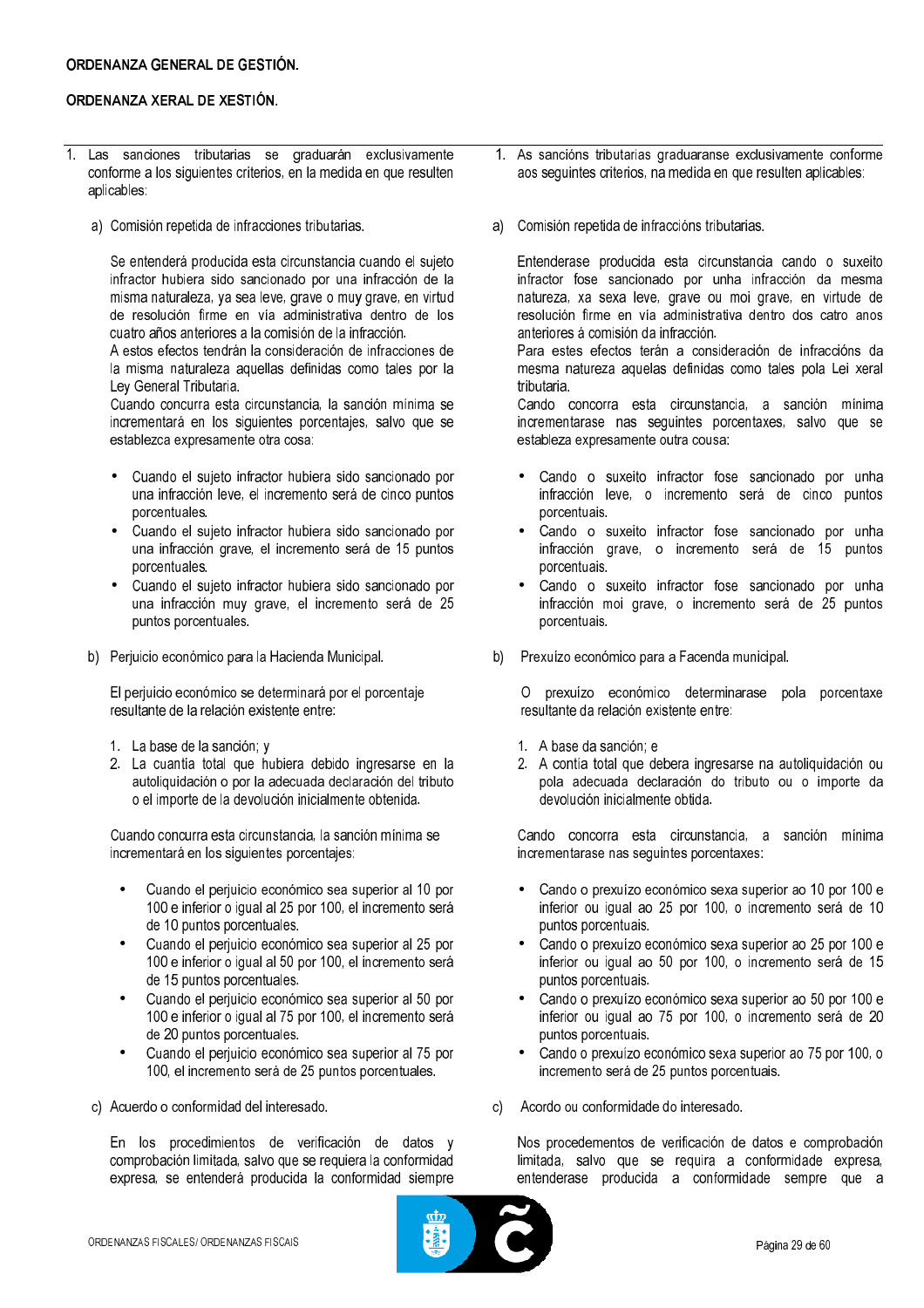que la liquidación resultante no sea objeto de recurso o reclamación económico-administrativa.

En el procedimiento de inspección se aplicará este criterio de graduación cuando el obligado tributario suscriba un acta con acuerdo o un acta de conformidad.

Cuando concurra esta circunstancia, la sanción que resulte de la aplicación de los criterios previstos en los párrafos anteriores de este apartado se reducirá de acuerdo con lo dispuesto en el artículo siguiente.

2. Los criterios de graduación son aplicables simultáneamente.

## Artículo 51, Reducción de las sanciones.

- 1. La cuantía de las sanciones pecuniarias se reducirá en los siquientes porcentajes:
	- a) Un 50 por 100 en los supuestos de actas con acuerdo previstos en el Reglamento de Inspección de Tributos.
	- b) Un 30 por 100 en los supuestos de conformidad.
- 2. El importe de la reducción practicada conforme a lo dispuesto en el apartado anterior se exigirá sin más requisito que la notificación al interesado, cuando concurra alguna de las siguientes circunstancias:
	- a) En los supuestos previstos en el párrafo a) del apartado anterior, cuando se haya interpuesto contra la regularización o la sanción el correspondiente recurso contenciosoadministrativo o, en el supuesto de haberse presentado aval o certificado de seguro de caución en sustitución del depósito, cuando no se ingresen en período voluntario las cantidades derivadas del acta con acuerdo, sin que dicho pago se pueda aplazar o fraccionar.
	- b) En los supuestos de conformidad, cuando se haya interpuesto recurso o reclamación contra la regularización.
- 3. El importe de la sanción que deba ingresarse por la comisión de cualquier infracción, una vez aplicada, en su caso, la reducción por conformidad a la que se refiere el párrafo b) del apartado 1 de este artículo, se reducirá en el 25 por 100 si concurren las siquientes circunstancias:
	- a) Que se realice el ingreso total del importe restante de dicha sanción en período voluntario sin haber presentado solicitud de aplazamiento o fraccionamiento de pago.
	- b) Que no se interponga recurso o reclamación contra la liquidación o la sanción.

El importe de la reducción practicada de acuerdo con lo dispuesto en este apartado se exigirá sin más requisito que la notificación al interesado, cuando se haya interpuesto recurso o reclamación en plazo contra la liquidación o la sanción.

La reducción prevista en este apartado no será aplicable a las sanciones que procedan en los supuestos de actas con acuerdo

4. Cuando según lo dispuesto en los apartados 2 y 3 de este artículo se exija el importe de la reducción practicada, no será liquidación resultante non sexa obxecto de recurso ou reclamación económico-administrativa.

No procedemento de inspección aplicarase este criterio de graduación cando o obrigado tributario subscriba unha acta con acordo ou unha acta de conformidade.

Cando concorra esta circunstancia, a sanción que resulte da aplicación dos criterios previstos nos parágrafos anteriores deste apartado reducirase de acordo co disposto no artigo seguinte.

2. Os criterios de graduación son aplicables simultaneamente.

### Artigo 51. Redución das sancións.

- 1. A contía das sancións pecuniarias reducirase nas seguintes porcentaxes:
- Un 50 por 100 nos supostos de actas con acordo previstos no a) Regulamento de inspección de tributos.
- Un 30 por 100 nos supostos de conformidade.  $b)$
- 2. O importe da redución efectuada conforme ao disposto no apartado anterior esixirase sen máis requisito que a notificación ao interesado, cando concorra algunha das seguintes circunstancias:
	- a) Nos supostos previstos no parágrafo a) do apartado anterior, cando se interpuxese contra a regularización ou a sanción o correspondente recurso contenciosoadministrativo ou, no suposto de terse presentado aval ou certificado de seguro de caución en substitución do depósito, cando non se ingresen en período voluntario as cantidades derivadas da acta con acordo, sen que o dito pago se poida aprazar ou fraccionar.
	- b) Nos supostos de conformidade, cando se interpuxese recurso ou reclamación contra a regularización.
- 3. O importe da sanción que deba ingresarse pola comisión de calquera infracción, unha vez aplicada, se é o caso, a redución por conformidade á que se refire o parágrafo b) do apartado 1 deste artigo, reducirase no 25 por 100 se concorren as sequintes circunstancias:
	- a) Que se realice o ingreso total do importe restante da dita sanción en período voluntario sen ter presentado solicitude de aprazamento ou fraccionamento de pago.
	- b) Que non se interpoña recurso ou reclamación contra a liquidación ou a sanción.

O importe da redución efectuada de acordo co disposto neste apartado esixirase sen máis requisito que a notificación ao interesado, cando se interpuxese recurso ou reclamación en prazo contra a liquidación ou a sanción.

A redución prevista neste apartado non será aplicable ás sancións que procedan nos supostos de actas con acordo.

4. Cando segundo o disposto nos apartados 2 e 3 deste artigo se esixa o importe da redución efectuada, non será necesario

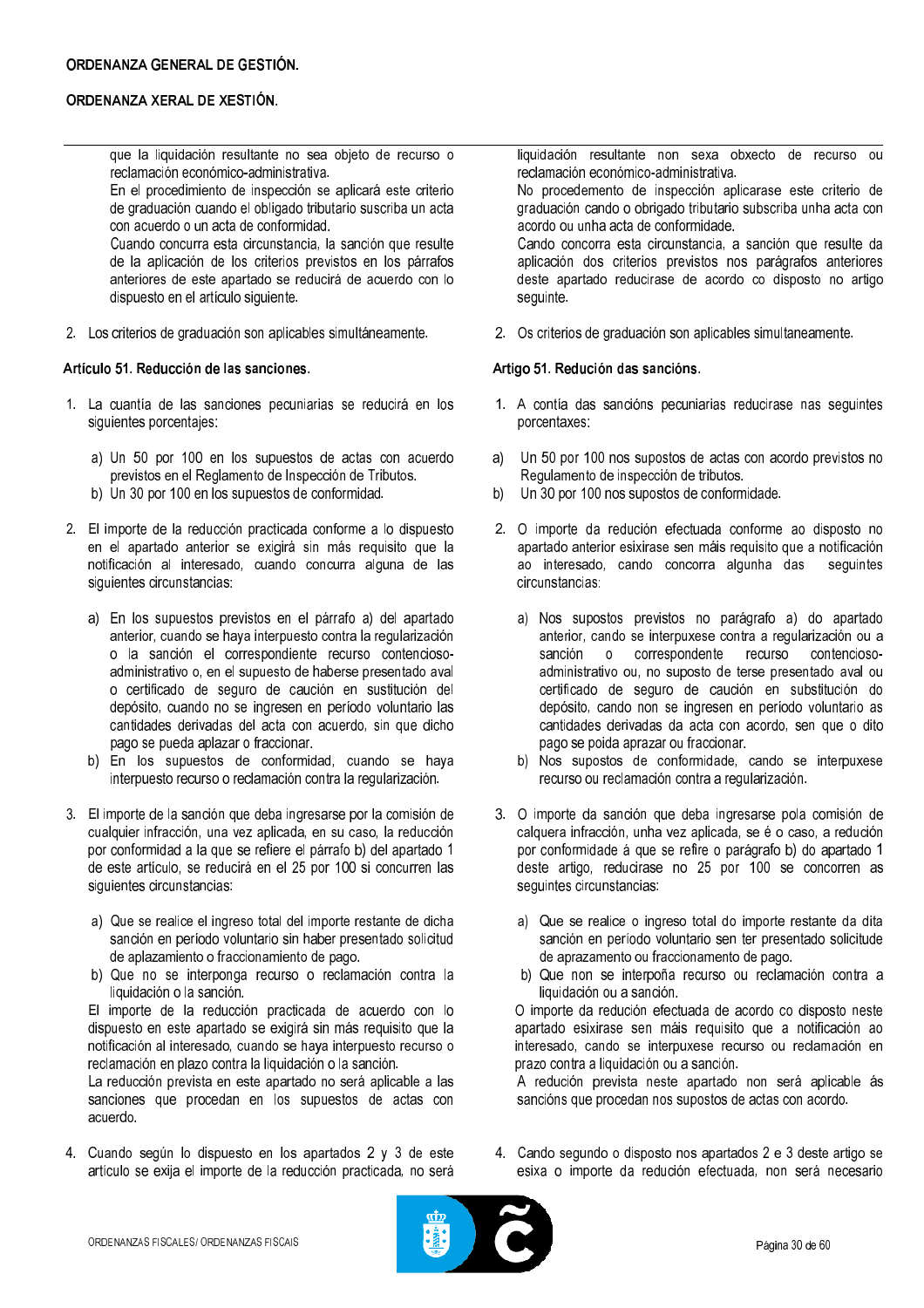necesario interponer recurso independiente contra dicho acto si previamente se hubiera interpuesto recurso o reclamación contra la sanción reducida.

Si se hubiera interpuesto recurso contra la sanción reducida se entenderá que la cuantía a la que se refiere dicho recurso será el importe total de la sanción, y se extenderán los efectos suspensivos derivados del recurso a la reducción practicada que se exija.

## Artículo 52. Extinción de las sanciones tributarias.

- 1. Las sanciones tributarias se extinguen por el pago o cumplimiento, por prescripción del derecho para exigir su pago, por compensación, por condonación y por el fallecimiento de todos los obligados a satisfacerlas.
- 2. Será de aplicación a las sanciones tributarias lo dispuesto en la sección 4ª del capítulo IV de esta Ordenanza. En particular, la prescripción del derecho para exigir el pago de las sanciones tributarias se regulará por las normas establecidas en la sección 6ª del capítulo IV de esta Ordenanza relativa a la prescripción del derecho de la Administración municipal para exigir el pago de las deudas tributarias liquidadas y autoliquidadas.
- 3. La recaudación de las sanciones se regulará por las normas incluidas en esta Ordenanza y en la Ordenanza General de Recaudación.
- 4. Las sanciones tributarias ingresadas indebidamente tendrán la consideración de ingresos indebidos a los efectos de la Ordenanza General de Gestión.

## Sección 4ª

## Procedimiento sancionador en materia tributaria

## Artículo 53. Procedimiento para la imposición de sanciones tributarias.

- 1. El procedimiento sancionador en materia tributaria se tramitará de forma separada a los de aplicación de los tributos regulados en esta Ordenanza, salvo renuncia del obligado tributario, en cuyo caso se tramitará conjuntamente.
- 2. En los supuestos de actas con acuerdo y en aquellos otros en que el obligado tributario haya renunciado a la tramitación separada del procedimiento sancionador, las cuestiones relativas a las infracciones se analizarán en el correspondiente procedimiento de aplicación de los tributos de acuerdo con la normativa reguladora del mismo, conforme se establezca reglamentariamente.

En las actas con acuerdo, la renuncia al procedimiento separado se hará constar expresamente en las mismas, y la propuesta de sanción debidamente motivada, con el contenido previsto en el apartado 4 del artículo 55 de esta Ordenanza, se incluirá en el acta con acuerdo.

3. La práctica de notificaciones en el procedimiento sancionador en materia tributaria se efectuará de acuerdo con lo previsto en la subsección 4ª, sección 2ª del capítulo VI de esta Ordenanza.

## Artículo 54. Iniciación del procedimiento sancionador en materia tributaria.

interpoñer recurso independente contra o dito acto se previamente se interpuxese recurso ou reclamación contra a sanción reducida.

Se se interpuxese recurso contra a sanción reducida entenderase que a contía á que se refire o devandito recurso será o importe total da sanción, e estenderanse os efectos suspensivos derivados do recurso á redución efectuada que se esixa.

## Artigo 52. Extinción das sancións tributarias.

- 1. As sancións tributarias extínguense polo pago ou cumprimento, por prescrición do dereito para esixir o seu pagamento, por compensación, por condonación e polo falecemento de todos os obrigados a satisfacelas.
- 2. Será de aplicación ás sancións tributarias o disposto na sección 4ª do capítulo IV desta ordenanza. En particular, a prescrición do dereito para esixir o pago das sancións tributarias regularase polas normas establecidas na sección 6ª do capítulo IV desta ordenanza citadas relativas á prescrición do dereito da Administración municipal para esixir o pagamento das débedas tributarias liquidadas e autoliquidadas.
- 3. A recadación das sancións regularase polas normas incluídas nesta ordenanza e na Ordenanza xeral de recadación.
- 4. As sancións tributarias ingresadas indebidamente terán a consideración de ingresos indebidos para os efectos da Ordenanza xeral de xestión.

## Sección 4ª

## Procedemento sancionador en materia tributaria

## Artigo 53. Procedemento para a imposición de sancións tributarias.

- 1. O procedemento sancionador en materia tributaria tramitarase de forma separada aos de aplicación dos tributos regulados nesta ordenanza, salvo renuncia do obrigado tributario, en cuxo caso tramitarase conxuntamente.
- 2. Nos supostos de actas con acordo e naqueloutros en que o obrigado tributario renunciase á tramitación separada do procedemento sancionador, as cuestións relativas ás infraccións analizaranse no correspondente procedemento de aplicación dos tributos de acordo coa súa normativa reguladora, conforme se estableza regulamentariamente.

Nas actas con acordo, a renuncia ao procedemento separado farase constar expresamente nelas, e a proposta de sanción debidamente motivada, co contido previsto no apartado 4 do artigo 55 desta ordenanza, incluirase na acta con acordo.

3. A práctica de notificacións no procedemento sancionador en materia tributaria efectuarase de acordo co previsto na subsección 4ª, sección 2ª do capítulo VI desta ordenanza.

## Artigo 54, Iniciación do procedemento sancionador en materia tributaria.

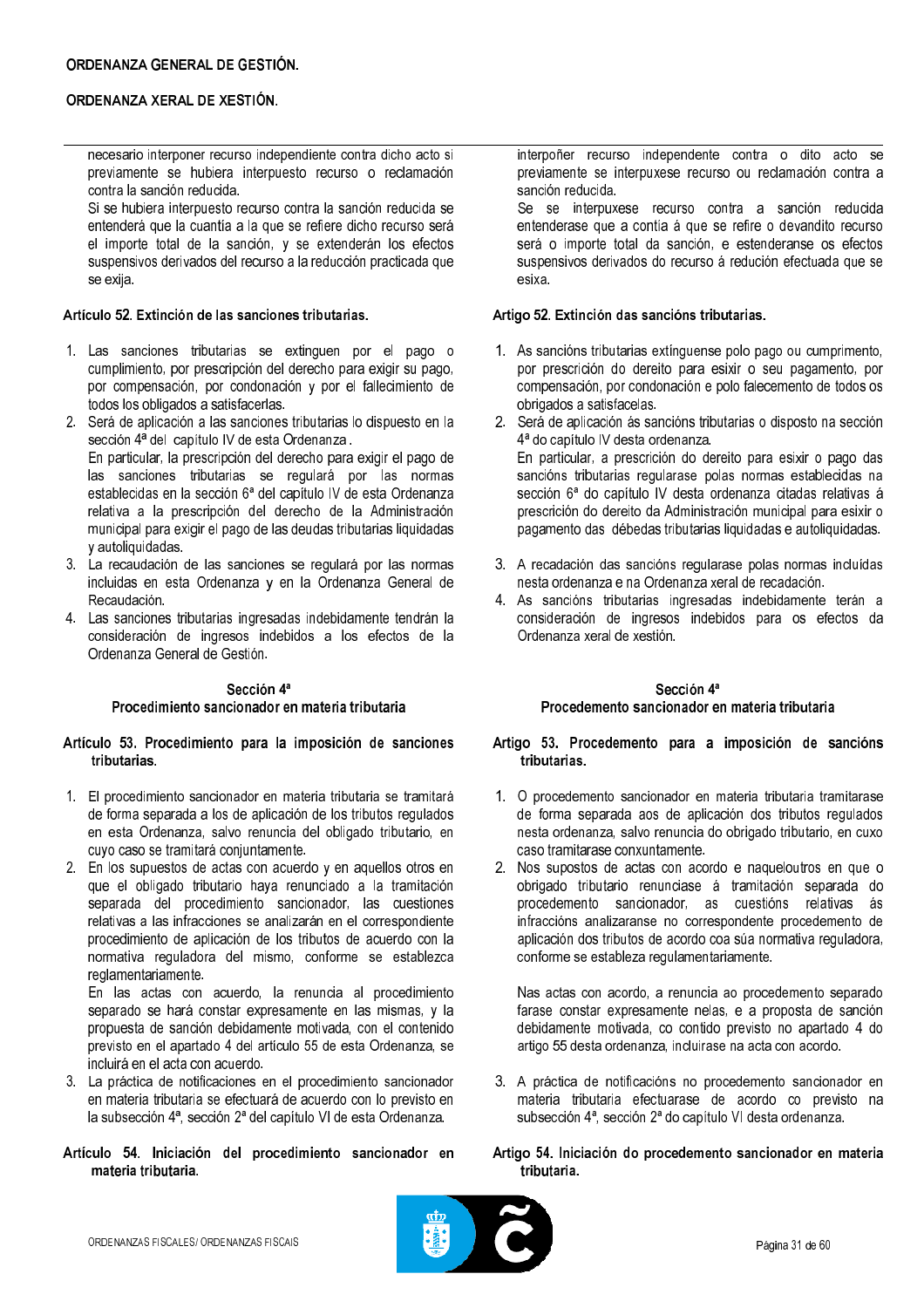- 1. El procedimiento sancionador en materia tributaria se iniciará siempre de oficio, mediante la notificación del acuerdo del órgano competente, previa moción suscrita por el Jefe de la Sección correspondiente de la Adjuntía de hacienda, por el jefe de la Inspección o a través de las diligencias de los funcionarios de la Inspección. La Instrucción del expediente corresponderá al Jefe de la dependencia administrativa a la que corresponda la gestión del tributo, salvo que se disponga otra cosa.
- 2. Los procedimientos sancionadores que se incoen como consecuencia de un procedimiento iniciado mediante declaración o de un procedimiento de verificación de datos, comprobación o inspección no podrán iniciarse respecto a la persona o entidad que hubiera sido objeto del procedimiento una vez transcurrido el plazo de tres meses desde que se hubiese notificado o se entendiese notificada la correspondiente liquidación o resolución.

### Artículo 55. Instrucción del procedimiento sancionador en materia tributaria.

- 1. En la instrucción del procedimiento sancionador serán de aplicación las normas especiales sobre el desarrollo de las actuaciones y procedimientos tributarios.
- 2. Los datos, pruebas o circunstancias que obren o hayan sido obtenidos en alguno de los procedimientos de aplicación de los tributos regulados en esta Ordenanza y vayan a ser tenidos en cuenta en el procedimiento sancionador deberán incorporarse formalmente al mismo antes de la propuesta de resolución.
- 3. En el curso del procedimiento sancionador se podrán adoptar medidas cautelares de acuerdo con lo dispuesto en el Reglamento de Inspección de Tributos.
- 4. Concluidas las actuaciones, se formulará propuesta de resolución en la que se recogerán de forma motivada los hechos, su calificación jurídica y la infracción que aquéllos puedan constituir o la declaración, en su caso, de inexistencia de infracción o responsabilidad.

En la propuesta de resolución se concretará asimismo la sanción propuesta con indicación de los criterios de graduación aplicados, con motivación adecuada de la procedencia de los mismos.

La propuesta de resolución será notificada al interesado, indicándole la puesta de manifiesto del expediente y concediéndole un plazo de 15 días para que alegue cuanto considere conveniente y presente los documentos, justificantes y pruebas que estime oportunos.

5. Cuando al tiempo de iniciarse el expediente sancionador se encontrasen en poder del órgano competente todos los elementos que permitan formular la propuesta de imposición de sanción, ésta se incorporará al acuerdo de iniciación. Dicho acuerdo se notificará al interesado, indicándole la puesta de manifiesto del expediente y concediéndole un plazo de 15 días para que aleque cuanto considere conveniente y presente los documentos, justificantes y pruebas que estime oportunos.

- 1. O procedemento sancionador en materia tributaria iniciarase sempre de oficio, mediante a notificación do acordo do órgano competente, despois da moción previa subscrita polo xefe da sección correspondente da Adxuntía de Facenda, polo xefe da Inspección ou a través das dilixencias dos funcionarios da Inspección. A instrución do expediente corresponderalle ao xefe da dependencia administrativa á que corresponda a xestión do tributo, salvo que se dispoña outra cousa.
- 2. Os procedementos sancionadores que se incoen como consecuencia dun procedemento iniciado mediante declaración ou dun procedemento de verificación de datos, comprobación ou inspección non poderán iniciarse respecto á persoa ou entidade que fose obxecto do procedemento unha vez transcorrido o prazo de tres meses dende que se notificase ou se entendese notificada a correspondente liquidación ou resolución.

### Artigo 55. Instrución do procedemento sancionador en materia tributaria.

- 1. Na instrución do procedemento sancionador serán de aplicación as normas especiais sobre o desenvolvemento das actuacións e procedementos tributarios
- 2. Os datos, probas ou circunstancias que obren ou fosen obtidos nalgún dos procedementos de aplicación dos tributos regulados nesta ordenanza e vaian ser tidos en conta no procedemento sancionador deberán incorporarse formalmente a el antes da proposta de resolución.
- 3. No curso do procedemento sancionador poderanse adoptar medidas cautelares de acordo co disposto no Regulamento de inspección de tributos.
- 4. Concluídas as actuacións, formularase a proposta de resolución na que se recollerán de forma motivada os feitos, a súa cualificación xurídica e a infracción que aqueles poidan constituír ou a declaración, se é o caso, de inexistencia de infracción ou responsabilidade.

Na proposta de resolución concretarase, así mesmo, a sanción proposta con indicación dos criterios de graduación aplicados, con motivación adecuada da procedencia destes.

A proposta de resolución seralle notificada ao interesado, indicaráselle a posta de manifesto do expediente e concederáselle un prazo de 15 días para que alegue canto considere conveniente e presente os documentos, xustificantes e probas que estime oportunos.

5. Cando ao tempo de iniciarse o expediente sancionador se encontrasen en poder do órgano competente todos os elementos que permitan formular a proposta de imposición de sanción, esta incorporarase ao acordo de iniciación. O devandito acordo seralle notificado ao interesado, indicaráselle a posta de manifesto do expediente e concederáselle un prazo de 15 días para que aleque canto considere conveniente e presente os documentos, xustificantes e probas que estime oportunos.

# Artículo 56, Terminación del procedimiento sancionador

#### Artigo 56. Terminación do procedemento sancionador

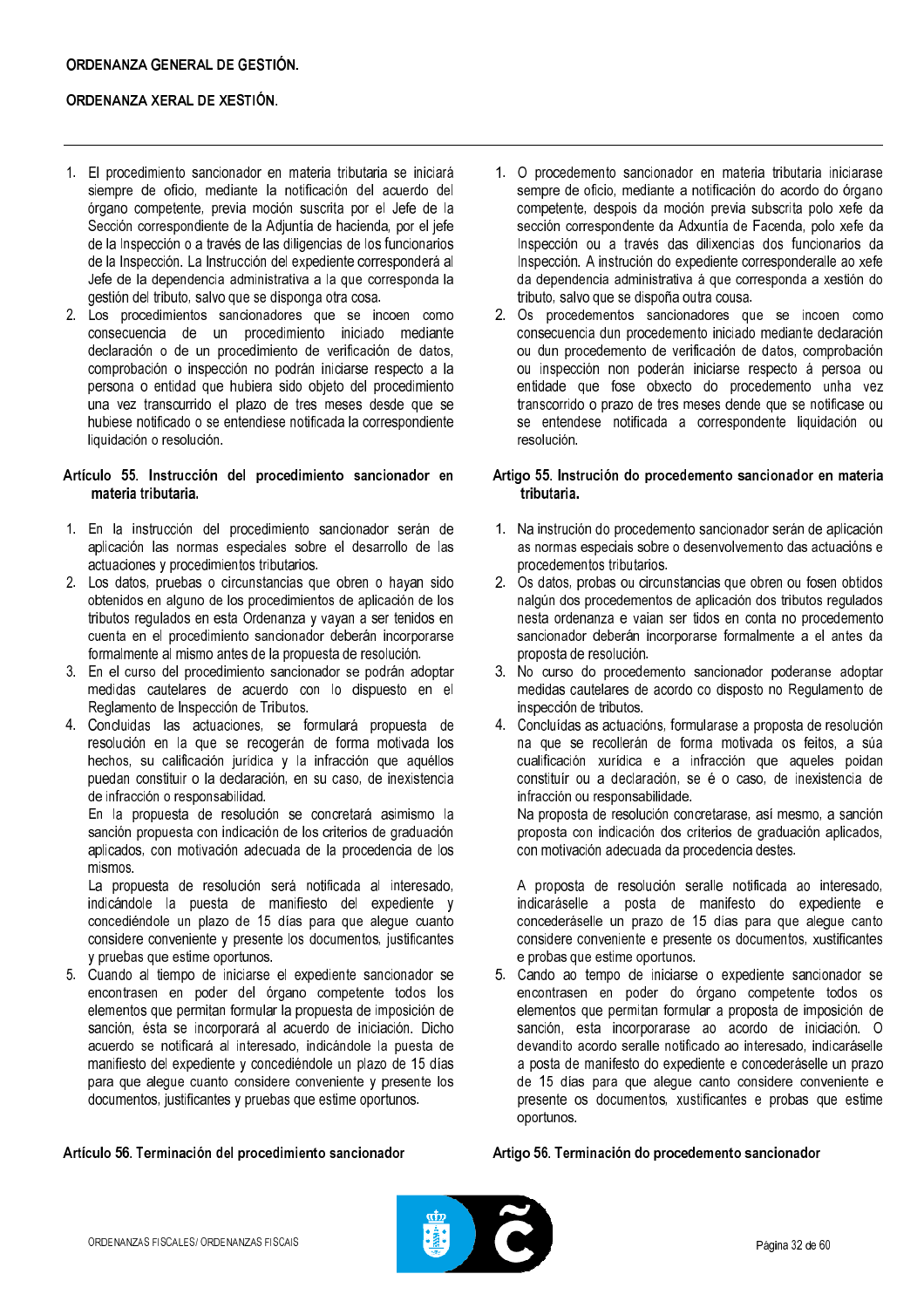## ORDENANZA GENERAL DE GESTIÓN.

## ORDENANZA XERAL DE XESTIÓN.

1. El procedimiento sancionador en materia tributaria terminará mediante resolución o por caducidad.

Cuando en un procedimiento sancionador iniciado como consecuencia de un procedimiento de inspección el interesado preste su conformidad a la propuesta de resolución, se entenderá dictada y notificada la resolución por el órgano competente para imponer la sanción, de acuerdo con dicha propuesta, por el transcurso del plazo de un mes a contar desde la fecha en que dicha conformidad se manifestó, sin necesidad de nueva notificación expresa al efecto, salvo que en dicho plazo el órgano competente para imponer la sanción notifique al interesado acuerdo con alguno de los contenidos exigidos para las actas de conformidad.

- 2. El procedimiento sancionador en materia tributaria deberá concluir en el plazo máximo de seis meses contados desde la notificación de la comunicación de inicio del procedimiento. Se entenderá que el procedimiento concluve en la fecha en que se notifique el acto administrativo de resolución del mismo.
- 3. La resolución expresa del procedimiento sancionador en materia tributaria contendrá la fijación de los hechos, la valoración de las pruebas practicadas, la determinación de la infracción cometida, la identificación de la persona o entidad infractora y la cuantificación de la sanción que se impone, con indicación de los criterios de graduación de la misma y de la reducción que proceda de acuerdo con lo previsto en esta Ordenanza. En su caso, contendrá la declaración de inexistencia de infracción o responsabilidad.

4. El vencimiento del plazo establecido en el apartado 2 de este artículo sin que se hava notificado resolución expresa producirá la caducidad del procedimiento. La declaración de caducidad podrá dictarse de oficio o a instancia del interesado y ordenará el archivo de las actuaciones. Dicha caducidad impedirá la iniciación de un nuevo procedimiento sancionador.

5. El órgano competente para la imposición de sanciones es la Junta de Gobierno Local o Concejal en quien delegue.

### Artículo 57, Recursos contra sanciones

- 1. El acto de resolución del procedimiento sancionador podrá ser objeto de recurso o reclamación independiente. En el supuesto de que el contribuyente impugne también la deuda tributaria, se acumularán ambos recursos o reclamaciones, siendo competente el que conozca la impugnación contra la deuda.
- 2. Se podrá recurrir la sanción sin perder la reducción por conformidad prevista en el párrafo b) del apartado 1 del artículo 51 de esta Ordenanza siempre que no se impugne la regularización.

Las sanciones que deriven de actas con acuerdo no podrán ser impugnadas en vía administrativa. La impugnación de dicha sanción en vía contencioso-administrativa supondrá la exigencia del importe de la reducción practicada.

3. La interposición en tiempo y forma de un recurso o reclamación administrativa contra una sanción producirá los siguientes

O procedemento sancionador en materia tributaria terminará  $1<sub>1</sub>$ mediante resolución ou por caducidade.

Cando nun procedemento sancionador iniciado como consecuencia dun procedemento de inspección o interesado preste a súa conformidade á proposta de resolución, entenderase ditada e notificada a resolución polo órgano competente para impoñer a sanción, de acordo coa dita proposta, polo transcurso do prazo dun mes que se contará dende a data en que a dita conformidade se manifestou, sen necesidade de nova notificación expresa para o efecto, salvo que no devandito prazo o órgano competente para impoñer a sanción lle notifique ao interesado acordo con algún dos contidos esixidos para as actas de conformidade.

- 2. O procedemento sancionador en materia tributaria deberá concluír no prazo máximo de seis meses contados dende a notificación da comunicación de inicio do procedemento. Entenderase que o procedemento conclúe na data en que se notifique o acto administrativo de resolución.
- 3. A resolución expresa do procedemento sancionador en materia tributaria conterá a fixación dos feitos, a valoración das probas efectuadas, a determinación da infracción cometida, a identificación da persoa ou entidade infractora e a cuantificación da sanción que se impón, con indicación dos criterios de graduación desta e da redución que proceda de acordo co previsto nesta ordenanza. Se é o caso, conterá a declaración de inexistencia de infracción ou responsabilidade.
- 4. O vencemento do prazo establecido no apartado 2 deste artigo sen que se notificase a resolución expresa producirá a caducidade do procedemento. A declaración de caducidade poderá ditarse de oficio ou por instancia do interesado e ordenará o arquivo das actuacións. Esta caducidade impedirá a iniciación dun novo procedemento sancionador.
- 5. O órgano competente para a imposición de sancións é a Xunta de Goberno Local ou concelleiro en quen delegue.

### Artigo 57. Recursos contra sancións

- 1. O acto de resolución do procedemento sancionador poderá ser obxecto de recurso ou reclamación independente. No suposto de que o contribuínte impugne tamén a débeda tributaria, acumularanse ambos recursos ou reclamacións, sendo competente o que coñeza a impugnación contra a débeda.
- 2. Poderase recorrer contra a sanción sen perder a redución por conformidade prevista no parágrafo b) do apartado 1 do artigo 51 desta ordenanza sempre que non se impugne a regularización.

As sancións que deriven de actas con acordo non poderán ser impugnadas en vía administrativa. A impugnación da dita sanción en vía contencioso-administrativa supoñerá a esixencia do importe da redución efectuada.

 $3<sup>1</sup>$ A interposición en tempo e forma dun recurso ou reclamación administrativa contra unha sanción producirá os seguintes

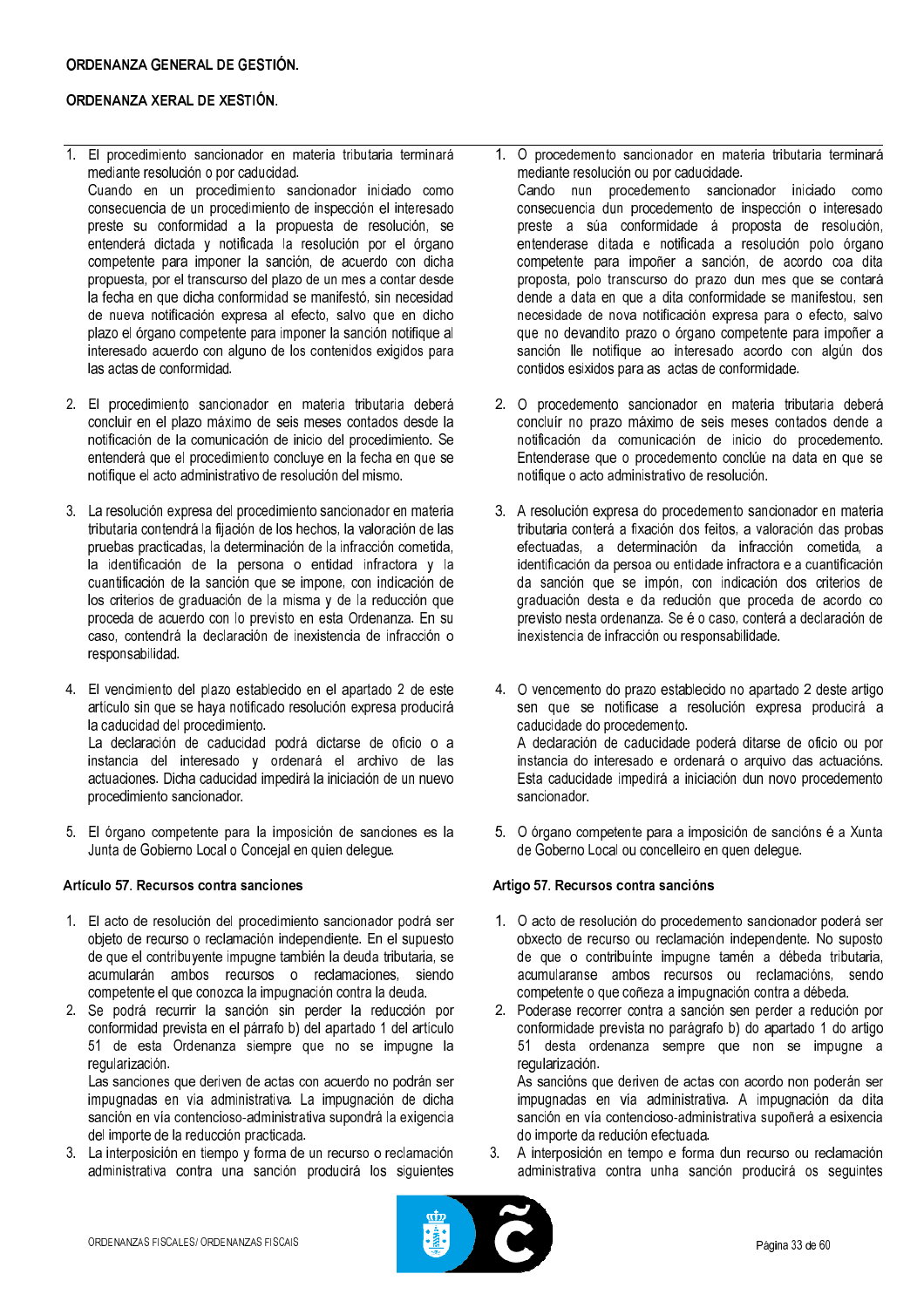#### efectos:

- a) La ejecución de las sanciones quedará automáticamente suspendida en período voluntario sin necesidad de aportar garantías hasta que sean firmes en vía administrativa.
- b) No se exigirán intereses de demora por el tiempo que transcurra hasta la finalización del plazo de pago en período voluntario abierto por la notificación de la resolución que ponga fin a la vía administrativa.

## Capítulo VI. LA APLICACIÓN DE LOS TRIBUTOS

## Sección 1ª. **Principios Generales**

#### Artículo 58. Ámbito de aplicación de los tributos.

- 1. La aplicación de los tributos comprende todas las actividades administrativas dirigidas a la información y asistencia a los obligados tributarios y a la gestión, inspección y recaudación, así como las actuaciones de los obligados en el ejercicio de sus derechos o en cumplimiento de sus obligaciones tributarias y estará encomendada a la Adjuntía de Gestión Tributaria y Hacienda, integrada en el Servicio de Gestión Tributaria, según el organigrama vigente en el Ayuntamiento, salvo aquellas exacciones que en su Ordenanza respectiva encomienden su administración a una unidad distinta. Corresponde en todo caso a la Adjuntía de Gestión Tributaria y Hacienda la tramitación o informe de los expedientes de devolución de ingresos indebidos, concesión de beneficios fiscales, la propuesta de circulares o acuerdos de interpretación de las Ordenanzas, modelos de impresos y demás aspectos generales de la gestión tributaria.
- 2. Las funciones de aplicación de los tributos se ejercerán de forma separada a la de resolución de las reclamaciones económico-administrativas que se interpongan contra los actos dictados por la Administración.
- 3. La aplicación de los tributos se desarrollará a través de los procedimientos administrativos de gestión, inspección, recaudación y los demás previstos en este capítulo.

### Artículo 59. Colaboración social

- 1. Las personas físicas o jurídicas, públicas o privadas, así como las entidades mencionadas en el apartado 4 del artículo 20 de esta Ordenanza, estarán obligadas a proporcionar a la Administración tributaria municipal toda clase de datos, informes, antecedentes y justificantes con trascendencia tributaria relacionados con el cumplimiento de sus propias obligaciones tributarias o deducidos de sus relaciones económicas, profesionales o financieras con otras personas.
- 2. Para hacer efectivo dicho deber de colaboración se establecen los siguientes procedimientos:
	- a) Corresponde a la Junta de Gobierno Local, a propuesta motivada de la unidad administrativa encargada de la gestión del tributo, con la conformidad del Adjunto del Servicio de Gestión Tributaria y de Hacienda, requerir de

efectos:

- a) A execución das sancións quedará automaticamente suspendida en período voluntario sen necesidade de proporcionar garantías ata que sexan firmes en vía administrativa.
- $b)$ Non se esixirán intereses de demora polo tempo que transcorra ata a finalización do prazo de pago en período voluntario aberto pola notificación da resolución que poña fin á vía administrativa.

## Capítulo VI. A APLICACIÓN DOS TRIBUTOS

### Sección 1ª Principios xerais

### Artigo 58. Ámbito de aplicación dos tributos.

- 1. A aplicación dos tributos comprende todas as actividades administrativas dirixidas á información e asistencia aos obrigados tributarios e á xestión, inspección e recadación, así como as actuacións dos obrigados no exercicio dos seus dereitos ou en cumprimento das súas obrigas tributarias e estará encomendada á Adxuntía de Xestión Tributaria e Facenda, integrada no Servizo de Xestión Tributaria, segundo o organigrama vixente no Concello, salvo aquelas exaccións que na súa ordenanza respectiva encomenden a súa administración a unha unidade distinta. Corresponde en todo caso á Adxuntía de Xestión Tributaria e Facenda a tramitación ou informe dos expedientes de devolución de ingresos indebidos, concesión de beneficios fiscais, a proposta de circulares ou acordos de interpretación das ordenanzas, modelos de impresos e demais aspectos xerais da xestión tributaria.
- 2. As funcións de aplicación dos tributos exerceranse de forma separada á de resolución das reclamacións económicoadministrativas que se interpoñan contra os actos ditados pola Administración.
- 3. A aplicación dos tributos desenvolverase a través dos procedementos administrativos de xestión, inspección. recadación e os demais previstos neste capítulo.

### Artigo 59, Colaboración social

- 1. As persoas físicas ou xurídicas, públicas ou privadas, así como as entidades mencionadas no apartado 4 do artigo 20 desta ordenanza, estarán obrigadas a proporcionarlle á Administración tributaria municipal toda clase de datos, informes, antecedentes e xustificantes con transcendencia tributaria relacionados co cumprimento das súas propias obrigas tributarias ou deducidos das súas relacións económicas, profesionais ou financeiras con outras persoas.
- 2. Para facer efectivo o devandito deber de colaboración establécense os seguintes procedementos:
	- a) Correspóndelle á Xunta de Goberno Local a proposta motivada da unidade administrativa encargada da xestión do tributo, coa conformidade do adxunto do Servizo de Xestión Tributaria e de Facenda, requirir dos citados

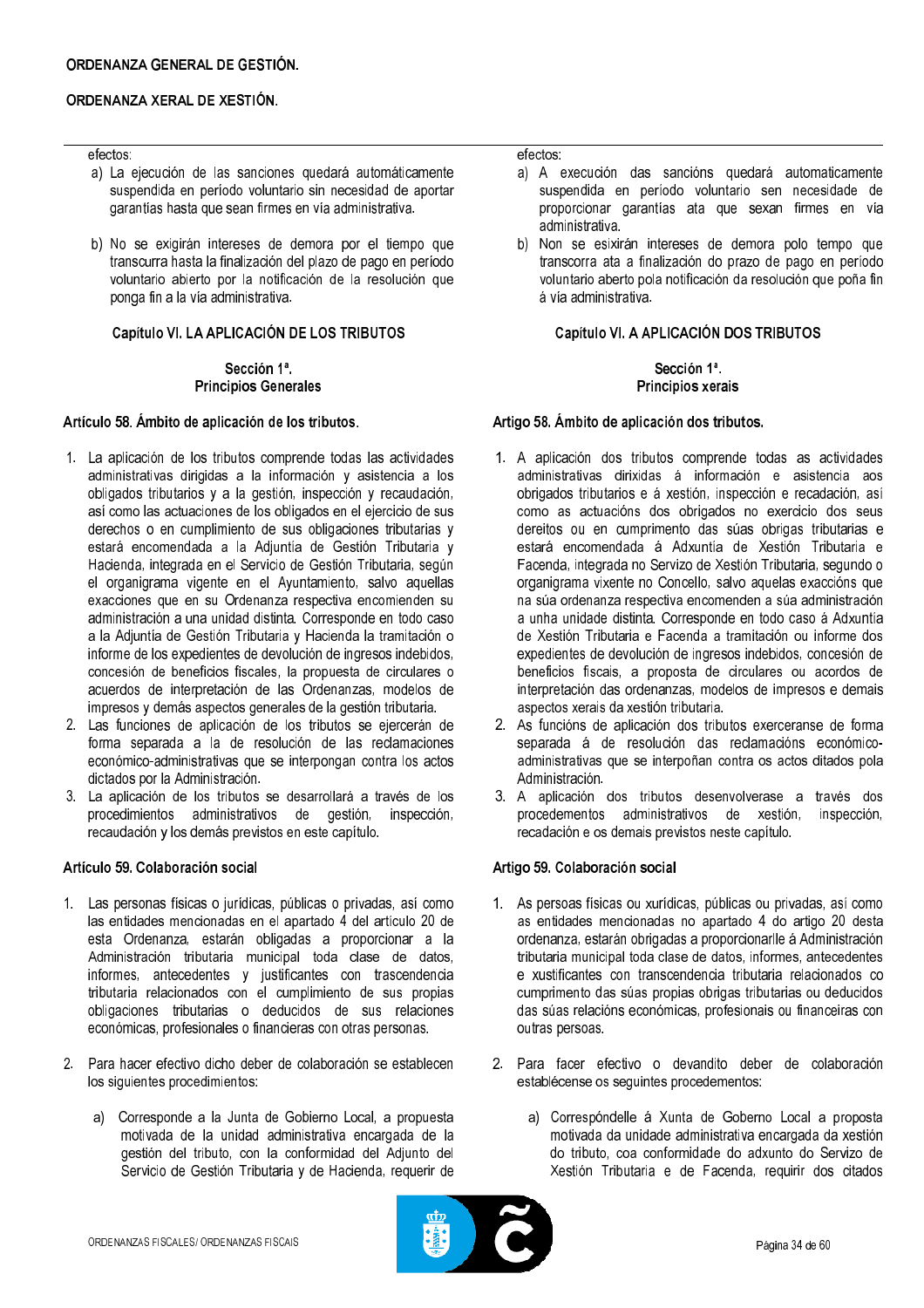los citados obligados los datos que se estimen necesarios para la gestión de los tributos. Cuando se trate de la petición masiva de datos relativos a un mismo tributo, bastará con que la Junta de Gobierno autorice genéricamente las condiciones del requerimiento, en cuanto a las personas, motivo y objeto del requerimiento, pudiendo ser comunicado por las oficinas gestoras.

- $b)$ La Inspección de Tributos, conforme a su reglamento, y los negociados o unidades gestoras, podrán recabar directamente de los obligados tributarios los datos y documentos que precisen para completar los expedientes que tramiten, cuando los destinatarios de los mismos conozcan su existencia por haber sido iniciados a raíz de su propia declaración, o por haberles sido comunicada su iniciación. También podrán ser requeridos datos correspondientes a tributos periódicos y que se refieran a los datos consignados en el correspondiente censo.
- 3. Los datos, informes o antecedentes obtenidos por la Administración municipal en el desempeño de sus funciones tienen carácter reservado y sólo podrán ser utilizados para la efectiva aplicación de los tributos o recursos cuya gestión tenga encomendada y para la imposición de las sanciones que procedan, sin que puedan ser cedidos o comunicados a terceros, salvo en los casos expresamente autorizados por la ley, previa autorización de la Junta de Gobierno Local.

## Artículo 60. Convenios de colaboración

1. El Ayuntamiento podrá establecer convenios de colaboración con entidades, instituciones y organizaciones representativas de los sujetos pasivos de las tasas, con el fin de simplificar el cumplimiento de las obligaciones formales y materiales, así como los procedimientos de gestión y recaudación.

Los convenios no podrán suponer una disminución de las tarifas ni establecer beneficios fiscales no previstos en la correspondiente Ordenanza.

- 2. Corresponde a la Junta de Gobierno Local la aprobación de los Convenios y al Alcalde dictar las resoluciones que sean precisas para su ejecución.
- 3. Los convenios tendrán como contenido mínimo el siguiente:
	- a) Objeto del Convenio.
	- b) Ámbito de aplicación objetivo y subjetivo.
	- c) Plazo de duración y prórroga, en su caso.
	- d) Normas de gestión y, entre ellas, la forma de presentación de declaraciones, plazos de pago, documentación que debe tenerse a disposición del Ayuntamiento para la comprobación de las bases imponibles, garantías del cumplimiento y sanciones por incumplimiento, renuncia al convenio y domicilio y forma de practicar las notificaciones.

### Artículo 61. Inspección

Las actuaciones de la Inspección de Tributos se rigen por su Reglamento.

## Artículo 62 Recaudación

obrigados os datos que se estimen necesarios para a xestión dos tributos. Cando se trate da petición masiva de datos relativos a un mesmo tributo, abondará con que a Xunta de Goberno autorice xenericamente as condicións do requirimento, en canto ás persoas, motivo e obxecto do requirimento, podendo ser comunicado polas oficinas xestoras.

- b) A Inspección de Tributos, conforme ao seu regulamento, e os negociados ou unidades xestoras, poderán recadar directamente dos obrigados tributarios os datos e documentos que precisen para completar os expedientes que tramiten, cando os seus destinatarios coñezan a súa existencia por ser iniciados a raíz da súa propia declaración, ou por serlles comunicada a súa iniciación. Tamén poderán ser requiridos datos correspondentes a tributos periódicos e que se refiran aos datos consignados no correspondente censo.
- 3. Os datos, informes ou antecedentes obtidos pola Administración municipal no desempeño das súas funcións teñen carácter reservado e só poderán ser utilizados para a efectiva aplicación dos tributos ou recursos cuxa xestión teña encomendada e para a imposición das sancións que procedan, sen que poidan ser cedidos ou comunicados a terceiros, salvo nos casos expresamente autorizados pola lei, despois da autorización previa da Xunta de Goberno Local.

## Artigo 60. Convenios de colaboración

1. O Concello poderá establecer convenios de colaboración con entidades, institucións e organizacións representativas dos suxeitos pasivos das taxas, co fin de simplificar o cumprimento das obrigas formais e materiais, así como os procedementos de xestión e recadación.

Os convenios non poderán supoñer unha diminución das tarifas nin establecer beneficios fiscais non previstos na correspondente ordenanza.

- 2. Correspóndelle á Xunta de Goberno Local a aprobación dos convenios e ao Alcalde ditar as resolucións que sexan precisas para a súa execución.
- 3. Os convenios terán como contido mínimo o seguinte:
	- a) Obxecto do convenio.
	- b) Ámbito de aplicación obxectivo e subxectivo.
	- c) Prazo de duración e prórroga, se é o caso.
	- d) Normas de xestión e, entre elas, a forma de presentación de declaracións, prazos de pago, documentación que debe terse a disposición do Concello para a comprobación das bases impoñibles, garantías do cumprimento e sancións por incumprimento, renuncia ao convenio e domicilio e forma de efectuar as notificacións.

### Artigo 61. Inspección

As actuacións da Inspección de Tributos réxense polo seu regulamento.

### Artigo 62, Recadación

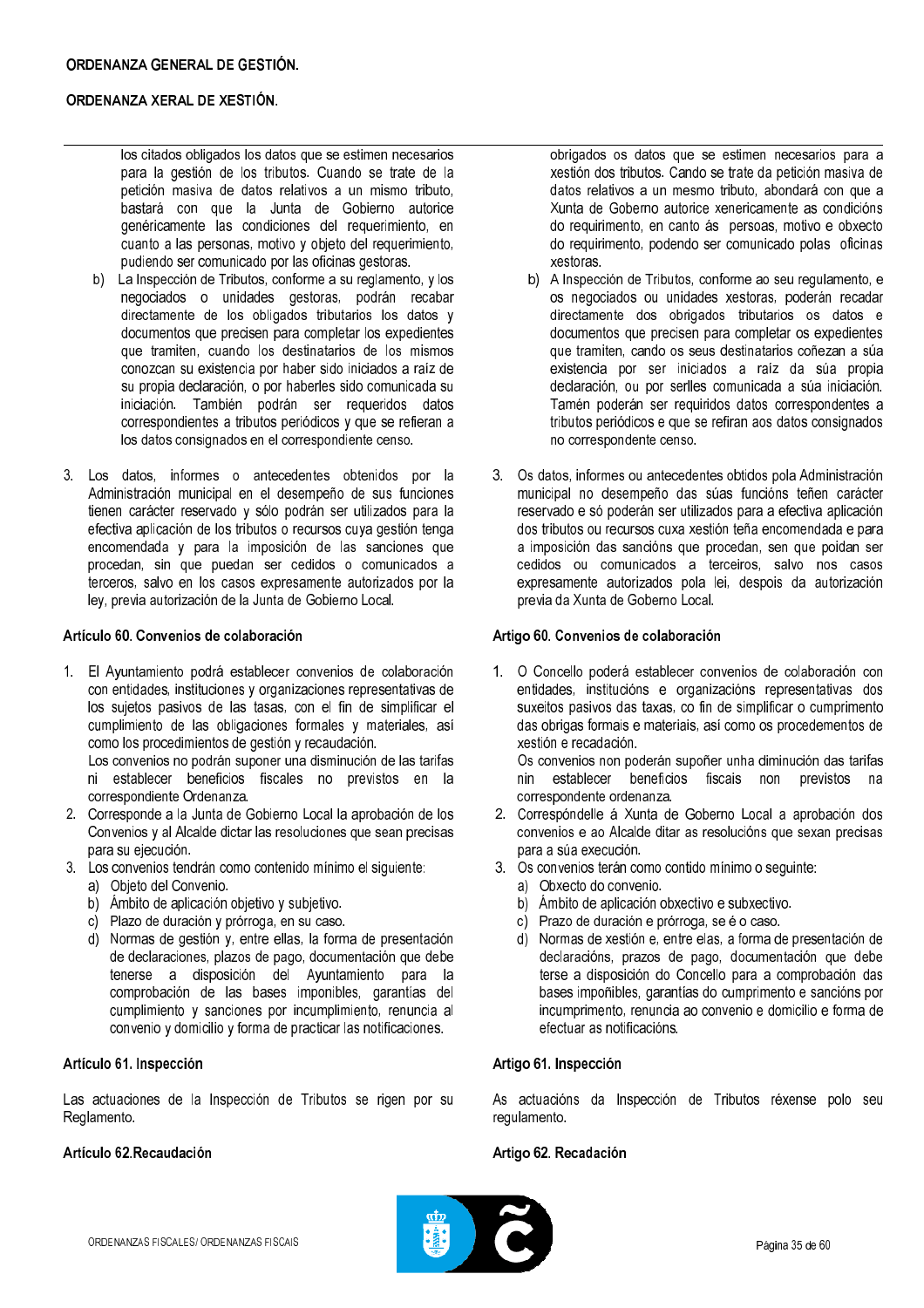- 1. La gestión recaudatoria consiste en el ejercicio de la función administrativa conducente a la realización de los créditos tributarios y demás de Derecho Público de titularidad del Ayuntamiento.
- $2.EL$ procedimiento recaudatorio será exclusivamente administrativo y constará de dos períodos, voluntario y ejecutivo.
- 3. La gestión recaudatoria municipal se regirá por su normativa específica y, en especial, por la Ordenanza General de Recaudación aprobada por el Avuntamiento.

### Sección 2ª. Especialidades de los procedimientos administrativos en materia tributaria

## Subsección 1 Fases de los procedimientos tributarios

#### Artículo 63. Iniciación y terminación de los procedimientos tributarios

- 1. Las actuaciones y procedimientos tributarios podrán iniciarse de oficio o a instancia del obligado tributario, mediante autoliquidación, declaración, comunicación, solicitud o cualquier otro medio previsto en la normativa tributaria.
- 2. Los documentos de iniciación de las actuaciones y procedimientos tributarios deberán incluir, en todo caso, el nombre y apellidos o razón social y el número de identificación fiscal del obligado tributario y, en su caso, de la persona que lo represente.
- 3. El Ayuntamiento podrá aprobar modelos y sistemas  $de^{\dagger}$ autoliquidaciones. declaraciones. normalizados comunicaciones, solicitudes o cualquier otro medio previsto en la normativa tributaria para los casos en que se produzca la tramitación masiva de las actuaciones y procedimientos tributarios. La Administración municipal pondrá a disposición de los obligados tributarios los modelos mencionados en las condiciones que señale la normativa tributaria.
- 4. Pondrá fin a los procedimientos tributarios la resolución, el desistimiento. la renuncia al derecho en que se fundamente la solicitud. la imposibilidad material de continuarlos por causas sobrevenidas, la caducidad, el cumplimiento de la obligación que hubiera sido obieto de requerimiento o cualquier otra causa prevista en el ordenamiento tributario.

### Subsección 2 Liquidaciones tributarias

## Artículo 64. Liquidaciones tributarias: concepto y clases

1. La liquidación tributaria es el acto resolutorio mediante el cual el órgano competente de la Administración municipal realiza las operaciones de cuantificación necesarias y determina el importe de la deuda tributaria o de la cantidad que, en su caso, resulte a devolver o a compensar de acuerdo con la normativa tributaria. La Administración municipal no estará obligada a ajustar las liquidaciones a los datos consignados por los obligados

- 1 A xestión recadadora consiste no exercicio da función administrativa conducente á realización dos créditos tributarios e demais de Dereito Público de titularidade do Concello.
- 2. O procedemento recadador será exclusivamente administrativo e constará de dous períodos, voluntario e executivo.
- 3. A xestión recadadora municipal rexerase pola súa normativa específica e, en especial, pola Ordenanza xeral de recadación aprobada polo Concello.

### Sección 2ª Especialidades dos procedementos administrativos en materia tributaria

## Subsección 1 Fases dos procedementos tributarios

#### Artigo 63. Iniciación e terminación dos procedementos tributarios

- 1. As actuacións e procedementos tributarios poderán iniciarse de oficio ou por instancia do obrigado tributario, mediante autoliquidación, declaración, comunicación, solicitude ou calquera outro medio previsto na normativa tributaria.
- 2. Os documentos de iniciación das actuacións e procedementos tributarios deberán incluír, en todo caso, o nome e os apelidos ou razón social e o número de identificación fiscal do obrigado tributario e, se é o caso, da persoa que o represente.
- 3. O Concello poderá aprobar modelos e sistemas normalizados de autoliquidacións, declaracións, comunicacións, solicitudes ou calquera outro medio previsto na normativa tributaria para os casos en que se produza a tramitación masiva das actuacións e procedementos tributarios. A Administración municipal poñerá a disposición dos obrigados tributarios os modelos mencionados nas condicións que sinale a normativa tributaria.
- 4. Poñerá fin aos procedementos tributarios a resolución, a desistencia, a renuncia ao dereito en que se fundamente a solicitude, a imposibilidade material de continualos por causas sobrevidas, a caducidade, o cumprimento da obriga que fose obxecto de requirimento ou calquera outra causa prevista no ordenamento tributario.

### Subsección 2 Liquidacións tributarias

### Artigo 64. Liquidacións tributarias: concepto e clases

1. A liquidación tributaria é o acto resolutorio mediante o cal o órgano competente da Administración municipal realiza as operacións de cuantificación necesarias e determina o importe da débeda tributaria ou da cantidade que, se é o caso, resulte a devolver ou a compensar de acordo coa normativa tributaria.

A Administración municipal non estará obrigada a axustar as liquidacións aos datos consignados polos obrigados tributarios

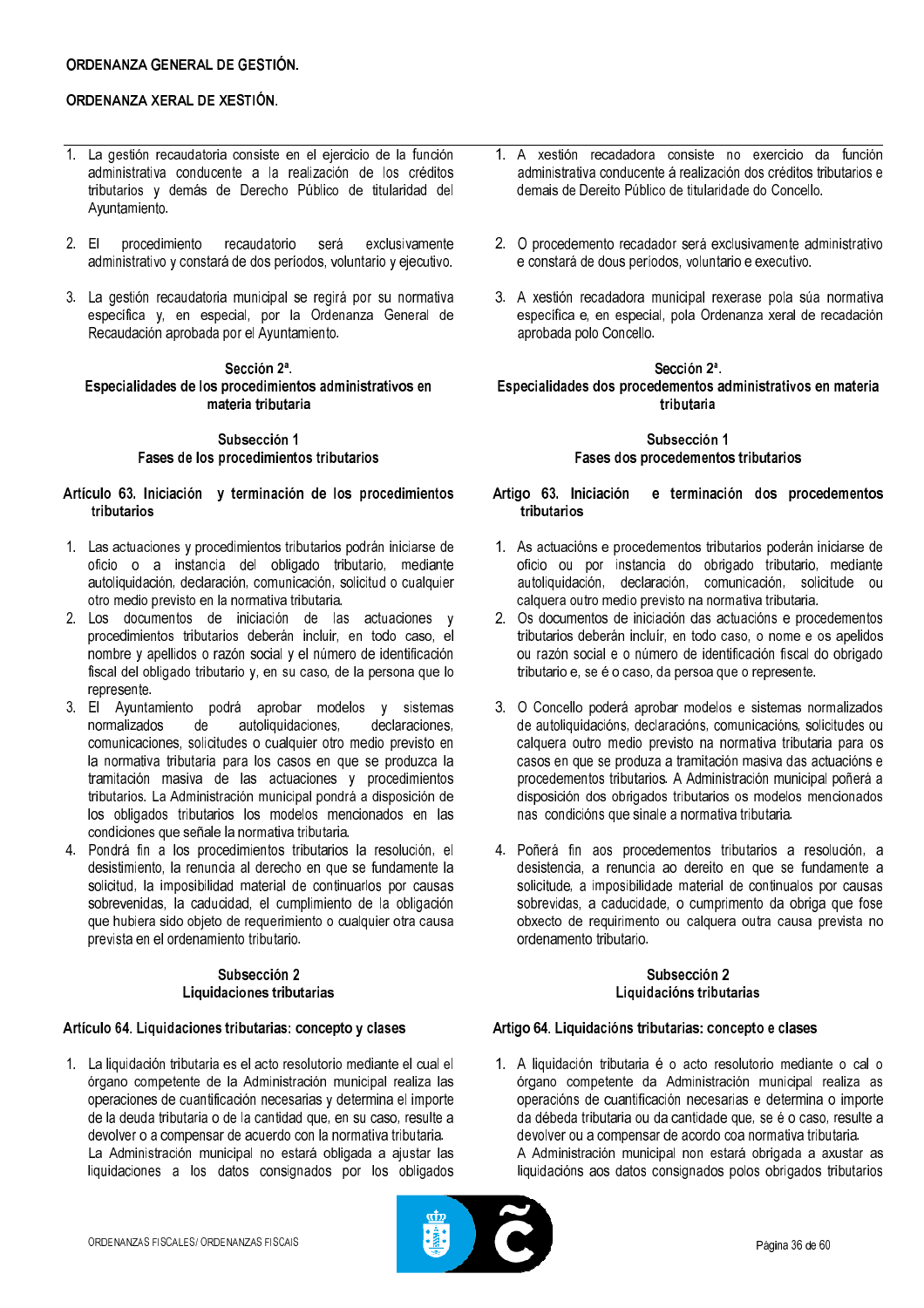### ORDENANZA GENERAL DE GESTIÓN.

## ORDENANZA XERAL DE XESTIÓN.

| tributarios en las                                      |  |  | autoliquidaciones, | declaraciones, |
|---------------------------------------------------------|--|--|--------------------|----------------|
| comunicaciones, solicitudes o cualquier otro documento. |  |  |                    |                |

- 2. Las liquidaciones tributarias serán provisionales o definitivas.
- 3. Tendrán la consideración de definitivas:
	- a) Las practicadas en el procedimiento inspector previa comprobación e investigación de la totalidad de los elementos de la obligación tributaria, salvo lo dispuesto en el apartado 4 de este artículo.
	- b) Las demás a las que la normativa tributaria otorque tal carácter.
- 4. En los demás casos, las liquidaciones tributarias tendrán el carácter de provisionales. Podrán dictarse liquidaciones provisionales en el procedimiento de inspección en los supuestos determinados en el Reglamento de Inspección Municipal.

#### Artículo 65. Notificación de las liquidaciones tributarias

- 1. Las liquidaciones tributarias deberán ser notificadas a los obligados tributarios en los términos previstos en la subsección 4 del presente Capítulo.
- 2. Las liquidaciones se notificarán con expresión de:
	- a) La identificación del obligado tributario.
	- b) Los elementos determinantes de la cuantía de la deuda tributaria.
	- c) La motivación de las mismas cuando no se ajusten a los datos consignados por el obligado tributario o a la aplicación o interpretación de la normativa realizada por el mismo, con expresión de los hechos y elementos esenciales que las originen, así como de los fundamentos de derecho.
	- d) Los medios de impugnación que puedan ser ejercidos, órgano ante el que hayan de presentarse y plazo para su interposición.
	- e) El lugar, plazo y forma en que debe ser satisfecha la deuda tributaria.
	- f) Su carácter de provisional o definitiva.
- 3. En los tributos de cobro periódico por recibo, una vez notificada la liquidación correspondiente al alta en el respectivo registro, padrón o matrícula, podrán notificarse colectivamente las sucesivas liquidaciones mediante edictos que así lo adviertan. El aumento de base imponible sobre la resultante de las declaraciones deberá notificarse al contribuyente con expresión concreta de los hechos y elementos adicionales que lo motiven, excepto cuando la modificación provenga de revalorizaciones de carácter general autorizadas por las Leyes.

### Subsección 3 Obligación de resolver y plazos de resolución

## Artículo 66. Obligación de resolver

1. La Administración municipal está obligada a resolver expresamente todas las cuestiones que se planteen en los nas autoliquidacións, declaracións, comunicacións, solicitudes ou calquera outro documento.

- 2. As liquidacións tributarias serán provisionais ou definitivas.
- 3. Terán a consideración de definitivas:
	- a) As efectuadas no procedemento inspector logo da comprobación e investigación previas da totalidade dos elementos da obriga tributaria, salvo o disposto no apartado 4 deste artigo.
	- b) As demais ás que a normativa tributaria outorque tal carácter.
- 4. Nos demais casos, as liquidacións tributarias terán o carácter de provisionais. Poderán ditarse liquidacións provisionais no procedemento de inspección nos supostos determinados no Regulamento de inspección municipal.

## Artigo 65. Notificación das liquidacións tributarias

- 1. As liquidacións tributarias deberán sérenlles notificadas aos obrigados tributarios nos termos previstos na subsección 4 do presente capítulo.
- 2. As liquidacións notificaranse con expresión de:
	- a) A identificación do obrigado tributario.
	- b) Os elementos determinantes da contía da débeda tributaria.
	- c) A motivación das liquidacións cando non se axusten aos datos consignados polo obrigado tributario ou á aplicación ou interpretación da normativa realizada por el, con expresión dos feitos e elementos esenciais que as orixinen, así como dos fundamentos de dereito.
	- d) Os medios de impugnación que poidan ser exercidos, órgano ante o que teñan que presentarse e prazo para a súa interposición.
	- e) O lugar, prazo e forma en que debe ser satisfeita a débeda tributaria.
	- $f$ O seu carácter de provisional ou definitiva.
- 3. Nos tributos de cobro periódico por recibo, unha vez notificada a liquidación correspondente á alta no respectivo rexistro, padrón ou matrícula, poderán notificarse colectivamente as sucesivas liquidacións mediante edictos que así o advirtan.

O aumento de base impoñible sobre a resultante das declaracións deberá notificárselle ao contribuínte con expresión concreta dos feitos e elementos adicionais que o motiven, excepto cando a modificación proveña de revalorizacións de carácter xeral autorizadas polas leis.

### Subsección 3 Obriga de resolver e prazos de resolución

## Artigo 66. Obriga de resolver

1. A Administración municipal está obrigada a resolver expresamente todas as cuestións que se formulen nos

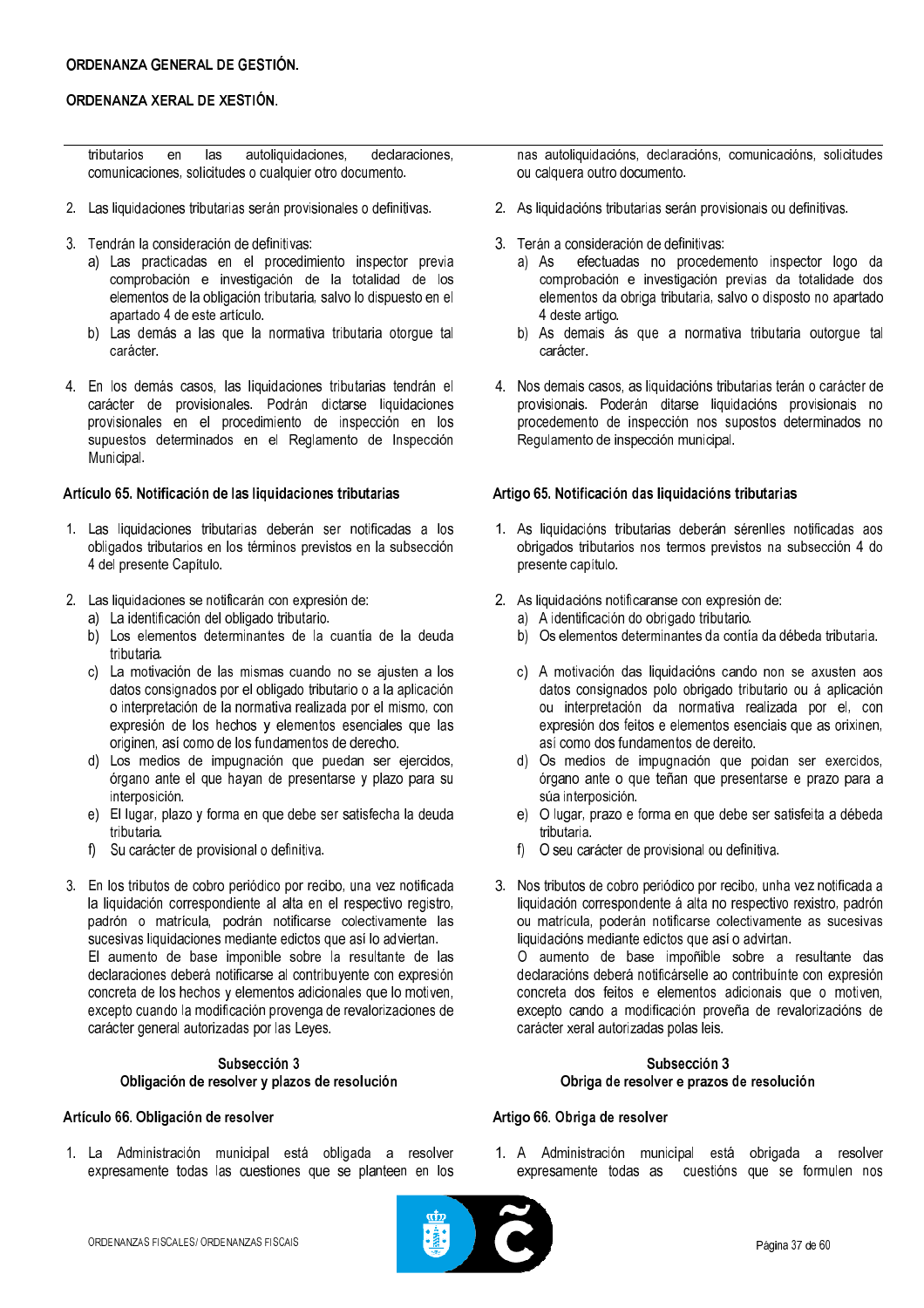## ORDENANZA GENERAL DE GESTIÓN.

## ORDENANZA XERAL DE XESTIÓN.

procedimientos de aplicación de los tributos, así como a notificar dicha resolución expresa.

2. No existirá obligación de resolver expresamente en los procedimientos relativos al ejercicio de derechos que sólo deban ser objeto de comunicación por el obligado tributario y en los que se produzca la caducidad, la pérdida sobrevenida del objeto del procedimiento, la renuncia o el desistimiento de los interesados.

No obstante, cuando el interesado solicite expresamente que la Administración municipal declare que se ha producido alguna de las referidas circunstancias, ésta quedará obligada a contestar a su petición.

3. Los actos de liquidación, los de comprobación de valor, los que impongan una obligación, los que denieguen un beneficio fiscal o la suspensión de la ejecución de actos de aplicación de los tributos, así como cuantos otros se dispongan en la normativa vigente, serán motivados con referencia sucinta a los hechos y fundamentos de derecho.

## Artículo 67. Plazos de resolución y efectos de la falta de resolución expresa

1. El plazo máximo en que debe notificarse la resolución será el fijado por la normativa reguladora del correspondiente procedimiento, sin que pueda exceder de seis meses, salvo que esté establecido por una norma con rango de ley o venga previsto en la normativa comunitaria europea. Cuando las normas reguladoras de los procedimientos no fijen plazo máximo, éste será de seis meses.

El plazo se contará:

- a) En los procedimientos iniciados de oficio, desde la fecha de notificación del acuerdo de inicio.
- b) En los procedimientos iniciados a instancia del interesado, desde la fecha en que el documento haya tenido entrada en el registro del órgano competente para su tramitación.

Queda excluido de lo dispuesto en este apartado el procedimiento de apremio, cuyas actuaciones podrán extenderse hasta el plazo de prescripción del derecho de cobro.

2. A los solos efectos de entender cumplida la obligación de notificar dentro del plazo máximo de duración de los procedimientos, será suficiente acreditar que se ha realizado un intento de notificación que contenga el texto íntegro de la resolución.

Los períodos de interrupción justificada que se especifiquen reglamentariamente y las dilaciones en el procedimiento por causa no imputable a la Administración municipal no se incluirán en el cómputo del plazo de resolución.

3. En los procedimientos iniciados a instancia de parte, el vencimiento del plazo máximo sin haberse notificado resolución expresa producirá los efectos que establezca su normativa reguladora. A estos efectos, en todo procedimiento de aplicación de los tributos se deberá regular expresamente el régimen de actos presuntos que le corresponda.

En defecto de dicha regulación, los interesados podrán entender

procedementos de aplicación dos tributos, así como a notificar a devandita resolución expresa.

2. Non existirá obriga de resolver expresamente nos procedementos relativos ao exercicio de dereitos que só deban ser obxecto de comunicación polo obrigado tributario e nos que se produza a caducidade, a perda sobrevida do obxecto do procedemento, a renuncia ou a desistencia dos interesados.

Non obstante, cando o interesado solicite expresamente que a Administración municipal declare que se produciu algunha das referidas circunstancias, esta quedará obrigada a contestar a súa petición.

3. Os actos de liquidación, os de comprobación de valor, os que impoñan unha obriga, os que denequen un beneficio fiscal ou a suspensión da execución de actos de aplicación dos tributos. así como cantos outros se dispoñan na normativa vixente, serán motivados con referencia sucinta aos feitos e fundamentos de dereito

## Artigo 67. Prazos de resolución e efectos da falta de resolución expresa

1. O prazo máximo en que debe notificarse a resolución será o fixado pola normativa reguladora do correspondente procedemento, sen que poida exceder de seis meses, salvo que estea establecido por unha norma con rango de lei ou veña previsto na normativa comunitaria europea. Cando as normas reguladoras dos procedementos non fixen prazo máximo, este será de seis meses.

O prazo contarase:

- a) Nos procedementos iniciados de oficio, dende a data de notificación do acordo de inicio.
- b) Nos procedementos iniciados por instancia do interesado, dende a data en que o documento tivese entrada no rexistro do órgano competente para a súa tramitación.

Queda excluído do disposto neste apartado o procedemento de prema, cuxas actuacións poderán estenderse ata o prazo de prescrición do dereito de cobro.

2. Só para os efectos de entender cumprida a obriga de notificar dentro do prazo máximo de duración dos procedementos, será suficiente acreditar que se realizou un intento de notificación que conteña o texto íntegro da resolución.

Os períodos de interrupción xustificada que se especifiquen regulamentariamente e as dilacións no procedemento por causa non imputable á Administración municipal non se incluirán no cómputo do prazo de resolución.

3. Nos procedementos iniciados por instancia de parte, o vencemento do prazo máximo sen terse notificado resolución expresa producirá os efectos que estableza a súa normativa reguladora. Para estes efectos, en todo procedemento de aplicación dos tributos deberase regular expresamente o réxime de actos presuntos que lle corresponda.

En defecto da dita regulación, os interesados poderán entender

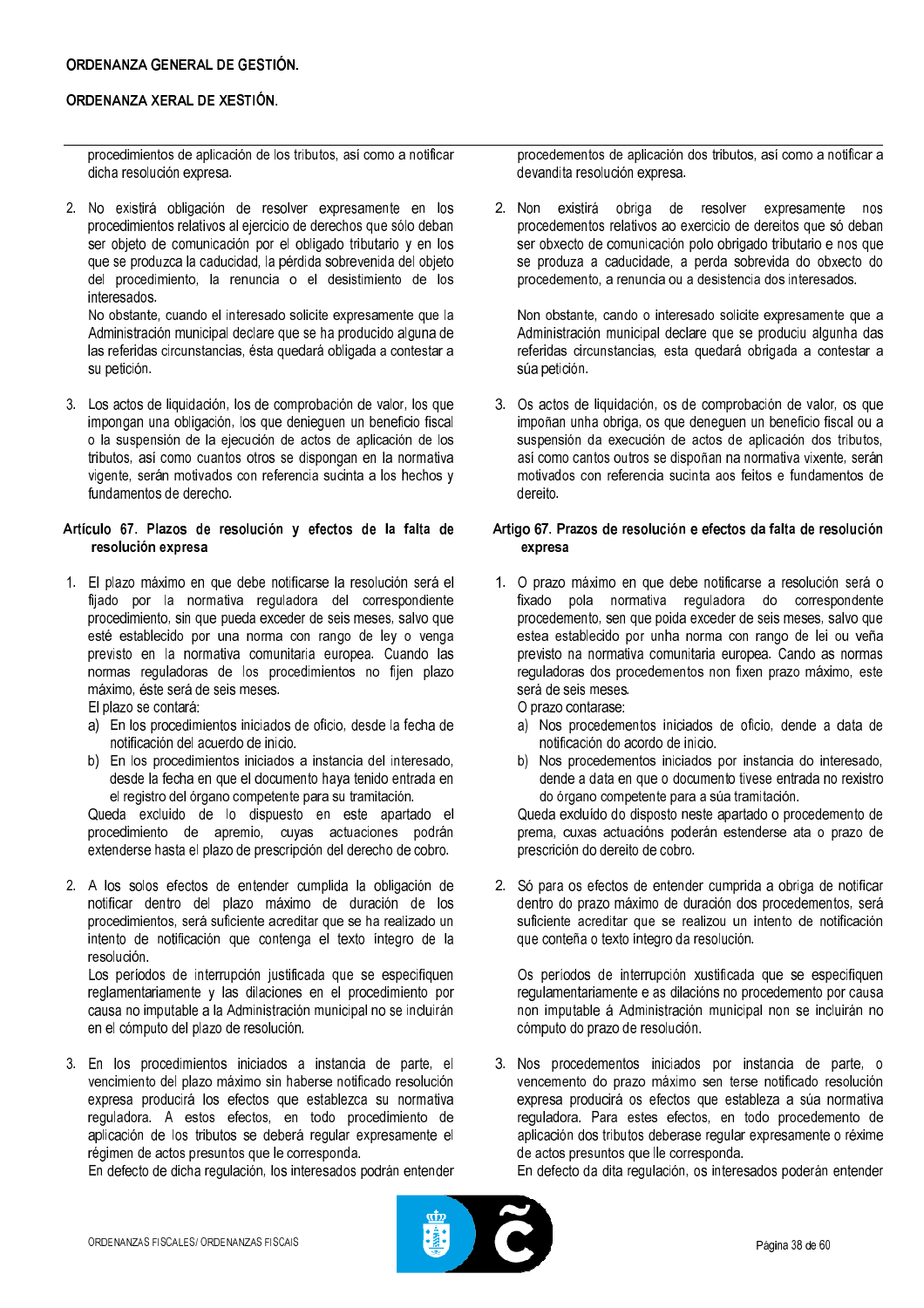estimadas sus solicitudes por silencio administrativo, salvo las formuladas en los procedimientos de ejercicio del derecho de petición a que se refiere el artículo 29 de la Constitución y en los de impugnación de actos y disposiciones, en los que el silencio tendrá efecto desestimatorio.

Cuando se produzca la paralización del procedimiento por causa imputable al obligado tributario, la Administración municipal le advertirá que, transcurridos tres meses, podrá declarar la caducidad del mismo.

4. En los procedimientos iniciados de oficio, el vencimiento del plazo máximo establecido sin que se haya notificado resolución expresa producirá los efectos previstos en la normativa reguladora de cada procedimiento de aplicación de los tributos. En ausencia de regulación expresa, se producirán los siguientes efectos:

- a) Si se trata de procedimientos de los que pudiera derivarse el reconocimiento o, en su caso, la constitución de derechos u otras situaciones jurídicas individualizadas, los obligados tributarios podrán entender desestimados por silencio administrativo los posibles efectos favorables derivados del procedimiento.
- b) En los procedimientos susceptibles de producir efectos desfavorables o de gravamen se producirá la caducidad del procedimiento.
- 5. Producida la caducidad, ésta será declarada, de oficio o a instancia del interesado, ordenándose el archivo de las actuaciones.

Dicha caducidad no producirá, por sí sola, la prescripción de los derechos de la Administración municipal, pero las actuaciones realizadas en los procedimientos caducados no interrumpirán el plazo de prescripción ni se considerarán requerimientos administrativos a los efectos previstos en el apartado 1 del artículo 38 de esta Ordenanza.

Las actuaciones realizadas en el curso de un procedimiento caducado, así como los documentos y otros elementos de prueba obtenidos en dicho procedimiento, conservarán su validez y eficacia a efectos probatorios en otros procedimientos iniciados o que puedan iniciarse con posterioridad en relación con el mismo u otro obligado tributario.

#### Subsección 4ª **Notificaciones**

### Artículo 68. Lugar de práctica de las notificaciones.

- 1. En los procedimientos iniciados a solicitud del interesado, la notificación se practicará en el lugar señalado a tal efecto por el obligado tributario o su representante o, en su defecto, en el domicilio fiscal de uno u otro. La posterior modificación de esta domiciliación, para los tributos de cobros periódicos, deberá solicitarse antes de los tres meses de la fecha del inicio del período de cobro. Si la solicitud se produce con posterioridad producirá efectos para el período de cobro del ejercicio siquiente.
- 2. En los procedimientos iniciados de oficio, la notificación podrá practicarse en el domicilio fiscal del obligado tributario o su

estimadas as súas solicitudes por silencio administrativo, salvo as formuladas nos procedementos de exercicio do dereito de petición a que se refire o artigo 29 da Constitución e nos de impugnación de actos e disposicións, nos que o silencio terá efecto desestimatorio.

Cando se produza a paralización do procedemento por causa imputable ao obrigado tributario, a Administración municipal advertirao de que, transcorridos tres meses, poderá declarar a súa caducidade.

4. Nos procedementos iniciados de oficio, o vencemento do prazo máximo establecido sen que se notificase resolución expresa producirá os efectos previstos na normativa reguladora de cada procedemento de aplicación dos tributos.

En ausencia de regulación expresa, produciranse os seguintes efectos:

- a) Se se trata de procedementos dos que puidese derivarse o recoñecemento ou, se é o caso, a constitución de dereitos ou outras situacións xurídicas individualizadas, os obrigados tributarios poderán entender desestimados por silencio administrativo os posibles efectos favorables derivados do procedemento.
- b) Nos procedementos susceptibles de producir efectos desfavorables ou de gravame producirase a caducidade do procedemento.
- 5. Producida a caducidade, esta será declarada, de oficio ou por instancia do interesado, e ordenarase o arquivo das actuacións.

Esta caducidade non producirá, por si soa, a prescrición dos dereitos da Administración municipal, pero as actuacións realizadas nos procedementos caducados non interromperán o prazo de prescrición nin se considerarán requirimentos administrativos para os efectos previstos no apartado 1 do artigo 38 desta ordenanza.

As actuacións realizadas no curso dun procedemento caducado, así como os documentos e outros elementos de proba obtidos no dito procedemento, conservarán a súa validez e eficacia a efectos probatorios noutros procedementos iniciados ou que poidan iniciarse con posterioridade en relación co mesmo ou outro obrigado tributario.

#### Subsección 4ª **Notificacións**

### Artigo 68. Lugar de práctica das notificacións.

- 1. Nos procedementos iniciados por solicitude do interesado, a notificación efectuarase no lugar sinalado para tal efecto polo obrigado tributario ou o seu representante ou, no seu defecto, no domicilio fiscal dun ou doutro. A posterior modificación desta domiciliación, para os tributos de cobros periódicos, deberá solicitarse antes dos tres meses da data do inicio do período de cobro. Se a solicitude se produce con posterioridade producirá efectos para o período de cobro do exercicio sequinte.
- 2. Nos procedementos iniciados de oficio, a notificación poderá efectuarse no domicilio fiscal do obrigado tributario ou do seu

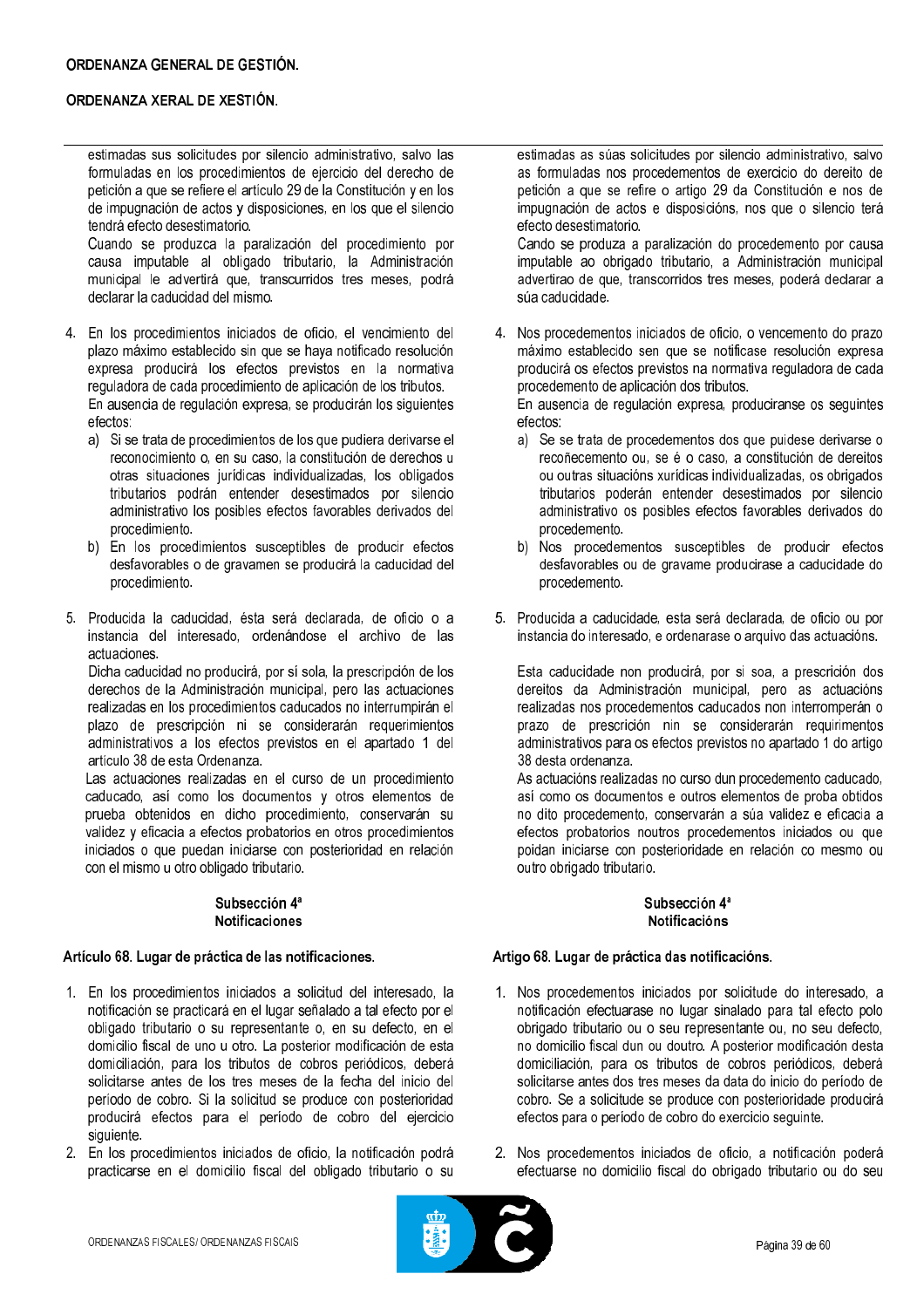representante, en el centro de trabajo, en el lugar donde se desarrolle la actividad económica o en cualquier otro adecuado a tal fin.

- Artículo 69. Personas legitimadas para recibir las notificaciones.
- 1. Cuando la notificación se practique en el lugar señalado al efecto por el obligado tributario o por su representante, o en el domicilio fiscal de uno u otro, de no hallarse presentes en el momento de la entrega, podrá hacerse cargo de la misma cualquier persona que se encuentre en dicho lugar o domicilio y haga constar su identidad, así como los empleados de la comunidad de vecinos o de propietarios donde radique el lugar señalado a efectos de notificaciones o el domicilio fiscal del obligado o su representante.
- 2. El rechazo de la notificación realizado por el interesado o su representante implicará que se tenga por efectuada la misma.

### Artículo 70. Notificación por comparecencia

1. Cuando no sea posible efectuar la notificación al obligado tributario o a su representante por causas no imputables a la Administración municipal e intentada al menos dos veces en el domicilio fiscal, o en el designado por el interesado si se trata de un procedimiento iniciado a solicitud del mismo, se harán constar en el expediente las circunstancias de los intentos de notificación. Será suficiente una sola vez cuando el destinatario conste como desconocido en dicho domicilio o lugar.

En este supuesto, se citará al obligado o a su representante para ser notificados por comparecencia por medio de anuncios que se publicarán, por una sola vez para cada interesado, en el «Boletín Oficial del Estado»

La publicación, en el «Boletín Oficial del Estado», se efectuará los lunes, miércoles y viernes de cada semana. Estos anuncios podrán exponerse asimismo en la oficina de la Administración tributaria correspondiente al último domicilio fiscal conocido. En el caso de que el último domicilio conocido radicara en el extranjero, el anuncio se podrá exponer en el consulado o sección consular de la embajada correspondiente.

La Administración municipal podrá llevar a cabo los anteriores anuncios mediante el empleo y utilización de medios informáticos, electrónicos y telemáticos en los términos que para cada caso se establezcan.

2. En la publicación en el boletín oficial constará la relación de notificaciones pendientes con indicación del obligado tributario o su representante, el procedimiento que las motiva, el órgano competente de su tramitación y el lugar y plazo en que el destinatario de las mismas deberá comparecer para ser notificado. En todo caso, la comparecencia deberá producirse en el plazo de 15 días naturales, contados desde el siguiente al de la publicación del anuncio en el «Boletín Oficial del Estado». Transcurrido dicho plazo sin comparecer. la notificación se entenderá producida a todos los efectos legales el día siguiente al del vencimiento del plazo señalado.

representante, no centro de traballo, no lugar onde se desenvolva a actividade económica ou en calquera outro adecuado para tal fin.

#### Artigo 69. Persoas lexitimadas para recibir as notificacións.

- 1. Cando a notificación se efectúe no lugar sinalado para o efecto polo obrigado tributario ou polo seu representante, ou no domicilio fiscal dun ou doutro, se non están presentes no momento da entrega, poderá facerse cargo dela calquera persoa que se encontre no dito lugar ou domicilio e faga constar a súa identidade, así como os empregados da comunidade de veciños ou de propietarios onde radique o lugar sinalado para os efectos de notificacións ou o domicilio fiscal do obrigado ou do seu representante.
- 2. O rexeitamento da notificación realizado polo interesado ou o seu representante implicará que se teña por efectuada esta.

### Artigo 70. Notificación por comparecencia

1. Cando non sexa posible efectuarlle a notificación ao obrigado tributario ou ao seu representante por causas non imputables á Administración municipal e intentada polo menos dúas veces no domicilio fiscal, ou no designado polo interesado se se trata dun procedemento iniciado por solicitude del, faranse constar no expediente as circunstancias dos intentos de notificación. Será suficiente un só intento cando o destinatario conste como descoñecido no dito domicilio ou lugar.

Neste suposto, citarase o obrigado ou o seu representante para seren notificados por comparecencia por medio de anuncios que se publicarán, por unha soa vez para cada interesado, no «Boletín Oficial do Estado».

A publicación, no «Boletín Oficial do Estado», efectuarase os luns, mércores e venres de cada semana.

Estes anuncios poderán expoñerse, así mesmo, na oficina da Administración tributaria correspondente ao último domicilio fiscal coñecido. No caso de que o último domicilio coñecido radicase no estranxeiro, o anuncio poderase expoñer no consulado ou sección consular da embaixada correspondente.

A Administración municipal poderá levar a cabo os anteriores anuncios mediante o emprego e utilización de medios informáticos, electrónicos e telemáticos nos termos que para cada caso se establezan.

2. Na publicación no Boletín Oficial constará a relación de notificacións pendentes con indicación do obrigado tributario ou do seu representante, o procedemento que as motiva, o órgano competente da súa tramitación e o lugar e prazo en que o destinatario delas deberá comparecer para ser notificado. En todo caso, a comparecencia deberá producirse no prazo de 15 días naturais, contados dende o seguinte ao da publicación do anuncio no «Boletín Oficial del Estado». Transcorrido o devandito prazo sen comparecer, a notificación entenderase producida para todos os efectos legais o día seguinte ao do vencemento do prazo sinalado.

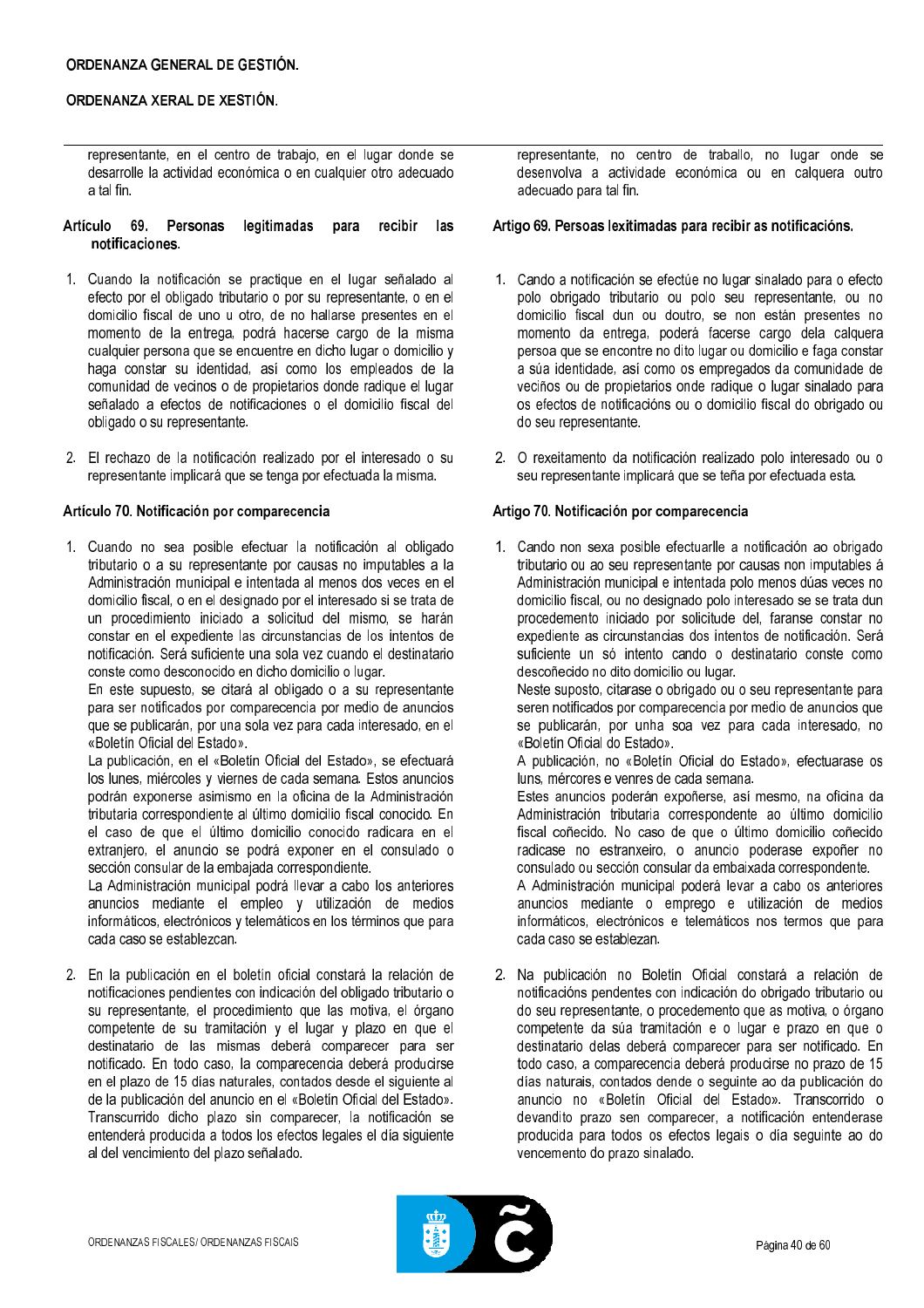3. Cuando el inicio de un procedimiento o cualquiera de sus trámites se entiendan notificados por no haber comparecido el obligado tributario o su representante, se le tendrá por notificado de las sucesivas actuaciones y diligencias de dicho<br>procedimiento, y se mantendrá el derecho que le asiste a comparecer en cualquier momento del mismo. No obstante, las liquidaciones que se dicten en el procedimiento y los acuerdos de enajenación de los bienes embargados deberán ser notificados con arreglo a lo establecido en esta sección.

## Subsección 5<sup>ª</sup> Denuncia pública

## Artículo 71. Denuncia pública

- 1. Mediante la denuncia pública se podrán poner en conocimiento de la Administración municipal hechos o situaciones que puedan ser constitutivos de infracciones tributarias o tener trascendencia para la aplicación de los tributos. La denuncia pública es independiente del deber de colaborar con la Administración tributaria regulado en los artículos 93 y 94 de la  $|GT|$
- 2. Recibida una denuncia, se remitirá al órgano competente para realizar las actuaciones que pudieran proceder. Este órgano podrá acordar el archivo de la denuncia cuando se considere infundada o cuando no se concreten o identifiquen suficientemente los hechos o las personas denunciadas. Se podrán iniciar las actuaciones que procedan si existen indicios suficientes de veracidad en los hechos imputados y éstos son desconocidos para la Administración municipal. En este caso, la denuncia no formará parte del expediente administrativo
- 3. No se considerará al denunciante interesado en las actuaciones administrativas que se inicien como consecuencia de la denuncia ni se le informará del resultado de las mismas. Tampoco estará legitimado para la interposición de recursos o reclamaciones en relación con los resultados de dichas actuaciones.

# Subsección 6ª

## Potestades y funciones de comprobación e investigación

### Artículo 72. Potestades y funciones de comprobación e investigación

- 1. La Administración municipal podrá comprobar e investigar los hechos, actos, elementos, actividades, explotaciones, valores y demás circunstancias determinantes de la obligación tributaria para verificar el correcto cumplimiento de las normas aplicables al efecto.
- 2. En el desarrollo de las funciones de comprobación o investigación, la Administración municipal calificará los hechos, actos o negocios realizados por el obligado tributario con independencia de la previa calificación que éste hubiera dado a

3. Cando o inicio dun procedemento ou calquera dos seus trámites se entendan notificados por non ter comparecido o obrigado tributario ou o seu representante, teráselle por notificado das sucesivas actuacións e dilixencias do dito procedemento, e manterase o dereito que lle asiste a comparecer en calquera momento do procedemento. Non obstante, as liquidacións que se diten no procedemento e os acordos de alleación dos bens embargados deberán ser notificados de acordo co establecido nesta sección.

## Subsección 5<sup>ª</sup> Denuncia pública

## Artigo 71. Denuncia pública

- 1. Mediante a denuncia pública poderanse poñer en coñecemento da Administración municipal feitos ou situacións que poidan ser constitutivos de infraccións tributarias ou ter transcendencia para a aplicación dos tributos. A denuncia pública é independente do deber de colaborar coa Administración tributaria regulado nos artigos 93 e 94 da LXT.
- 2. Recibida unha denuncia, remitirase ao órgano competente para realizar as actuacións que puidesen proceder. Este órgano poderá acordar o arquivo da denuncia cando se considere infundada ou cando non se concreten ou identifiquen suficientemente os feitos ou as persoas denunciadas. Poderanse iniciar as actuacións que procedan se existen indicios suficientes de veracidade nos feitos imputados e estes son descoñecidos para a Administración municipal. Neste caso. a denuncia non formará parte do expediente administrativo.
- 3. Non se considerará o denunciante interesado nas actuacións administrativas que se inicien como consecuencia da denuncia nin será informado do seu resultado. Tampouco estará lexitimado para a interposición de recursos ou reclamacións en relación cos resultados das devanditas actuacións.

## Subsección 6ª Potestades e funcións de comprobación e investigación

## Artigo 72. Potestades e funcións de comprobación e investigación

- 1. A Administración municipal poderá comprobar e investigar os feitos, actos, elementos, actividades, explotacións, valores e demais circunstancias determinantes da obriga tributaria para verificar o correcto cumprimento das normas aplicables para o efecto.
- 2. No desenvolvemento das funcións de comprobación ou investigación, a Administración municipal cualificará os feitos, actos ou negocios realizados polo obrigado tributario con independencia da previa cualificación que este lles dese.

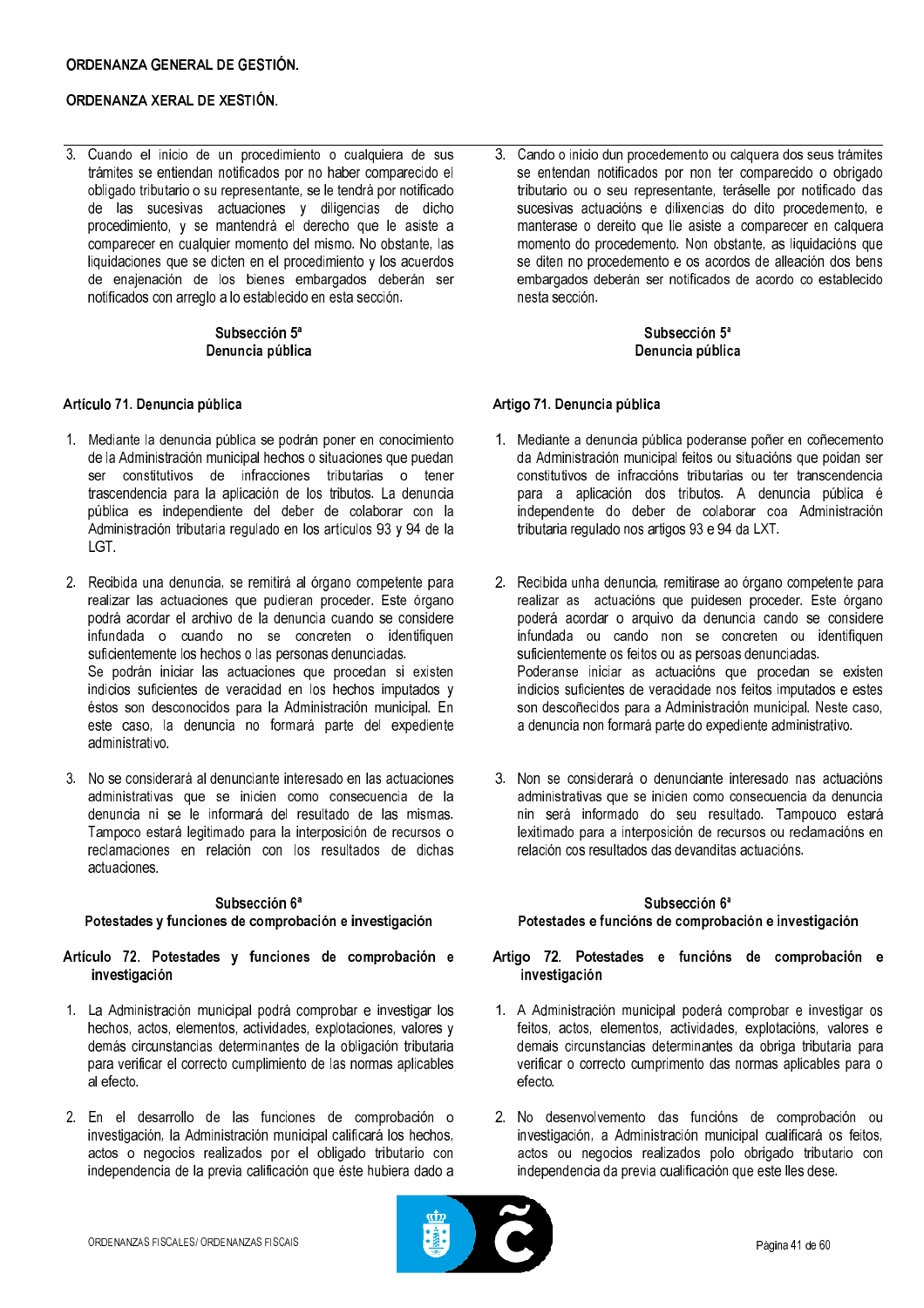## ORDENANZA GENERAL DE GESTIÓN.

## ORDENANZA XERAL DE XESTIÓN.

#### los mismos.

3. Los actos de concesión o reconocimiento de beneficios fiscales que estén condicionados al cumplimiento de ciertas condiciones futuras o a la efectiva concurrencia de determinados requisitos no comprobados en el procedimiento en que se dictaron tendrán carácter provisional. La Administración municipal podrá comprobar en un posterior procedimiento de aplicación de los tributos la concurrencia de tales condiciones o requisitos y, en su caso, regularizar la situación tributaria del obligado sin necesidad de proceder a la previa revisión de dichos actos provisionales conforme a lo dispuesto en el Capítulo VII de esta Ordenanza

## Sección 3ª Actuaciones y procedimientos de gestión tributaria

## Subsección 1 Disposiciones generales.

### Artículo 73. Formas de iniciación de la gestión tributaria

De acuerdo con lo previsto en la normativa tributaria, la gestión tributaria se iniciará:

- a) Por una autoliquidación, por una comunicación de datos o por cualquier otra clase de declaración.
- b) Por una solicitud del obligado tributario, de acuerdo con lo previsto en el artículo 63 de esta Ordenanza.
- c) De oficio por la Administración municipal.

## Artículo 74. Declaración tributaria.

1. Se considerará declaración tributaria todo documento presentado ante la Administración donde se reconozca o manifieste la realización de cualquier hecho relevante para la aplicación de los tributos.

La presentación de una declaración no implica aceptación o reconocimiento por el obligado tributario de la procedencia de la obligación tributaria.

Será obligatorio consignar en todas las declaraciones y demás documentos con trascendencia tributaria que se dirijan al Avuntamiento el Número de Identificación Fiscal de los interesados y, en su caso, de las personas que los representen, así como el domicilio de los mismos.

Los obligados tributarios deberán comunicar su domicilio fiscal y el cambio del mismo a la Administración tributaria municipal en el plazo de un mes desde que tuviera lugar el cambio. El cambio de domicilio fiscal no producirá efectos frente a la Hacienda municipal hasta que se cumpla con dicho deber; no obstante, la Administración tributaria municipal podrá comprobar y rectificar de oficio el domicilio fiscal declarado por los obligados tributarios.

La declaración deberá presentarse dentro de los plazos determinados en la normativa reguladora de cada tributo y, en general, dentro del mes siguiente a aquél en que se produzca el hecho imponible. Las declaraciones que tengan por objeto el poner en conocimiento de la Administración las bajas o variaciones en elementos tributarios para la gestión de tributos

3. Os actos de concesión ou recoñecemento de beneficios fiscais que estean condicionados ao cumprimento de certas condicións futuras, ou á efectiva concorrencia de determinados requisitos non comprobados no procedemento en que se ditaron, terán carácter provisional. A Administración municipal poderá comprobar nun posterior procedemento de aplicación dos tributos a concorrencia de tales condicións ou requisitos e, se é o caso, regularizar a situación tributaria do obrigado sen necesidade de proceder á previa revisión dos ditos actos provisionais conforme ao disposto no Capítulo VII desta ordenanza

## Sección 3ª Actuacións e procedementos de xestión tributaria

Subsección 1 Disposicións xerais.

### Artigo 73. Formas de iniciación da xestión tributaria

De acordo co previsto na normativa tributaria, a xestión tributaria iniciarase:

- a) Por unha autoliquidación, por unha comunicación de datos ou por calquera outra clase de declaración.
- b) Por unha solicitude do obrigado tributario, de acordo co previsto no artigo 63 desta ordenanza.
- c) De oficio pola Administración municipal.

## Artigo 74. Declaración tributaria.

1. Considerarase declaración tributaria todo documento presentado ante a Administración onde se recoñeza ou manifeste a realización de calquera feito relevante para a aplicación dos tributos.

A presentación dunha declaración non implica aceptación ou recoñecemento polo obrigado tributario da procedencia da obriga tributaria.

Será obrigatorio consignar en todas as declaracións e demais documentos con transcendencia tributaria que se dirixan ao Concello o Número de Identificación Fiscal dos interesados e se é o caso, das persoas que os representen, así como o seu domicilio.

Os obrigados tributarios deberán comunicar o seu domicilio fiscal e o cambio deste á Administración tributaria municipal no prazo dun mes dende que tivese lugar o cambio. O cambio de domicilio fiscal non producirá efectos fronte á Facenda municipal ata que se cumpra co dito deber; non obstante, a Administración tributaria municipal poderá comprobar e rectificar de oficio o domicilio fiscal declarado polos obrigados tributarios.

A declaración deberá presentarse dentro dos prazos determinados na normativa reguladora de cada tributo e, en xeral, dentro do mes seguinte a aquel en que se produza o feito impoñible. As declaracións que teñan por obxecto o poñer en coñecemento da Administración as baixas ou variacións en elementos tributarios para a xestión de tributos de cobro

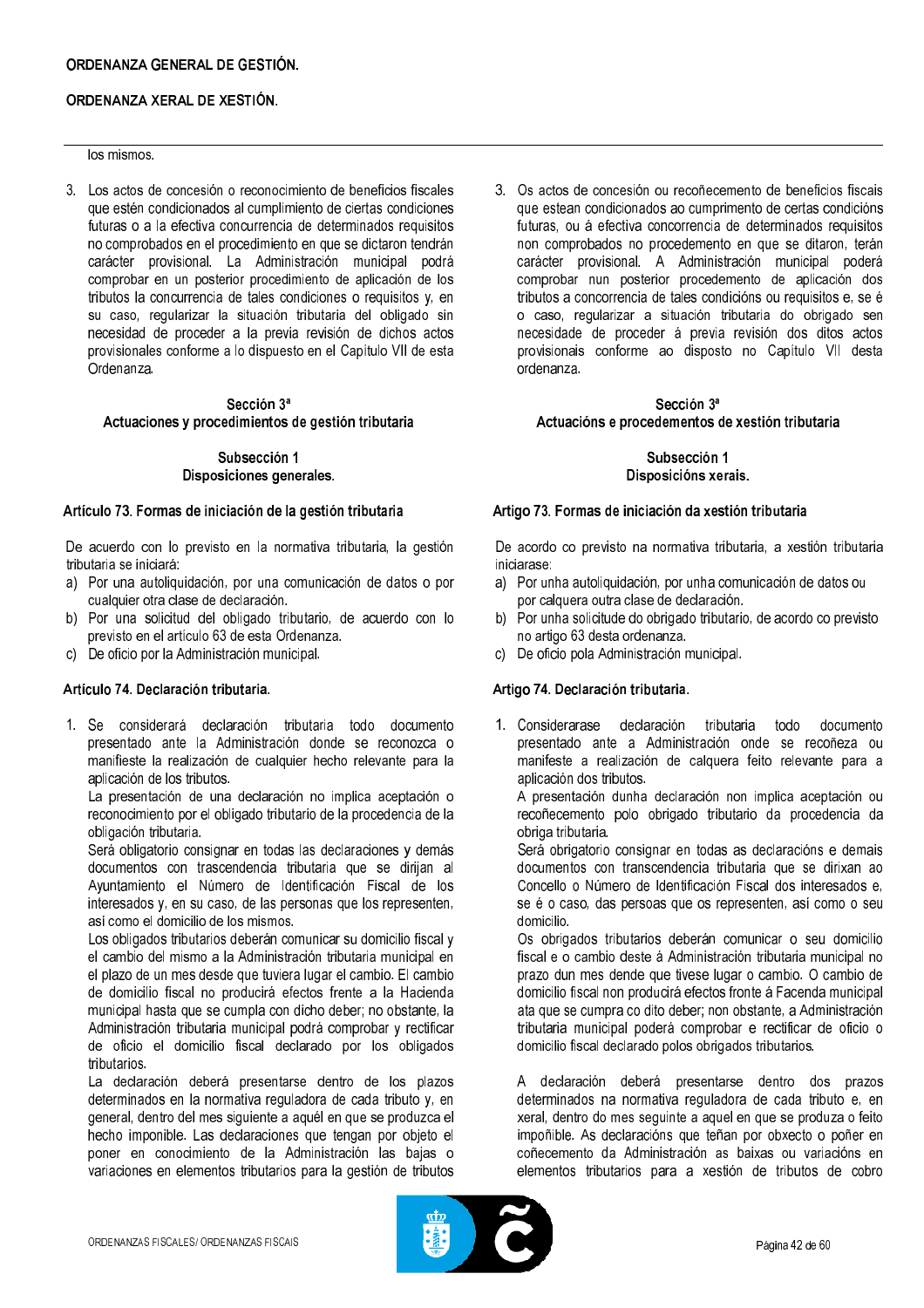de cobro periódico, se presentarán dentro del mes siguiente a la fecha en que se produzcan, y sus efectos tendrán lugar en el periodo impositivo siguiente al día de su presentación, salvo que la respectiva Ordenanza indique lo contrario.

2. Las opciones que según la normativa tributaria se deban ejercitar, solicitar o renunciar con la presentación de una declaración no podrán rectificarse con posterioridad a ese momento, salvo que la rectificación se presente en el período reglamentario de declaración.

## Artículo 75. Autoliquidaciones.

- 1. Las autoliquidaciones son declaraciones en las que los obligados tributarios, además de comunicar a la Administración municipal los datos necesarios para la liquidación del tributo y otros de contenido informativo, realizan por sí mismos las operaciones de calificación y cuantificación necesarias para determinar e ingresar el importe de la deuda tributaria o, en su caso, determinar la cantidad que resulte a devolver o a compensar.
- 2. Las autoliquidaciones presentadas por los obligados tributarios podrán ser objeto de verificación y comprobación por el Ayuntamiento, que practicará, en su caso, la liquidación que proceda.
- 3. Cuando un obligado tributario considere que una autoliquidación ha perjudicado de cualquier modo sus intereses legítimos, podrá instar la rectificación de dicha autoliquidación Cuando la rectificación de una autoliquidación origine una devolución derivada de la normativa del tributo y hubieran transcurrido seis meses sin que se hubiera ordenado el pago por causa imputable a la Administración municipal, ésta abonará el interés de demora del artículo 40 de esta Ordenanza sobre el importe de la devolución que proceda, sin necesidad de que el obligado lo solicite. A estos efectos, el plazo de seis meses comenzará a contarse a partir de la finalización del plazo para la presentación de la autoliquidación o, si éste hubiese concluido, a partir de la presentación de la solicitud de rectificación.
	- Cuando la rectificación de una autoliguidación origine la devolución de un ingreso indebido. la Administración municipal abonará el interés de demora en los términos señalados en el apartado 2 del artículo 15 de esta Ordenanza.

## Artículo 76, Comunicación de datos.

Se considera comunicación de datos la declaración presentada por el obligado tributario ante la Administración municipal para que ésta determine la cantidad que, en su caso, resulte a devolver. Se entenderá solicitada la devolución mediante la presentación de la citada comunicación.

### Artículo 77. Declaraciones, autoliquidaciones y comunicaciones complementarias o sustitutivas.

1. Los obligados tributarios podrán presentar autoliquidaciones complementarias, o declaraciones o comunicaciones

periódico, presentaranse dentro do mes seguinte á data en que se produzan, e os seus efectos terán lugar no período impositivo sequinte ao día da súa presentación, salvo que a respectiva ordenanza indique o contrario.

2. As opcións que segundo a normativa tributaria se deban exercitar, solicitar ou renunciar coa presentación dunha declaración non poderán rectificarse con posterioridade a ese momento, salvo que a rectificación se presente no período regulamentario de declaración.

## Artigo 75. Autoliquidacións.

- 1. As autoliquidacións son declaracións nas que os obrigados tributarios, ademais de lle comunicar á Administración municipal os datos necesarios para a liguidación do tributo e outros de contido informativo, realizan por si mesmos as operacións de cualificación e cuantificación necesarias para determinar e ingresar o importe da débeda tributaria ou, se é o caso, determinar a cantidade que resulte para devolver ou para compensar.
- 2. As autoliquidacións presentadas polos obrigados tributarios poderán ser obxecto de verificación e comprobación polo Concello, que efectuará, se é o caso, a liquidación que proceda.
- 3. Cando un obrigado tributario considere que unha autoliquidación prexudicou de calquera modo os seus intereses lexítimos, poderá instar a rectificación da dita autoliquidación. Cando a rectificación dunha autoliquidación orixine unha devolución derivada da normativa do tributo e transcorresen seis meses sen que se ordenase o pago por causa imputable á Administración municipal, esta aboará o interese de demora do artigo 40 desta ordenanza sobre o importe da devolución que proceda, sen necesidade de que o obrigado o solicite. Para estes efectos, o prazo de seis meses comezará a contarse a partir da finalización do prazo para a presentación da autoliquidación ou, se este concluíse, a partir da presentación da solicitude de rectificación. Cando a rectificación dunha autoliguidación orixine a devolución
	- dun ingreso indebido, a Administración municipal aboará o interese de demora nos termos sinalados no apartado 2 do artigo 15 desta ordenanza.

### Artigo 76. Comunicación de datos.

Considérase comunicación de datos a declaración presentada polo obrigado tributario ante a Administración municipal para que esta determine a cantidade que, se é o caso, resulte para devolver. Entenderase solicitada a devolución mediante a presentación da citada comunicación.

### Artigo 77. Declaracións, autoliquidacións e comunicacións complementarias ou substitutivas.

1. Os obrigados tributarios poderán presentar autoliquidacións complementarias, ou declaracións ou comunicacións

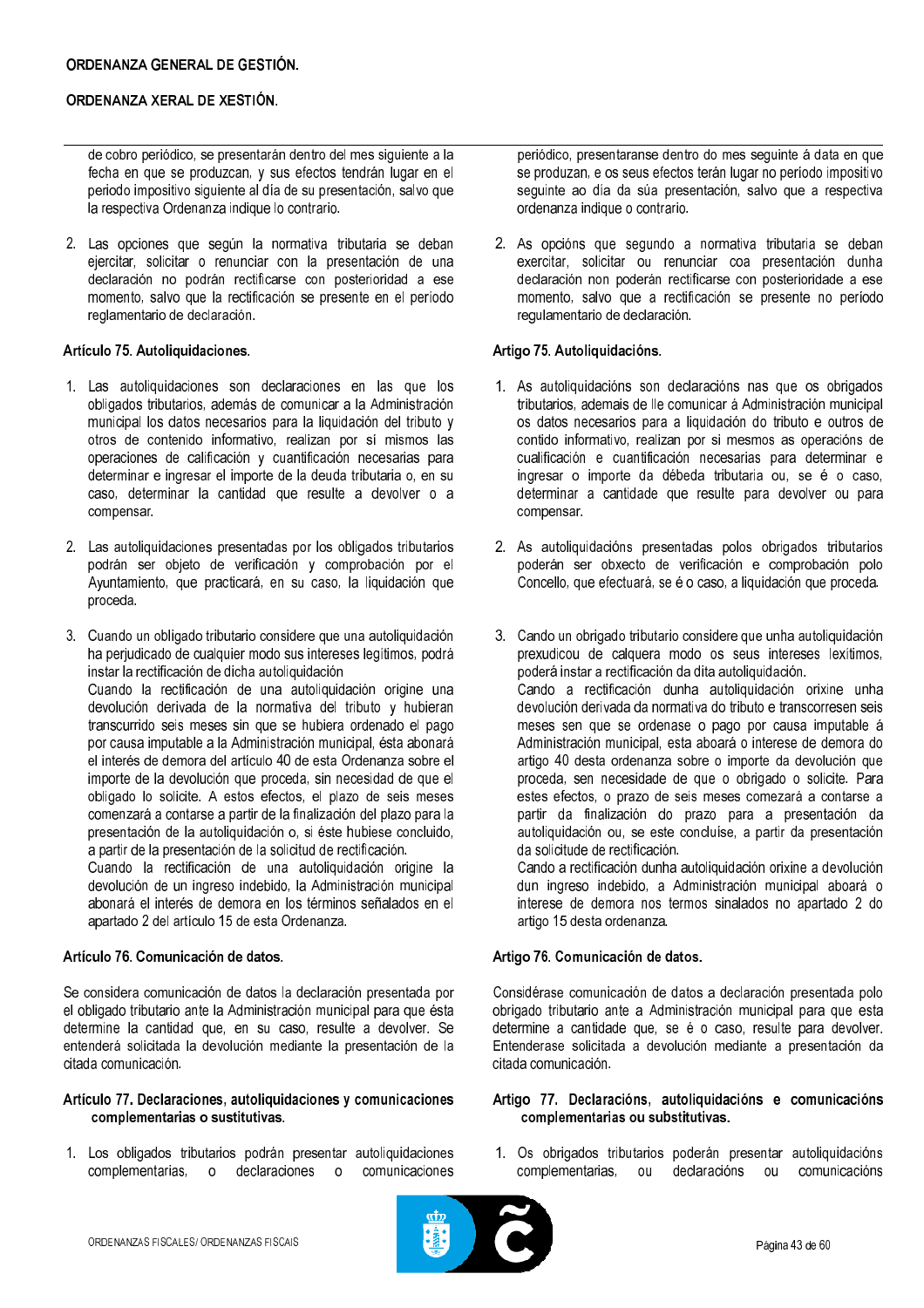complementarias o sustitutivas, dentro del plazo establecido para su presentación o con posterioridad a la finalización de dicho plazo, siempre que no haya prescrito el derecho de la Administración municipal para determinar la deuda tributaria. En este último caso tendrán el carácter de extemporáneas.

2. Las autoliquidaciones complementarias tendrán como finalidad completar o modificar las presentadas con anterioridad y se podrán presentar cuando de ellas resulte un importe a ingresar superior al de la autoliquidación anterior o una cantidad a devolver o a compensar inferior a la anteriormente autoliquidada. En los demás casos, se estará a lo dispuesto en el apartado 3 del artículo 75 de esta Ordenanza.

No obstante lo dispuesto en el párrafo anterior y salvo que específicamente se establezca otra cosa, cuando con posterioridad a la aplicación de una exención, deducción o incentivo fiscal se produzca la pérdida del derecho a su aplicación por incumplimiento de los requisitos a que estuviese condicionado, el obligado tributario deberá incluir en la autoliquidación correspondiente al período impositivo en que se hubiera producido el incumplimiento la cuota o cantidad derivada de la exención, deducción o incentivo fiscal aplicado de forma indebida en los períodos impositivos anteriores junto con los intereses de demora.

3. Los obligados tributarios podrán presentar declaraciones o comunicaciones de datos complementarias o sustitutivas, haciendo constar si se trata de una u otra modalidad, con la finalidad de completar o reemplazar las presentadas con anterioridad.

## Subsección 2 Procedimientos de gestión tributaria

#### Artículo 78. Procedimientos de gestión tributaria

- 1. Son procedimientos de gestión tributaria, entre otros, los siquientes:
	- a) El procedimiento de devolución iniciado mediante autoliquidación, solicitud o comunicación de datos.
	- b) El procedimiento iniciado mediante declaración.
	- c) El procedimiento de verificación de datos.
	- d) El procedimiento de comprobación de valores.
	- e) El procedimiento de comprobación limitada.

Además también son procedimientos de gestión tributaria: a) La petición de certificados

- b) El procedimiento para la declaración de conflicto en aplicación de la norma tributaria.
- c) Procedimiento para la confección y aprobación de padrones para el cobro de tributos periódicos.

### Artículo 79. Procedimiento de devolución iniciado mediante autoliquidación, solicitud o comunicación de datos.

1. El procedimiento de devolución se iniciará mediante la presentación de una autoliquidación de la que resulte cantidad a devolver, mediante la presentación de una solicitud de

complementarias ou substitutivas, dentro do prazo establecido para a súa presentación ou con posterioridade á finalización do dito prazo, sempre que non prescribise o dereito da Administración municipal para determinar a débeda tributaria. Neste último caso terán o carácter de extemporáneas.

- 2. As autoliquidacións complementarias terán como finalidade completar ou modificar as presentadas con anterioridade e poderanse presentar cando delas resulte un importe para ingresar superior ao da autoliquidación anterior ou unha cantidade para devolver ou para compensar inferior á anteriormente autoliquidada. Nos demais casos, estarase ao disposto no apartado 3 do artigo 75 desta ordenanza. Non obstante o disposto no parágrafo anterior e salvo que especificamente se estableza outra cousa, cando con posterioridade á aplicación dunha exención, dedución o incentivo fiscal se produza a perda do dereito á súa aplicación por incumprimento dos requisitos a que estivese condicionado. o obrigado tributario deberá incluír na autoliguidación correspondente ao período impositivo en que se producise o incumprimento a cota ou cantidade derivada da exención. dedución ou incentivo fiscal aplicado de forma indebida nos períodos impositivos anteriores xunto cos intereses de demora.
- 3. Os obrigados tributarios poderán presentar declaracións ou comunicacións de datos complementarias ou substitutivas, facendo constar se se trata dunha ou outra modalidade, coa finalidade de completar ou substituír as presentadas con anterioridade.

## Subsección 2 Procedementos de xestión tributaria

#### Artigo 78. Procedementos de xestión tributaria

- 1. Son procedementos de xestión tributaria, entre outros, os seguintes:
	- a) O procedemento de devolución iniciado mediante autoliquidación, solicitude ou comunicación de datos.
	- b) O procedemento iniciado mediante declaración.
	- c) O procedemento de verificación de datos.
	- d) O procedemento de comprobación de valores.
	- e) O procedemento de comprobación limitada.

Ademais tamén son procedementos de xestión tributaria: a) A petición de certificados

- b) O procedemento para a declaración de conflito en aplicación da norma tributaria.
- c) Procedemento para a confección e aprobación de padróns para o cobro de tributos periódicos.

#### Artigo 79. Procedemento de devolución iniciado mediante autoliquidación, solicitude ou comunicación de datos.

procedemento de devolución iniciarase mediante a  $1 \Omega$ presentación dunha autoliquidación da que resulte cantidade para devolver, mediante a presentación dunha solicitude de

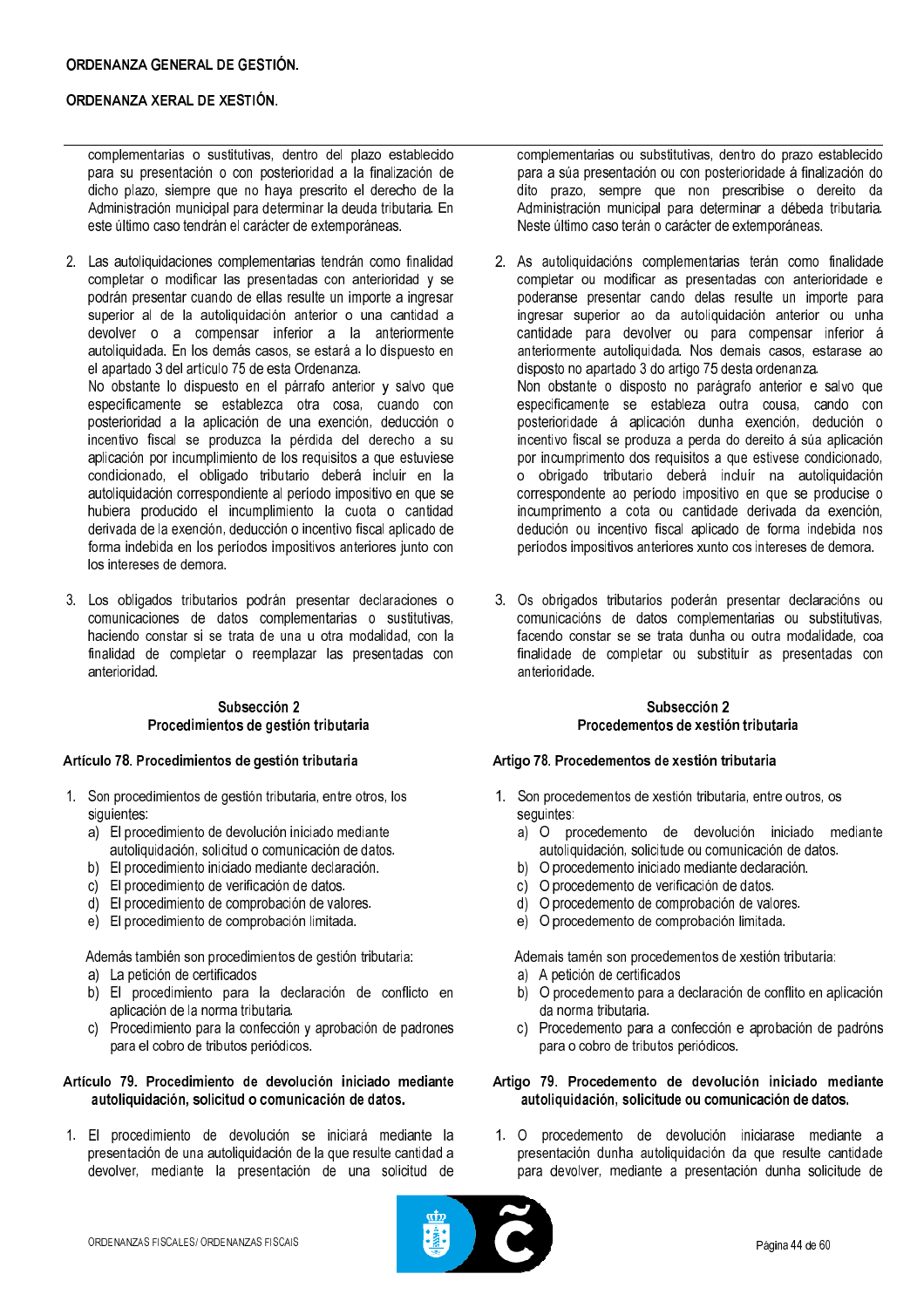devolución o mediante la presentación de una comunicación de datos.

2. El procedimiento de devolución terminará por el acuerdo en el que se reconozca la devolución solicitada, por caducidad o por el inicio de un procedimiento de verificación de datos, de comprobación limitada o de inspección. En todo caso se mantendrá la obligación de satisfacer el interés de demora sobre la devolución que finalmente se pueda practicar.

#### Artículo 80, Procedimiento iniciado mediante declaración.

- 1. Cuando la normativa del tributo así lo establezca, la gestión del mismo se iniciará mediante la presentación de una declaración por el obligado tributario en la que manifieste la realización del hecho imponible y comunique los datos necesarios para que la Administración municipal cuantifique la obligación tributaria mediante la práctica de una liquidación provisional.
- 2. La Administración municipal podrá iniciar de nuevo este procedimiento para la liquidación del tributo dentro del plazo de prescripción cuando el procedimiento iniciado mediante declaración hubiera terminado por caducidad.
- 3. La Administración municipal deberá notificar la liquidación en un plazo de seis meses desde el día siguiente a la finalización del plazo para presentar la declaración o desde el siguiente a la comunicación de la Administración por la que se inicie el procedimiento en el supuesto al que se refiere el apartado 2 del artículo anterior. En el supuesto de presentación de declaraciones extemporáneas, el plazo de seis meses para notificar la liquidación comenzará a contarse desde el día siquiente a la presentación de la declaración. La normativa de cada tributo podrá señalar plazos diferentes para notificar la liquidación.
- 4. A efectos de lo previsto en el apartado anterior, la Administración municipal podrá utilizar los datos consignados por el obligado tributario en su declaración o cualquier otro que obre en su poder, podrá requerir al obligado para que aclare los datos consignados en su declaración o presente iustificante de los mismos y podrá realizar actuaciones de comprobación de valores.
- 5. Realizadas las actuaciones de calificación y cuantificación oportunas, la Administración notificará, sin más trámite, la liquidación que proceda, salvo lo dispuesto en el párrafo siguiente

Cuando se hayan realizado actuaciones de acuerdo con lo dispuesto en el apartado 4 de este artículo y los datos o valores tenidos en cuenta por la Administración municipal no se correspondan con los consignados por el obligado en su declaración, deberá hacerse mención expresa de esta circunstancia en la propuesta de liquidación, que deberá notificarse, con una referencia sucinta a los hechos y fundamentos de derecho que la motiven, para que el obligado tributario alegue lo que convenga a su derecho.

En las liquidaciones que se dicten en este procedimiento no se

devolución ou mediante a presentación dunha comunicación de datos.

2. O procedemento de devolución terminará polo acordo no que se recoñeza a devolución solicitada, por caducidade ou polo inicio dun procedemento de verificación de datos, de comprobación limitada ou de inspección. En todo caso manterase a obriga de satisfacer o interese de demora sobre a devolución que finalmente se poida efectuar.

### Artigo 80, Procedemento iniciado mediante declaración.

- 1. Cando a normativa do tributo así o estableza, a súa xestión iniciarase mediante a presentación dunha declaración polo obrigado tributario na que manifeste a realización do feito impoñible e comunique os datos necesarios para que a Administración municipal cuantifique a obriga tributaria mediante a práctica dunha liquidación provisional.
- 2. A Administración municipal poderá iniciar de novo este procedemento para a liquidación do tributo dentro do prazo de prescrición cando o procedemento iniciado mediante declaración terminase por caducidade.
- 3. A Administración municipal deberá notificar a liquidación nun prazo de seis meses dende o día seguinte á finalización do prazo para presentar a declaración ou dende o seguinte á comunicación da Administración pola que se inicie o procedemento no suposto ao que se refire o apartado 2 do artigo anterior. No suposto de presentación de declaracións extemporáneas, o prazo de seis meses para notificar a liquidación comezará a contarse dende o día sequinte á presentación da declaración. A normativa de cada tributo poderá sinalar prazos diferentes para notificar a liquidación.
- 4. Para os efectos do previsto no apartado anterior, a Administración municipal poderá utilizar os datos consignados polo obrigado tributario na súa declaración ou calquera outro que obre no seu poder, poderá requirir ao obrigado para que aclare os datos consignados na súa declaración ou presente xustificante deles e poderá realizar actuacións de comprobación de valores.
- 5. Realizadas as actuacións de cualificación e cuantificación oportunas, a Administración notificará, sen máis trámite, a liquidación que proceda, salvo o disposto no parágrafo seguinte.

Cando se realizasen actuacións de acordo co disposto no apartado 4 deste artigo e os datos ou valores tidos en conta pola Administración municipal non se correspondan cos consignados polo obrigado na súa declaración, deberá facerse mención expresa desta circunstancia na proposta de liquidación. que deberá notificarse, cunha referencia sucinta aos feitos e fundamentos de dereito que a motiven, para que o obrigado tributario alegue o que conveña ao seu dereito.

Nas liquidacións que se diten neste procedemento non se

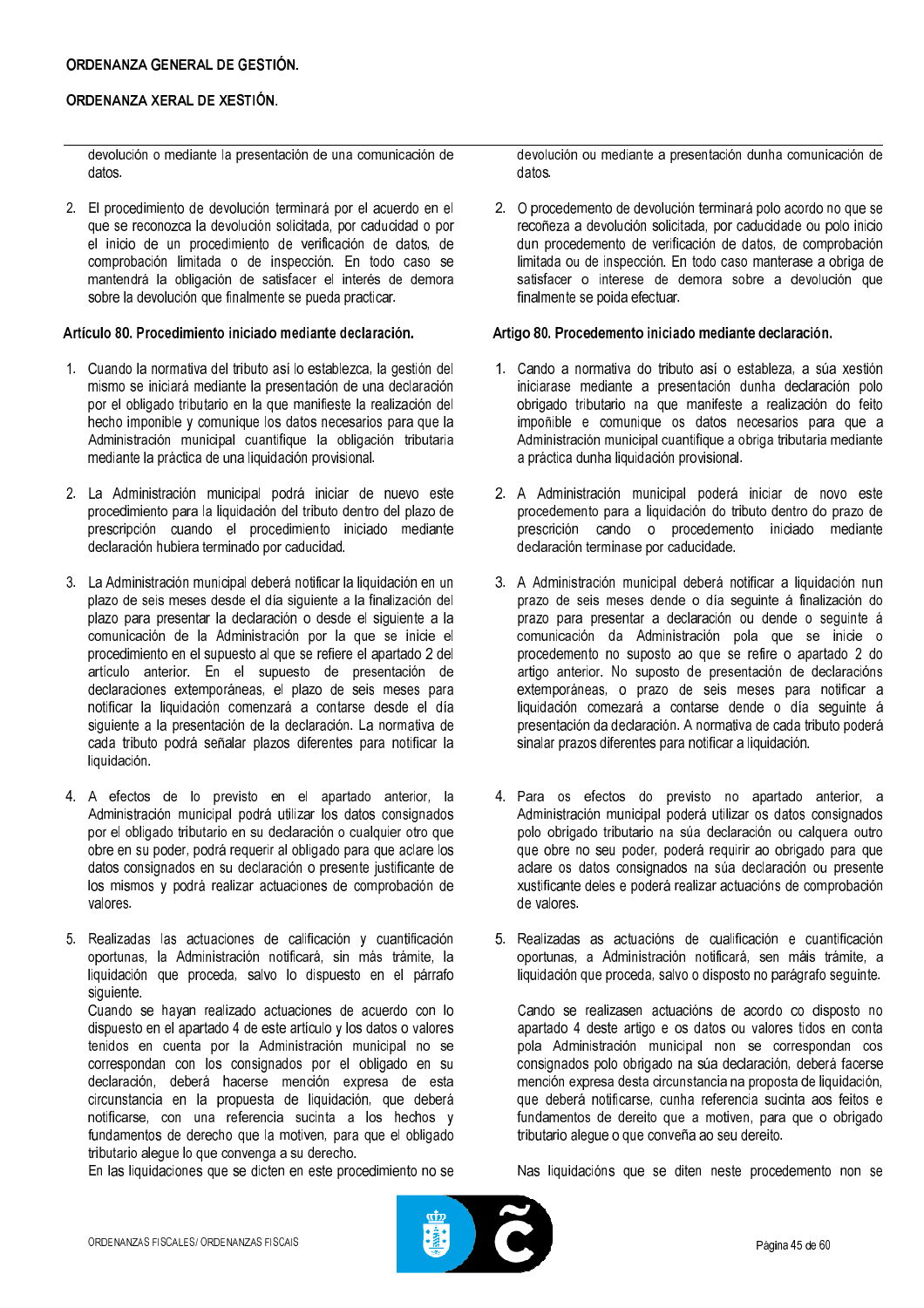exigirán intereses de demora desde la presentación de la declaración hasta la finalización del plazo para el pago en período voluntario, sin perjuicio de la sanción que pueda proceder.

### Artículo 81. Procedimiento de verificación de datos.

- 1. La Administración municipal podrá iniciar el procedimiento de verificación de datos en los siguientes supuestos:
	- a) Cuando la declaración o autoliquidación del obligado tributario adolezca de defectos formales o incurra en errores aritméticos
	- b) Cuando los datos declarados no coincidan con los contenidos en otras declaraciones presentadas por el mismo obligado o con los que obren en poder de la Administración municipal.
	- c) Cuando se aprecie una aplicación indebida de la normativa que resulte patente de la propia declaración o autoliquidación presentada o de los justificantes aportados con la misma.
	- d) Cuando se requiera la aclaración o iustificación de algún dato relativo a la declaración o autoliquidación presentada, siempre que no se refiera al desarrollo de actividades económicas.
- 2. El procedimiento de verificación de datos se podrá iniciar mediante requerimiento de la Administración municipal para que el obligado tributario aclare o justifique la discrepancia observada o los datos relativos a su declaración o autoliquidación, o mediante la notificación de la propuesta de liquidación cuando la Administración municipal cuente con datos suficientes para formularla.
- 3. Cuando el obligado tributario manifieste su disconformidad con los datos que obren en poder de la Administración municipal, se aplicará lo dispuesto en el apartado 4 del artículo 108 de la LGT.
- 4. Con carácter previo a la práctica de la liquidación provisional, la Administración municipal deberá comunicar al obligado tributario la propuesta de liquidación para que alegue lo que convenga a su derecho. La propuesta de liquidación provisional deberá ser en todo caso motivada con una referencia sucinta a los hechos y fundamentos de derecho que hayan sido tenidos en cuenta en la misma

### Artículo 82. Procedimiento de comprobación de valores

1. La Administración podrá proceder a la comprobación de valores, salvo que el obligado tributario hubiera declarado utilizando los valores publicados por la propia Administración en aplicación de alguno de los citados medios.

El procedimiento se podrá iniciar mediante una comunicación de la Administración o cuando se cuente con datos suficientes. mediante la notificación coniunta de las propuestas de liquidación y valoración a que se refiere el apartado 3 de este artículo

El plazo máximo para notificar la valoración y en su caso la liquidación prevista en este artículo será de seis meses.

esixirán intereses de demora dende a presentación da declaración ata a finalización do prazo para o pago en período voluntario, sen prexuízo da sanción que poida proceder.

### Artigo 81. Procedemento de verificación de datos.

- 1. A Administración municipal poderá iniciar o procedemento de verificación de datos nos seguintes supostos:
	- a) Cando a declaración ou autoliquidación do obrigado tributario teña defectos formais ou incorra en erros aritméticos.
	- b) Cando os datos declarados non coincidan cos contidos noutras declaracións presentadas polo mesmo obrigado ou cos que obren en poder da Administración municipal.
	- c) Cando se aprecie unha aplicación indebida da normativa que resulte patente da propia declaración ou autoliquidación presentada ou dos xustificantes presentados con ela.
	- d) Cando se requira a aclaración ou xustificación dalgún dato relativo á declaración ou autoliquidación presentada, sempre que non se refira ao desenvolvemento de actividades económicas.
- 2. O procedemento de verificación de datos poderase iniciar mediante requirimento da Administración municipal para que o obrigado tributario aclare ou xustifique a discrepancia observada ou os datos relativos á súa declaración ou autoliquidación, ou mediante a notificación da proposta de liquidación cando a Administración municipal conte con datos suficientes para formulala.
- 3. Cando o obrigado tributario manifeste a súa desconformidade cos datos que obren en poder da Administración municipal, aplicarase o disposto no apartado 4 do artigo 108 da LXT.
- 4. Con carácter previo á práctica da liquidación provisional, a Administración municipal deberá comunicarlle ao obrigado tributario a proposta de liquidación para que alegue o que conveña ao seu dereito. A proposta de liguidación provisional deberá ser en todo caso motivada cunha referencia sucinta aos feitos e fundamentos de dereito que fosen tidos en conta nela.

## Artigo 82. Procedemento de comprobación de valores

1. A Administración poderá proceder á comprobación de valores, salvo que o obrigado tributario declarase utilizando os valores publicados pola propia Administración en aplicación dalgún dos citados medios.

O procedemento poderase iniciar mediante unha comunicación da Administración ou, cando se conte con datos suficientes. mediante a notificación conxunta das propostas de liquidación e valoración a que se refire o apartado 3 deste artigo.

O prazo máximo para notificar a valoración e, se é o caso, a liquidación prevista neste artigo será de seis meses.

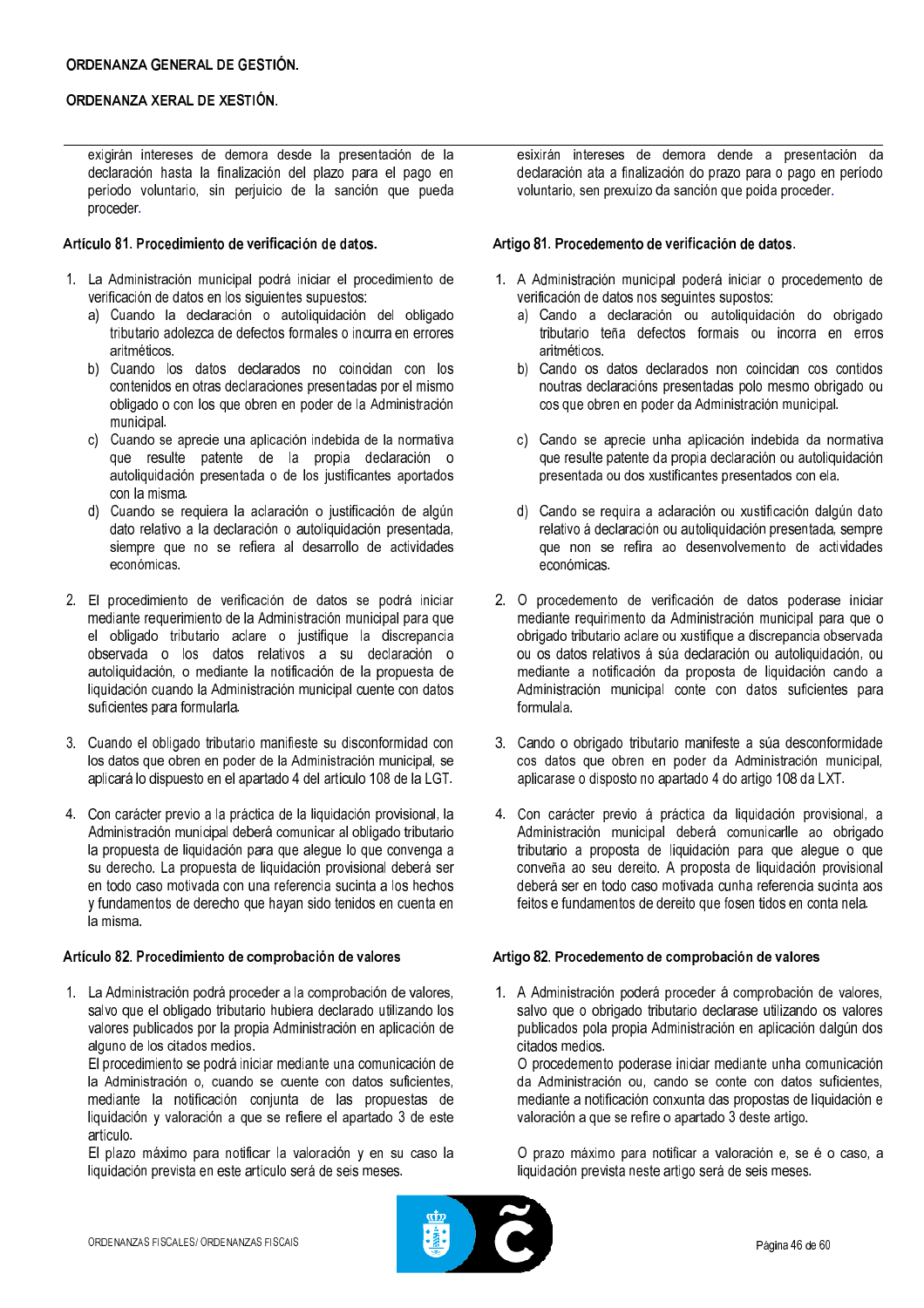- 2. La Administración deberá notificar a los obligados tributarios las actuaciones que precisen de su colaboración. En estos supuestos, los obligados deberán facilitar a la Administración tributaria municipal la práctica de dichas actuaciones.
- 3. Si el valor determinado por la Administración es distinto al declarado por el obligado tributario, aquélla, al tiempo de notificar la propuesta de regularización, comunicará la propuesta de valoración debidamente motivada, con expresión de los medios y criterios empleados.

Transcurrido el plazo de alegaciones abierto con la propuesta de regularización, la Administración notificará la regularización que proceda a la que deberá acompañarse la valoración realizada.

Los obligados tributarios no podrán interponer recurso o reclamación independiente contra la valoración, pero podrán promover la tasación pericial contradictoria o plantear cualquier cuestión relativa a la valoración con ocasión de los recursos o reclamaciones que, en su caso, interpongan contra el acto de regularización.

4. En los supuestos en los que la Ley establezca que el valor comprobado debe producir efectos respecto a otros obligados tributarios, la Administración quedará vinculada por dicho valor en relación con los demás interes ados. Cuando en un procedimiento posterior el valor comprobado se aplique a otros obligados tributarios, éstos podrán promover su impugnación o la tasación pericial contradictoria.

5. Si de la impugnación o de la tasación pericial contradictoria promovida por un obligado tributario resultase un valor distinto. dicho valor será aplicable a los restantes obligados tributarios a los que fuese de aplicación dicho valor en relación con la Administración, teniendo en consideración lo dispuesto en el segundo párrafo del apartado anterior.

### Artículo 83. Procedimiento de comprobación limitada

- 1. En el procedimiento de comprobación limitada la Administración municipal podrá comprobar los hechos, actos, elementos, actividades. explotaciones demás circunstancias  $y$ determinantes de la obligación tributaria.
- 2. En este procedimiento, la Administración municipal podrá realizar únicamente las siguientes actuaciones:
	- a) Examen de los datos consignados por los obligados tributarios en sus declaraciones y de los justificantes presentados o que se requieran al efecto.
	- b) Examen de los datos y antecedentes en poder de la Administración municipal que pongan de manifiesto la realización del hecho imponible o del presupuesto de una obligación tributaria, o la existencia de elementos determinantes de la misma no declarados o distintos a los declarados por el obligado tributario.
	- c) Examen de los registros y demás documentos exigidos por la normativa tributaria y de cualquier otro libro, registro o documento de carácter oficial con excepción de la
- 2. A Administración deberá notificarlles aos obrigados tributarios as actuacións que precisen da súa colaboración. Nestes supostos, os obrigados deberán facilitarlle á Administración tributaria municipal a práctica das ditas actuacións.
- 3. Se o valor determinado pola Administración é distinto ao declarado polo obrigado tributario, aquela, ao tempo de notificar a proposta de regularización, comunicará a proposta de valoración debidamente motivada, con expresión dos medios e criterios empregados. Transcorrido o prazo de alegacións aberto coa proposta de

regularización, a Administración notificará a regularización que proceda á que deberá achegarse a valoración realizada.

Os obrigados tributarios non poderán interpoñer recurso ou reclamación independente contra a valoración, pero poderán promover a taxación pericial contraditoria ou formular calquera cuestión relativa á valoración con ocasión dos recursos ou reclamacións que, se é o caso, interpoñan contra o acto de regularización.

- 4. Nos supostos nos que a lei estableza que o valor comprobado debe producir efectos respecto a outros obrigados tributarios, a Administración quedará vinculada por ese valor en relación cos demais interesados. Cando nun procedemento posterior o valor comprobado se aplique a outros obrigados tributarios, estes poderán promover a súa impugnación ou a taxación pericial contraditoria.
- 5. Se da impugnación ou da taxación pericial contraditoria promovida por un obrigado tributario resultase un valor distinto. o devandito valor será aplicable aos restantes obrigados tributarios aos que fose de aplicación o dito valor en relación coa Administración, tendo en consideración o disposto no segundo parágrafo do apartado anterior.

#### Artigo 83. Procedemento de comprobación limitada

- 1. No procedemento de comprobación limitada a Administración municipal poderá comprobar os feitos, actos, elementos, actividades, explotacións e demais circunstancias determinantes da obriga tributaria.
- 2. Neste procedemento, a Administración municipal poderá realizar unicamente as seguintes actuacións:
	- a) Exame dos datos consignados polos obrigados tributarios nas súas declaracións e dos xustificantes presentados ou que se requiran para o efecto.
	- b) Exame dos datos e antecedentes en poder da<br>Administración municipal que poñan de manifesto a realización do feito impoñible ou do presuposto dunha obriga tributaria, ou a existencia de elementos determinantes dela non declarados ou distintos aos declarados polo obrigado tributario.
	- c) Exame dos rexistros e demais documentos esixidos pola normativa tributaria e de calquera outro libro, rexistro ou documento de carácter oficial con excepción da

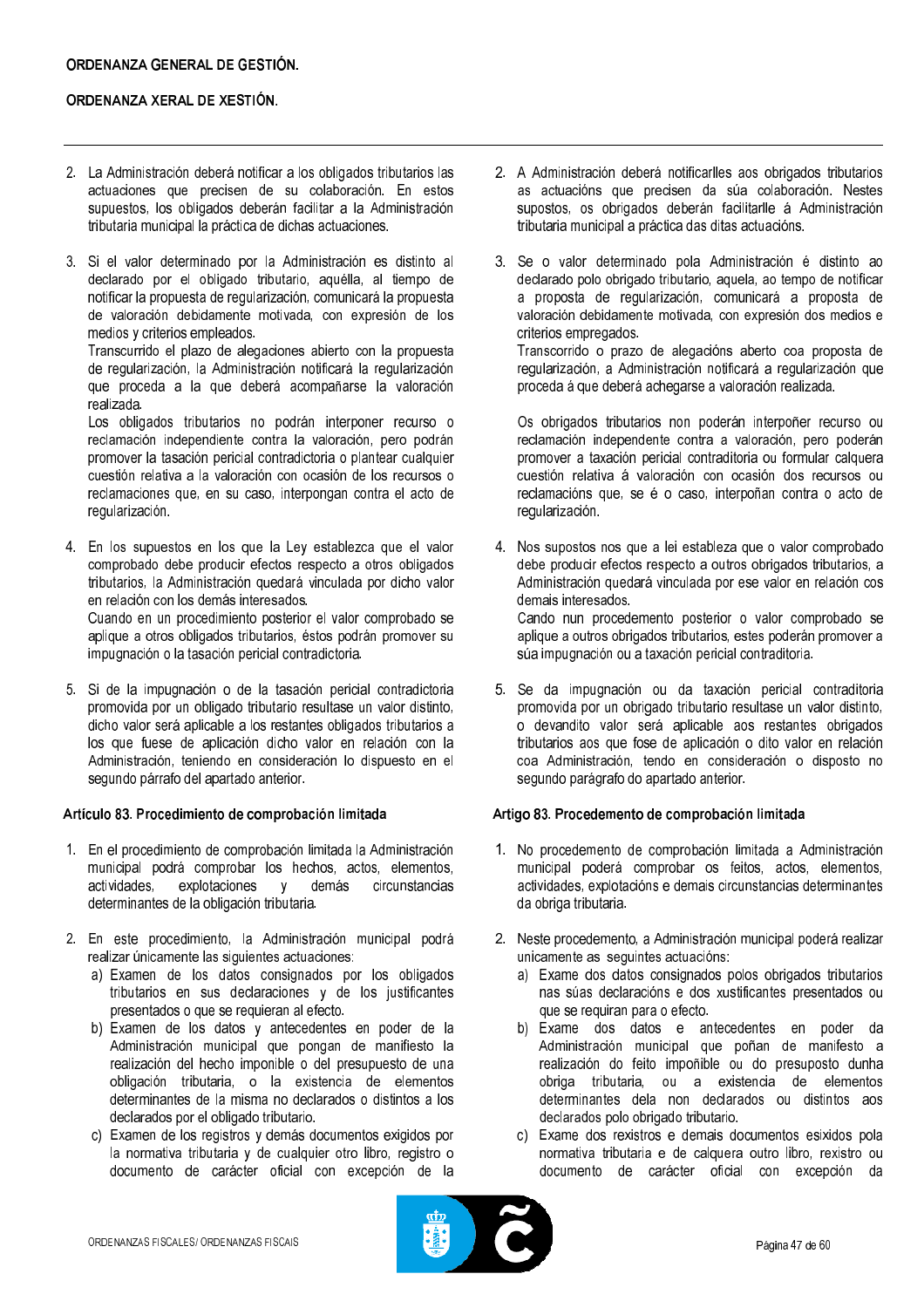contabilidad mercantil, así como el examen de las facturas o documentos que sirvan de justificante de las operaciones incluidas en dichos libros, registros o documentos.

- d) Requerimientos a terceros para que aporten la información que se encuentren obligados a suministrar con carácter general o para que la ratifiquen mediante la presentación de los correspondientes justificantes.
- 3. Las actuaciones de comprobación limitada se iniciarán de oficio por acuerdo del órgano competente. El inicio de las actuaciones de comprobación limitada deberá notificarse a los obligados tributarios mediante comunicación que deberá expresar la naturaleza y alcance de las mismas e informará sobre sus derechos y obligaciones en el curso de tales actuaciones. Cuando los datos en poder del Ayuntamiento sean suficientes para formular la propuesta de liquidación, el procedimiento podrá iniciarse mediante la notificación de dicha propuesta.
- 4. Con carácter previo a la práctica de la liquidación provisional, la Administración tributaria municipal deberá comunicar al obligado tributario la propuesta de liquidación para que alegue lo que convenga a su derecho.
- 5. Dictada resolución en un procedimiento de comprobación limitada, el Ayuntamiento no podrá efectuar una nueva regularización en relación con el objeto comprobado al que se refiere el párrafo a) del apartado 2 anterior salvo que en un procedimiento de comprobación limitada o inspección posterior se descubran nuevos hechos o circunstancias que resulten de actuaciones distintas de las realizadas y especificadas en dicha resolución.
- 6. Los hechos y los elementos determinantes de la deuda tributaria respecto de los que el obligado tributario o su representante haya prestado conformidad expresa no podrán ser impugnados salvo que pruebe que incurrió en error de hecho.

### Artículo 84. Petición de certificados.

- 1. Los certificados de los actos o resoluciones de la Junta de Gobierno Local y de los acuerdos de los demás órganos colegiados decisorios, así como de los antecedentes, libros y documentos relativos a la gestión tributaria serán expedidos por el Secretario con el visto bueno de la Junta. La comprobación de los datos y la redacción del documento corresponde al Jefe de Negociado o Inspector, bajo la responsabilidad del Adjunto al Servicio de Gestión Tributaria y de Hacienda, que acreditará que el certificado se ha expedido por el funcionario correspondiente y siguiendo el procedimiento establecido. Igualmente comprobará que el contenido de lo certificado corresponde con la petición y que ésta se ha hecho por persona o entidad legitimada al efecto.
- 2. Los funcionarios que expidan los certificados comprobarán que se han satisfecho las tasas correspondientes.
- 3. Cuando no proceda la expedición del certificado por no estar acreditada la personalidad y legitimidad del peticionario, por no

contabilidade mercantil, así como o exame das facturas ou documentos que sirvan de xustificante das operacións incluídas nos ditos libros, rexistros ou documentos.

- Requirimentos a terceiros para que proporcionen a  $\mathsf{d}$ información que se encontren obrigados a subministrar con carácter xeral ou para que a ratifiquen mediante a presentación dos correspondentes xustificantes.
- 3. As actuacións de comprobación limitada iniciaranse de oficio por acordo do órgano competente. O inicio das actuacións de comprobación limitada deberá notificárselles aos obrigados tributarios mediante unha comunicación que deberá expresar a natureza e alcance das ditas actuacións e informará sobre os seus dereitos e obrigas no curso de tales actuacións. Cando os datos en poder do Concello sexan suficientes para formular a proposta de liquidación, o procedemento poderá iniciarse mediante a notificación da dita proposta.
- 4. Con carácter previo á práctica da liquidación provisional, a Administración tributaria municipal deberá comunicarlle ao obrigado tributario a proposta de liquidación para que alegue o que conveña ao seu dereito.
- 5. Ditada resolución nun procedemento de comprobación limitada, o Concello non poderá efectuar unha nova regularización en relación co obxecto comprobado ao que se refire o parágrafo a) do apartado 2 anterior salvo que nun procedemento de comprobación limitada ou inspección posterior se descubran novos feitos ou circunstancias que resulten de actuacións distintas das realizadas e especificadas na dita resolución.
- 6. Os feitos e os elementos determinantes da débeda tributaria respecto dos que o obrigado tributario ou o seu representante prestase conformidade expresa non poderán ser impugnados salvo que probe que incorreu en erro de feito.

### Artigo 84. Petición de certificados.

- 1. Os certificados dos actos ou resolucións da Xunta de Goberno Local e dos acordos dos demais órganos colexiados decisorios. así como dos antecedentes, libros e documentos relativos á xestión tributaria serán expedidos polo secretario co visto e prace da Xunta. A comprobación dos datos e a redacción do documento correspóndelle ao xefe de Negociado ou inspector, baixo a responsabilidade do adxunto ao Servizo de Xestión Tributaria e de Facenda, que acreditará que o certificado foi expedido polo funcionario correspondente e seguindo o procedemento establecido. Igualmente comprobará que o contido do certificado corresponde coa petición e que esta foi feita por persoa ou entidade lexitimada para o efecto.
- 2. Os funcionarios que expidan os certificados comprobarán que se satisfixeron as taxas correspondentes.
- 3. Cando non proceda a expedición do certificado por non estar acreditada a personalidade e lexitimidade do peticionario, por

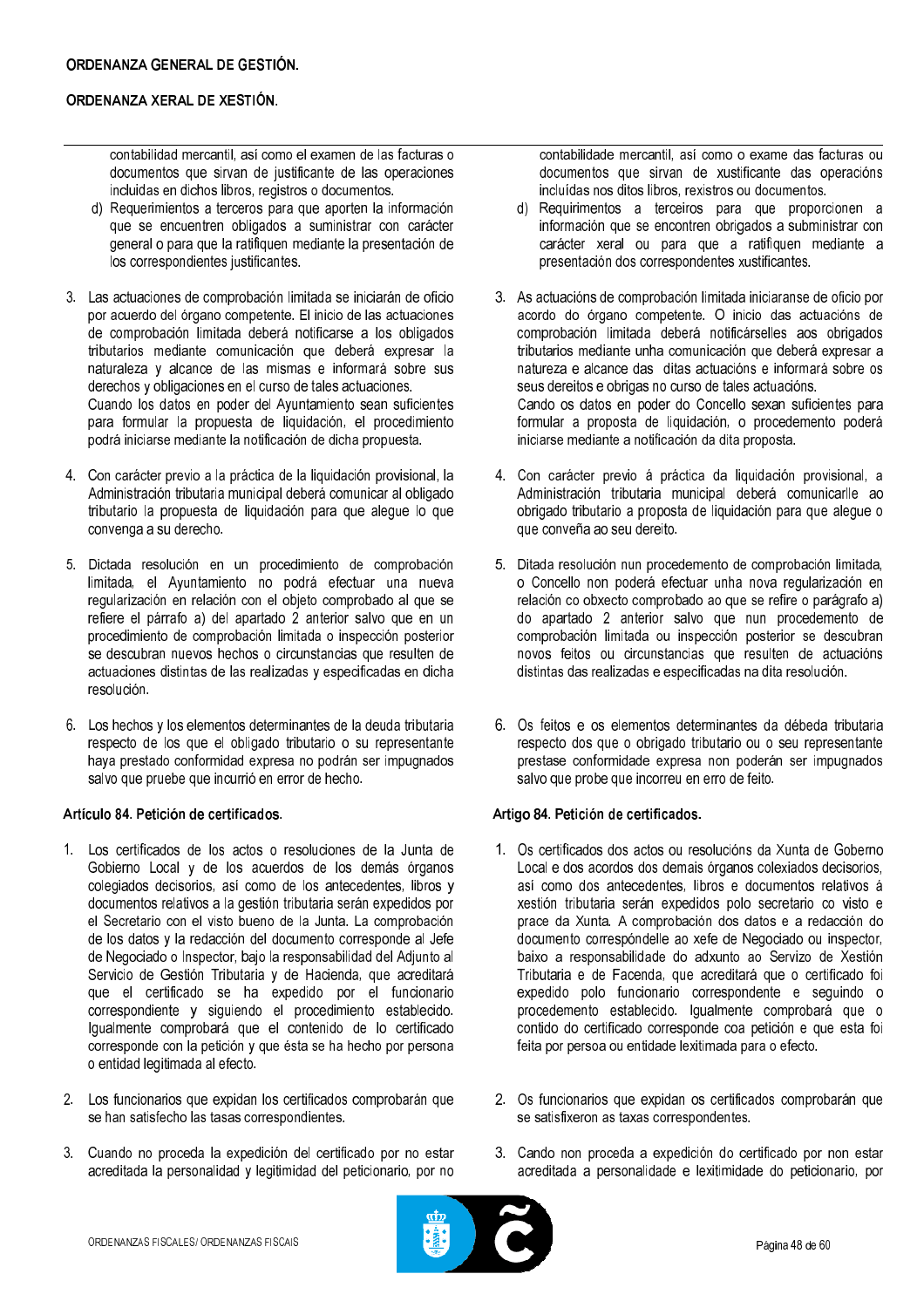- existir datos u otra circunstancia, el Jefe de la dependencia encargada de su emisión se lo comunicará a aquél para que manifieste lo que estime conveniente o renuncie a lo solicitado. En este caso, se procederá a la devolución del importe de la tasa que se hubiera ingresado. Si mantiene su petición y no se estima posible la emisión del documento, se denegará mediante resolución motivada de la Junta de Gobierno Local, a propuesta del Jefe de Sección.
- 4. Aquellas peticiones de certificados que soliciten datos que figuren en varias Áreas de gestión municipal, serán elaborados por aquélla a la que afecte más directamente, basándose en informes emitidos por las otras.

## Artículo 85. Conflicto en aplicación de la norma tributaria.

- 1. Se entenderá que existe conflicto en la aplicación de la norma tributaria cuando se evite total o parcialmente la realización del hecho imponible o se minore la base o la deuda tributaria mediante actos o negocios en los que concurran las siguientes circunstancias:
	- a) Que, individualmente considerados o en su conjunto, sean notoriamente artificiosos o impropios para la consecución del resultado obtenido.
	- b) Que de su utilización no resulten efectos jurídicos o económicos relevantes, distintos del ahorro fiscal y de los efectos que se hubieran obtenido con los actos o negocios usuales o propios.
- 2. El expediente para declarar conflicto en aplicación de la deuda tributaria, se iniciará mediante moción razonada del jefe de Sección de la Adiuntía de Hacienda, o de la Inspección, Corresponderá a la Junta de Gobierno Local o Concejal en quien delegue, dictar la resolución por la que se da inicio al expediente, que se notificará al interesado y le concederá un plazo de 15 días para presentar alegaciones y aportar o proponer las pruebas que estime procedentes

Para que la Administración municipal pueda declarar el conflicto en la aplicación de la norma tributaria será necesario previo informe favorable de la Comisión consultiva a que se refiere el artículo 159 de la LGT.

3. En las liquidaciones que se realicen como resultado de lo dispuesto en este artículo se exigirá el tributo aplicando la norma que hubiese correspondido a los actos o negocios usuales o propios o eliminando las ventajas fiscales obtenidas, y se liquidarán intereses de demora, sin que proceda la imposición de sanciones.

### Artículo 86. Procedimiento para la confección y aprobación de padrones para el cobro de tributos periódicos

1. En los casos en que así se determine en la propia Ordenanza del tributo. la Administración municipal procederá a confeccionar, a la vista de las declaraciones de los interesados. los datos de los que tenga conocimiento y la inspección administrativa, los correspondientes padrones o matrículas de obligados tributarios, que tendrán la consideración de registro non existir datos ou outra circunstancia, o xefe da dependencia encargada da súa emisión comunicarallo a aquel para que manifeste o que estime conveniente ou renuncie ao solicitado. Neste caso, procederase á devolución do importe da taxa que se ingresase. Se mantén a súa petición e non se estima posible a emisión do documento, denegarase mediante unha resolución motivada da Xunta de Goberno Local, por proposta do xefe de Sección.

4. Aquelas peticións de certificados que soliciten datos que figuren en varias áreas de xestión municipal, serán elaborados por aquela á que afecte máis directamente, baseándose en informes emitidos polas outras.

## Artigo 85. Conflito en aplicación da norma tributaria.

- 1. Entenderase que existe conflito na aplicación da norma tributaria cando se evite total ou parcialmente a realización do feito impoñible ou se minore a base ou a débeda tributaria mediante actos ou negocios nos que concorran as seguintes circunstancias:
	- a) Que, individualmente considerados ou no seu conxunto, sexan notoriamente artificiosos ou impropios para a consecución do resultado obtido.
	- b) Que da súa utilización non resulten efectos xurídicos ou económicos relevantes, distintos do aforro fiscal e dos efectos que se obtivesen cos actos ou negocios usuais ou propios.
- 2. O expediente para declarar conflito en aplicación da débeda tributaria, iniciarase mediante moción razoada do xefe de sección da Adxuntía de Facenda, ou da Inspección. Corresponderalle à Xunta de Goberno Local ou concelleiro en quen delegue, ditar a resolución pola que se dá inicio ao expediente, que se lle notificará ao interesado e lle concederá un prazo de 15 días para presentar alegacións e achegar ou propoñer as probas que estime procedentes. Para que a Administración municipal poida declarar o conflito na

aplicación da norma tributaria será necesario un informe previo favorable da Comisión consultiva a que se refire o artigo 159 da LXT.

3. Nas liquidacións que se realicen como resultado do disposto neste artigo esixirase o tributo aplicando a norma que correspondese aos actos ou negocios usuais ou propios ou eliminando as vantaxes fiscais obtidas, e liquidaranse intereses de demora, sen que proceda a imposición de sancións.

## Artigo 86. Procedemento para a confección e aprobación de padróns para o cobro de tributos periódicos

1. Nos casos en que así se determine na propia ordenanza do tributo, a Administración municipal procederá a confeccionar, á vista das declaracións dos interesados, os datos dos que teña coñecemento e a inspección administrativa, os correspondentes padróns ou matrículas de obrigados tributarios, que terán a consideración de rexistro permanente e público e que se

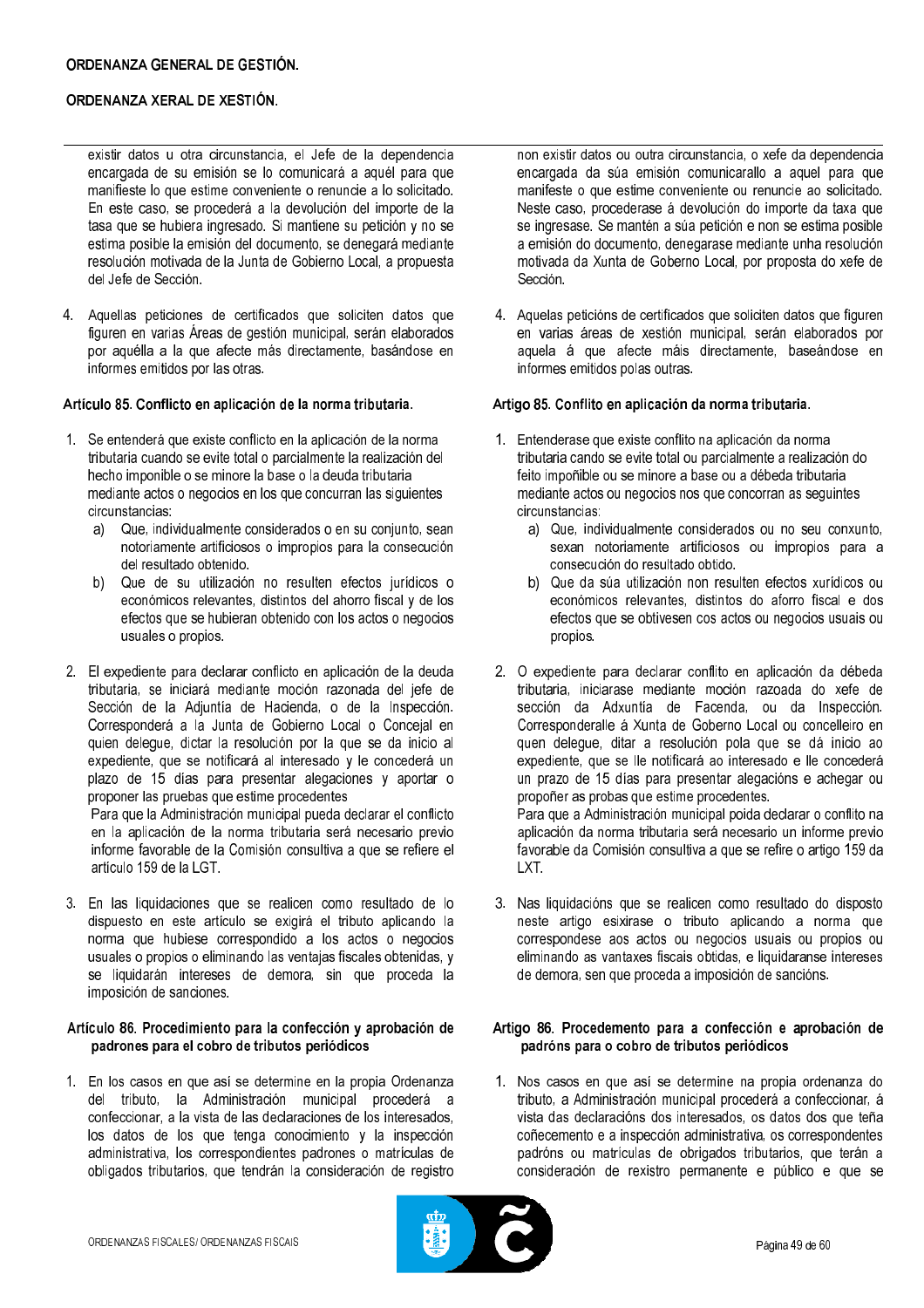permanente y público y que se conservará a través de cualquier procedimiento, incluido el informático, que el Ayuntamiento establezca.

Se podrán confeccionar matrículas o padrones comprensivos de diversos tributos.

- 2. La publicación de los Padrones se realizará a través de su consulta directa en los períodos de exposición pública fijados al efecto y a través de la emisión de informes y certificados de su contenido, los cuales no podrán expedirse, cuando se refieran a los datos personales de los obligados tributarios, salvo que se cuente con la autorización de éstos o se soliciten por la autoridad judicial o en el ámbito de la colaboración entre las Administraciones Públicas
- 3. Una vez constituida la matrícula o padrón, todas las altas, bajas y alteraciones que en el mismo tengan lugar deberán ser aprobadas en virtud de acto administrativo, susceptible de ser objeto de reclamación o recurso.
- 4. Los obligados tributarios estarán obligados a poner en conocimiento de la Administración municipal, dentro del mes natural siguiente a aquél en que se produzca, toda modificación sobrevenida que pueda originar alta, baja o alteración en el padrón. Si las leyes reguladoras o las Ordenanzas particulares no establecieren otro plazo, las alteraciones y bajas en los tributos periódicos producirán efectos el primer día del período impositivo siguiente a la fecha de su presentación, tal como se establece en el artículo 74 de la presente Ordenanza. No será necesario declarar las alteraciones de elementos tributarios que no alteren la cuota tributaria.
- 5. El Ayuntamiento podrá no notificar expresamente las variaciones derivadas de declaraciones formuladas por el obligado tributario siempre que la alteración introducida en el Padrón se corresponda exactamente con el contenido de dicha declaración.

Las Ordenanzas podrán señalar los supuestos en que no será preceptiva la notificación expresa de los cambios introducidos en el Padrón siempre que así se advierta por escrito al presentador de la declaración, documento o parte de alta.

- 6. Los padrones o matrículas que incluyan tributos de cobro periódico serán aprobados para cada período impositivo por resolución de la Junta de Gobierno Local.
- 7. El padrón o matrícula aprobado se expondrá al público mediante edicto que se publicará en el Boletín Oficial de la Provincia y en el Tablón de Anuncios del Ayuntamiento, para que los interesados puedan examinarlo y formular las alegaciones o presentar los recursos que estimen pertinentes.

Capítulo VII. Revisión en vía administrativa

Sección 1ª. Normas comunes

conservará a través de calquera procedemento, incluído o informático, que o Concello estableza.

Poderanse confeccionar matrículas ou padróns comprensivos de diversos tributos.

- 2. A publicación dos padróns realizarase a través da súa consulta directa nos períodos de exposición pública fixados para o efecto e a través da emisión de informes e certificados do seu contido. os cales non poderán expedirse, cando se refiran aos datos persoais dos obrigados tributarios, salvo que se conte coa autorización destes ou sexan solicitados pola autoridade xudicial ou no ámbito da colaboración entre as Administracións Públicas.
- 3. Unha vez constituída a matrícula ou padrón, todas as altas, baixas e alteracións que nel teñan lugar deberán ser aprobadas en virtude de acto administrativo, susceptible de ser obxecto de reclamación ou recurso.
- 4. Os obrigados tributarios estarán obrigados a poñer en coñecemento da Administración municipal, dentro do mes natural seguinte a aquel en que se produza, toda modificación sobrevida que poida orixinar alta, baixa ou alteración no padrón. Se as leis reguladoras ou as ordenanzas particulares non establecesen outro prazo, as alteracións e baixas nos tributos periódicos producirán efectos o primeiro día do período impositivo seguinte á data da súa presentación, tal como se establece no artigo 74 da presente ordenanza. Non será necesario declarar as alteracións de elementos tributarios que non alteren a cota tributaria.
- 5. O Concello poderá non notificar expresamente as variacións derivadas de declaracións formuladas polo obrigado tributario sempre que a alteración introducida no Padrón se corresponda exactamente co contido da dita declaración.

As ordenanzas poderán sinalar os supostos en que non será preceptiva a notificación expresa dos cambios introducidos no Padrón sempre que así se lle advirta por escrito ao presentador da declaración, documento ou parte de alta.

- 6. Os padróns ou matrículas que inclúan tributos de cobro periódico serán aprobados para cada período impositivo por resolución da Xunta de Goberno Local.
- 7. O padrón ou matrícula aprobado expoñerase ao público mediante un edicto que se publicará no Boletín Oficial da Provincia e no Taboleiro de anuncios do Concello, para que os interesados poidan examinalo e formular as alegacións ou presentar os recursos que estimen pertinentes.

Capítulo VII. Revisión en vía administrativa

Sección 1ª. Normas comúns

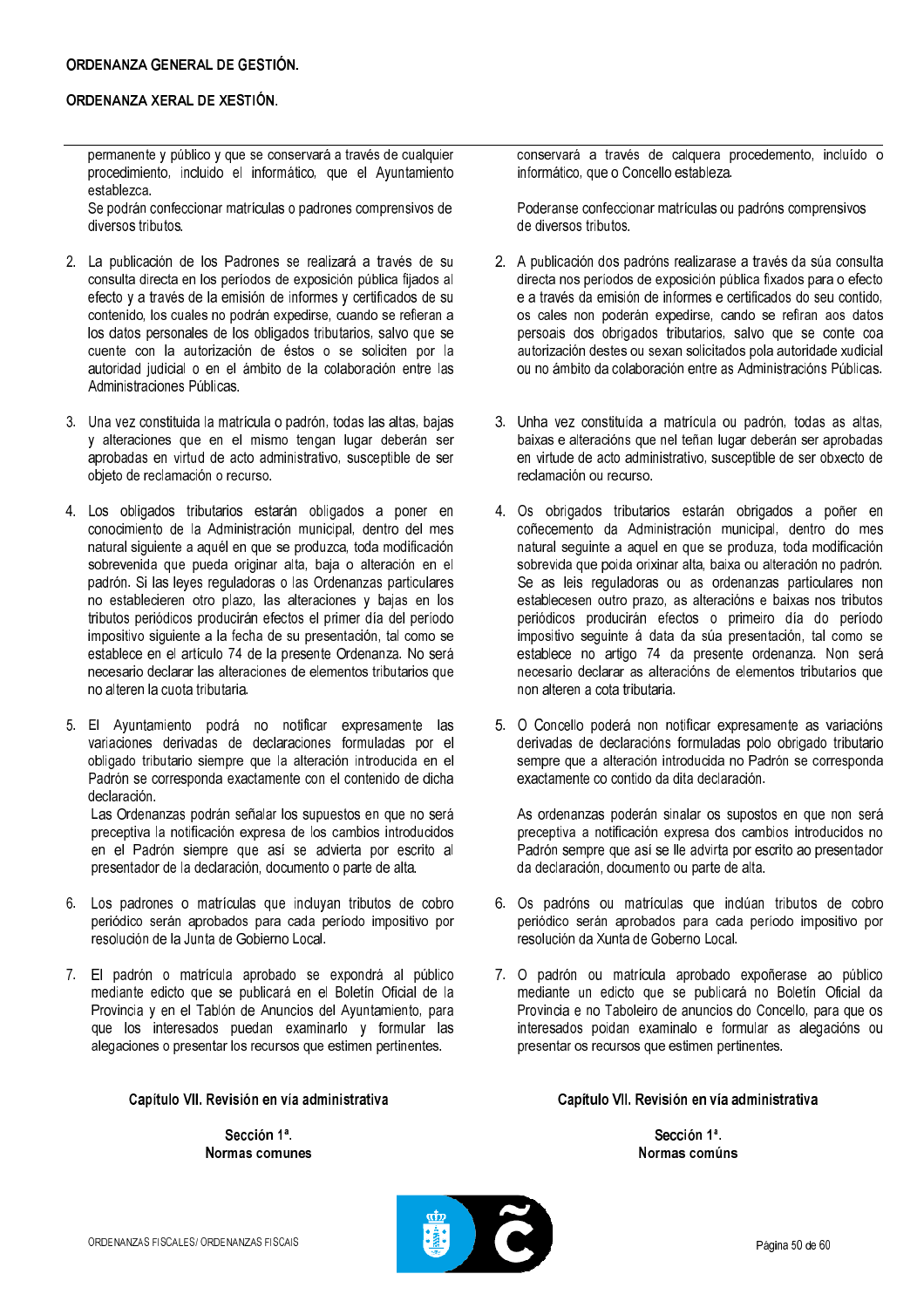## Artículo 87 Medios de revisión

Los actos y actuaciones de aplicación de los tributos y los actos de imposición de sanciones tributarias podrán revisarse mediante:

- a) Los procedimientos especiales de revisión.
- b) El recurso de reposición.
- c) Las reclamaciones económico-administrativas.

Las resoluciones firmes de los órganos económico-administrativos, así como los actos de aplicación de los tributos y de imposición de sanciones sobre los que hubiera recaído resolución económicoadministrativa, no podrán ser revisados en vía administrativa, cualquiera que sea la causa alegada, salvo en los supuestos de nulidad de pleno derecho, rectificación de errores y recurso extraordinario de revisión. Las resoluciones de los órganos económico-administrativos podrán ser declaradas lesivas conforme a lo previsto en el art. 90 de esta Ordenanza.

Cuando hayan sido confirmados por sentencia judicial firme, no serán revisables en ningún caso los actos de aplicación de los tributos y de imposición de sanciones ni las resoluciones de las reclamaciones económico-administrativas.

### Sección 2ª. Procedimientos especiales de revisión

#### Artículo 88. Clases de procedimientos especiales de revisión.

Son procedimientos especiales de revisión los de:

- a) Revisión de los actos nulos de pleno derecho.
- b) Declaración de lesividad de actos anulables.
- c) Revocación.
- d) Rectificación de errores.
- e) Devolución de ingresos indebidos.

### Artículo 89. Declaración de nulidad de pleno derecho.

Podrá declararse la nulidad de pleno derecho de los actos dictados en materia tributaria, así como de las resoluciones de los órganos económico-administrativos, que hayan puesto fin a la vía administrativa o que no hayan sido recurridos en plazo, en los siguientes supuestos:

- a) Que lesionen derechos y libertades susceptibles de amparo constitucional.
- b) Que hayan sido dictados por órgano manifiestamente incompetente por razón de la materia.
- c) Que tengan un contenido imposible
- d) Que sean constitutivos de infracción penal o se dicten como consecuencia de ésta.
- e) Que hayan sido dictados prescindiendo total y absolutamente del procedimiento legalmente establecido para ello o de las normas que contienen las reglas esenciales para la formación de los órganos colegiados.
- f) Los actos expresos o presuntos contrarios al ordenamiento jurídico por los que se adquieren facultades o derechos cuando se carezca de los requisitos esenciales para su adquisición.
- g) Cualquier otro que se establezca expresamente en una

#### Artigo 87, Medios de revisión.

Os actos e as actuacións de aplicación dos tributos e os actos de imposición de sancións tributarias poderán revisarse mediante:

- a) Os procedementos especiais de revisión.
- b) O recurso de reposición.
- c) As reclamacións económico-administrativas.

As resolucións firmes dos órganos económico-administrativos, así como os actos de aplicación dos tributos e de imposición de sancións sobre os que recaese resolución económico-administrativa, non poderán ser revisados en vía administrativa, calquera que sexa a causa alegada, salvo nos supostos de nulidade de pleno dereito, rectificación de erros e recurso extraordinario de revisión. As resolucións dos órganos económico-administrativos poderán ser declaradas lesivas conforme ao previsto no art. 90 desta ordenanza.

Cando fosen confirmados por sentenza xudicial firme, non serán revisables en ningún caso os actos de aplicación dos tributos e de imposición de sancións nin as resolucións das reclamacións económico-administrativas

### Sección 2ª. Procedementos especiais de revisión

#### Artigo 88. Clases de procedementos especiais de revisión.

Son procedementos especiais de revisión os de:

- Revisión dos actos nulos de pleno dereito.  $a)$
- Declaración de lesividade de actos anulables.  $b)$
- Revogación.  $c)$
- Rectificación de erros.  $d)$
- e) Devolución de ingresos indebidos.

### Artigo 89. Declaración de nulidade de pleno dereito.

Poderase declarar a nulidade de pleno dereito dos actos ditados en materia tributaria, así como das resolucións dos órganos económico - administrativos, que puxesen fin á vía administrativa ou contra os que non se recorrese en prazo, nos seguintes supostos:

- a) Que lesionen dereitos e liberdades susceptibles de amparo constitucional.
- b) Que fosen ditados por órgano manifestamente incompetente por razón da materia.
- c) Que teñan un contido imposible.
- d) Que sexan constitutivos de infracción penal ou se diten como consecuencia desta.
- e) Que fosen ditados prescindindo total e absolutamente do procedemento legalmente establecido para iso ou das normas que conteñen as regras esenciais para a formación dos órganos colexiados.
- f) Os actos expresos ou presuntos contrarios ao ordenamento xurídico polos que se adquiren facultades ou dereitos cando se careza dos requisitos esenciais para a súa adquisición.
- g) Calquera outro que se estableza expresamente nunha

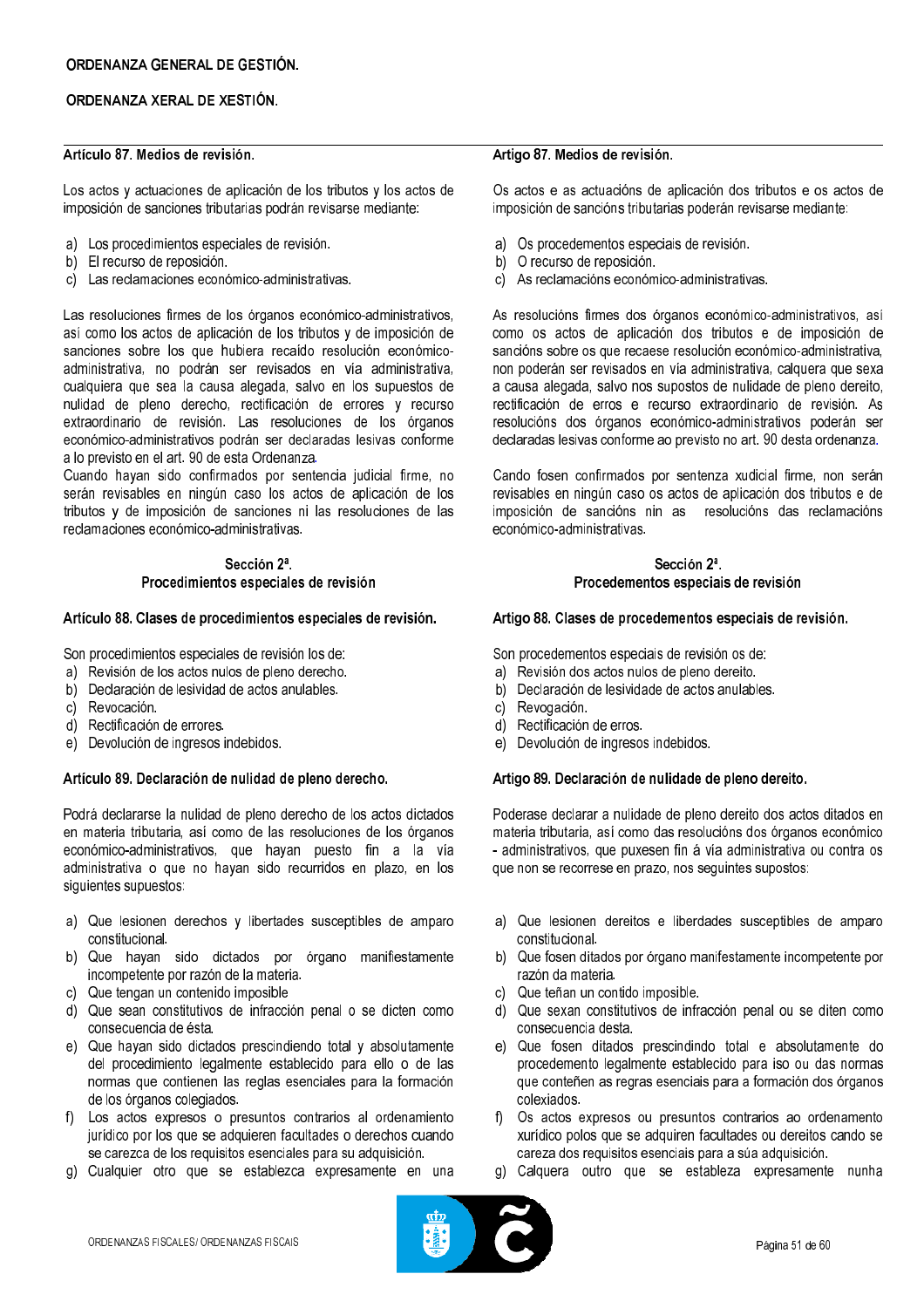disposición de rango legal

El procedimiento para declarar la nulidad podrá iniciarse por acuerdo del órgano que dictó el acto o a instancia del interesado.

Se podrá acordar motivadamente la inadmisión a trámite de las solicitudes formuladas por los interesados, sin necesidad de recabar dictamen del órgano consultivo, cuando el acto no sea firme en vía administrativa o la solicitud no se base en algunas de las causas de nulidad anteriormente establecidas o carezca manifiestamente de fundamento, así como en el supuesto de que se hubieran desestimado en cuanto al fondo otras solicitudes sustancialmente iguales.

En el procedimiento se dará audiencia al interesado y serán oídos aquellos a quienes reconoció derechos el acto o cuyos intereses resultaron afectados por el mismo.

La declaración de nulidad requerirá dictamen favorable del Consello Consultivo de la Xunta de Galicia

La competencia para la resolución de este recurso corresponde a la Junta de Gobierno Local

El plazo máximo para notificar la resolución expresa será de un año desde que se presente la solicitud por el interesado o desde que se le notifique el acuerdo de iniciación de oficio del procedimiento. Transcurrido este plazo sin que se hubiera notificado resolución expresa producirá los siguientes efectos:

La caducidad del procedimiento iniciado de oficio, sin que ello impida que pueda iniciarse de nuevo otro procedimiento con posterioridad.

La desestimación por silencio administrativo de la solicitud, si el procedimiento se hubiera iniciado a instancia del interesado.

La resolución expresa o presunta o el acuerdo de inadmisión a trámite de las solicitudes de los interesados podrá fin a la vía administrativa.

### Artículo 90, Declaración de lesividad.

1. Fuera de los casos de nulidad de pleno derecho y de rectificación de errores, la Administración municipal no podrá anular en perjuicio de los interesados sus propios actos v resoluciones.

Las resoluciones del Tribunal económico-administrativo municipal no podrán ser revisadas en vía administrativa cualquiera que sea la causa alegada, excepto los supuestos de nulidad de pleno derecho y rectificación de errores materiales, de hecho o aritméticos.

2. La Administración municipal podrá declarar lesivos para el interés público sus actos y resoluciones favorables a los<br>interesados que incurran en cualquier infracción del ordenamiento iurídico, a fin de proceder a su posterior impugnación en vía contencioso-administrativa.

Las resoluciones del Tribunal Económico-Administrativo Municipal podrán ser declaradas lesivas conforme a lo dispuesto en los artículos 213 y 218 de la Ley general Tributaria.

La declaración de lesividad no podrá adoptarse una vez transcurridos cuatro años desde que se notificó el acto

disposición de rango legal.

O procedemento para declarar a nulidade poderase iniciar por acordo do órgano que ditou o acto ou por instancia do interesado. Poderase acordar de xeito motivado a non admisión a trámite das solicitudes formuladas polos interesados, sen necesidade de recadar ditame do órgano consultivo, cando o acto non sexa firme en vía administrativa ou a solicitude non se basee nalgunhas das causas de nulidade anteriormente establecidas ou careza manifestamente de fundamento, así como no suposto de que se desestimasen en canto ao fondo outras solicitudes substancialmente iguais.

No procedemento daráselle audiencia ao interesado e serán oídos aqueles aos que recoñeceu dereitos o acto ou cuxos intereses resultaron afectados por el.

A declaración de nulidade requirirá ditame favorable do Consello Consultivo da Xunta de Galicia.

A competencia para a resolución deste recurso correspóndelle á Xunta de Goberno Local.

O prazo máximo para notificar a resolución expresa será dun ano dende que sexa presentada a solicitude polo interesado ou dende que se lle notifique o acordo de iniciación de oficio do procedemento. Transcorrido este prazo sen que se notificase resolución expresa producirá os seguintes efectos:

A caducidade do procedemento iniciado de oficio, sen que iso impida que poida iniciarse de novo outro procedemento con posterioridade.

A desestimación por silencio administrativo da solicitude, se o procedemento se iniciase por instancia do interesado.

A resolución expresa ou presunta ou o acordo de non admisión a trámite das solicitudes dos interesados poñerán fin á vía administrativa.

### Artigo 90. Declaración de lesividade.

1. Fóra dos casos de nulidade de pleno dereito e de rectificación de erros, a Administración municipal non poderá anular en prexuízo dos interesados os seus propios actos e resolucións.

As resolucións do Tribunal económico - administrativo municipal non poderán ser revisadas en vía administrativa calquera que sexa a causa alegada, excepto os supostos de nulidade de pleno dereito e rectificación de erros materiais, de feito ou aritméticos.

2. A Administración municipal poderá declarar lesivos para o interese público os seus actos e resolucións favorables aos interesados que incorran en calquera infracción do ordenamento xurídico, co fin de proceder á súa posterior impugnación en vía contencioso - administrativa.

As resolucións do Tribunal Económico - Administrativo Municipal poderán ser declaradas lesivas conforme ao disposto nos artigos 213 e 218 da Lei xeral Tributaria.

A declaración de lesividade non poderá adoptarse unha vez transcorridos catro anos dende que se notificou o acto

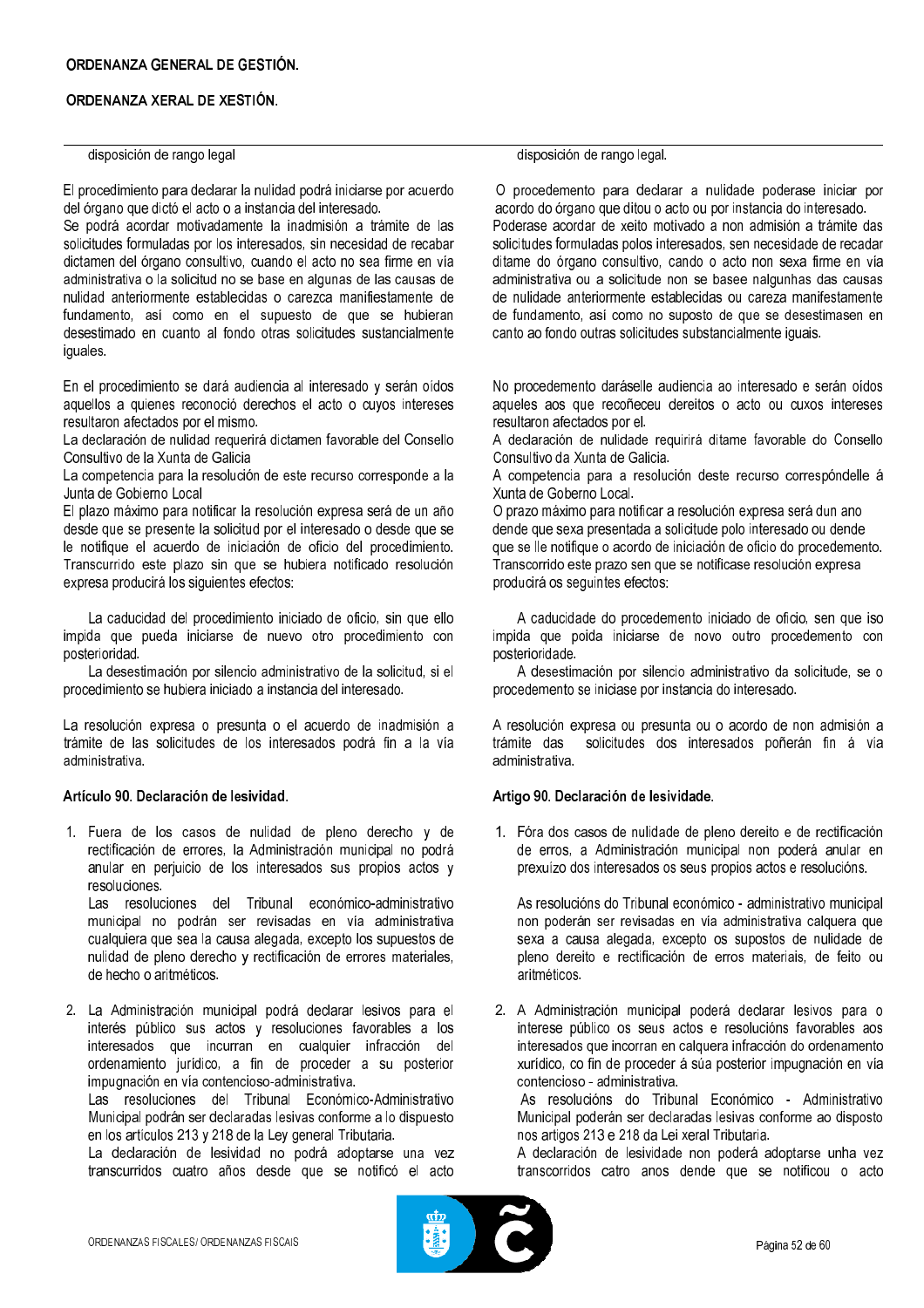administrativo y exigirá la previa audiencia de cuantos aparezcan como interesados en el procedimiento, por un plazo de 15 días, contados a partir del día siguiente al de la notificación de la apertura de dicho plazo, para que puedan alegar y presentar los documentos y justificantes que estimen pertinentes.

Transcurrido el trámite de audiencia, el órgano encargado de la tramitación formulará propuesta de resolución y, una vez formulada, deberá solicitar informe de la Asesoría Jurídica municipal sobre la procedencia de que el acto sea declarado lesivo.

- 3. Transcurrido el plazo de tres meses desde la iniciación del procedimiento sin que se hubiera declarado la lesividad se producirá la caducidad del mismo.
- 4. La competencia para la declaración de lesividad corresponde al Concejal Delegado de Hacienda, por delegación de la Alcaldía -Presidencia.

### Artículo 91, Revocación.

1. La Administración municipal podrá revocar sus actos en beneficio de los interesados cuando se estime que infringen manifiestamente la Ley, cuando circunstancias sobrevenidas que afecten a una situación jurídica particular pongan de manifiesto la improcedencia del acto dictado, o cuando en la tramitación del procedimiento se haya producido indefensión a los interesados.

La revocación no podrá constituir, en ningún caso, dispensa o exención no permitida por las normas tributarias, ni ser contraria al principio de igualdad, al interés público o al ordenamiento iurídico.

- 2. La revocación sólo será posible mientras no haya transcurrido el plazo de prescripción.
- 3. El procedimiento de revocación se iniciará siempre de oficio, y será competente para declararla el órgano que se determine reglamentariamente, que deberá ser distinto del órgano que dictó el acto.

En el expediente se dará audiencia a los interesados y deberá incluirse un informe del órgano con funciones de asesoramiento jurídico sobre la procedencia de la revocación del acto.

4. El plazo máximo para notificar resolución expresa será de seis meses desde la notificación del acuerdo de iniciación del procedimiento. Transcurrido el plazo establecido en el párrafo anterior sin que

se hubiera notificado resolución expresa, se producirá la caducidad del procedimiento.

5. Las resoluciones que se dicten en este procedimiento pondrán fin a la vía administrativa

## Artículo 92, Rectificación de errores.

1. El órgano u organismo que hubiera dictado el acto o la

administrativo e esixirá a previa audiencia de cantos aparezan como interesados no procedemento, por un prazo de 15 días, contados a partir do día seguinte ao da notificación da apertura do devandito prazo, para que poidan alegar e presentar os documentos e xustificantes que estimen pertinentes

Transcorrido o trámite de audiencia, o órgano encargado da tramitación formulará proposta de resolución e, unha vez formulada, deberá solicitar informe da Asesoría Xurídica municipal sobre a procedencia de que o acto sexa declarado lesivo.

- 3. Transcorrido o prazo de tres meses desde a iniciación do procedemento sen que se declarou a lesividade producirase a caducidade do mesmo.
- 4. A competencia para a declaración de lesividade corresponde ao Concelleiro Delegado de Facenda, por delegación da Alcaldía -Presidencia.

## Artigo 91, Revogación,

1. A Administración municipal poderá revogar os seus actos en beneficio dos interesados cando se estime que infrinxen manifestamente a lei, cando circunstancias sobrevidas que afecten a unha situación xurídica particular poñan de manifesto a improcedencia do acto ditado, ou cando na tramitación do procedemento se producise indefensión aos interesados.

A revogación non poderá constituír, en ningún caso, dispensa ou exención non permitida polas normas tributarias, nin ser contraria ao principio de joualdade, ao interese público ou ao ordenamento xurídico.

- 2. A revogación só será posible mentres non transcorrese o prazo de prescrición.
- 3. O procedemento de revogación iniciarase sempre de oficio, e será competente para declarala o órgano que se determine regulamentariamente, que deberá ser distinto do órgano que ditou o acto.

No expediente darase audiencia aos interesados e deberá incluírse un informe do órgano con funcións de asesoramento xurídico sobre a procedencia da revogación do acto.

- 4. O prazo máximo para notificar resolución expresa será de seis meses dende a notificación do acordo de iniciación do procedemento. Transcorrido o prazo establecido no parágrafo anterior sen que se notificase resolución expresa, producirase a caducidade do
- 5. As resolucións que se diten neste procedemento poñerán fin á vía administrativa.

## Artigo 92. Rectificación de erros.

procedemento.

1. O órgano ou organismo que ditase o acto ou a resolución da

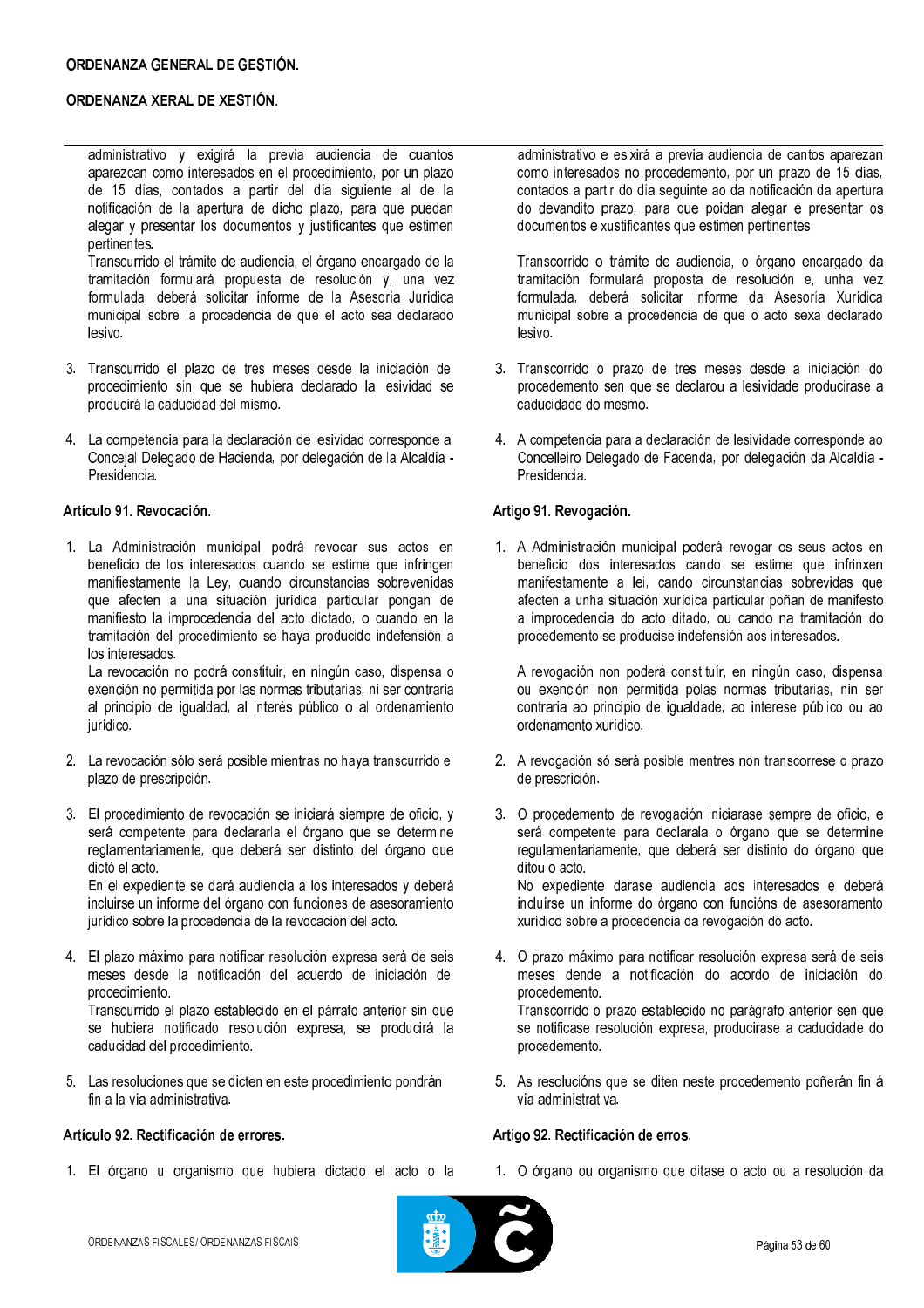## ORDENANZA GENERAL DE GESTIÓN.

## ORDENANZA XERAL DE XESTIÓN.

resolución de la reclamación rectificará en cualquier momento, de oficio o a instancia del interesado, los errores materiales, de hecho o aritméticos, siempre que no hubiera transcurrido el plazo de prescripción.

En particular, se rectificarán por este procedimiento los actos y las resoluciones de las reclamaciones económicoadministrativas en los que se hubiera incurrido en error de hecho que resulte de los propios documentos incorporados al expediente.

La resolución corregirá el error en la cuantía o en cualquier otro elemento del acto o resolución que se rectifica.

2. El plazo máximo para notificar resolución expresa será de seis meses desde que se presente la solicitud por el interesado o desde que se le notifique el acuerdo de iniciación de oficio del procedimiento.

El transcurso del plazo previsto en el párrafo anterior sin que se hubiera notificado resolución expresa producirá los siguientes efectos:

- a) La caducidad del procedimiento iniciado de oficio, sin que ello impida que pueda iniciarse de nuevo otro procedimiento con posterioridad.
- b) La desestimación por silencio administrativo de la solicitud, si el procedimiento se hubiera iniciado a instancia del interesado.
- 3. Las resoluciones que se dicten en este procedimiento serán susceptibles de recurso de reposición y de reclamación económico-administrativa.

### Artículo 93. Devolución de ingresos indebidos.

1. El procedimiento para el reconocimiento del derecho a la devolución de ingresos indebidos se iniciará de oficio o a instancia del interesado, en los siguientes supuestos:

Cuando se haya producido una duplicidad en el pago de deudas tributarias o sanciones.

Cuando la cantidad pagada haya sido superior al importe a ingresar resultante de un acto administrativo o de una autoliquidación.

Cuando se hayan ingresado cantidades correspondientes a deudas o sanciones tributarias después de haber transcurrido los plazos de prescripción.

Cuando así lo establezca la normativa tributaria.

- 2. Tendrán derecho a solicitar la devolución de ingresos indebidos y a obtener la devolución de los ingresos declarados indebidos, las personas o entidades reguladas en el artículo 14 del Real Decreto 520/2005, de 13 de mayo, por el que se aprueba el Reglamento general de desarrollo de la Ley 58/2003, de 17 de diciembre. General Tributaria, en materia de revisión en vía administrativa
- 3. El derecho a obtener la devolución de ingresos indebidos podrá

reclamación rectificará en calquera momento, de oficio ou por instancia do interesado, os erros materiais, de feito ou aritméticos, sempre que non transcorrese o prazo de prescrición.

En particular, rectificaranse por este procedemento os actos e as resolucións das reclamacións económico- administrativas nos que se incorrese en erro de feito que resulte dos propios documentos incorporados ao expediente.

A resolución corrixirá o erro na contía ou en calquera outro elemento do acto ou resolución que se rectifica.

2. O prazo máximo para notificar resolución expresa será de seis meses dende que presente a solicitude o interesado ou dende que se lle notifique o acordo de iniciación de oficio do procedemento.

O transcurso do prazo previsto no parágrafo anterior sen que se notificase resolución expresa producirá os seguintes efectos:

- a) A caducidade do procedemento iniciado de oficio, sen que iso impida que poida iniciarse de novo outro procedemento con posterioridade.
- b) A desestimación por silencio administrativo da solicitude, se o procedemento se iniciase por instancia do interesado.
- 3. As resolucións que se diten neste procedemento serán susceptibles de recurso de reposición e de reclamación económico-administrativa.

### Artigo 93. Devolución de ingresos indebidos.

1. O procedemento para o recoñecemento do dereito á devolución de ingresos indebidos iniciarase de oficio ou por instancia do interesado, nos seguintes supostos:

Cando se producise unha duplicidade no pago de débedas tributarias ou sancións.

Cando a cantidade pagada fose superior ao importe que hai que ingresar resultante dun acto administrativo ou dunha autoliquidación.

Cando se ingresasen cantidades correspondentes a débedas ou sancións tributarias despois de transcorrer os prazos de prescrición.

Cando así o estableza a normativa tributaria.

- 2. Terán dereito a solicitar a devolución de ingresos indebidos e a obter a devolución dos ingresos declarados indebidos, as persoas ou entidades reguladas no artigo 14 do Real decreto 520/2005, do 13 de maio, polo que se aproba o Regulamento xeral de desenvolvemento da Lei 58/2003, do 17 de decembro. xeral tributaria, en materia de revisión en vía administrativa
- 3. O dereito a obter a devolución de ingresos indebidos poderá

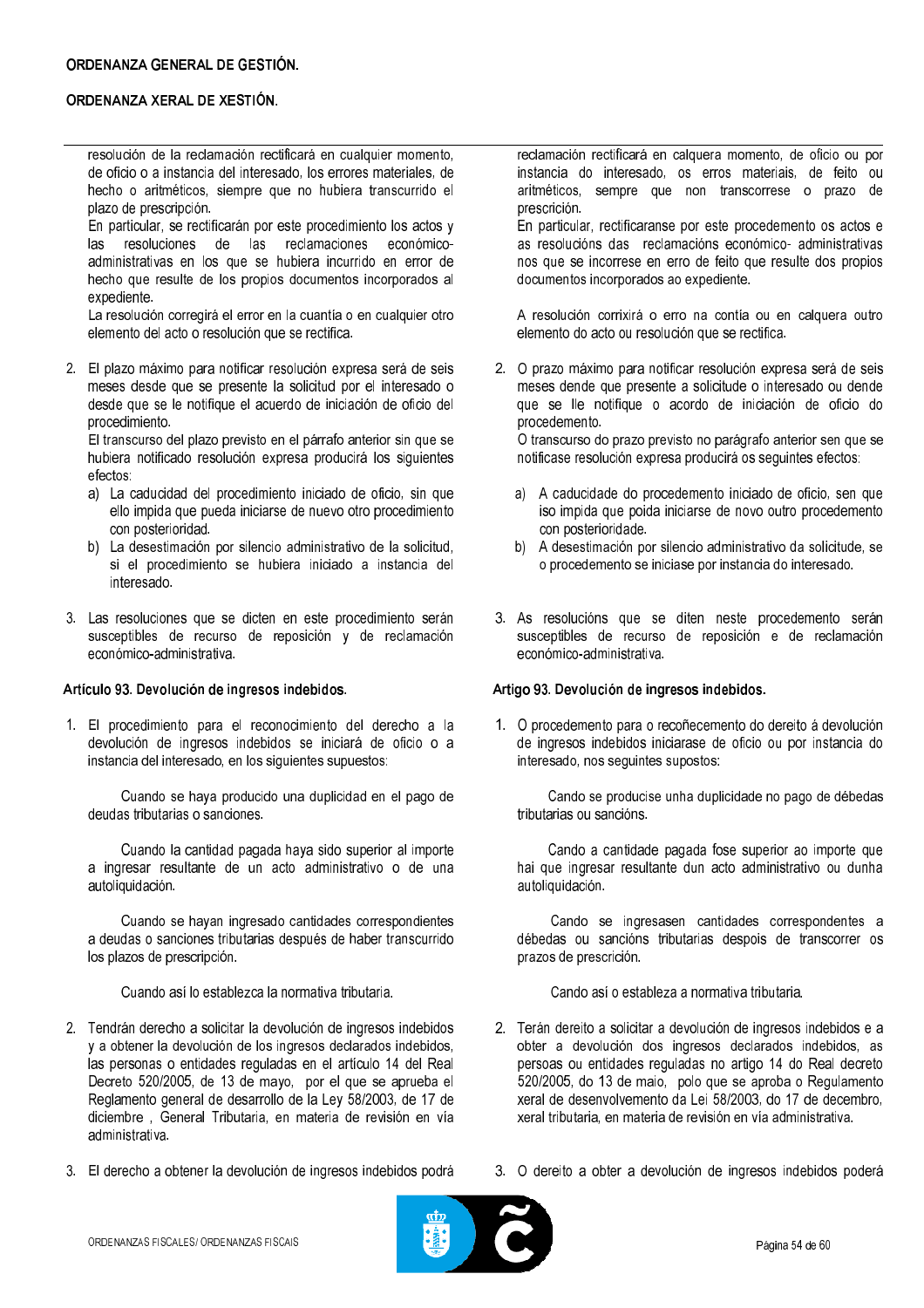#### reconocerse:

En el procedimiento para el reconocimiento del derecho cuando se trate de los supuestos previstos en el punto 1 del presente artículo.

En un procedimiento especial de revisión.

En virtud de la resolución económico-administrativa o en virtud de una resolución judicial firme.

En un procedimiento de aplicación de tributos.

En un procedimiento de rectificación de autoliquidación a instancia del obligado tributario o de otros obligados en el supuesto previsto en el apartado 3 del artículo 14 del Real Decreto 520/2005

Por cualquier otro procedimiento establecido en la normativa comunitaria.

En el procedimiento de devolución de ingresos indebidos le será de aplicación lo dispuesto en el apartado 2 del artículo 92 de esta Ordenanza.

4. Cuando el procedimiento se inicie a instancia del interesado la solicitud deberá dirigirse al órgano competente para resolver y deberá contener, además de lo regulado en el artículo 2 del Real Decreto 520/2005, los siguientes datos:

Justificación original del ingreso indebido. Los justificantes del ingreso podrán sustituirse por la mención exacta de los datos identificativos del ingreso realizado, entre ellos, la fecha y el lugar de ingreso y su importe.

Declaración expresa del medio elegido por el que haya de realizarse la devolución.

Los medios de pago por los que pueda optar el interesado serán:

Transferencia bancaria, a cuyo efecto habrá de hacer constar en su solicitud el número de cuenta y los datos de la entidad bancaria: compensación de acuerdo con la normativa aplicable. En su caso solicitud de compensación.

5. La instrucción del expediente será realizada por la dependencia administrativa que tenga encomendada la gestión del tributo. Antes de la resolución, el expediente será remitido a la Intervención Municipal para su informe y fiscalización, procediéndose a acordar el pago por resolución del mismo órgano que hubiese aprobado la liquidación. Con carácter previo a la resolución, el Ayuntamiento notificará al obligado tributario la propuesta de resolución para que en el plazo de diez días, contados a partir del día siguiente al de la notificación, presente alegaciones y los documentos y justificantes que estime necesarios. Se podrá prescindir de este trámite cuando se tengan en cuenta otros hechos o alegaciones que las realizadas por el obligado tributario o cuando la cuantía propuesta a devolver sea joual a la solicitada, excluidos los intereses de demora.

recoñecerse:

No procedemento para o recoñecemento do dereito cando se trate dos supostos previstos no punto 1 do presente artigo.

Nun procedemento especial de revisión.

En virtude da resolución económico-administrativa ou en virtude dunha resolución xudicial firme.

Nun procedemento de aplicación de tributos.

Nun procedemento de rectificación de autoliquidación por instancia do obrigado tributario o doutros obrigados no suposto previsto no apartado 3 do artigo 14 do Real decreto 520/2005

Por calquera outro procedemento establecido na normativa comunitaria.

No procedemento de devolución de ingresos indebidos seralle de aplicación o disposto no apartado 2 do artigo 92 desta ordenanza.

4. Cando o procedemento se inicie por instancia do interesado a solicitude deberá dirixirse ao órgano competente para resolver e deberá conter, ademais do regulado no artigo 2 do Real decreto 520/2005, os seguintes datos:

Xustificación orixinal do ingreso indebido. Os xustificantes do ingreso poderán substituírse pola mención exacta dos datos identificadores do ingreso realizado, entre eles, a data e o lugar de ingreso e o seu importe.

Declaración expresa do medio elixido polo que vaia realizarse a devolución.

Os medios de pago polos que poida optar o interesado serán:

Transferencia bancaria, para cuxo efecto terá que facer constar na súa solicitude o número de conta e os datos da entidade bancaria: compensación de acordo coa normativa aplicable. Se é o caso solicitude de compensación.

5. A instrución do expediente será realizada pola dependencia administrativa que teña encomendada a xestión do tributo. Antes da resolución, o expediente será remitido á Intervención Municipal para o seu informe e fiscalización, procedéndose a acordar o pago por resolución do mesmo órgano que aprobase a liquidación. Con carácter previo á resolución, o Concello notificaralle ao obrigado tributario a proposta de resolución para que no prazo de dez días, contados a partir do día seguinte ao da notificación, presente alegacións e os documentos e xustificantes que estime necesarios. Poderase prescindir deste trámite cando se teñan en conta outros feitos ou alegacións máis cás realizadas polo obrigado tributario ou cando a contía proposta para devolver sexa igual á solicitada, excluídos os intereses de demora

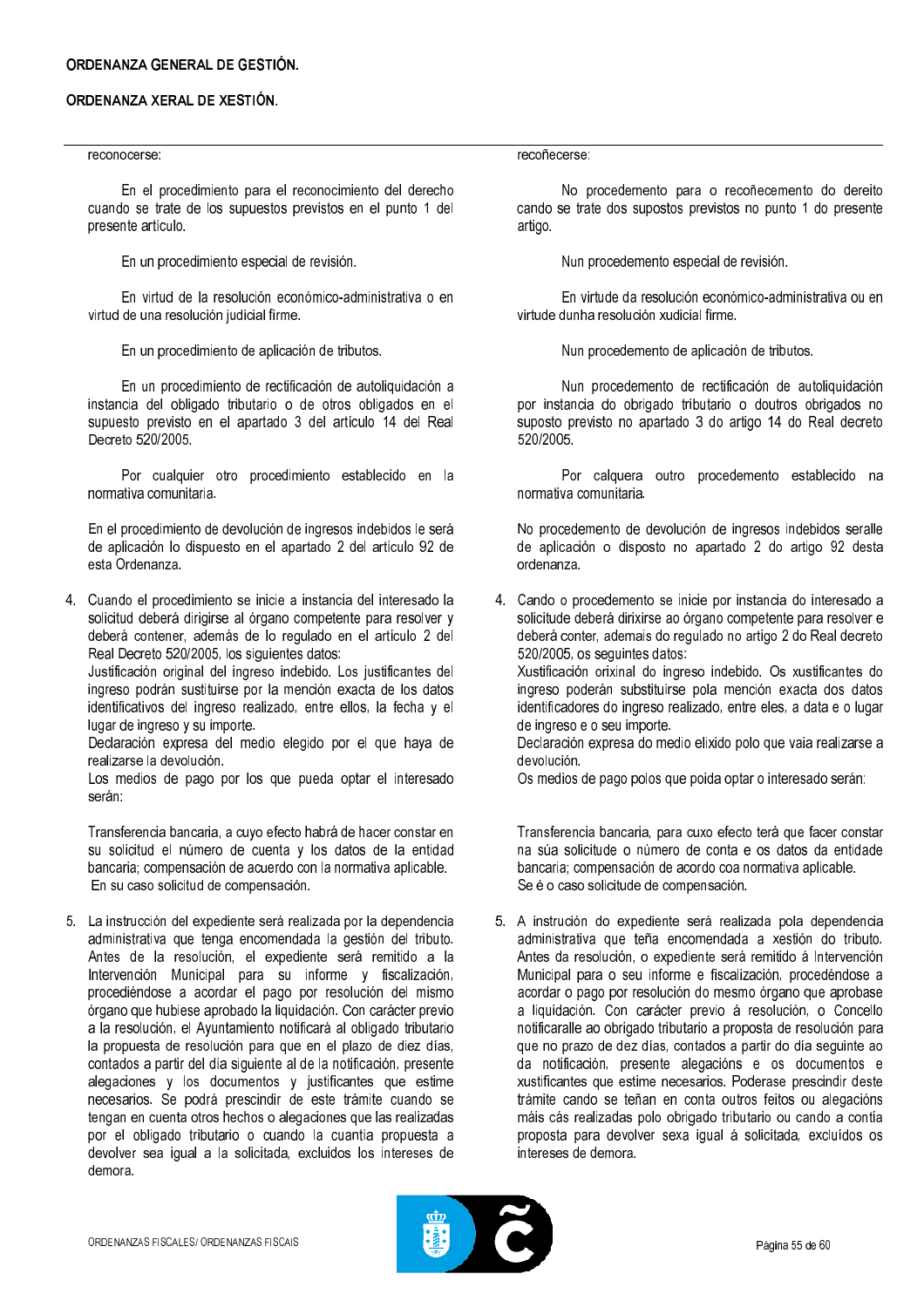- 6. Cuando el acto de aplicación de los tributos o de imposición de sanciones en virtud del cual se realizó el ingreso indebido hubiera adquirido firmeza, únicamente se podrá solicitar la devolución del mismo instando o promoviendo la revisión del acto mediante alguno de los procedimientos especiales de revisión establecidos en los párrafos a), c) y d) del artículo 84 de esta Ordenanza.
- 7. Cuando un obligado tributario considere que la presentación de una autoliquidación ha dado lugar a un ingreso indebido, podrá instar la rectificación de la autoliquidación de acuerdo con lo dispuesto en el apartado 3 del artículo 75 de esta Ordenanza.
- 8. En la devolución de ingresos indebidos se liquidarán intereses de demora de acuerdo con lo dispuesto en el apartado 2 del artículo 15 de esta Ordenanza.
- 9. Las resoluciones serán acordadas por la Junta de Gobierno Local o por delegación de ésta, por el Concejal del Área de Hacienda.
- 10. Las resoluciones que se dicten en este procedimiento serán susceptibles de recurso potestativo de reposición y de reclamación económico-administrativa.

## Sección 3ª. Recurso de reposición

### Artículo 94. Objeto y naturaleza del recurso de reposición.

Los actos dictados por la Administración susceptibles de reclamación económico-administrativa podrán ser objeto de recurso potestativo de reposición, con arreglo a lo dispuesto en el artículo 14 del Real Decreto Legislativo 2/2004, en el Título III del Real Decreto 520/2005, de 13 de mayo, por el que se aprueba el Reglamento general de desarrollo de la Ley 58/2003, de 17 de diciembre, General Tributaria, en materia de revisión en vía administrativa y en esta sección. El recurso de reposición deberá interponerse, en su caso, con carácter previo a la reclamación económico-administrativa. Si el interesado interpusiera el recurso de reposición no podrá promover la reclamación económico-administrativa hasta que el recurso se haya resuelto de forma expresa o hasta que pueda ser considerado desestimado por silencio administrativo.

Cuando en el plazo establecido para recurrir se hubieran interpuesto recurso de reposición y reclamación económico-administrativa que tuvieran como objeto el mismo acto, se tramitará el presentado en primer lugar y se declarará inadmisible el segundo.

Al interponer el recurso de reposición el interesado hará constar que no ha impugnado el mismo acto en vía económico-administrativa. Si pese a ello se acreditase la existencia de una reclamación sobre el mismo asunto y anterior al recurso de reposición, se declarará la inadmisión de este último y se remitirá al expediente que pueda existir al tribunal económico-administrativo que esté tramitando la reclamación

Artículo 95, Iniciación y tramitación del recurso de reposición.

- 6. Cando o acto de aplicación dos tributos ou de imposición de sancións en virtude do cal se realizou o ingreso indebido adquirise firmeza, unicamente se poderá solicitar a súa devolución instando ou promovendo a revisión do acto mediante algún dos procedementos especiais de revisión establecidos nos parágrafos a), c) e d) do artigo 84 desta ordenanza.
- 7. Cando un obrigado tributario considere que a presentación dunha autoliquidación deu lugar a un ingreso indebido, poderá instar a rectificación da autoliquidación de acordo co disposto no apartado 3 do artigo 75 desta ordenanza.
- 8. Na devolución de ingresos indebidos liquidaranse intereses de demora de acordo co disposto no apartado 2 do artigo 15 desta ordenanza.
- 9. As resolucións serán acordadas pola Xunta de Goberno Local ou por delegación desta, polo concelleiro da Área de Facenda.
- 10. As resolucións que se diten neste procedemento serán susceptibles de recurso potestativo de reposición e de reclamación económico-administrativa.

## Sección 3ª. Recurso de reposición

### Artigo 94. Obxecto e natureza do recurso de reposición.

Os actos ditados pola Administración susceptibles de reclamación económico-administrativa poderán ser obxecto de recurso potestativo de reposición, de acordo co disposto no artigo 14 do Real decreto lexislativo 2/2004, no título III do Real decreto 520/2005, do 13 de maio, polo que se aproba o Regulamento xeral de desenvolvemento da Lei 58/2003, do 17 de decembro, xeral tributaria, en materia de revisión en vía administrativa e nesta sección. O recurso de reposición deberá interpoñerse, se é o caso, con carácter previo á reclamación económico-administrativa.

Se o interesado interpuxese o recurso de reposición non poderá promover a reclamación económico-administrativa ata que o recurso se resolvese de forma expresa ou ata que poida ser considerado desestimado por silencio administrativo.

Cando no prazo establecido para recorrer se interpuxesen recurso de reposición e reclamación económico-administrativa que tivesen como obxecto o mesmo acto, tramitarase o presentado en primeiro lugar e declararase inadmisible o segundo.

Ao interpoñer o recurso de reposición o interesado fará constar que non impugnou o mesmo acto en vía económico-administrativa. Se pese a iso se acreditase a existencia dunha reclamación sobre o mesmo asunto e anterior ao recurso de reposición, declararase a non admisión deste último e remitirase ao expediente que poida existir ao tribunal económico-administrativo que estea tramitando a reclamación

Artigo 95, Iniciación e tramitación do recurso de reposición.

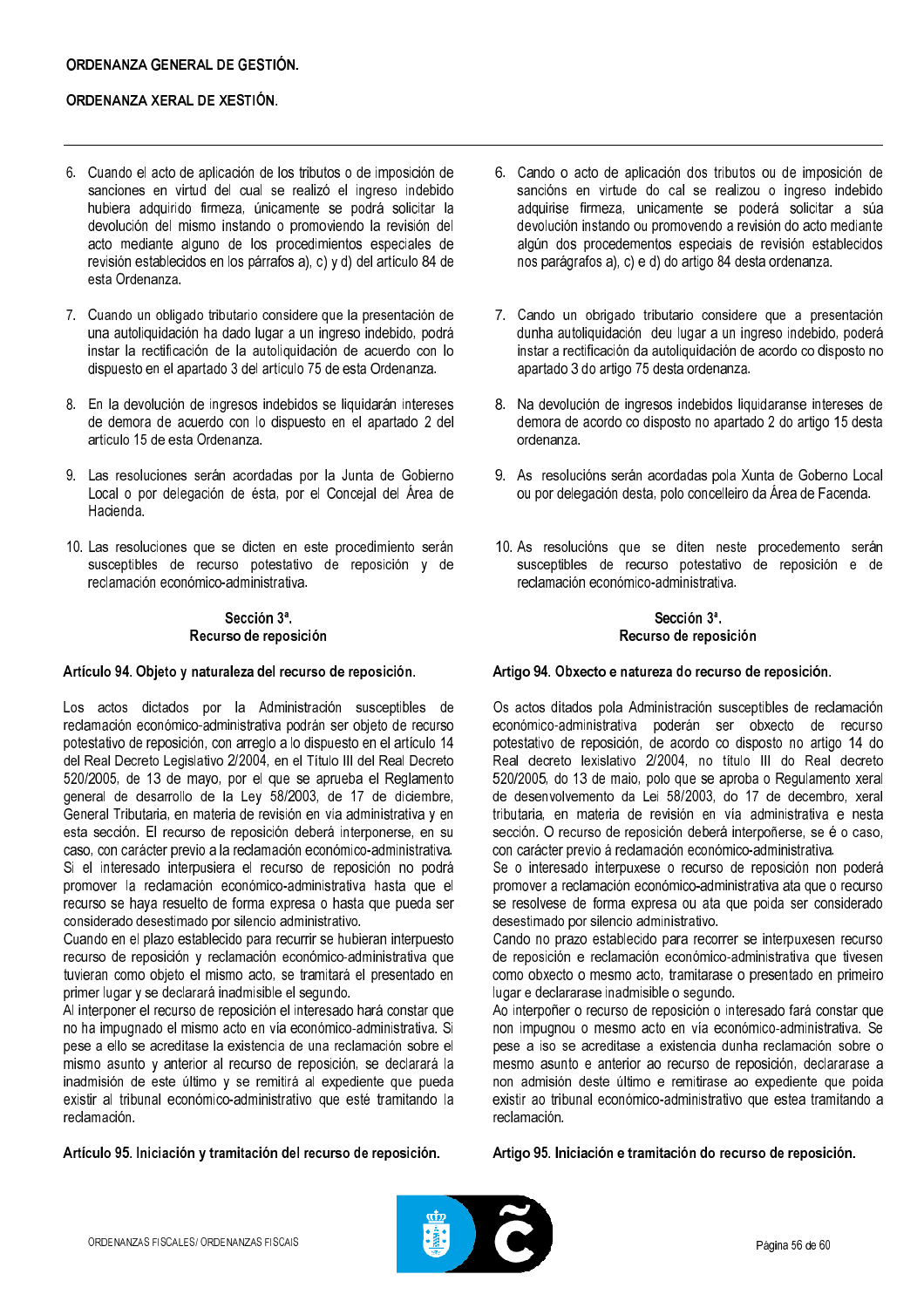Competencia para resolver. Será competente para conocer y resolver el recurso de reposición el órgano que haya dictado el acto administrativo impugnado.

Plazo de interposición. El recurso de reposición se interpondrá dentro del plazo de un mes contado desde el día siguiente al de la notificación del acto recurrible o del siguiente a aquel en que se produzcan los efectos del silencio administrativo. El plazo para recurrir el acto de aprobación de Padrones o Matrículas de contribuyentes u obligados al pago, será de un mes contado desde el día siguiente al de la finalización del período de voluntario de pago.

Legitimación. Podrán interponer el recurso de reposición los sujetos pasivos y, en su caso, los responsables de los tributos, así como los obligados a efectuar el ingreso de Derecho Público de que se trate. También podrá interponerlo cualquiera otra persona cuyos intereses legítimos y directos resulten afectados por el acto administrativo de gestión.

Representación y dirección técnica. Los recurrentes podrán comparecer por sí mismos o por medio de representante, sin que sea preceptiva la intervención de Abogado ni Procurador.

Puesta de manifiesto del expediente. Si el interesado precisare el expediente de gestión o las actuaciones administrativas para formular sus alegaciones, deberá comparecer a tal objeto ante la oficina gestora del tributo a partir del día siguiente a la notificación del acto administrativo que se impugna y antes de que finalice el plazo de interposición del recurso. La Unidad Administrativa o Entidad que tenga encomendada la gestión, bajo la responsabilidad del Jefe de la misma, tendrá la obligación de poner de manifiesto el contenido del expediente estrictamente relacionado con el acto objeto de impugnación o la documentación relativa a las actuaciones administrativas concretas que hayan sido expresamente solicitadas y guarden relación con el acto impugnado. Una vez presentado el recurso no se podrá ejercer el derecho a examinar el expediente a efectos de formular alegaciones.

Presentación del recurso. El escrito de interposición del recurso se presentará en cualquiera de los Registros del Avuntamiento de A Coruña o en las Dependencias u Oficinas a que se refiere el artículo 38.4 de la Ley 30/92, de 26 de Noviembre, de Régimen Jurídico de las Administraciones Públicas y del Procedimiento Administrativo Común.

La instrucción corresponderá a la oficina gestora del tributo o a la Inspección, en su caso; que recabarán los informes necesarios para formular la propuesta de resolución que se elevará al órgano del que proceda el acto impugnado. En la resolución del recurso de reposición se examinarán todas las cuestiones que se deriven del expediente, havan sido planteadas en el recurso.

El recurso será resuelto en el plazo de un mes a contar desde el día siguiente a su presentación, con excepción de los supuestos regulados en las letras J) y K) del artículo 14.2 del Real Decreto Legislativo 2/2004, en los que el plazo se computará desde el día siguiente al que se formulen las alegaciones o se dejen transcurrir

Competencia para resolver. Será competente para coñecer e resolver o recurso de reposición o órgano que ditase o acto administrativo impugnado.

Prazo de interposición. O recurso de reposición interpoñerase dentro do prazo dun mes contado dende o día seguinte ao da notificación do acto recorrible o do seguinte a aquel en que se produzan os efectos do silencio administrativo. O prazo para recorrer o acto de aprobación de padróns ou matrículas de contribuíntes ou obrigados ao pagamento, será dun mes contado dende o día seguinte ao da finalización do período voluntario de pago.

Lexitimación. Poderán interpoñer o recurso de reposición os suxeitos pasivos e, se é o caso, os responsables dos tributos, así como os obrigados a efectuar o ingreso de Dereito Público de que se trate. Tamén poderá interpoñelo calquera outra persoa cuxos intereses lexítimos e directos resulten afectados polo acto administrativo de xestión.

Representación e dirección técnica. Os recorrentes poderán comparecer por si mesmos ou por medio de representante, sen que sexa preceptiva a intervención de avogado nin procurador.

Posta de manifesto do expediente. Se o interesado precisase o expediente de xestión ou as actuacións administrativas para formular as súas alegacións, deberá comparecer para tal obxecto ante a oficina xestora do tributo a partir do día seguinte á notificación do acto administrativo que se impugna e antes de que remate o prazo de interposición do recurso. A unidade administrativa ou entidade que teña encomendada a xestión, baixo a responsabilidade do seu xefe, terá a obriga de poñer de manifesto o contido do expediente estritamente relacionado co acto obxecto de impugnación ou a documentación relativa ás actuacións administrativas concretas que fosen expresamente solicitadas e garden relación co acto impugnado. Unha vez presentado o recurso non se poderá exercer o dereito a examinar o expediente para os efectos de formular alegacións.

Presentación do recurso. O escrito de interposición do recurso presentarase en calquera dos rexistros do Concello da Coruña ou nas dependencias ou oficinas a que se refire o artigo 38.4 da Lei 30/92, do 26 de novembro, de réxime xurídico das administracións públicas e do procedemento administrativo común.

A instrución corresponderalle á oficina xestora do tributo ou á Inspección, se é o caso, que recadarán os informes necesarios para formular a proposta de resolución que se dirixirá ao órgano do que proceda o acto impugnado. Na resolución do recurso de reposición examinaranse todas as cuestións que se deriven do expediente e que fosen formuladas no recurso.

O recurso será resolto no prazo dun mes que se contará dende o día seguinte á súa presentación, con excepción dos supostos regulados nas letras J) e K) do artigo 14.2 do Real decreto lexislativo 2/2004, nos que o prazo se computará dende o día seguinte ao que se formulen as alegacións ou se deixen transcorrer

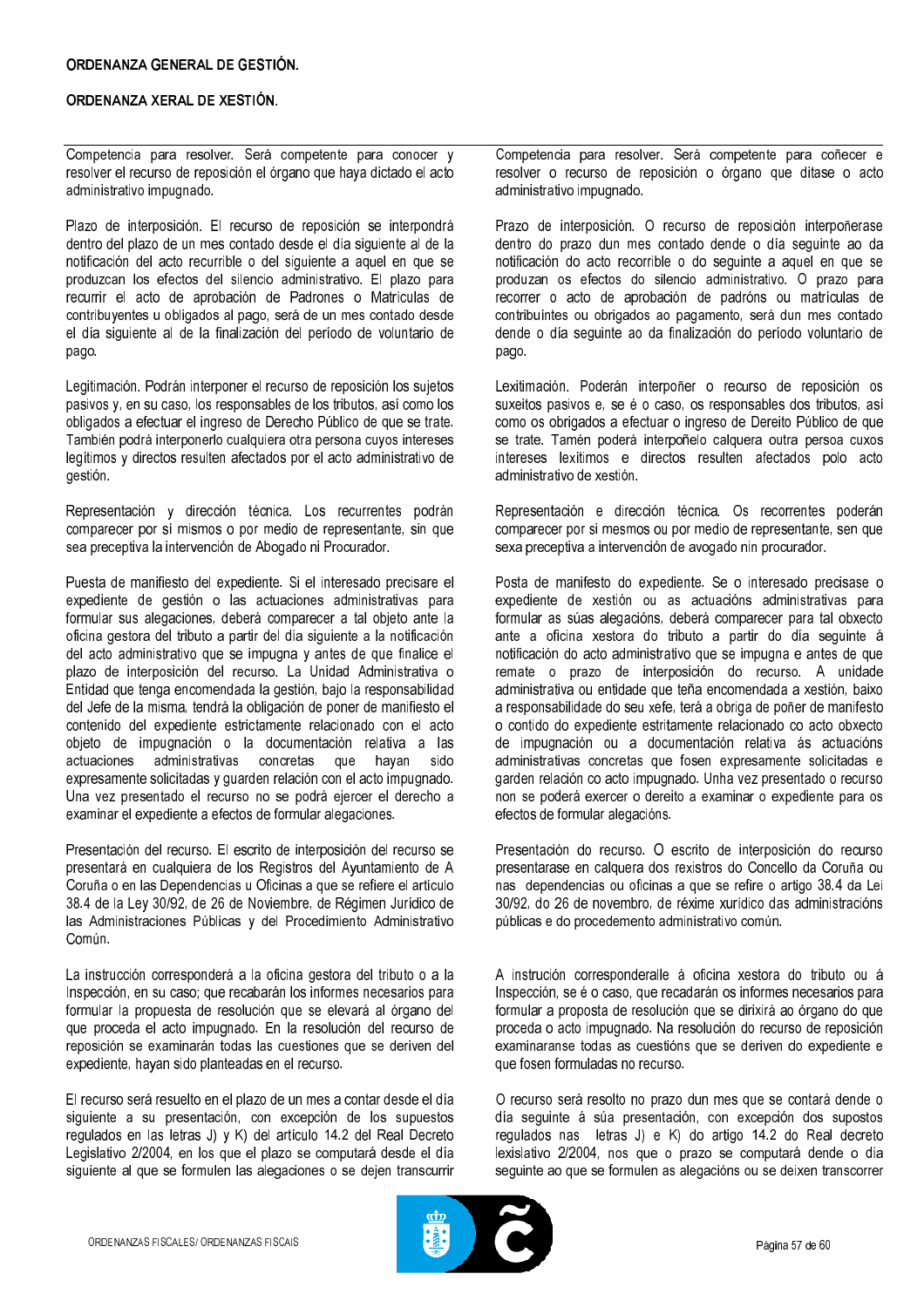los plazos señalados. El recurso se entenderá desestimado cuando no haya recaído resolución en plazo. La denegación presunta no exime de la obligación de resolver el recurso.

- Artículo 96. Suspensión de la ejecución del acto recurrido en reposición.
- 1. La mera interposición del recurso de reposición no suspenderá la ejecución del acto impugnado. No obstante, a solicitud del interesado se suspenderá la ejecución del acto impugnado en los siguientes supuestos:

Cuando se aporte alguna de las garantías previstas en el apartado 2 del presente artículo.

Sin necesidad de aportar garantía, cuando se aprecie que al dictarlo se ha podido incurrir en error aritmético, material o de hecho.

Tratándose de sanciones que hayan sido objeto de recurso de reposición, su ejecución quedará automáticamente suspendida en período voluntario sin necesidad de aportar garantías hasta que sean firmes en vía administrativa.

Si la impugnación afectase a un acto censal relativo a un tributo de gestión compartida, no se suspenderá en ningún caso, por este hecho, el procedimiento de cobro de la liquidación que pueda practicarse. Ello sin perjuicio de que, si la resolución que se dicte en materia censal afectase al resultado de la liquidación abonada, se realice la correspondiente devolución de ingresos.

- 2. Las garantías necesarias para obtener la suspensión automática a la que se refiere el apartado anterior serán exclusivamente las siguientes:
	- a) Depósito de dinero o valores públicos.
	- b) Aval o fianza de carácter solidario de entidad de crédito o sociedad de garantía recíproca o certificado de seguro de caución.
	- c) Fianza personal y solidaria de otros contribuventes de reconocida solvencia, sólo para débitos inferiores a 301,01 €. La condición de fiador deberá recaer en dos personas físicas o jurídicas que no tengan la condición de interesados en el procedimiento recaudatorio cuya suspensión se solicita que, con arreglo a los datos de que disponga el órgano competente para suspender, estén al corriente en sus obligaciones tributarias con el Ayuntamiento de A Coruña y presenten una situación económica que les permita asumir el pago de la deuda. El documento que se aporte indicará el carácter solidario de los fiadores con expresa renuncia a los beneficios de división y excusión.
- 3. Si el recurso no afecta a la totalidad de la deuda tributaria, la suspensión se referirá a la parte recurrida, quedando obligado el recurrente a ingresar la cantidad restante.
- 4. Cuando deba ingresarse total o parcialmente el importe

os prazos sinalados. O recurso entenderase desestimado cando non recaese resolución en prazo. A denegación presunta non exime da obriga de resolver o recurso.

### Artigo 96. Suspensión da execución do acto contra o que se recorreu en reposición.

1. A mera interposición do recurso de reposición non suspenderá a execución do acto impugnado. Non obstante, por solicitude do interesado suspenderase a execución do acto impugnado nos seguintes supostos:

Cando se presente algunha das garantías previstas no apartado 2 do presente artigo.

Sen necesidade de presentar garantía, cando se aprecie que ao ditalo se puido incorrer en erro aritmético, material ou de feito.

Tratándose de sancións que fosen obxecto de recurso de reposición, a súa execución quedará automaticamente suspendida en período voluntario sen necesidade de presentar garantías ata que sexan firmes en vía administrativa.

Se a impugnación afectase a un acto censual relativo a un tributo de xestión compartida, non se suspenderá en ningún caso, por este feito, o procedemento de cobro da liquidación que poida efectuarse. Iso sen prexuízo de que, se a resolución que se dite en materia censual afectase ao resultado da liquidación aboada, se realice a correspondente devolución de ingresos.

- 2. As garantías necesarias para obter a suspensión automática á que se refire o apartado anterior serán exclusivamente as seguintes:
	- Depósito de diñeiro ou valores públicos. al
	- b) Aval ou fianza de carácter solidario de entidade de crédito ou sociedade de garantía recíproca ou certificado de seguro de caución.
	- c) Fianza persoal e solidaria doutros contribuíntes de recoñecida solvencia, só para débitos inferiores a 301,01 €. A condición de fiador deberá recaer en dúas persoas físicas ou xurídicas que non teñan a condición de interesados no procedemento recadatorio cuxa suspensión solicítase que, de acordo cos datos de que dispoña o órgano competente para suspender, estean ó corrente nas súas obrigas tributarias co Concello da Coruña e presenten unha situación económica que lles permita asumir o pagamento da débeda. O documento que se aporte indicará o carácter solidario dos fiadores con expresa renuncia ós beneficios de división e excusión.
- 3. Se o recurso non afecta á totalidade da débeda tributaria, a suspensión referirase á parte contra a que se recorreu, e quedará obrigado o recorrente a ingresar a cantidade restante.
- 4. Cando deba ingresarse total ou parcialmente o importe derivado

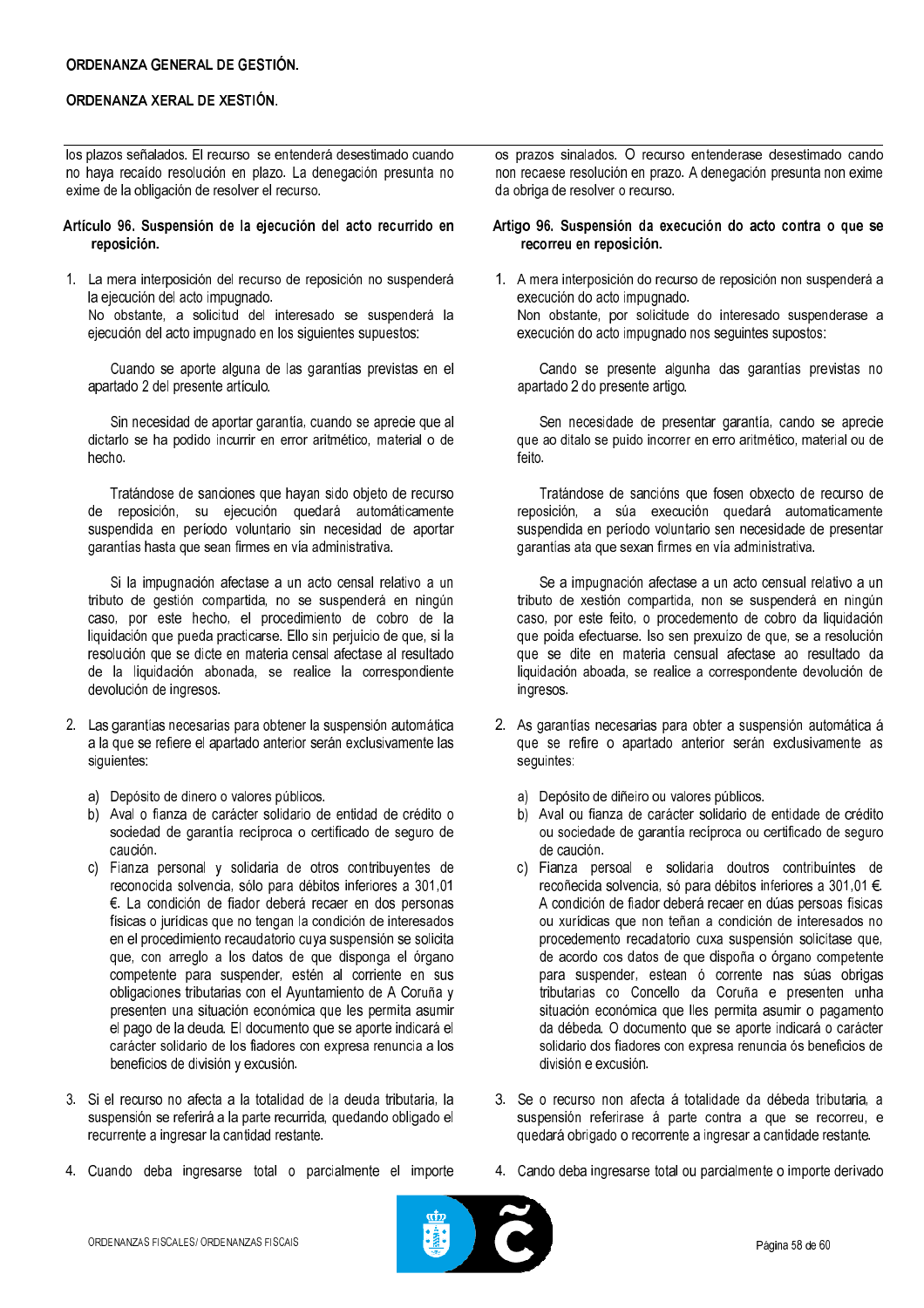derivado del acto impugnado como consecuencia de la resolución del recurso, se liquidará interés de demora por todo el período de suspensión, sin perjuicio de lo previsto en el apartado 3 del artículo 212 de la LGT.

- 5. La garantía deberá cubrir el importe del acto impugnado, los intereses de demora que genere la suspensión y los recargos que pudieran proceder en el momento de la solicitud de suspensión. Cuando la garantía consista en depósito de dinero o valores públicos, los intereses de demora serán los correspondientes a un mes si cubre sólo el recurso de reposición. Si extendiese sus efectos por la vía económicoadministrativa, deberá cubrir además el plazo de seis meses si el procedimiento de la reclamación es el abreviado, de un año si el procedimiento de la reclamación es el general.
- 6. La solicitud de suspensión se presentará ante el órgano que dictó el acto, que será competente para tramitarla y resolverla. Dicha solicitud deberá ir necesariamente acompañada del documento en que se formalice la garantía aportada, constituida a favor del órgano competente cuando la solicitud no se acompañe de la garantía a que se refiere el apartado 2 del presente artículo, no surtirá efectos suspensivos y se tendrá por no presentada a todos los efectos, procediéndose al archivo de la solicitud y a su notificación al interesado.

### Artículo 97. Resolución del recurso de reposición.

- 1. Será competente para conocer y resolver el recurso de reposición el órgano que dictó el acto recurrido. Tratándose de actos dictados por delegación y salvo que en ésta se diga otra cosa, el recurso de reposición se resolverá por el órgano delegado.
- 2. El órgano competente para conocer del recurso de reposición no podrá abstenerse de resolver, sin que pueda alegarse duda racional o deficiencia de los preceptos legales. La resolución contendrá una exposición sucinta de los hechos y los fundamentos jurídicos adecuadamente motivados que hayan servido para adoptar el acuerdo.
- 3. El plazo máximo para notificar la resolución será de un mes contado desde el día siguiente al de presentación del recurso. En el cómputo del plazo anterior no se incluirá el período concedido para efectuar alegaciones a los titulares de derechos afectados a los que se refiere al párrafo segundo del apartado 3 del artículo 232 de la LGT, ni el empleado por otros órganos de la Administración para remitir los datos o informes que se soliciten. Los períodos no incluidos en el cómputo del plazo por las circunstancias anteriores no podrán exceder de dos meses. Transcurrido el plazo máximo para resolver sin haberse notificado resolución expresa, y siempre que se haya acordado la suspensión del acto recurrido, dejará de devengarse el interés de demora en los términos previstos en el apartado 4 del artículo 40 de esta Ordenanza
- 4. Transcurrido el plazo de un mes desde la interposición, el interesado podrá considerar desestimado el recurso al objeto de

do acto impugnado como consecuencia da resolución do recurso, liquidarase interese de demora por todo o período de suspensión, sen prexuízo do previsto no apartado 3 do artigo  $212$  da LXT.

- 5. A garantía deberá cubrir o importe do acto impugnado, os intereses de demora que xere a suspensión e as recargas que puidesen proceder no momento da solicitude de suspensión. Cando a garantía consista en depósito de diñeiro ou valores públicos, os intereses de demora serán os correspondentes a un mes se cobre só o recurso de reposición. Se estendese os seus efectos pola vía económico - administrativa, deberá cubrir ademais o prazo de seis meses se o procedemento da reclamación é o abreviado, dun ano se o procedemento da reclamación é o xeral.
- 6. A solicitude de suspensión presentarase ante o órgano que ditou o acto, que será competente para tramitala e resolvela. A dita solicitude deberá ir necesariamente acompañada do documento en que se formalice a garantía presentada, constituída a favor do órgano competente. Cando a solicitude non se presente coa garantía a que se refire o apartado 2 do presente artigo, non producirá efectos suspensivos e terase por non presentada para todos os efectos, e procederase ao arquivo da solicitude e á súa notificación ao interesado.

### Artigo 97. Resolución do recurso de reposición.

- 1. Será competente para coñecer e resolver o recurso de reposición o órgano que ditou o acto contra o que se recorreu. Tratándose de actos ditados por delegación e salvo que nesta se diga outra cosa, o recurso de reposición resolverao o órgano delegado.
- 2. O órgano competente para coñecer do recurso de reposición non poderá absterse de resolver, sen que poida alegarse dúbida racional ou deficiencia dos preceptos legais. A resolución conterá unha exposición sucinta dos feitos e os fundamentos xurídicos adecuadamente motivados que servisen para adoptar o acordo.
- 3. O prazo máximo para notificar a resolución será dun mes contado dende o día seguinte ao de presentación do recurso. No cómputo do prazo anterior non se incluirá o período concedido para efectuar alegacións aos titulares de dereitos afectados aos que se refire ao parágrafo segundo do apartado 3 do artigo 232 da LXT, nin o empregado por outros órganos da Administración para remitir os datos ou informes que se soliciten. Os períodos non incluídos no cómputo do prazo polas circunstancias anteriores non poderán exceder de dous meses. Transcorrido o prazo máximo para resolver sen que fose notificada resolución expresa, e sempre que se acordase a suspensión do acto contra o que se recorreu, deixará de xerarse o interese de demora nos termos previstos no apartado 4 do artigo 40 desta ordenanza.
- 4. Transcorrido o prazo dun mes dende a interposición, o interesado poderá considerar desestimado o recurso co obxecto